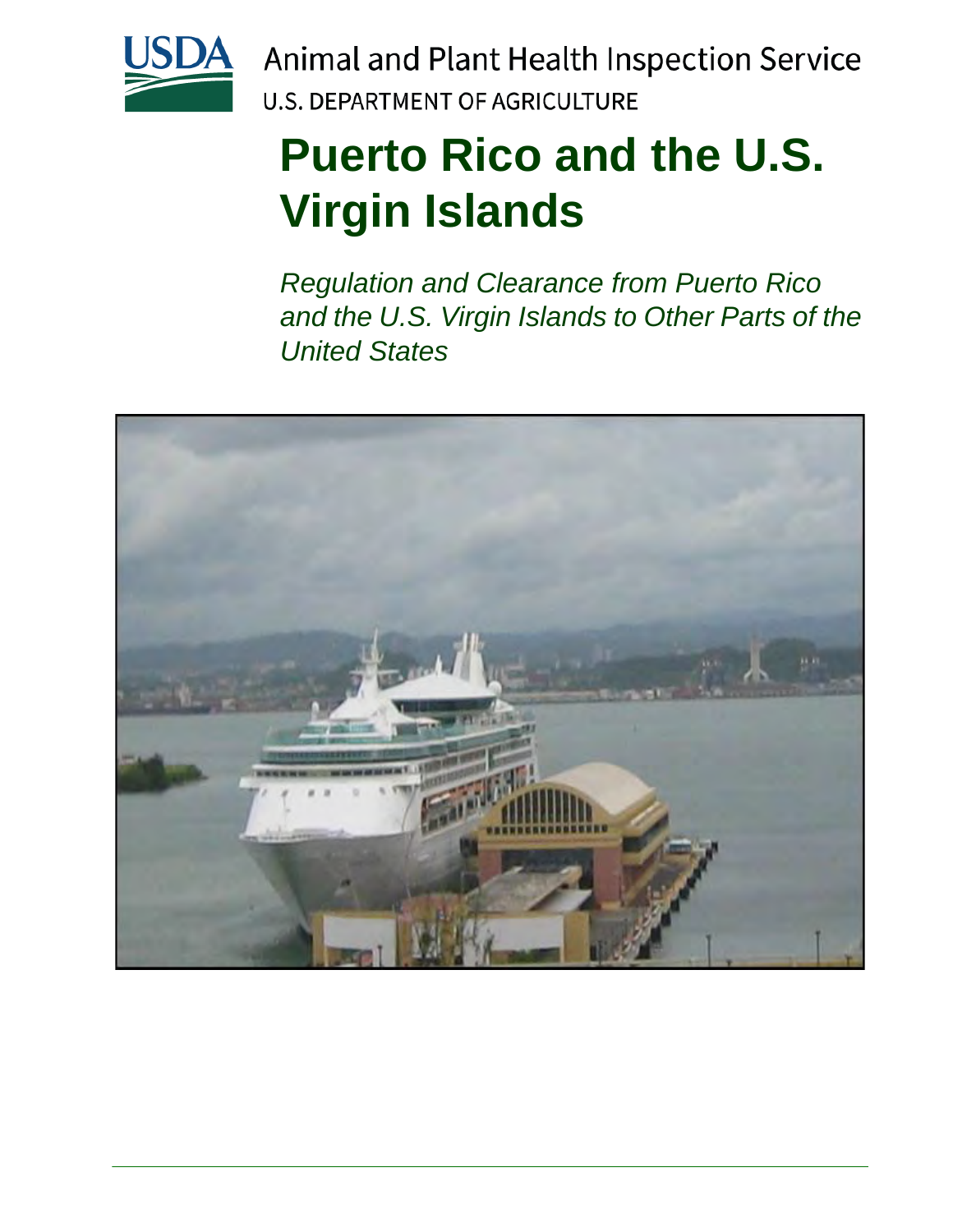Some processes, equipment, and materials described in this manual may be patented. Inclusion in this manual does not constitute permission for use from the patent owner. The use of any patented invention in the performance of the processes described in this manual is solely the responsibility of the user. APHIS does not indemnify the user against liability for patent infringement and will not be liable to the user or to any third party for patent infringement.

The U.S. Department of Agriculture (USDA) prohibits discrimination in all its programs and activities on the basis of race, color, national origin, age, disability, and where applicable, sex, marital status, familial status, parental status, religion, sexual orientation, genetic information, political beliefs, reprisal, or because all or part of any individual's income is derived from any public assistance program. (Not all prohibited bases apply to all programs). Persons with disabilities who require alternative means for communication of program information (Braille, large print, audiotape, etc.) should contact USDA's TARGET Center at (202) 720-2600 (voice and TDD). To file a complaint of discrimination, write to USDA, Director, Office of Civil Rights, 1400 Independence Avenue, SW., Washington, DC 20250-9410, or call (800) 795-3272 (voice) or (202) 720-6382 (TDD). USDA is an equal opportunity provider and employer.

When using pesticides, read and follow all label instructions.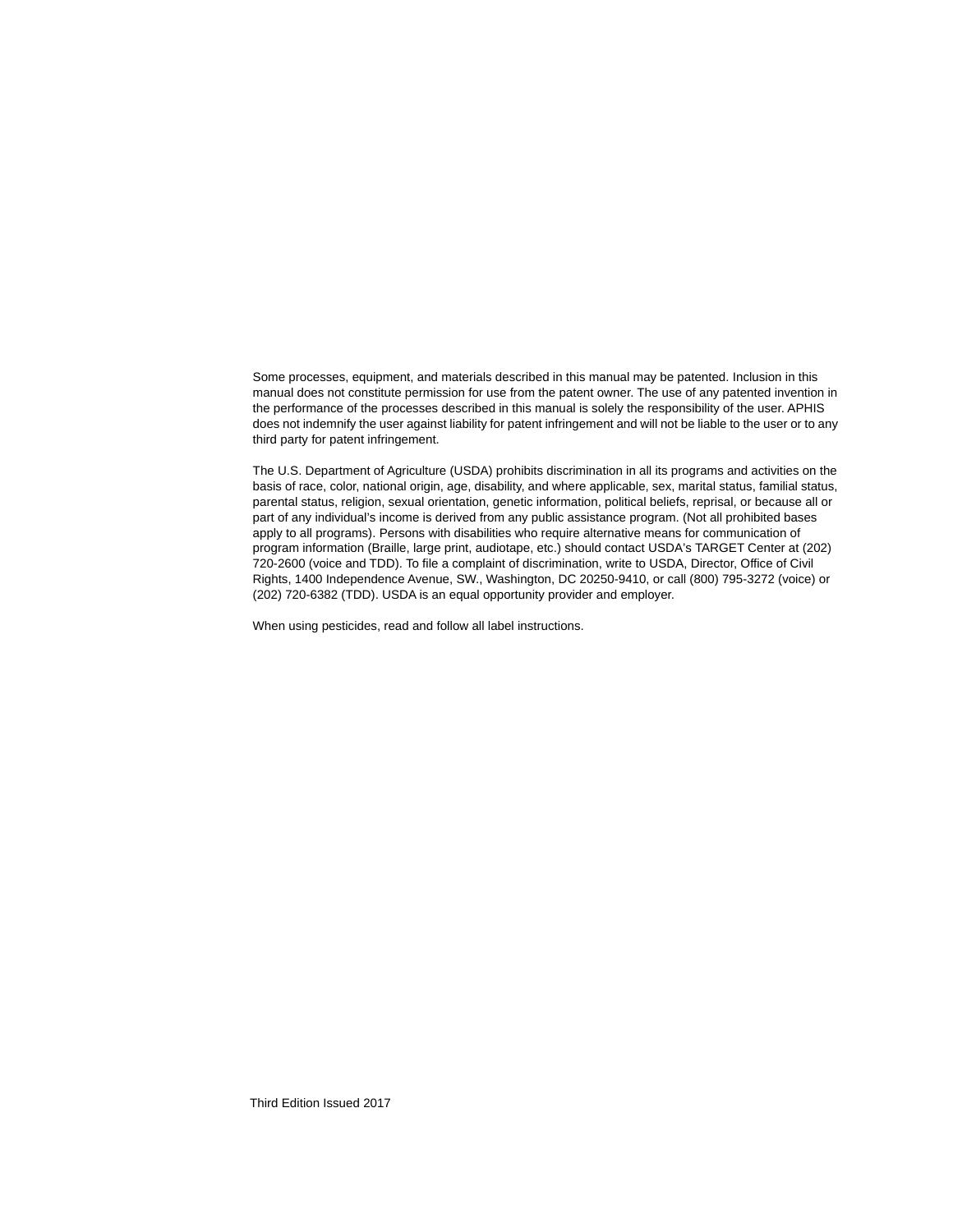# **Contents**

**Puerto Rico/US Virgin Islands Manual** 

> **[Figures](#page-4-0)** *LOF-1* **[Tables](#page-6-0)** *LOT-1* **[Introduction](#page-8-0)** *1-1* **[Methods and Procedures](#page-16-0)** *2-1* **[Reference](#page-26-0)** *3-1* **[Appendix A](#page-42-0)** *A-1* **[Appendix B](#page-74-0)** *B-1* **[Glossary](#page-78-0)** *Glossary-1* **[Index](#page-82-0)** *Index-1*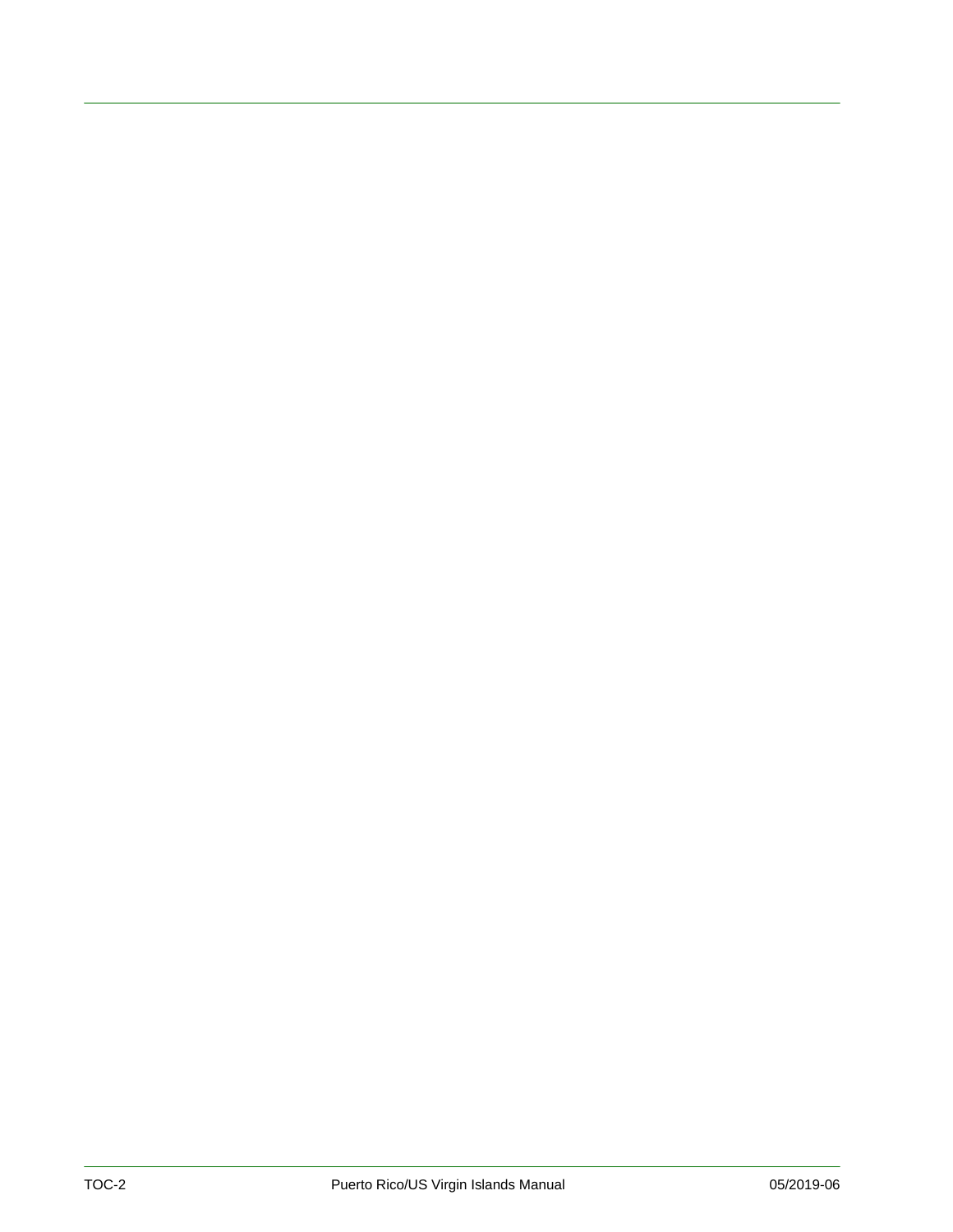# <span id="page-4-0"></span>**Figures**

**Puerto Rico/ US Virgin Islands Manual** 

| Figure A-1  | Example Diagnostic Request (generated in ARM)<br>$A-2$           |
|-------------|------------------------------------------------------------------|
| Figure A-2  | Example of PPQ Form 287, Mail Interception Notice<br>$A-3$       |
| Figure A-3  | Example of PPQ Form 288, Ship Inspection Report<br>$A - 6$       |
| Figure A-4  | Example of PPQ 309, Pest Interception Record (generated in       |
|             | ARM) A-10                                                        |
| Figure A-5  | Example of PPQ Form 309A, Pest Interception Record               |
|             | Worksheet A-12                                                   |
| Figure A-6  | Instructions for Completing PPQ Form 309A, Pest Interception     |
|             | Record Worksheet (page 1) A-14                                   |
| Figure A-7  | Instructions for Completing PPQ Form 309A, Pest Interception     |
|             | Record Worksheet (page 2) A-15                                   |
| Figure A-8  | Example of PPQ 413Worksheet, Aircraft Inspection                 |
|             | Record<br>$A-16$                                                 |
| Figure A-9  | Example of PPQ Form 518, Report of Violation<br>$A-19$           |
| Figure A-10 | Example of PPQ Form 586, Application for Permit to               |
|             | <b>Transit</b><br>A-24                                           |
| Figure A-11 | Instructions for PPQ Form 586, Application for Permit to         |
|             | <b>Transit</b><br>$A-25$                                         |
| Figure A-12 | Example of PPQ Form 591, Notice of Alleged Baggage               |
|             | Violation<br>A-26                                                |
| Figure A-13 | <b>Example of Notification Letter to Airline for Crew Member</b> |
|             | <b>Violation</b><br>$A-30$                                       |
| Figure A-14 | <b>Example of the Agriculture Notice</b><br>A-31                 |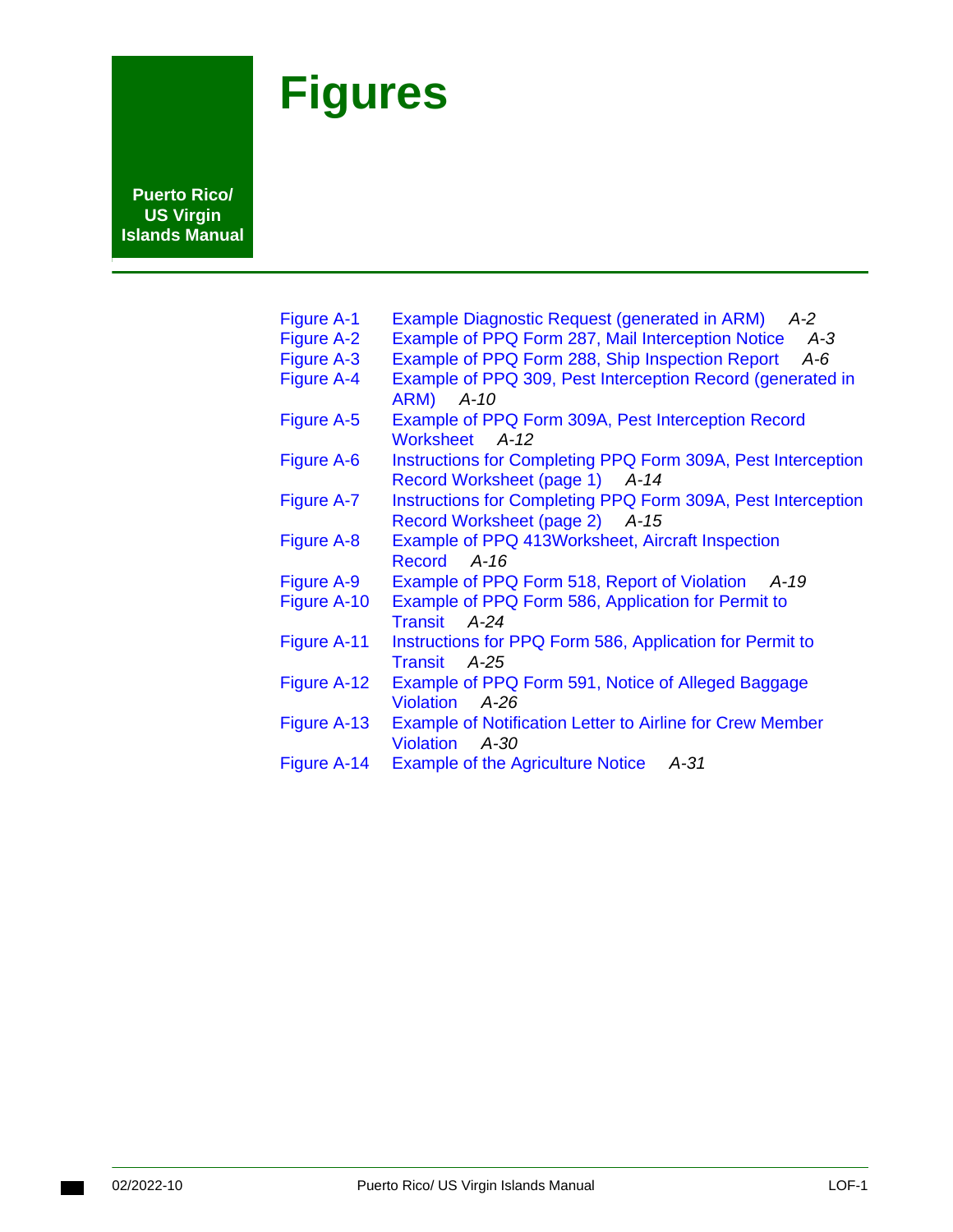**Figures**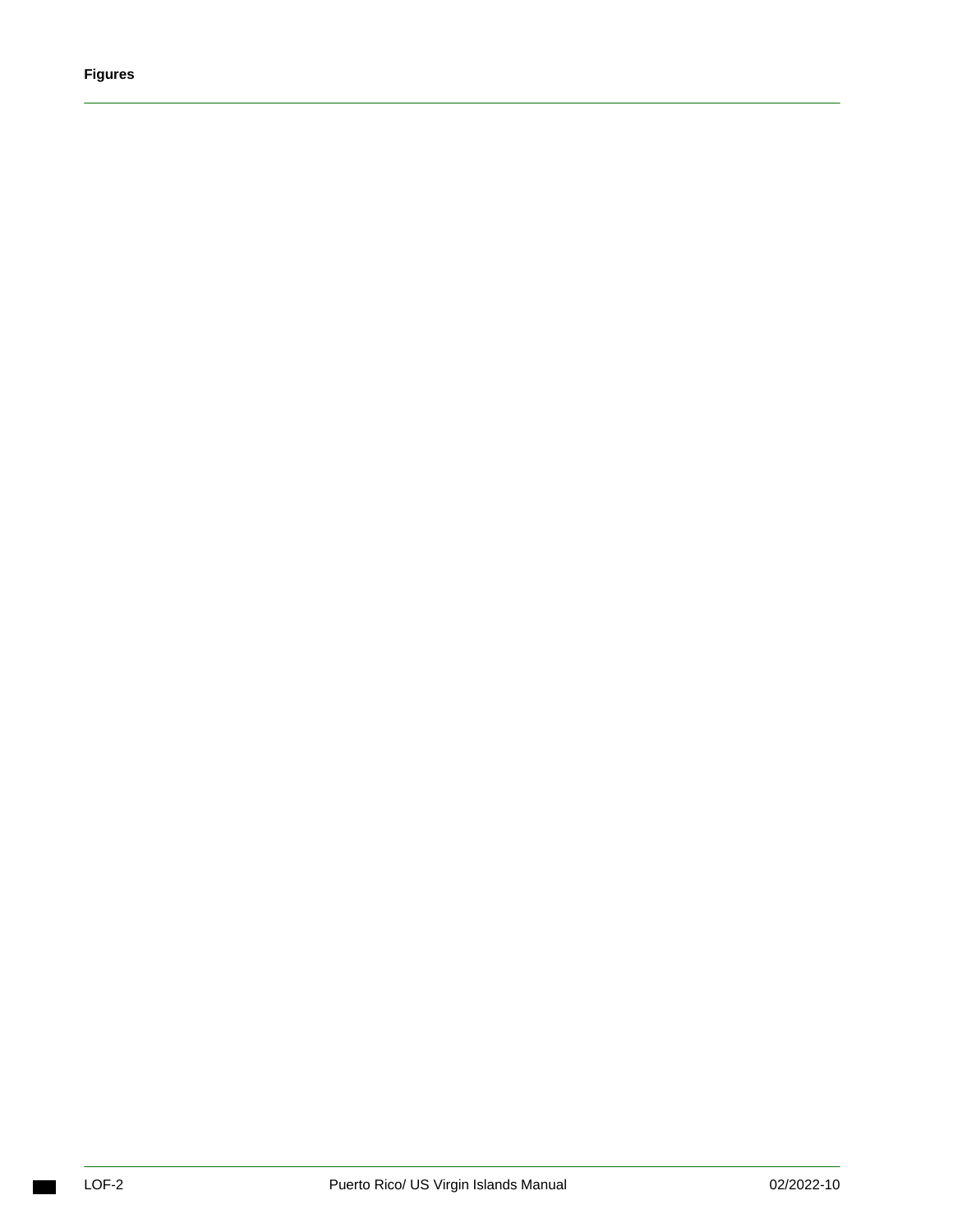# <span id="page-6-0"></span>**Tables**

**Puerto Rico/US Virgin Islands Manual** 

| Table 1-1         | <b>Regulated Articles Covered in this Manual</b><br>$1 - 2$       |
|-------------------|-------------------------------------------------------------------|
| Table 1-2         | <b>How to Use Decision Tables</b><br>1-5                          |
| Table 1-3         | Reporting Issues with or Suggestions for the Puerto Rico/U.S.     |
|                   | <b>Virgin Islands Manual</b><br>$1 - 7$                           |
| Table 2-1         | <b>Determining Penalty Amount for Passengers</b><br>$2 - 5$       |
| Table 2-2         | Determining the Penalty Amount for Crew Members<br>$2 - 5$        |
| Table 2-3         | <b>Taking Action on Parcels</b><br>$2 - 8$                        |
| Table 2-4         | Deciding Action to Take on Produce from Mainland U.S.<br>$2 - 10$ |
| Table 3-1         | List of Approved Fresh Fruits, Herbs, and Vegetables (Authority   |
|                   | 7CFR 318.13)<br>$3 - 2$                                           |
| Table 3-2         | Regulatory Action for Fresh Beans in Pods and Pigeon              |
|                   | $3-3$<br>Peas                                                     |
| Table 3-3         | <b>Regulatory Action for Fresh Okra</b> 3-3                       |
| Table 3-4         | <b>Frozen Fruits and Vegetables</b><br>$3 - 4$                    |
| Table 3-5         | Diced, Sectioned, Segmented, Sliced, or Otherwise Precut          |
|                   | (commercial consignments only) 3-5                                |
| Table 3-6         | Fruit Juices, Purees, Concentrates, Pickles, Jellies, Marma-      |
|                   | lades, and Preserves<br>3-6                                       |
| Table 3-7         | Dried or Cured Fruits, Herbs, and Vegetables<br>$3-6$             |
| Table 3-8         | <b>Cooked Fruits and Vegetables</b><br>$3-6$                      |
| Table 3-9         | <b>Cotton</b><br>$3 - 7$                                          |
| <b>Table 3-10</b> | <b>Cotton--- Unfumigated Cotton Products</b><br>$3 - 8$           |
| <b>Table 3-11</b> | <b>Packing Material</b><br>$3 - 8$                                |
| Table 3-12        | Palm Fronds and Articles Crafted from Them<br>$3 - 9$             |
| <b>Table 3-13</b> | <b>List of Approved Growing Media</b><br>$3 - 10$                 |
| Table 3-14        | Plants for Propagation-Plants Moving to Other Parts of the        |
|                   | <b>United States</b><br>$3 - 11$                                  |
| <b>Table 3-15</b> | Sand, Soil, and Earth<br>$3 - 12$                                 |
| <b>Table 3-16</b> | <b>Heat Treatments for Soil</b><br>$3 - 12$                       |
| <b>Table 3-17</b> | Seeds and Nuts 3-13                                               |
| <b>Table 3-18</b> | $3 - 14$<br>Sugarcane                                             |
| <b>Table 3-19</b> | Sugarcane-Issuing Limited Permits 3-15                            |
| <b>Table 3-20</b> | Sugarcane-Sugarcane Juice and Other Articles Derived from         |
|                   | $3 - 15$<br><b>Sugarcane</b>                                      |
| <b>Table A-1</b>  | Instructions for Completing PPQ Form 287, Mail Interception       |
|                   | <b>Notice</b><br>$A - 4$                                          |
| <b>Table A-2</b>  | Determine the Regulation that Governs the Plants, Plant Prod-     |
|                   | ucts, Soil, and Plant Pests<br>$A-5$                              |
| Table A-3         | Distribution of PPQ Form 287, Mail Interception Notice<br>A-5     |
| <b>Table A-4</b>  | Instructions for Completing PPQ Form 288,                         |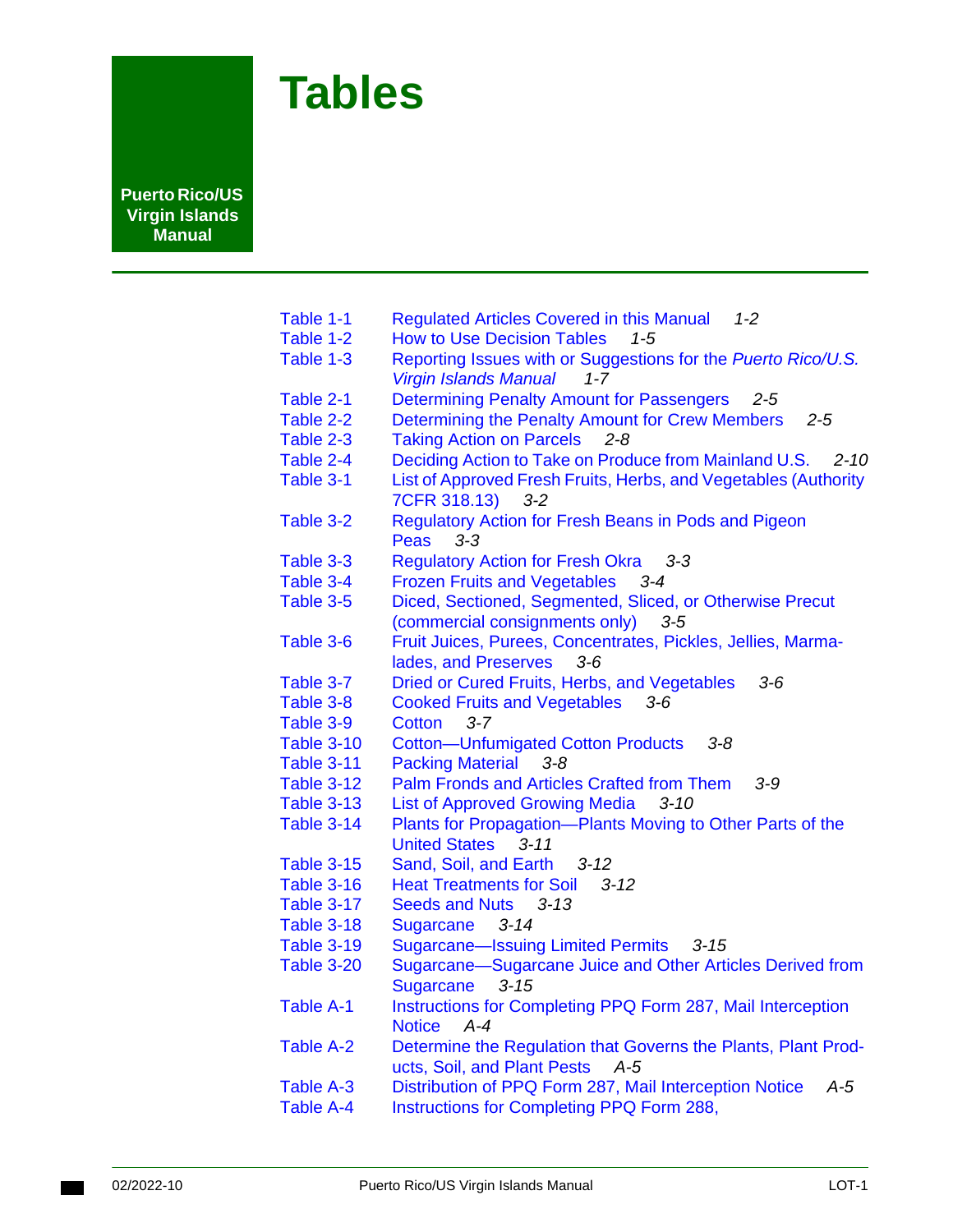|           | Ship Inspection Report A-7                                  |
|-----------|-------------------------------------------------------------|
| Table A-5 | Instructions for Completing PPQ 413 Worksheet, Aircraft In- |
|           | spection Record A-17                                        |
| Table A-6 | Instructions for Completing PPQ Form 518, Report of         |
|           | Violation A-21                                              |
| Table A-7 | Instructions for Completing a PPQ Form 591<br>A-27          |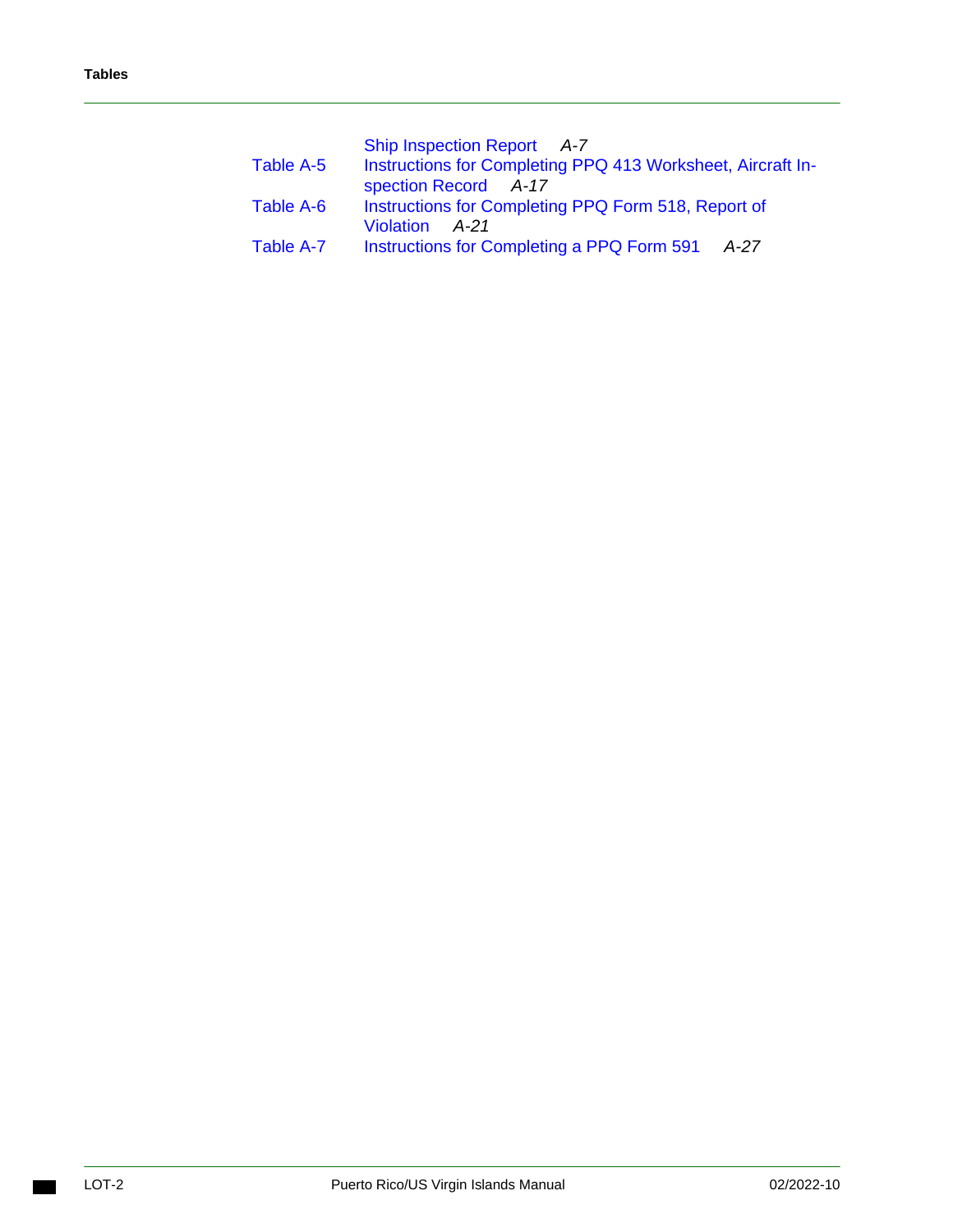1

# <span id="page-8-0"></span>**Introduction Chapter**

**Contents** 

[Purpose](#page-9-1) **1-2**  [Scope](#page-9-2) **1-2**  [Users](#page-10-0) **1-3**  [Related Documents](#page-10-1) **1-3**  [Code of Federal Regulations](#page-10-3) **1-3**  [Conventions](#page-10-2) **1-3**  [Advisories](#page-10-4) **1-3**  [Boldface](#page-11-0) **1-4**  [Bullets](#page-11-1) **1-4**  [Change Bar](#page-11-2) **1-4**  [Chapters](#page-11-3) **1-4**  [Contents](#page-11-4) **1-4**  [Control Data](#page-11-5) **1-4**  [Decision Tables](#page-12-1) **1-5**  [Examples](#page-12-2) **1-5**  [Footnotes](#page-12-3) **1-5**  [Heading Levels](#page-13-0) **1-6**  [Hypertext Links \(Highlighting\) to Tables, Figures, and Headings](#page-13-1) **1-6**  [Indentions](#page-13-2) **1-6**  [Italics](#page-13-3) **1-6**  [Numbering Scheme](#page-13-4) **1-6**  [Transmittal Number](#page-14-2) **1-7**  [Using the Manual](#page-14-1) **1-7**  [Reporting Issues With or Suggestions For the](#page-14-3) *Puerto Rico/U.S. Virgin [Islands Manual](#page-14-3) 1-7* [Manual Updates](#page-15-0) **1-8**  [Ordering Additional Manuals and Revisions](#page-15-1) **1-8**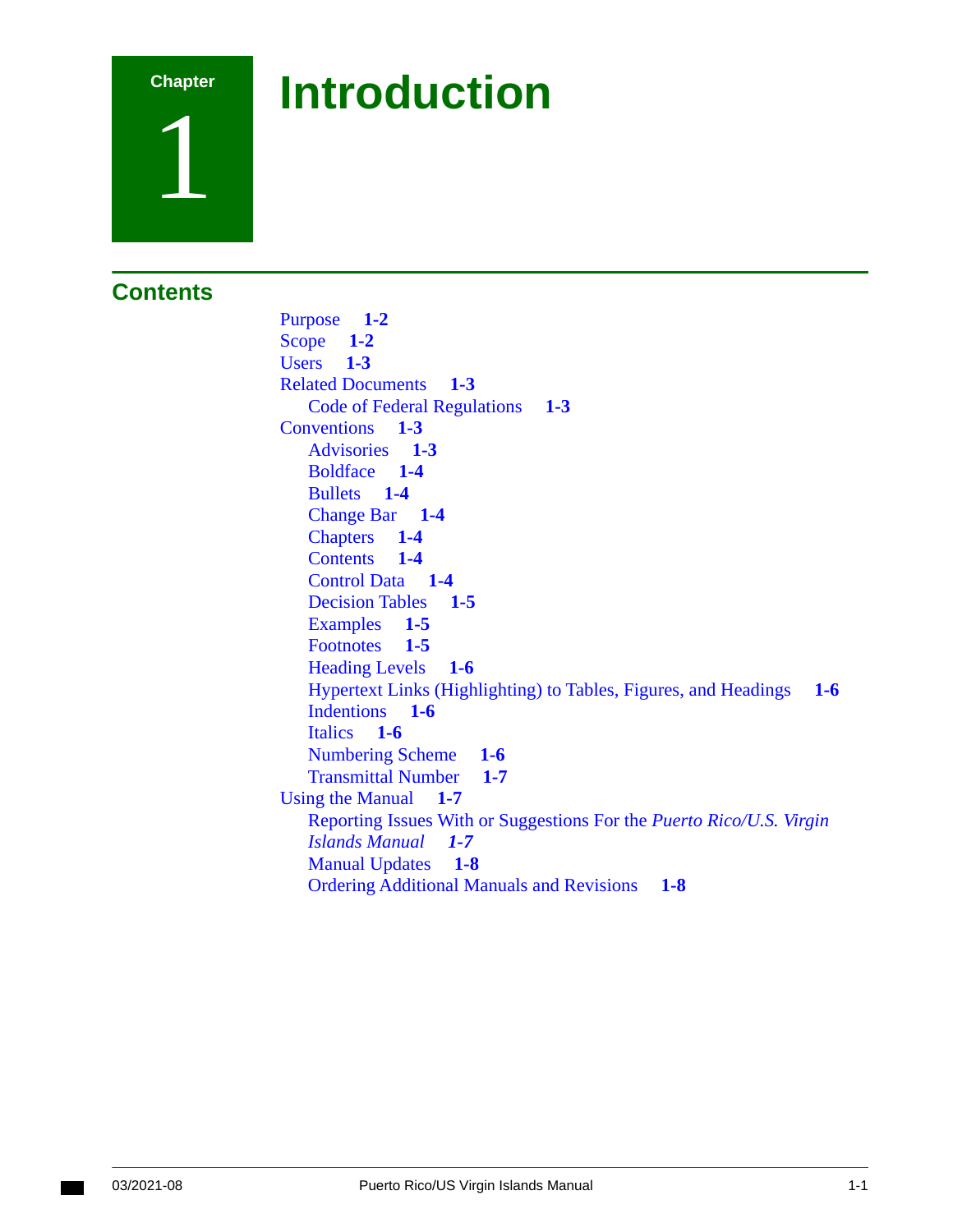# <span id="page-9-1"></span>**Purpose**

This manual covers information from both domestic quarantine notices (7CFR Part 301) and Hawaiian and territories quarantine notices (7CFR Part 318). The reason for combining this information is to provide Plant Protection and Quarantine (PPQ) officers with regulatory information in one manual.

To become familiar with this manual, read this section to learn what is and what is **not** covered. Once you know that an item is covered in this manual, turn to the [Reference](#page-26-1) section to determine what restrictions or prohibitions to apply. Read Methods and Procedures to learn what is involved in clearing aircraft, baggage, cargo, mail, and vessels. If a commodity requires a special procedure, you will be referred to the information via hyperlink.

# <span id="page-9-2"></span>**Scope**

If a fresh fruit, herb, or vegetable is listed, it is admissible (although it may have to meet additional conditions for entry). If an item is **not** listed, it is **prohibited**. Use the Index if you have any trouble finding items in the [Reference](#page-26-1) section.

This manual covers clearance procedures for aircraft, baggage, cargo, mail, and vessels, and the movement of regulated articles from Puerto Rico and the U.S. Virgin Islands to the United States and its territories. There are **no**  restrictions on the movement in either direction between Puerto Rico and the U.S. Virgin Islands. [Table 1-1](#page-9-0) lists the regulated articles covered in this manual.

<span id="page-9-0"></span>**Table 1-1 Regulated Articles Covered in this Manual** 

| Cotton                              |
|-------------------------------------|
| Fresh Fruits, Herbs, and Vegetables |
| <b>Packing Material</b>             |
| <b>Palm Fronds</b>                  |
| <b>Plants for Propagation</b>       |
| Sand, Soil, and Earth               |
| <b>Seeds and Nuts</b>               |
| <b>Sugarcane</b>                    |

The movement of plant pests is **not** covered in this manual. To find this information, go to 7CFR 330.200-214.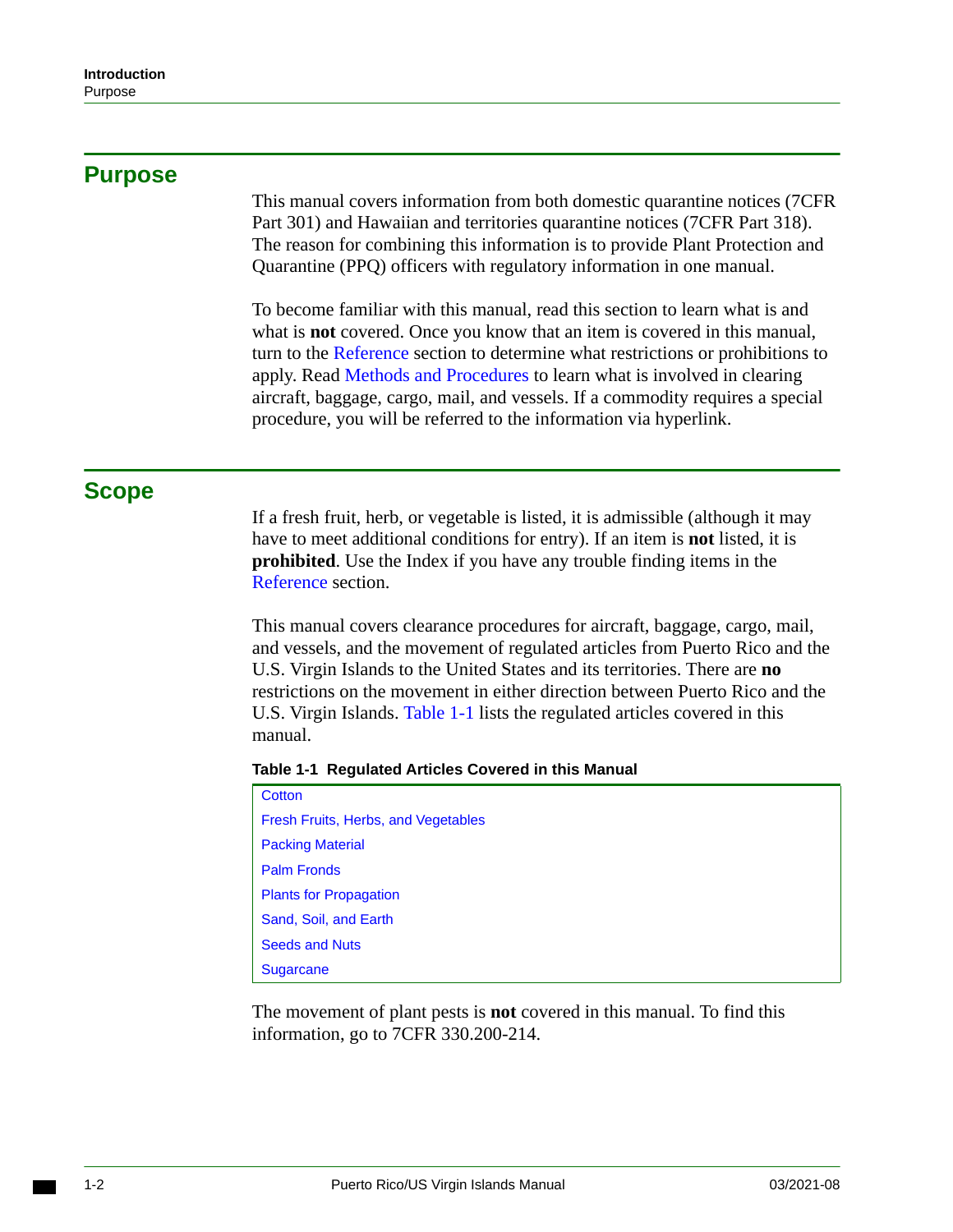# <span id="page-10-0"></span>**Users**

This manual is written for use by regulatory officers who work in airport and maritime locations in Puerto Rico and the U.S. Virgin Islands.

# <span id="page-10-1"></span>**Related Documents**

Enabling legislation provides the authority to carry out the mission of protecting American agriculture from plant pests. Legislative acts are the fundamental authority granted by Congress to the Secretary of Agriculture to promulgate regulations to protect American agriculture. The regulatory authority for taking the actions listed in this manual is contained in the Plant Protection Act (PPA). The PPA provides the authority to prohibit or restrict imports, exports, or interstate movement of plants pests, plants, plant products, noxious weeds, biological control agents, and means of conveyance.

# <span id="page-10-3"></span>**Code of Federal Regulations**

The Code of Federal Regulations (CFRs) provide the authority for the regulatory action taken and are enforced by Customs and Border Protection (CPB) and PPQ. The restrictions and prohibitions listed in this manual are covered by 7CFR 301, 318, and 330.

# <span id="page-10-2"></span>**Conventions**

The conventions used in this manual are as follows.

# <span id="page-10-4"></span>**Advisories**

Advisories are used throughout this manual to bring important information to your attention. Carefully review each advisory. The definitions coincide with the American National Standards Institute (ANSI), with the goal of making the warnings easy to recognize and understand<sup>1</sup> and are in the format shown below.

# **! DANGER**

Danger Table message is used in the event of imminent risk of death or serious injury

# **! WARNING**

Warning Table message is used in the event of possible risk of serious injury.

<sup>1</sup> TCIF Guideline, *Admonishments (Safety-Related Warning Message)*, TCIF-99-021 Issue 1, p.4.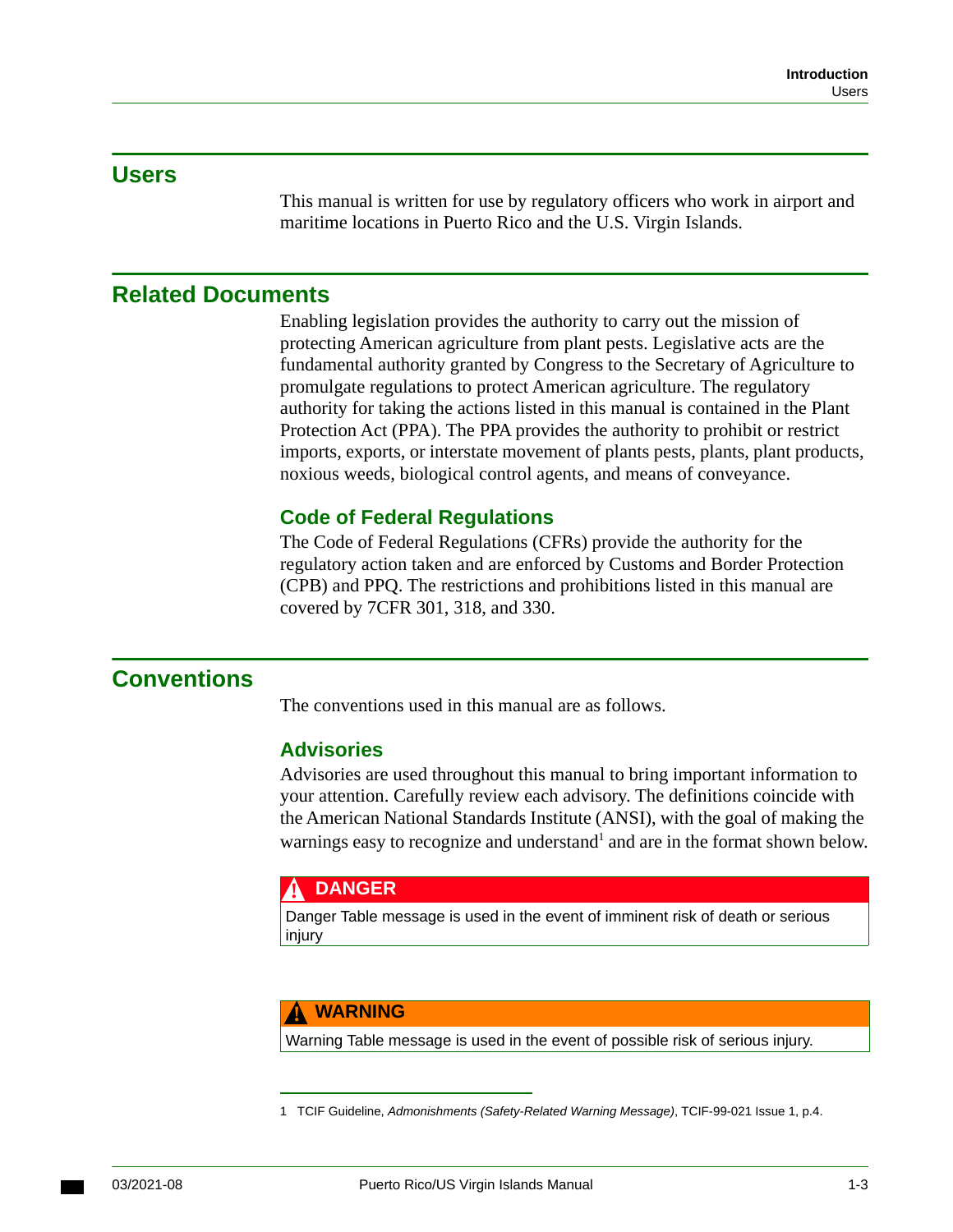#### **! CAUTION**

Caution Table message is used for tasks involving minor to moderate risk of injury.

#### **NOTICE**

Notice Table message is used to alert a reader of important information or Agency policy.

#### **SAFETY**

Safety Table message is used for general instructions or reminders related to safety.

#### <span id="page-11-0"></span>**Boldface**

Boldface type is used to emphasize important words throughout this manual. These words include, but are **not** limited to: **cannot, do not, does not, except, lacks, must, neither, never, nor, not, only, other than**.

#### <span id="page-11-1"></span>**Bullets**

Bulleted lists indicate that there is **no** order of priority to the information being listed.

#### <span id="page-11-2"></span>**Change Bar**

A black change bar in the left margin is used to indicate a change appearing on a revised page.

#### <span id="page-11-3"></span>**Chapters**

This manual contains the following chapters: Introduction, Methods and Procedures, Reference, and Index.

#### <span id="page-11-4"></span>**Contents**

Every chapter has a table of contents listing **only** the first- and second-level headings within the chapter.

#### <span id="page-11-5"></span>**Control Data**

Control data is located at the top and bottom of each page to help users keep track of where they are in the manual and be aware of updates to specific chapters, sections, appendixes, etc., in the manual. At the top of the page is the chapter title and first-level heading for that page. At the bottom of the page is the transmittal number (month/year-number), manual title, and page number. To track revisions, use the control data.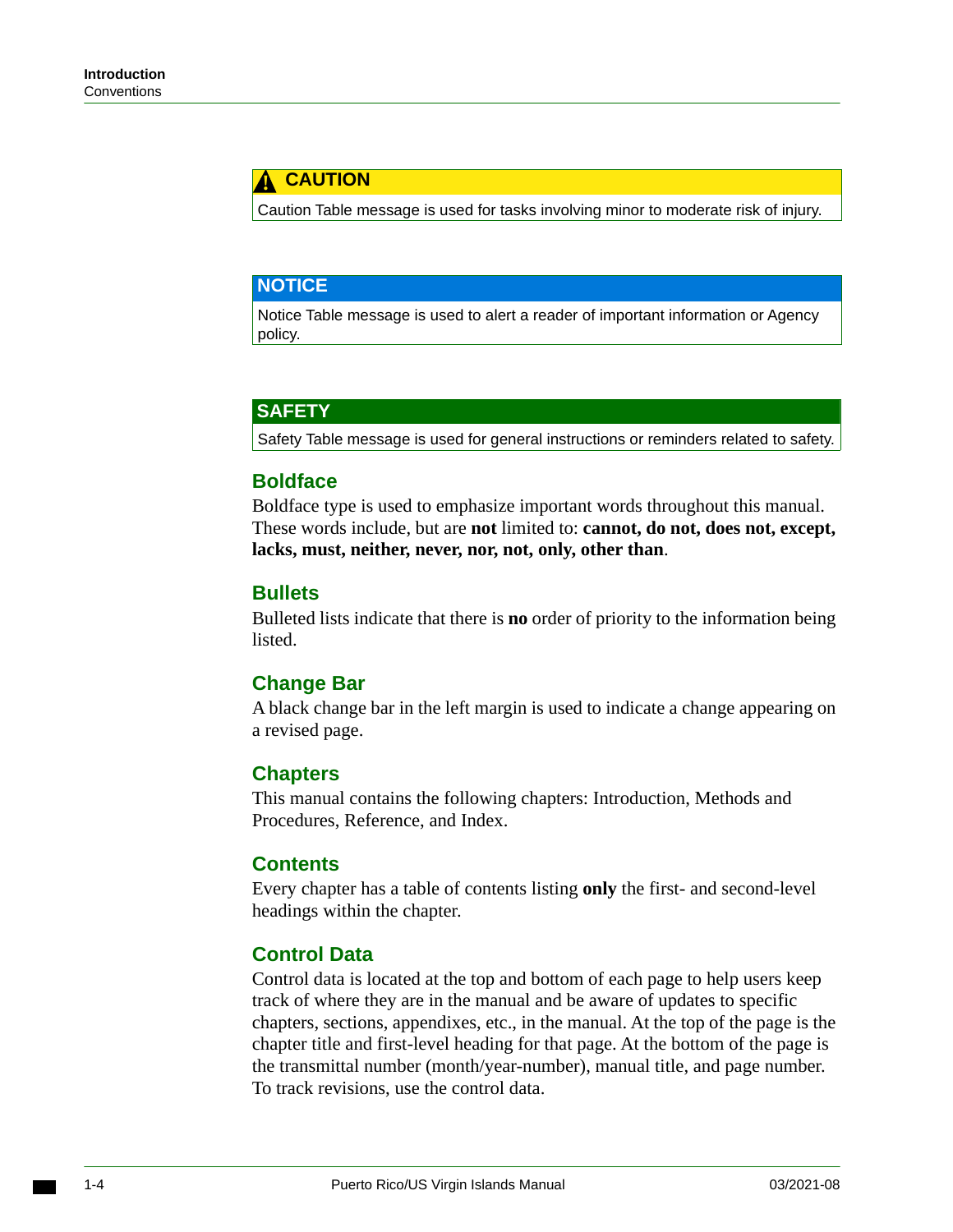# <span id="page-12-1"></span>**Decision Tables**

Decision tables are used throughout the manual. The first and middle columns in each table represent conditions, and the last column represents the action to be taken after all conditions listed for that row are considered. Begin with the column headings and move left to right, and if the condition **does not** apply, then continue one row at a time until you find the condition that does apply. Refer to [Table 1-2](#page-12-0) for guidance on using decision tables.

#### <span id="page-12-0"></span>**Table 1-2 How to Use Decision Tables**

| If you:                                                                     | And if the condition<br>applies: | Then:                                  |  |  |
|-----------------------------------------------------------------------------|----------------------------------|----------------------------------------|--|--|
| Read this column cell and<br>row first                                      | Continue in this cell            | TAKE the action listed in this<br>cell |  |  |
| Find the previous condition<br>did not apply, then read this<br>column cell | Continue in this cell            | TAKE the action listed in this<br>cell |  |  |

# <span id="page-12-2"></span>**Examples**

Examples are used to clarify a point by applying it to a real-world situation. Examples always appear in boxes as a means of visually separating them from the other information contained on a page.

**EXAMPLE** Examples are graphically placed boxes within the text as a means of visually separating information from other information contained on the page. Examples will always appear in a box.

# <span id="page-12-3"></span>**Footnotes**

Footnotes comment on or cite a reference to text and are referenced by number. The footnotes used in this manual include general text footnotes, figure footnotes, and table footnotes.

General text footnotes are located at the bottom of the page.

When space allows, figure and table footnotes are located directly below the associated figure or table. However, for multi-page tables or tables that cover the length of a page, footnote numbers and text **cannot** be listed on the same page. If a table or figure continues beyond one page, the associated footnotes will appear on the page following the end of the table or figure.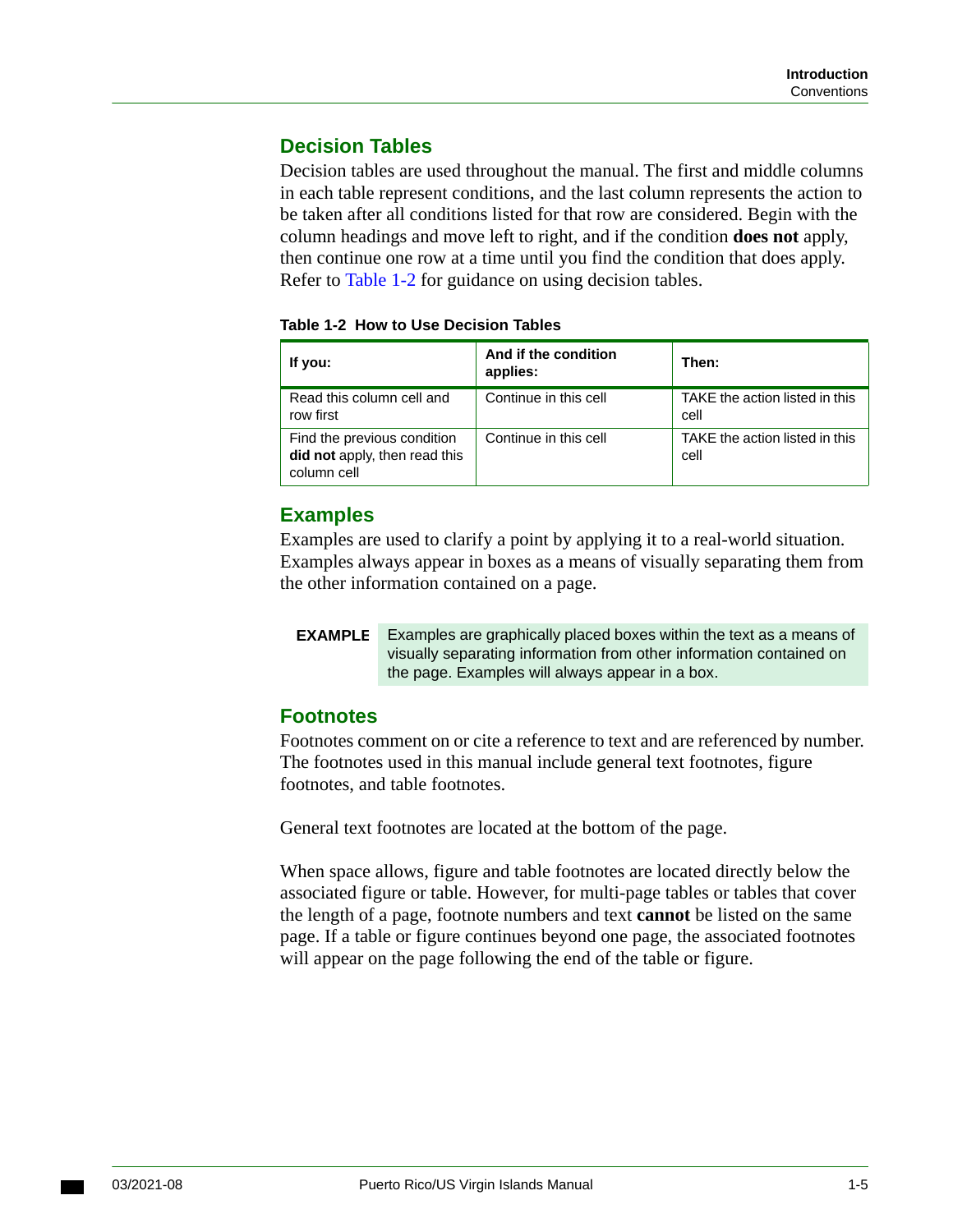# <span id="page-13-0"></span>**Heading Levels**

Within each chapter and section there are four heading levels. The first-level heading is indicated by a horizontal line across both left and right columns with the heading language across the left and right columns directly underneath. The body text after a first-level heading is located **inside** the margined text area, one line after the heading language. The second- and thirdlevel headings are inside the margined text area with the body text following underneath. The fourth-level heading is inside the margined text area followed by a period and leading into the text.

# <span id="page-13-1"></span>**Hypertext Links (Highlighting) to Tables, Figures, and Headings**

Tables, figures, and headings are cross-referenced in the body of the manual and are highlighted in boldface type. These appear in blue hypertext in the online manual.

 **EXAMPLE** *[See Reporting Issues with or Suggestions for the Puerto Rico/U.S.](#page-14-0)  [Virgin Islands Manual](#page-14-0)* on page 1-7 to determine where to report problems with this manual.

#### <span id="page-13-2"></span>**Indentions**

Entry requirements which are summarized from CFRs, import permits, or policies are indented on the page.

# <span id="page-13-3"></span>**Italics**

The following items are italicized throughout this manual.

- Cross-references to headings
- Publication names
- Scientific names of commodities

# <span id="page-13-4"></span>**Numbering Scheme**

A two-level numbering scheme is used in this manual for pages, tables, and figures. The first number represents the chapter. The second number represents the page, table, or figure. This numbering scheme allows for easier updating and adding pages without having to reprint an entire chapter. Dashes are used in page numbering to differential page numbers from decimal points.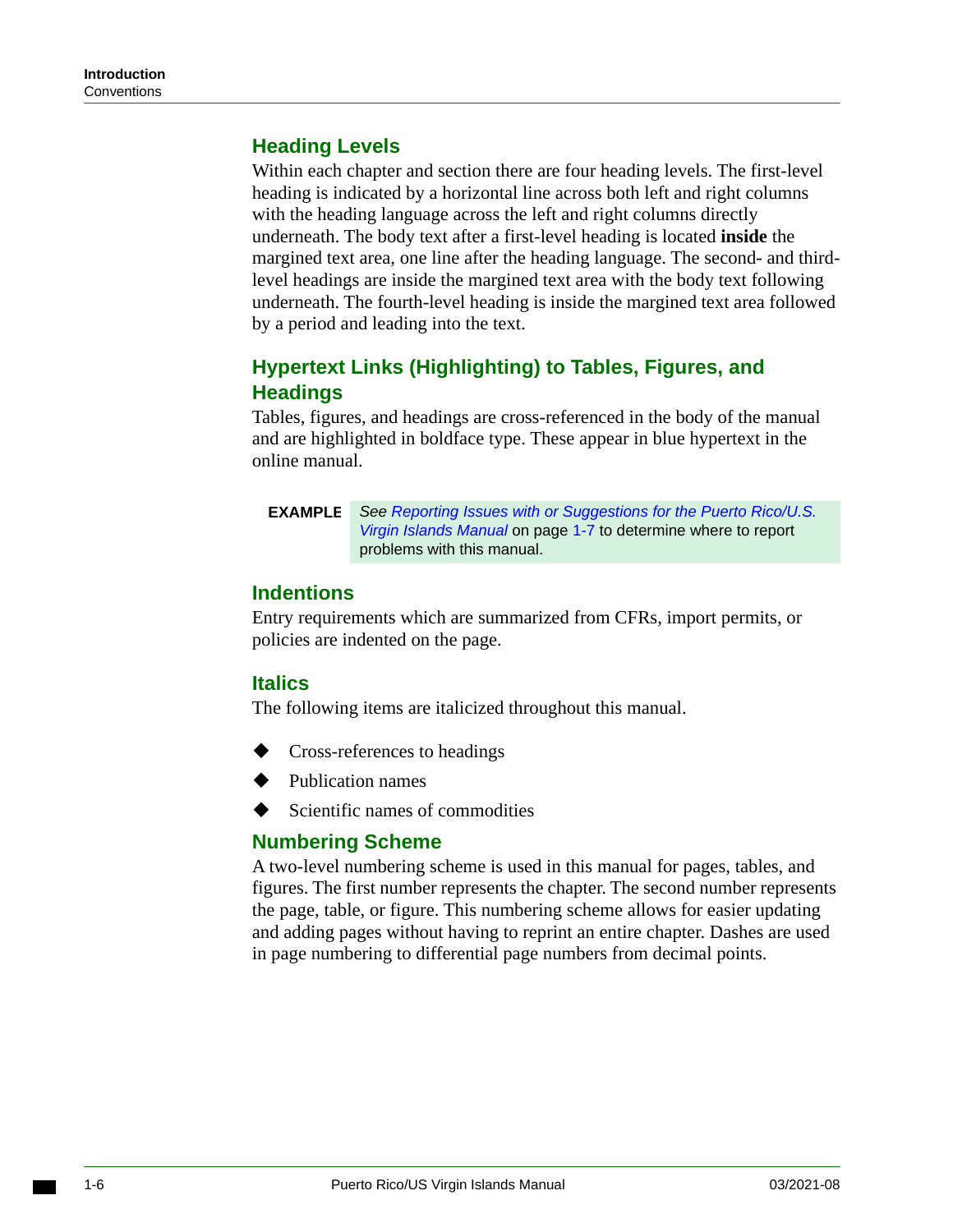# <span id="page-14-2"></span>**Transmittal Number**

The transmittal number contains the month, year, and consecutively-issued number (beginning with -01 for the first edition and increasing consecutively for each update to the edition). The transmittal number is **only** changed when the specific chapter, section, appendix, glossary, table, or index is updated. If **no** changes are made, then the transmittal number remains unchanged. The transmittal number **only** changes for the entire manual when a new edition is issued or changes are made to the entire manual.

**EXAMPLE** 01/2017-04 is the transmittal number for this update and is located in the control data on the pages in this chapter.

 04 is the edition number (the new edition was 01, and there have 01 is the month the update was issued 2017 is the year the update was issued been 3 updates)

# <span id="page-14-1"></span>**Using the Manual**

Review the Table of Contents (TOC) of this manual to get a feel for the scope of covered material. Use the TOC in each chapter (miniTOC) to find the needed information. If the TOC or miniTOC are **not** specific enough, turn to the index to find the topic and corresponding number.

# <span id="page-14-3"></span>**Reporting Issues With or Suggestions For the** *Puerto Rico/ U.S. Virgin Islands Manual*

Use [Table 1-3](#page-14-0) to determine where to report issues with the *Puerto Rico/U.S. Virgin Islands Manual*.

<span id="page-14-0"></span>

| Table 1-3 Reporting Issues with or Suggestions for the Puerto Rico/U.S. Virgin |  |  |
|--------------------------------------------------------------------------------|--|--|
| Islands Manual                                                                 |  |  |

| If you:                                                                        | Then:                                                                                                                                                  |
|--------------------------------------------------------------------------------|--------------------------------------------------------------------------------------------------------------------------------------------------------|
| Are unable to access the<br>online manual                                      | CONTACT the PPQ Manuals Unit at 240-529-0350 or by<br>e-mail josie.cooley@usda.gov                                                                     |
| Have a suggestion for<br>improving the format (lay-<br>out, spelling, etc.)    |                                                                                                                                                        |
| Disagree with a policy or<br>procedure, or the admissibility<br>of a commodity | <b>CONTACT PPQ Import Services Customer Support at</b><br>301-851-2046 or 1-877-770-5990 with the reason for the<br>disagreement and a recommendation. |
| Have an urgent situation<br>requiring an immediate<br>response                 | CONTACT the program specific liaison by email Rob-<br>ert.S.Johnson@usda.gov.                                                                          |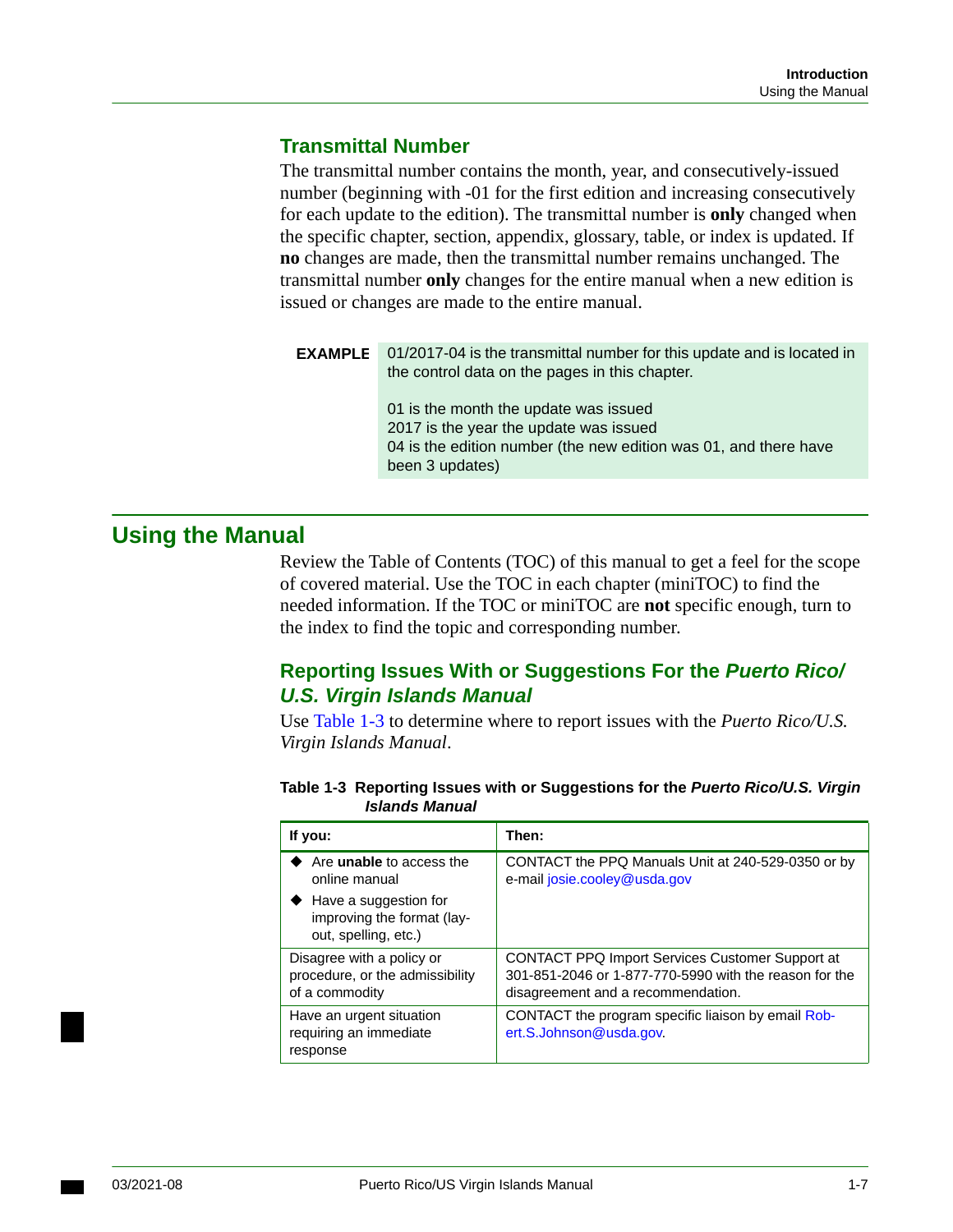# <span id="page-15-0"></span>**Manual Updates**

The PPQ Manuals Unit issues and maintains the manuals electronically on the Manuals Unit Web site. The [online manuals](http://www.aphis.usda.gov/import_export/plants/manuals/online_manuals.shtml) contain the most up-to-date information. Revisions to the manual are distributed via the [APHIS](https://public.govdelivery.com/accounts/USDAAPHIS/subscriber/new)  [Stakeholder Registry](https://public.govdelivery.com/accounts/USDAAPHIS/subscriber/new) to anyone, government employees and external stakeholders, who have subscribed to receive *Puerto Rico/U.S. Virgin Islands Manual* updates. To subscribe, register at this web site:

<https://public.govdelivery.com/accounts/USDAAPHIS/subscriber/new>

# <span id="page-15-1"></span>**Ordering Additional Manuals and Revisions**

Although using the online manuals is the preferred method, APHIS employees may order hard copies of manuals from the APHIS MRP Business Services, Acquisition & Asset Management, Printing, Distribution, Mail, Copier Solutions (PDMCS).Visit the PDMCS [Web site](https://my.aphis.usda.gov/myportal/myaphis/employeeresources/administrative-services/Printing_Distribution_Mail_Copier_Solutions) for detailed information and printing costs. The Manuals Unit is **not** responsible for printing costs.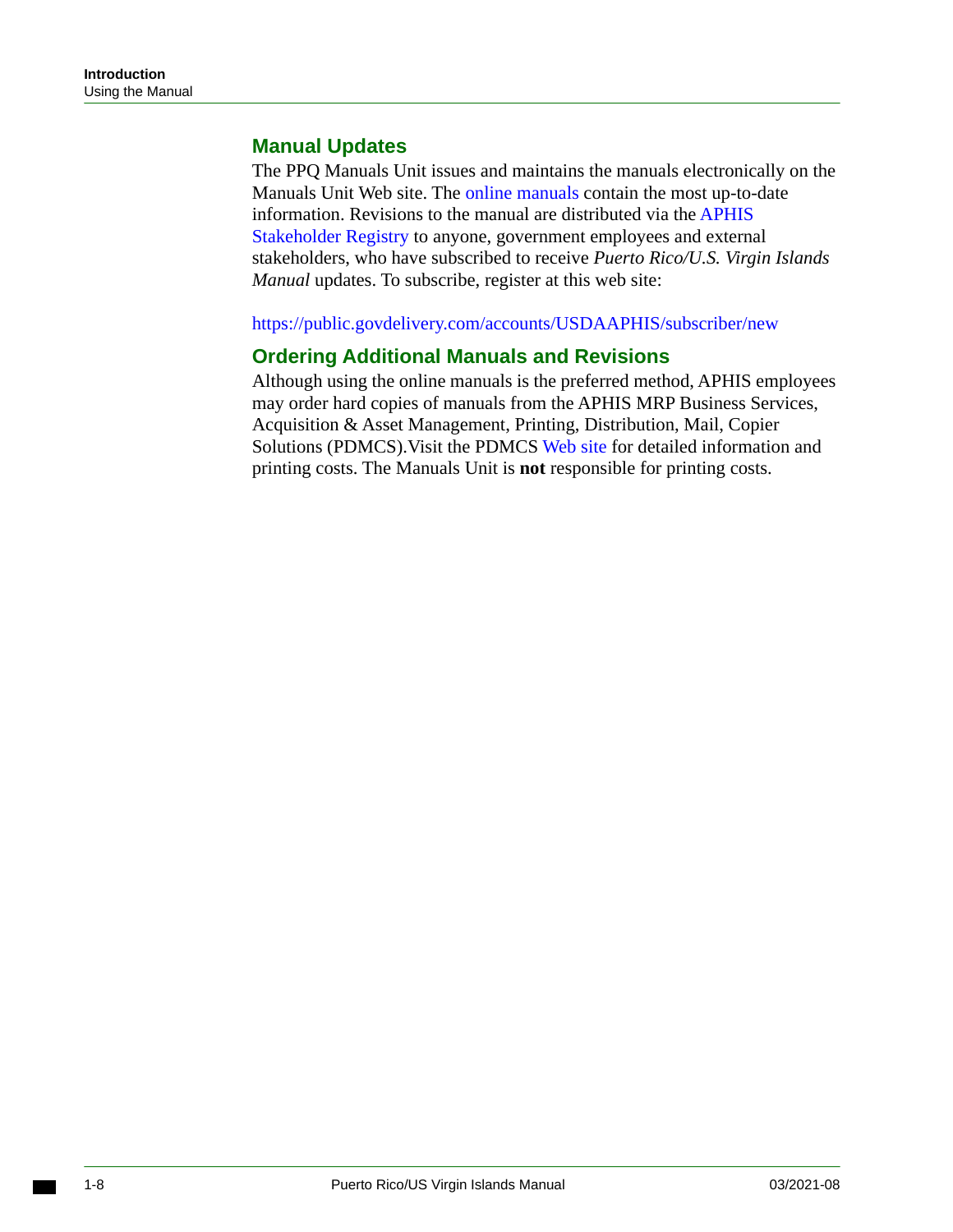2

# <span id="page-16-0"></span>**Methods and Procedures Chapter**

# **Contents**

[Introduction](#page-16-1) **2-1**  [Inspection of Aircraft](#page-16-2) **2-1**  [Prerequisite Information—Advanced Notification of Departure](#page-16-3) **2-1**  [Predeparture Inspection and Clearance](#page-17-0) **2-2**  [Inspection of Baggage Carried Aboard Aircraft](#page-18-0) **2-3**  [Examine Baggage at the Gate](#page-18-1) **2-3**  [Examine Carryon Baggage](#page-19-1) **2-4**  [Assessing Civil Penalties to Passengers](#page-19-0) **2-4**  [Assessing Civil Penalties to Crew Members](#page-20-2) **2-5**  [Inspection of Cargo](#page-21-0) **2-6**  [Inspection of U.S. Postal Mail](#page-22-0) **2-7**  [Inspection of Vessels](#page-24-0) **2-9** 

# <span id="page-16-1"></span>**Introduction**

This section provides information on the methods and procedures which are unique to Puerto Rico and the U.S. Virgin Islands. Information in this section covers clearance procedures and is organized as follows:

- Aircraft
- Baggage
- Cargo
- Mail
- Vessels

# <span id="page-16-2"></span>**Inspection of Aircraft**

# <span id="page-16-3"></span>**Prerequisite Information—Advanced Notification of Departure**

Aircraft must **not** be moved from Puerto Rico or the U.S. Virgin Islands to any United States mainland state until the PPQ official has inspected the aircraft, cargo, crew, and passengers (including commercial airlines and cargo carriers, private, and military flights) and the official has informed the person moving the aircraft that it can depart (7 CFR 318.13-9).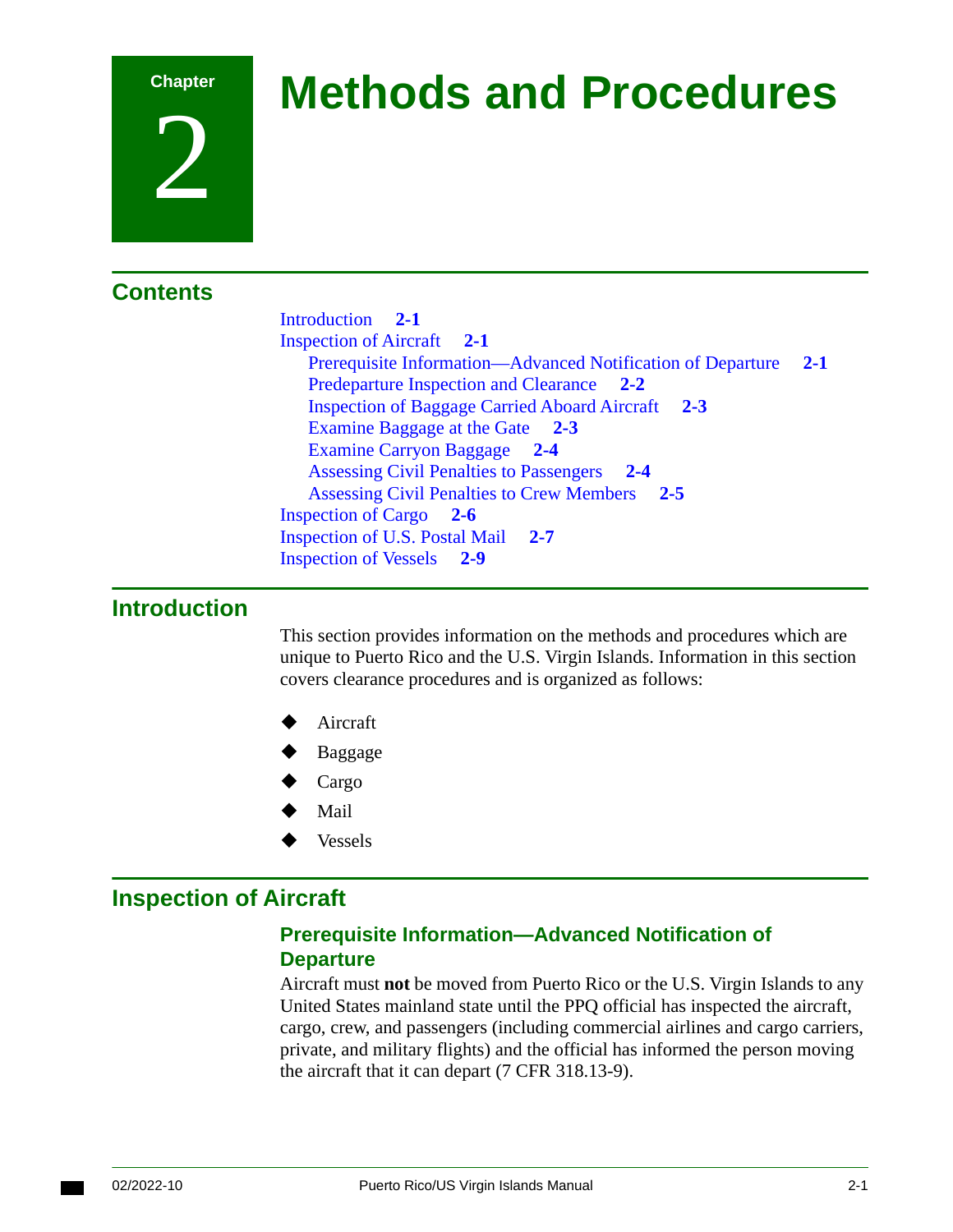# <span id="page-17-0"></span>**Predeparture Inspection and Clearance**

Aircraft leaving Puerto Rico and the U.S. Virgin Islands for destinations in mainland United States must be inspected prior to departure. If a flight, through a misunderstanding, departs without predeparture inspection and clearance, radio the appropriate PPQ or CBP office (or base operations officer if a military flight) at the port of destination so the flight can be met immediately upon it's arrival. Military flights are inspected by PPQ or personnel designated by PPQ.When inspecting departing aircraft, use the following steps.

If pit baggage has remained in Customs custody (including that which has been off-loaded from the same or other carriers), then only apply such safeguard inspection that is appropriate to the character of the material and movement in accordance with 7CFR 352.

#### **Step 1: Prevent Loading Prior to Inspection**

Prior to loading the aircraft, inspect baggage and supplies, including fruits and vegetables to be served during the flight,

#### **Step 2: Determine if Articles are Regulated**

Make sure that all regulated articles authorized to be loaded on the aircraft have been appropriately certified. Check the [Reference](#page-26-1) section of this manual for any restrictions or prohibitions. Have unauthorized articles off-loaded.

#### **Step 3: Determine Whether to Inspect Aircraft**

If you determine that inspection is required, carefully inspect the aircraft for quarantine significant pests. If you find pests that warrant action, treat all interior parts of the aircraft (see the *[Treatment Manual](https://www.aphis.usda.gov/import_export/plants/manuals/ports/downloads/treatment.pdf)* for directions).

For aircraft arriving from a foreign location, PPQ inspects the aircraft in Puerto Rico or the U.S. Virgin Islands for predeparture purposes **only**, for example, to monitor stop-over catering, to look for hitchhiking pests, or to ensure the compliance of crew members in case of a crew change.

CBP is the lead agency for foreign quarantine enforcement. If a PPQ Officer encounters an issue of foreign quarantine significance, secure any item(s) as needed and turn them over to CBP. Refer additional issues to CBP for follow up as needed.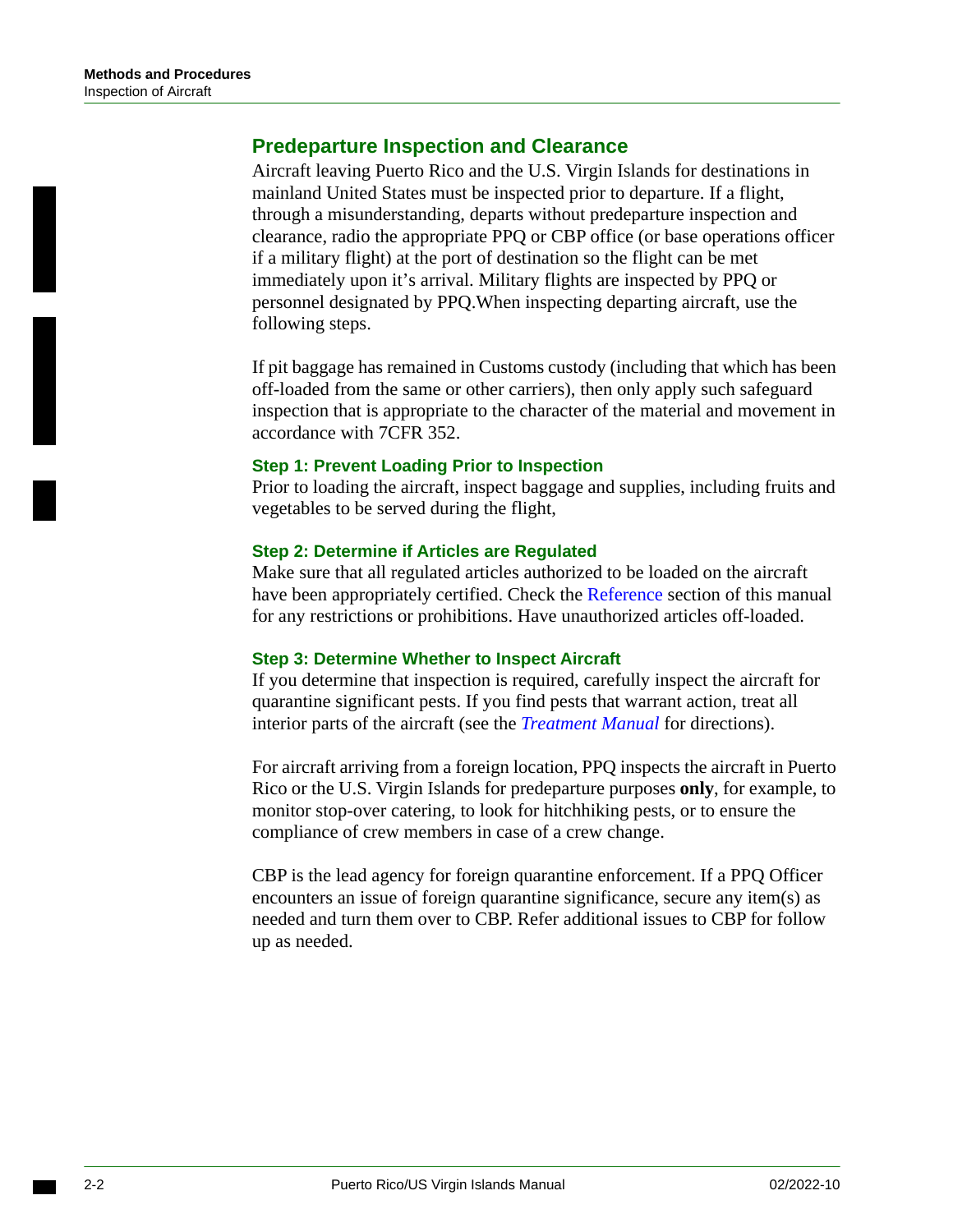#### **Step 4: Inspect Articles Taken Aboard Aircraft**

Inspect articles to be taken aboard the aircraft for quarantine significant pests. If you find pests that warrant action, see that they are treated (see the *[Treatment](http://www.aphis.usda.gov/import_export/plants/manuals/ports/downloads/treatment.pdf)  [Manual](http://www.aphis.usda.gov/import_export/plants/manuals/ports/downloads/treatment.pdf)*), or refuse to allow the infested article to go forward. Recondition or treat as appropriate.

#### **Step 5: Complete Documentation**

For pest identification, PPQ **must** generate a Diagnostic Request (DR) in the [Agricultural Risk Management System \(ARM\).](https://arm.aphis.edc.usda.gov/) Refer to [Figure A-1 on page](#page-43-1)  [A-2](#page-43-1) for an example of a completed DR.

#### **NOTICE**

PPQ and CBP will use ARM to submit pests for identification.

Complete and distribute the [PPQ 413 Worksheet, Aircraft Inspection Record](#page-57-1)  [on page A-16.](#page-57-1)

# <span id="page-18-0"></span>**Inspection of Baggage Carried Aboard Aircraft**

The PPQ official **must** decide when and where to inspect the baggage carried aboard aircraft. Inspect prior to passenger check-in at the airline counter or its equivalent at military establishments. Arrangements may be made to inspect baggage elsewhere (e.g. at hotels or locations with tour groups) if you are notified in advance and it is on a reimbursable basis.

# **NOTICE**

 belt and opening all baggage for inspection. Airlines or porters may be called for assisting disabled passengers. Do **not** lift or open baggage for passengers or crew. All passengers and crew are responsible for lifting their baggage onto the inspection

# <span id="page-18-1"></span>**Examine Baggage at the Gate**

If hand carried parcels and baggage were **not** inspected prior to passenger check-in, then you may inspect them at the gate at the time of boarding.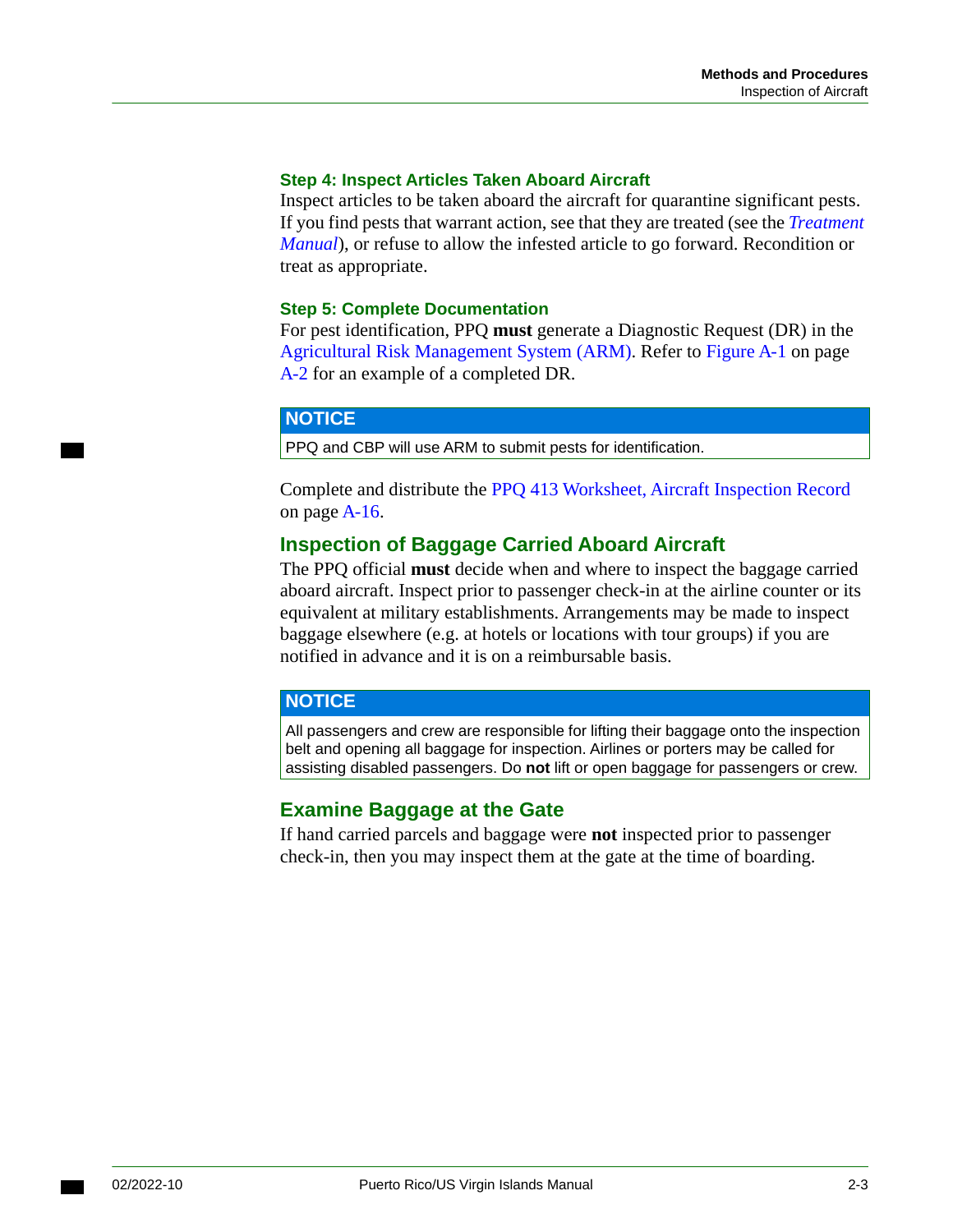# <span id="page-19-1"></span>**Examine Carryon Baggage**

In general, examine all carryon baggage for unauthorized articles (check the Reference Section of this manual for any restrictions or prohibitions) and pests. The baggage of both passengers and airline crew is subject to inspection.<sup>1</sup>

#### **Step 1: Question Travelers**

Thoroughly question the travelers. Ask travelers their destination and itinerary. Use their answers to your questions, what you found in the carryon baggage, and your knowledge of what fruits and vegetables are in season, to determine the thoroughness of your inspection of the pit baggage.

#### **Step 2: Complete Documentation**

Complete and distribute the following forms:

- [PPQ 413 Worksheet, Aircraft Inspection Record on page A-16](#page-57-1)
- [PPQ Form 591, Notice of Alleged Baggage Violation on page A-26](#page-67-1)

#### <span id="page-19-0"></span>**Assessing Civil Penalties to Passengers**

In order to pursue enforcement action, the passenger must have **failed** to declare a prohibited agricultural article. Passengers are **exempt** from civil penalties if either of the following applies:

- The passenger is under 18 years old and not accompanied by an adult.
- The passenger cannot communicate in English or Spanish.
- The passenger is carrying an admissible item infested with a plant pest.

The PPQ Officer **must** have the legal authority to assess the civil penalty and have given the passenger an opportunity to amend his or her oral declaration.

**Only** PPQ Officers can issue the civil penalty. PPQ Technicians may collect the information and complete the PPQ Form 591, but it must be signed by an Officer or supervisor.

#### **NOTICE**

Civil penalty collection methods will vary among different work units. Collection methods may include immediate payment at the port or mailing the civil penalty to the port within a certain number of days after issuance. Follow your local collection protocol.

Checks **must** be payable "U.S. Treasury".

<sup>1</sup> If inspecting the baggage or personal effects of persons possessing a diplomatic passport with an A1/A2 VISA or G1/G2 VISA, authorized personnel must refer to the guidelines found in the [Manual](https://cbp.aphis.usda.gov/ppq/php/manual/mac.pdf)  [for Agricultural Clearance](https://cbp.aphis.usda.gov/ppq/php/manual/mac.pdf).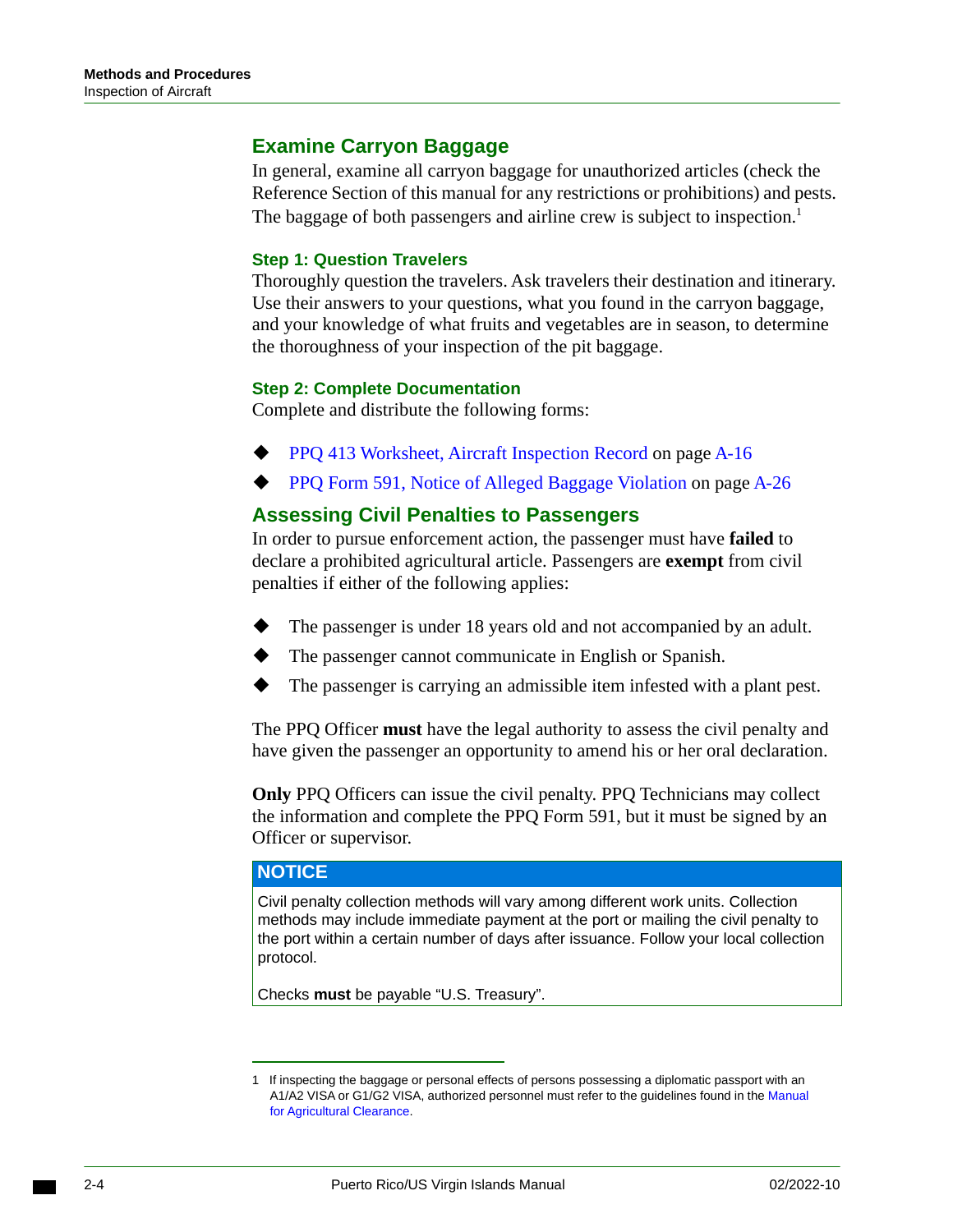Refer to [Table 2-1](#page-20-0) to determine the penalty amount for passengers who have failed to declare.

| If the passenger<br>failed to declare<br>and there is: | And the item is: | And it is:                  | Then assess the civil pen-<br>alty                                                 |  |  |
|--------------------------------------------------------|------------------|-----------------------------|------------------------------------------------------------------------------------|--|--|
| No evidence of                                         | Noncommercial    | First violation             | \$100                                                                              |  |  |
| concealment or<br>misrepresentation                    |                  | Second violation            | \$250                                                                              |  |  |
|                                                        |                  | Third violation or<br>more  | Forward a completed case<br>file to IES with a recom-<br>mended penalty of \$1,000 |  |  |
|                                                        | Commercial       | First violation             | \$250                                                                              |  |  |
|                                                        |                  | Second violation<br>or more | Forward a completed case<br>file to IES with a recom-<br>mended penalty of \$1,000 |  |  |
| Some evidence of                                       | Noncommercial    | First violation             | \$250                                                                              |  |  |
| concealment or<br>misrepresentation                    |                  | Second violation<br>or more | Forward a completed case<br>file to IES with a recom-<br>mended penalty of \$1,000 |  |  |
|                                                        | Commercial       | First violation             | \$1,000                                                                            |  |  |
|                                                        |                  | Second violation<br>or more | Forward a completed case<br>file to IES with a recom-<br>mended penalty of \$1,000 |  |  |

<span id="page-20-0"></span>**Table 2-1 Determining Penalty Amount for Passengers** 

# <span id="page-20-2"></span>**Assessing Civil Penalties to Crew Members**

Crew members should be aware of agriculture regulations through training and frequent travel. Refer to [Table 2-2](#page-20-1) to determine the penalty amount for crew members who have failed to declare

#### <span id="page-20-1"></span> **Table 2-2 Determining the Penalty Amount for Crew Members**

| If this is a:            | Then:                                                                         |
|--------------------------|-------------------------------------------------------------------------------|
| First violation          | Assess a penalty of \$100                                                     |
| Second violation or more | Forward a completed case file to IES with a<br>recommended penalty of \$1,000 |

#### **NOTICE**

 Notify the airlines using the [Notification Letter to Airline for Crew Member Violation](#page-71-1)  [on page A-30](#page-71-1) template when a violation is issued to a crew member. However, it is to the airlines quarterly, bi-annually, or annually, depending on the number and fre- information and training regarding APHIS regulations to crew members. not recommended to notify the airlines of each individual violation. Send notification quency of violations. This notification will remind the airlines of the need to provide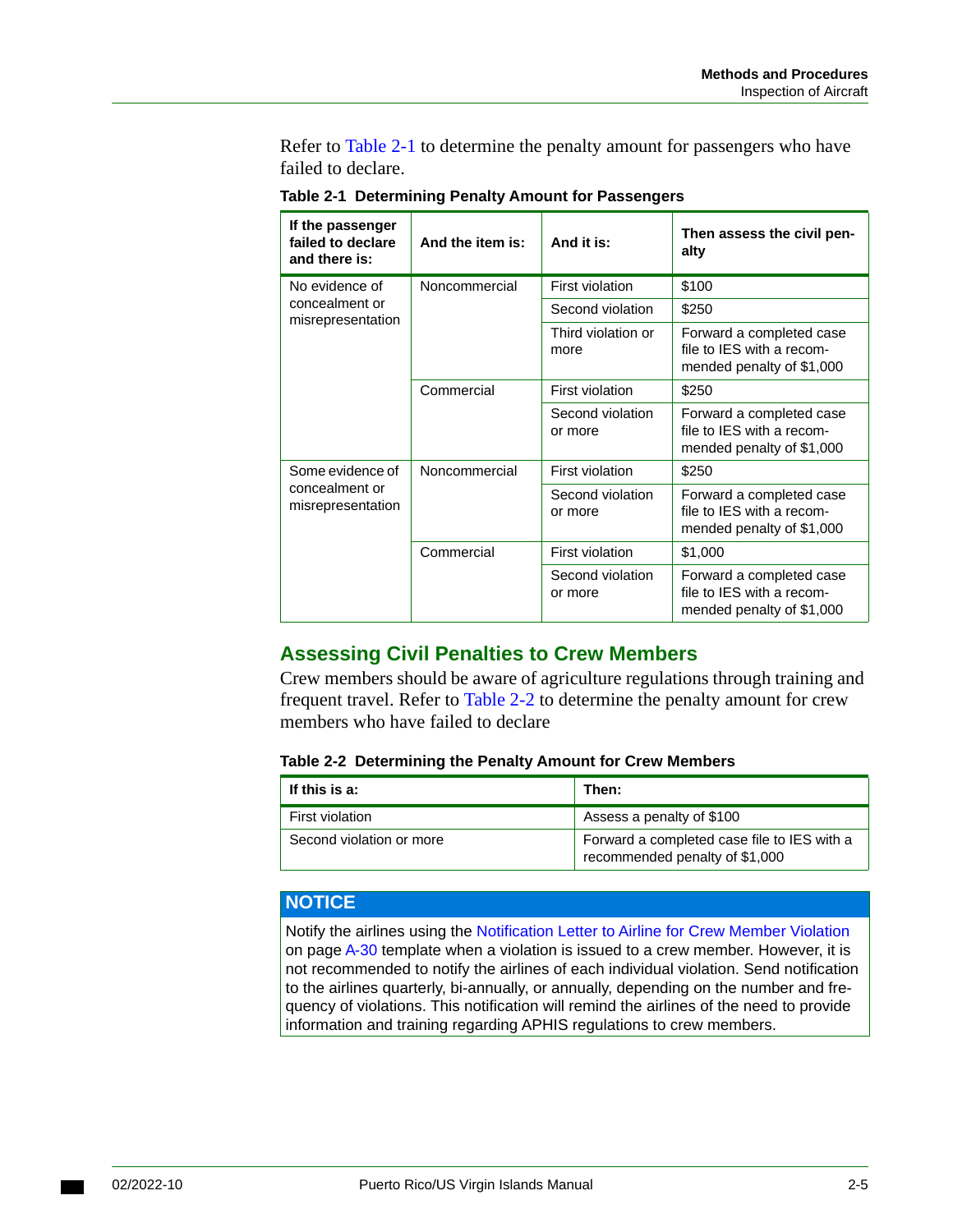*[See Instructions for Completing PPQ Form 287, Mail Interception Notice](#page-45-1)* on [page A-4](#page-45-1) for more information, and [Refusing to Pay the Civil Penalty on page](#page-69-0)  [A-28](#page-69-0) for actions to take if the alleged violator refuses to pay the penalty.

# <span id="page-21-0"></span>**Inspection of Cargo**

Inspect all regulated cargo, which includes express carrier operations (ECO) consignments, prior to departure from Puerto Rico and the U.S. Virgin Islands. Review outbound manifests and air waybills or tracking numbers for regulated articles destined to the continental United States or the United States territories. With the assistance of pier, airline, or ECO shipping clerks, screen cargo at loading time to prevent the movement of unauthorized articles (check the [Reference](#page-26-1) section of this manual for any restrictions or prohibitions) and to ensure that all certification requirements are met.

If residue cargo has remained in Customs custody (including that which has been off-loaded from the same or other carriers), then only apply such safeguard inspection that is appropriate to the character of the material and movement in accordance with 7CFR 352.

For consignments handled by ECOs, review outbound manifests and work with express carrier representatives, under the terms of their compliance agreements as applicable, to identify regulated articles destined to the continental United States. Canine teams may also be used to assist with inspecting express carrier shipments.

Shippers may request inspection (or certification) by contacting the nearest PPQ office. Movement of unauthorized and prohibited articles may be authorized by a PPQ Transit Permit (PPQ Form 586). Refer to USDA Transit Permit Information for application information.

The procedures for inspection are straightforward. Assuming you already have the cargo documents, use the following steps.

#### **Step 1: Check the Reference Section**

Check the [Reference](#page-26-1) section of this manual for any restrictions or prohibitions. In the case of fresh fruits, herbs, or vegetables, check to ensure that the fruit or vegetable is listed as being approved. Apply any restrictions that are listed in the [Reference](#page-26-1) section (for example, treatments that are required). For items which require mandatory treatment, skip Step 2 and go to Step 3.

#### **Step 2: Inspect the Regulated Articles**

Inspect the restricted article using the same inspection techniques and methods that you would use for inspecting articles of foreign origin. Refer to any of the following APHIS manuals for commodity specific inspection procedures: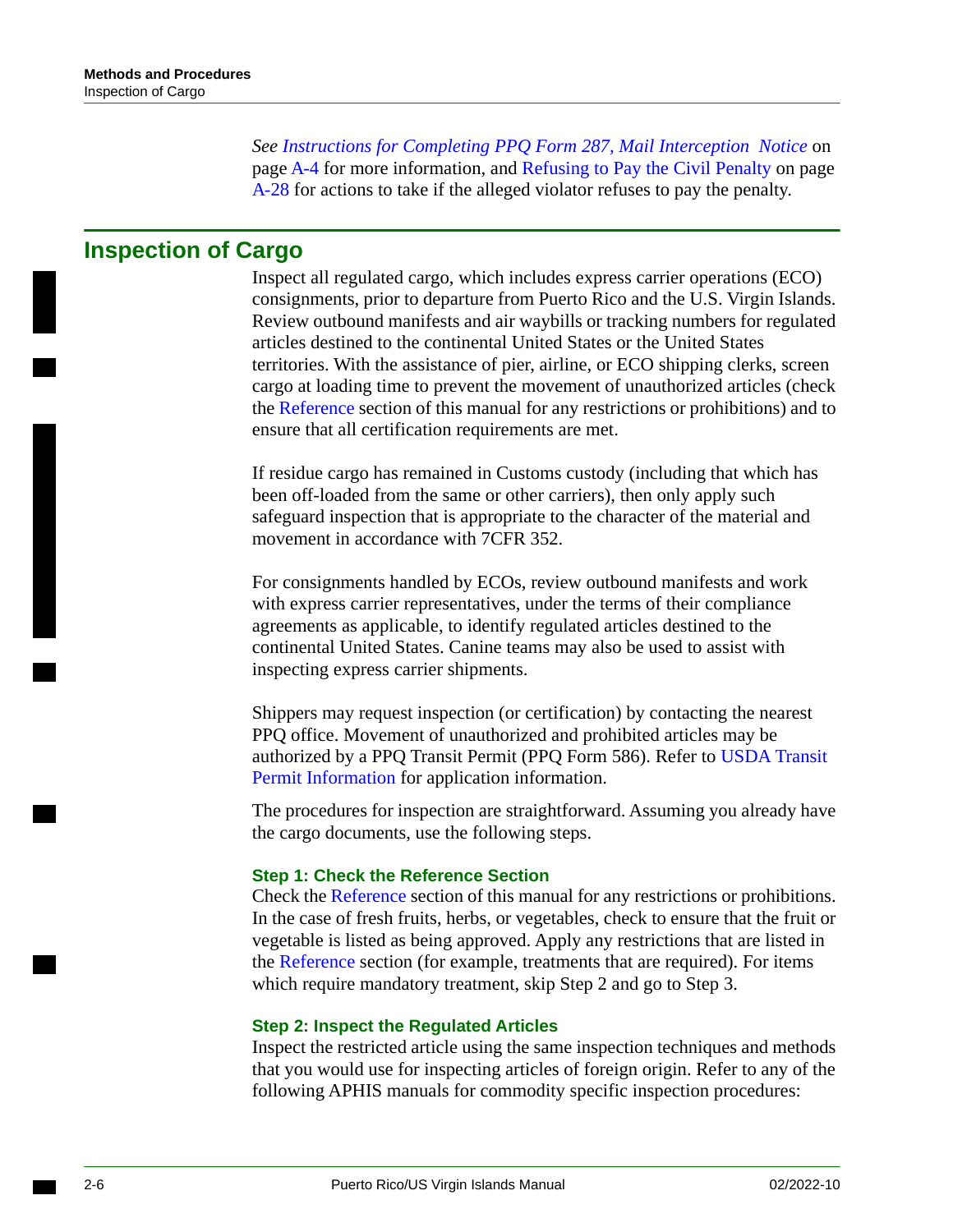- *[Animal Product Manual](https://www.aphis.usda.gov/import_export/plants/manuals/ports/downloads/apm.pdf)*
- *[Cut Flowers and Greenery Manual](https://www.aphis.usda.gov/import_export/plants/manuals/ports/downloads/cut_flower_imports.pdf)*
- [FAVIR Online Reference](https://epermits.aphis.usda.gov/manual/index.cfm?CFID=1282418&CFTOKEN=90126508f6c75ca2-50A49175-0A7C-3C59-B6E7F52D40D5B84E&ACTION=pubHome)
- *[Miscellaneous and Processed Products Manual](https://www.aphis.usda.gov/import_export/plants/manuals/ports/downloads/miscellaneous.pdf)*
- *[Seeds Not for Planting Manual](https://www.aphis.usda.gov/import_export/plants/manuals/ports/downloads/seeds_not_for_planting.pdf)*

If the consignment is found to have plant pests or contaminants of quarantine significance, then require treatment or prohibit movement.

#### **Step 3: Document the Action Taken**

Stamp or write the action taken on the accompanying paperwork (for example, invoices, air waybills, bills of lading). Documenting the action taken can serve as one way of certifying consignments. Stamp the shipping documents with the appropriate stamp. Examples of stamps include, "Treated and Released" and "Inspected and Released."

Document the number of inspections and seizures of regulated articles found in ECO consignments. Enclose an [Agriculture Notice](#page-72-1) inside the package from which the regulated article(s) were removed.

Enter the data for the inspection and action taken using the ARM WADS code for ECOs. To comply with records management and data quality assurance, a supervisor (or designee) **must** review and validate all data collected from inspection, safeguarding, and treatment activities prior to entering the data into the ARM cargo inspection workspace.

# <span id="page-22-0"></span>**Inspection of U.S. Postal Mail**

Use the same steps listed under [Inspection of Cargo](#page-21-0) in the cargo section. The major difference between cargo and U.S. postal mail consignments is that the shipper does **not** normally submit parcels for PPQ inspection. Also, inspections or seizures are documented differently for mail than for cargo. Document the seizure of regulated articles using the [PPQ Form 287, Mail](#page-44-1)  [Interception Notice.](#page-44-1) Enclose a copy of the PPQ 287 and an [Agriculture Notice](#page-72-1) inside the mail consignment.

Enter the data for the action taken into the ARM Mail Inspection workspace. To comply with records management and data quality assurance, a supervisor (or designee) **must** review and validate all data collected from inspection, safeguarding, and treatment activities prior to entering the data into the ARM mail inspection workspace.

Arrange with the local postal authorities in Puerto Rico or the U.S. Virgin Islands the inspection of parcels destined to the United States mainland. Postal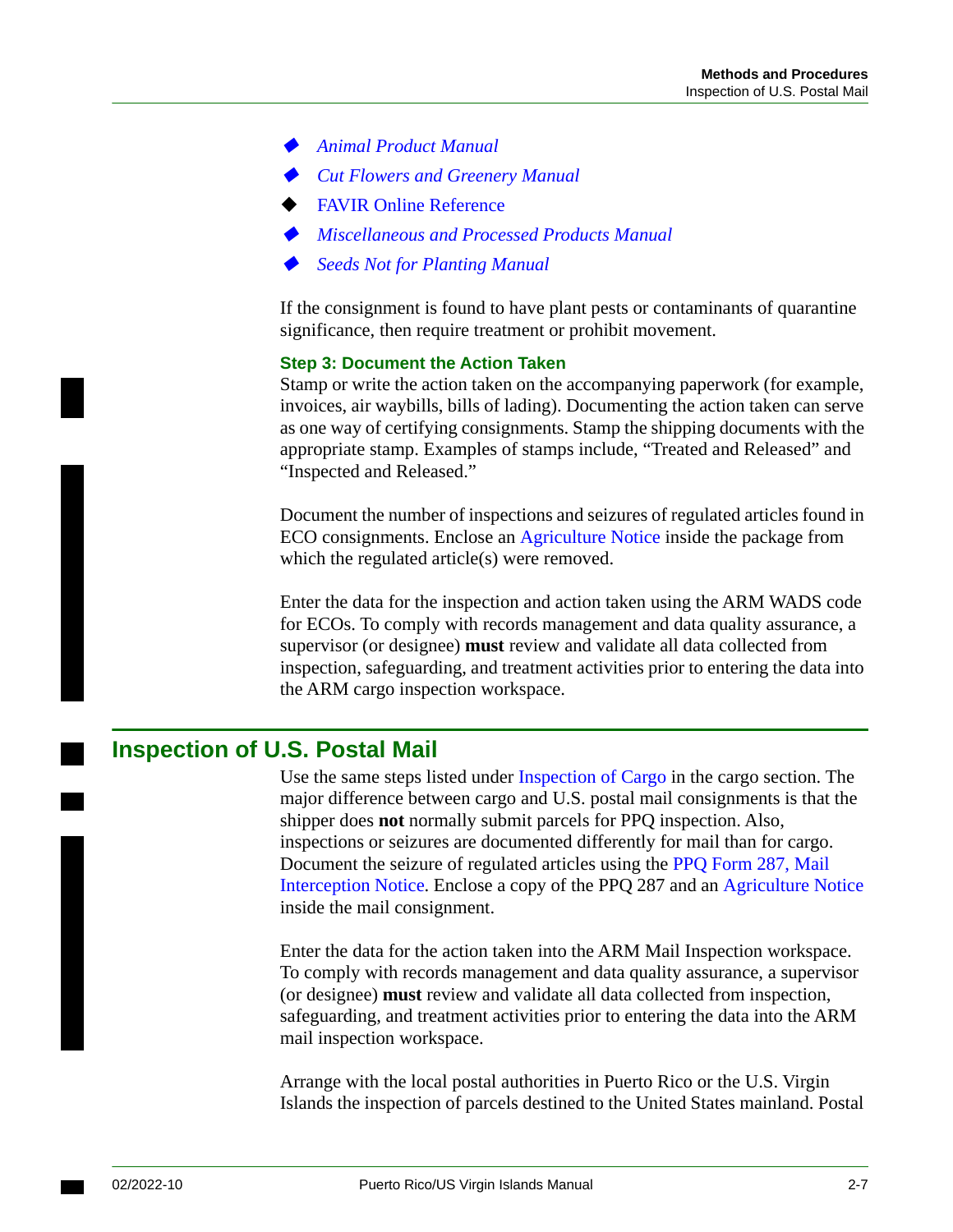employees will screen those parcels which apparently contain plant material and refer such parcels to PPQ for inspection and appropriate disposition.

Refer to [Table 2-3](#page-23-0) to determine the correct regulatory action to take. Check the [Reference](#page-26-1) section of this manual for any restrictions or prohibitions.

#### **NOTICE**

 Refer all first-class mail and airmail parcels which do **not** bear labels authorizing their opening for inspection to the postal receiving clerk. Predeparture officials are responsible for obtaining a warrant authorizing opening all first-class mail.

| If the parcel is:            | And it contains:                      | And the items<br>are:                  | Then:                                                                                                                                                                                                                                                                                                                       |
|------------------------------|---------------------------------------|----------------------------------------|-----------------------------------------------------------------------------------------------------------------------------------------------------------------------------------------------------------------------------------------------------------------------------------------------------------------------------|
| Opened for<br>inspection     | Only unautho-<br>rized items          |                                        | 1. CROSS out the name and<br>address of addressee<br>2. MARK on package "Return<br>to Sender" on the address<br>side of parcel<br>3. COMPLETE PPQ Form<br>287 Mail Interception<br>Notice and distribute<br>4. ENCLOSE a copy of the<br><b>Agriculture Notice</b><br>5. REFER parcel to the postal<br>supervisor for return |
|                              | Approved and<br>unauthorized<br>items |                                        | 1. REMOVE the unauthorized<br>items<br>2. COMPLETE PPQ Form<br>287 Mail Interception<br>Notice and distribute<br>3. ENCLOSE a copy of the<br><b>Agriculture Notice</b><br>4. STAMP the parcel<br>"Inspected and Released"<br>5. ALLOW parcel to move to<br>addressee                                                        |
|                              | Only approved<br>items                | Treated                                | STAMP the parcel "Treated<br>and Released"                                                                                                                                                                                                                                                                                  |
|                              |                                       | Plant material not<br>regulated by PPQ | STAMP the parcel "Plant<br>Material"                                                                                                                                                                                                                                                                                        |
|                              |                                       | Inspected                              | STAMP the parcel "Inspected<br>and Released"                                                                                                                                                                                                                                                                                |
| Not opened for<br>inspection |                                       |                                        | STAMP the parcel "Passed"                                                                                                                                                                                                                                                                                                   |

#### <span id="page-23-0"></span> **Table 2-3 Taking Action on Parcels**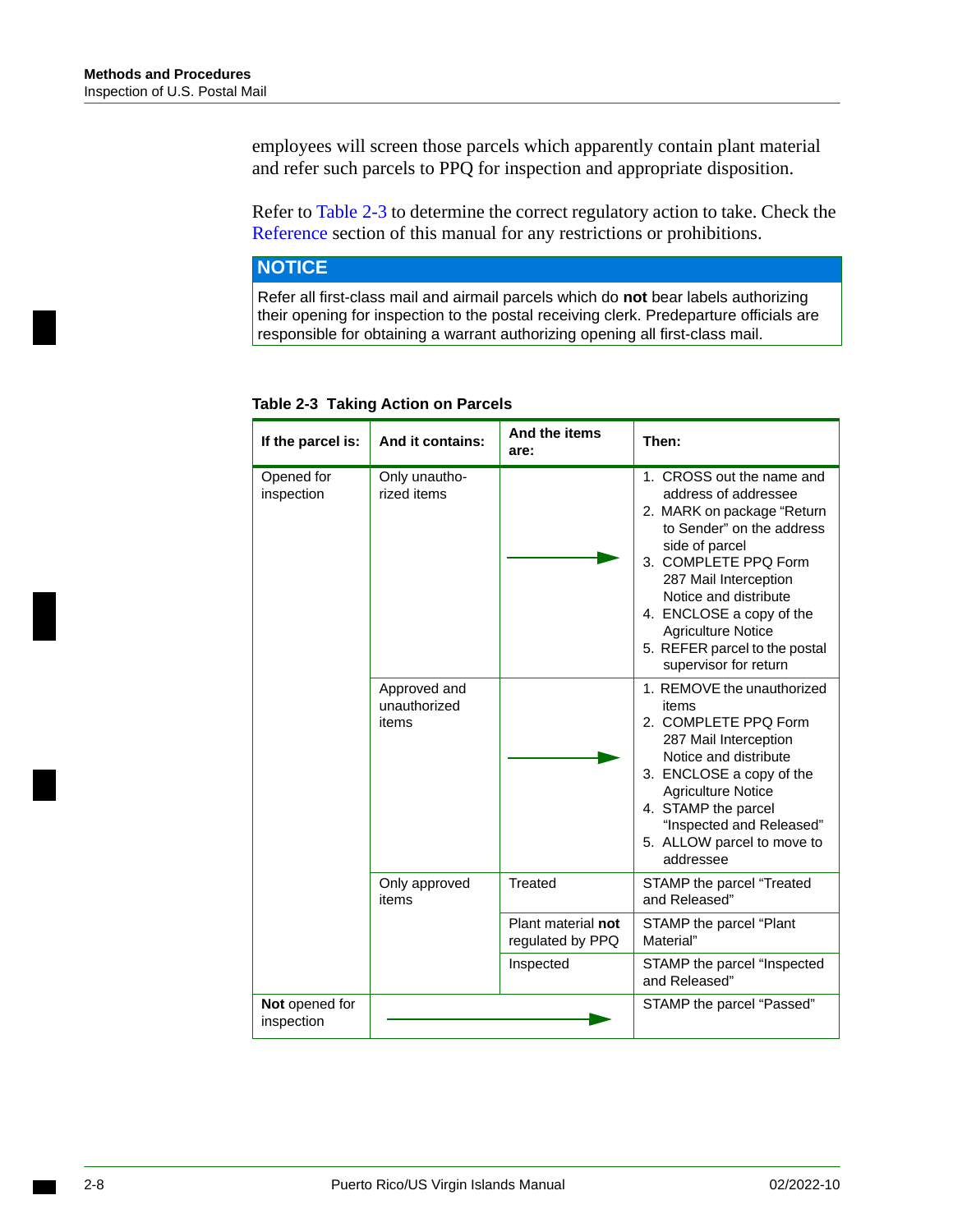# <span id="page-24-0"></span>**Inspection of Vessels**

These procedures for inspecting vessels transiting between Puerto Rico and the U.S. Virgin Islands and other parts of the United States were developed for ports on the mainland that are approved to receive precleared vessels.

#### **Step 1: Set Place and Time of Boarding**

Vessels from Puerto Rico and the U.S. Virgin Islands must be boarded at the first port of arrival. Board between the hours of sunrise and sunset unless advance arrangements have been made and adequate lift facilities are available for night boarding. If the vessel arrives after sunset and night boarding is impracticable, then the vessel may remain in quarantine until sunrise the following morning. If a vessel arrives in distress, use your professional judgment to set the time and place of boarding.

#### **Step 2: Examine Stores, Quarters, and the Deck on Vessels**

Upon boarding a vessel, notify a responsible ship's officer of your presence. Then examine the deck, storerooms, crew's quarters, and any other compartment on the vessel where fruits and vegetables may be carried. Seal or seize any prohibited articles. Check the [Reference](#page-26-1) section of this manual for any restrictions or prohibitions.<sup>2</sup> Fruits and vegetables approved for entry may remain in open stores if no significant pests or contaminants are found. Allow only approved fruits and vegetables, or those that are certifiable, to be offloaded. Carefully examine for fruit flies.

If you find fruits and vegetables that were grown and harvested on the mainland, then refer to [Table 2-4](#page-25-0) for guidance.

When inspecting the vessel deck, ensure that any garbage is covered, in a leakproof container, and secured inside the deck railing.

<sup>2</sup> Prohibited articles include all fruits and vegetables of Puerto Rican or U.S. Virgin Islands origin which are **not** certified or certifiable.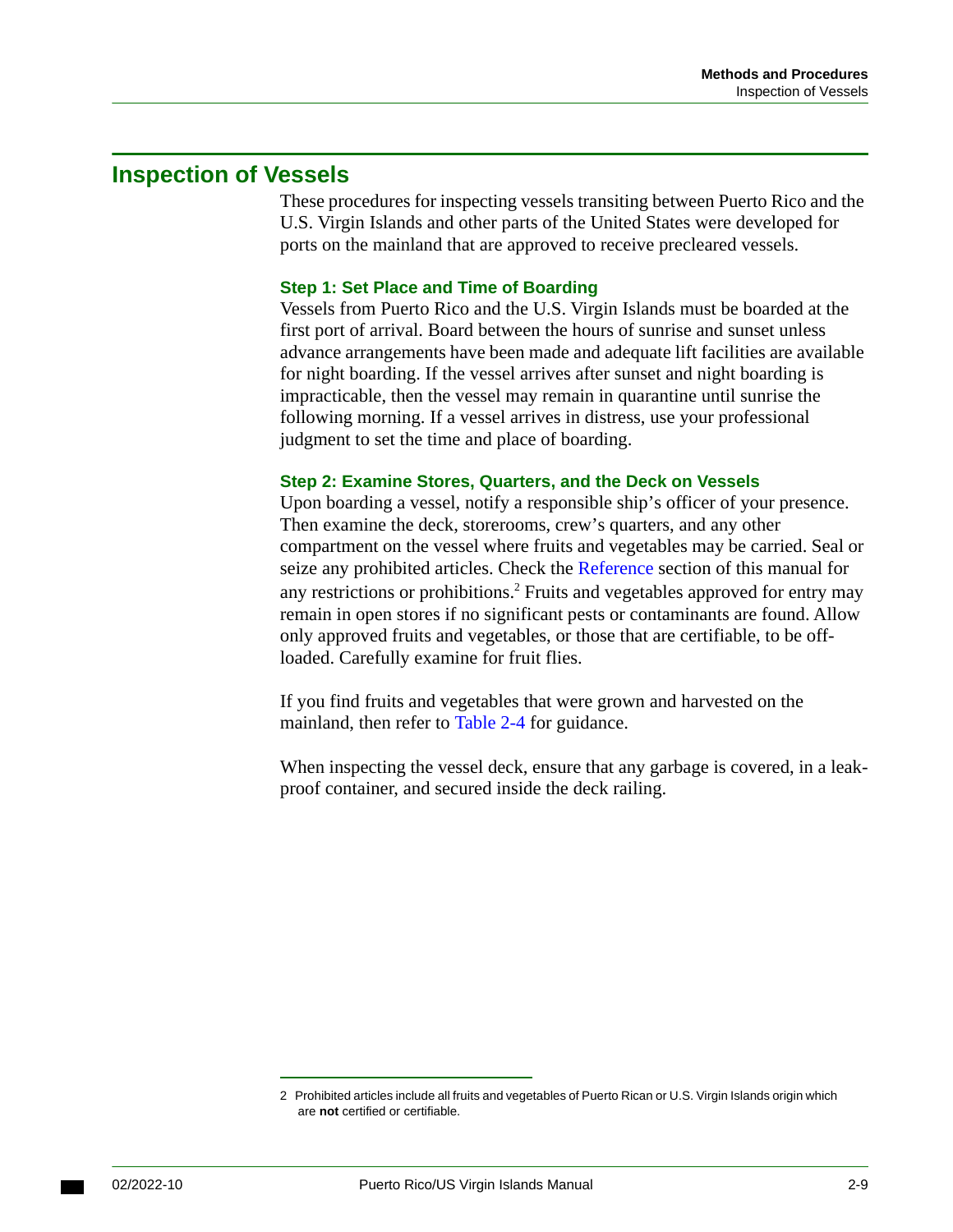| lf:                                                                         | And:                                                                                                   | Then:                                                              |
|-----------------------------------------------------------------------------|--------------------------------------------------------------------------------------------------------|--------------------------------------------------------------------|
| In <b>unopened</b> , commercially<br>packaged cases                         |                                                                                                        | ALLOW the produce to<br>remain on board in place of<br>destruction |
| Found in ship's stores, or in<br>small lots in crew's quarters<br>or cabins | You are satisfied that it was<br>taken aboard at a mainland<br>port and has not been off<br>the vessel | ALLOW the produce to<br>remain in open stores or in<br>quarters    |
|                                                                             | You are not satisfied with<br>the conditions identified in<br>the cell above                           | SEAL or SEIZE the produce                                          |

<span id="page-25-0"></span>

|  | Table 2-4 Deciding Action to Take on Produce from Mainland U.S. |  |  |  |  |  |  |  |
|--|-----------------------------------------------------------------|--|--|--|--|--|--|--|
|--|-----------------------------------------------------------------|--|--|--|--|--|--|--|

#### **Step 3: Disinfect Vessel**

If the vessel is infested, infected, or contaminated with any plant pest designated in 7CFR 318.13, then supervise the disinfection of the vessel following the guidelines in the *[Treatment Manual](http://www.aphis.usda.gov/import_export/plants/manuals/ports/downloads/treatment.pdf)*.

#### **Step 4: Notify of Clearance**

Notify the responsible ship's officer concerning your clearance of the vessel and authorize docking, disembarking, and unloading.

#### **Step 5: Complete Documentation**

Complete and distribute [PPQ Form 288, Ship Inspection Report.](#page-47-1)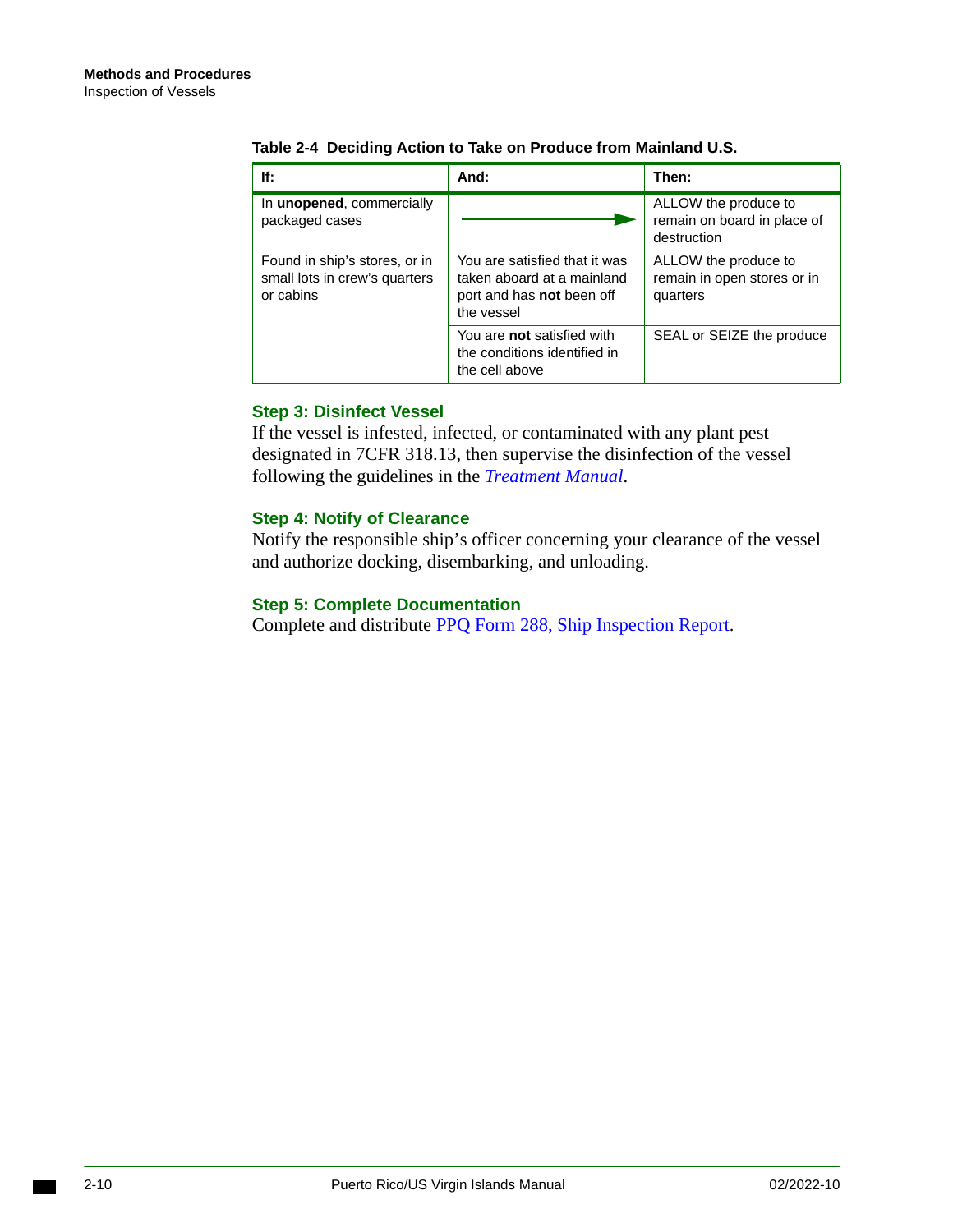3

# <span id="page-26-1"></span><span id="page-26-0"></span>**Reference Chapter**

**Contents** 

[Introduction](#page-26-2) **3-1**  [Fresh Fruits, Herbs, and Vegetables](#page-27-2) **3-2**  [Processed Fruits, Herbs, and Vegetables](#page-28-2) **3-3**  [Miscellaneous Products](#page-32-2) **3-7**  [Cotton](#page-32-3) **3-7**  [Packing Material](#page-33-3) **3-8**  [Palm Fronds](#page-34-2) **3-9**  [Plants for Propagation](#page-35-2) **3-10**  [Sand, Soil, and Earth](#page-37-3) **3-12**  [Seeds and Nuts](#page-38-2) **3-13**  [Sugarcane](#page-39-2) **3-14** 

# <span id="page-26-2"></span>**Introduction**

Fresh fruits, herbs, and vegetables are restricted to prevent the spread of fruit flies, bean pod borer (*Maruca vitrata*), mango seed weevil (*Sternochetus mangiferae*), and pink bollworm (*Pectiniphora gossypiella*). [Table 3-1](#page-27-0) lists commodities that are approved for movement to the United States and its other territories. Commodities that are **not** listed are prohibited movement from Puerto Rico and the U.S. Virgin Islands into the United States and its other territories.

Refer to [Appendix B](#page-74-1) for an explanation of the process and requirements for adding a commodity to the list of approved commodities.

With two exceptions, there are **no** restrictions on items (regardless if they are listed or **not**) moving in either direction between Puerto Rico and the U.S. Virgin Islands. The exceptions are:

- 1. Pigeon peas—Pigeon peas may move from the Virgin Islands to Puerto Rico, but are **prohibited** from Puerto Rico into the U.S. Virgin Islands.
- 2. Mangoes—Mangoes may move from Puerto Rico into the Virgin Islands but are **prohibited** from the Virgin Islands into Puerto Rico.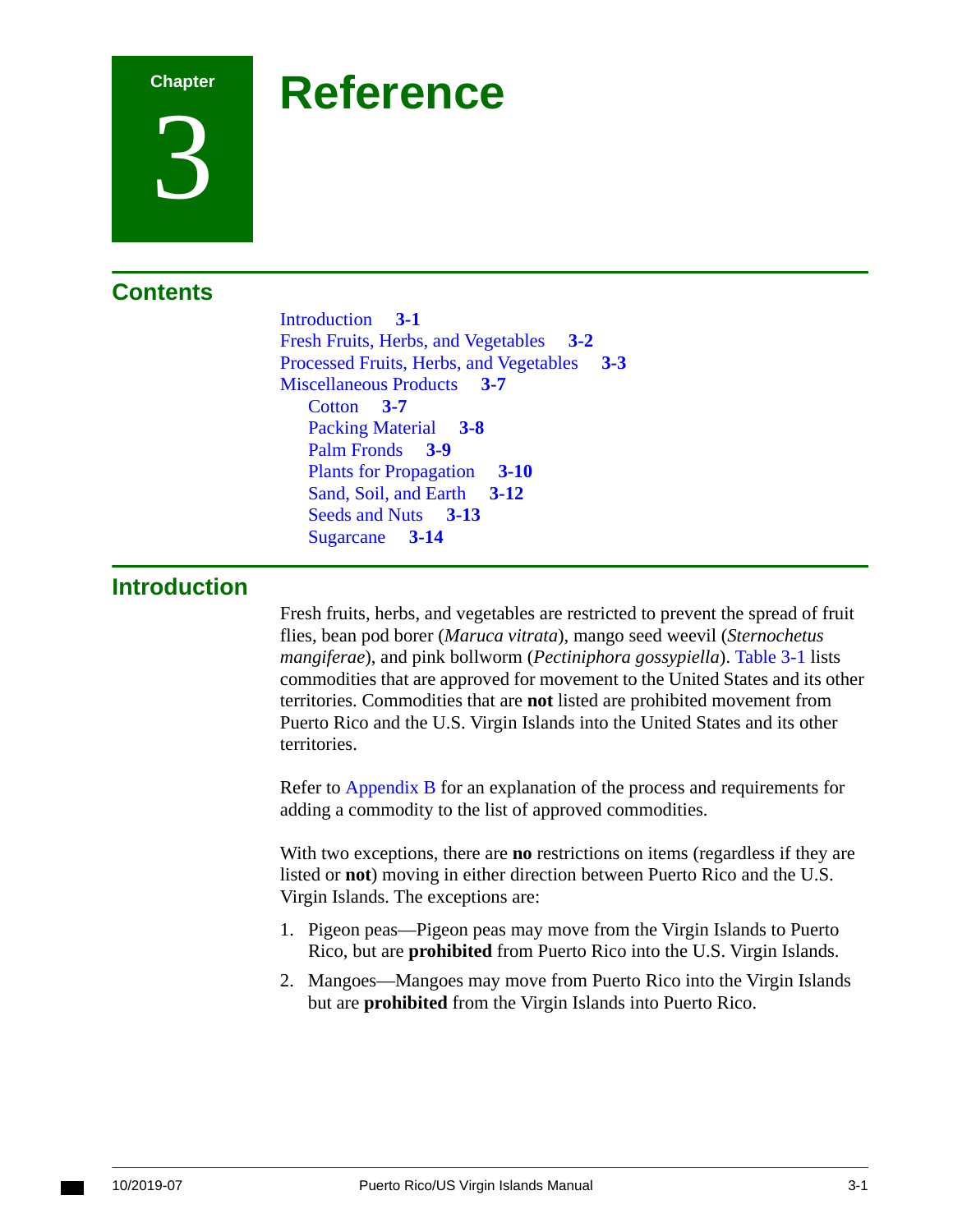# <span id="page-27-2"></span><span id="page-27-1"></span>**Fresh Fruits, Herbs, and Vegetables**

#### <span id="page-27-0"></span> **Table 3-1 List of Approved Fresh Fruits, Herbs, and Vegetables (Authority 7CFR 318.13)**

| Achachairú (Garcinia gard-  | Chayote                                | Lambsquarter                              | Pokeweed greens (leaf,            |
|-----------------------------|----------------------------------------|-------------------------------------------|-----------------------------------|
| neriana) (fruit; commercial | Chervil                                | Lemon (fruit)                             | stem)                             |
| consignments into conti-    | Chicory                                | Lemongrass, Cym-                          | Pomegranate arils                 |
| nental US only)             | Chinese water nut                      | bopogon citratus                          | Potato                            |
| Allium spp.                 | Chrysanthemum spp. (leaf,              | Leren                                     | Pumpkin                           |
| Aloe vera (above ground     | stem)                                  | Lettuce                                   | Purslane                          |
| parts)                      | Cilantro                               | Lily bulb, edible                         | Radish                            |
| Amaranth, Amaranthus        | Citrus                                 | Lime (fruit)                              | Rambutan <sup>7</sup> (commercial |
| spp. (leaf, stem)           | Coconut                                | Lotus root                                | consignments only)                |
| Anise                       | Collard                                | Maguey                                    | Rhubarb                           |
| Annona spp. (leaf)          | Corn-on-the-cob                        | Mango from PR, T102-a <sup>4</sup>        | Rosemary (leaf)                   |
| Arracacha, Arracacia xan-   | Cornsalad, Valerianella                | (prohibited from USVI) <sup>5</sup>       | Rutabaga                          |
| thorrhiza                   | locusta                                | Mangosteen                                | St. John's bread                  |
| Arrowroot                   | Cucumber, includes Angola              | Marjoram, Origanum spp.                   | Salsify                           |
| Artichoke, Jerusalem        | cucumber, Sicana odorifera             | (leaf, stem)                              | Sapote (commercial con-           |
| Asparagus                   | Cyperus corm                           | Mint, Mentha spp.                         | signments into continental        |
| Avocado                     | Dandelion greens                       | Mushrooms                                 | US only)                          |
| Balsam apple                | Dasheen, Colocasia, Cala-              | Mustard greens                            | Savoy                             |
| Bamboo shoots               | dium spp., and Xantho-                 | Okra <sup>6</sup>                         | Sorrel, Rumex spp.                |
| Banana (fruit, leaf without | soma spp.                              | Orange (fruit)                            | Spinach                           |
| stalk or midrib)            | Edible flowers <sup>2</sup> (inflores- | Oregano, Oreganum vul-                    | Squash                            |
| Basil                       | cences only) 3                         | gare subsp. vulgare (leaf,                | Stinking-toe (pod)                |
| <b>Bay Laurel</b>           | Eggplant                               | stem)                                     | Strawberry                        |
| Beans, in pods (faba, lima, | Endive                                 | Palm heart                                | Sweet potato 8 T101-b-3-14        |
| string) $1$                 | Ethrog (fruit)                         | Papaya                                    | Sweet potato (leaf only)          |
| Beans, shelled (faba, lima, | False coriander                        | Parsley                                   | Swiss chard                       |
| string)                     | Fennel                                 | Parsnip                                   | Tamarind bean pod                 |
| <b>Beet</b>                 | Garlic cloves, peeled                  | Peas, in pod or shelled,                  | Taro, Colocasia and Cala-         |
| <b>Bitter melon</b>         | Genip                                  | Pisum sativum                             | dium spp.                         |
| Brassica oleracea           | Ginger root                            | Pepper                                    | Tarragon                          |
| Breadfruit, Artocarpus spp. | Gourd                                  | Pigeon pea (pod or shelled                | Thyme                             |
| <b>Breadnut</b>             | Grapefruit                             | from Puerto Rico), T101-k-                | Tomato                            |
| <b>Broccoli</b>             | Guava, (leaf)                          | 2 <sup>4</sup> or T101-k-2-1 <sup>4</sup> | Truffle                           |
| <b>Brussels sprouts</b>     | Honeydew melon                         | Pigeon pea, in pods from                  | Turnip                            |
| Cabbage                     | Horseradish, Armoracia                 | USVI <sup>1</sup>                         | Vegetable marrow                  |
| Cacao bean pod              | rusticana                              | Pigeon pea, shelled, from                 | Water-chestnut                    |
| Cannonball fruit            | Indigo, Indigofera spp.                | <b>USVI</b>                               | Watercress                        |
| Cantaloupe                  | (leaf)                                 | Pineapple                                 | Watermelon                        |
| Carrot                      | <b>Jackfruit</b>                       | Plantain (fruit, leaf without             | Yam, Dioscorea spp.               |
| Casabanana, Sicana odor-    | Kale                                   | stalk or midrib)                          | Yautia (tanier), Xantho-          |
| ifera                       | Kudzu                                  |                                           | soma spp.                         |
| Cassava                     |                                        |                                           |                                   |
| Cauliflower                 |                                        |                                           |                                   |
| Celery                      |                                        |                                           |                                   |
| Chamomile, Anthemis spp.    |                                        |                                           |                                   |

- <span id="page-27-3"></span>1 Refer to [Table 3-2](#page-28-0)
- 2 Limited to *Calendula* spp. (pot marigold, johnny-jump-ups, pansies, and violets).
- 3 If stems or leaves are attached, REFUSE to certify entry.
- <span id="page-27-4"></span>4 TREATMENT IS REQUIRED. Refer to the appropriate [treatment schedule](https://www.aphis.usda.gov/import_export/plants/manuals/ports/downloads/treatment.pdf) for details.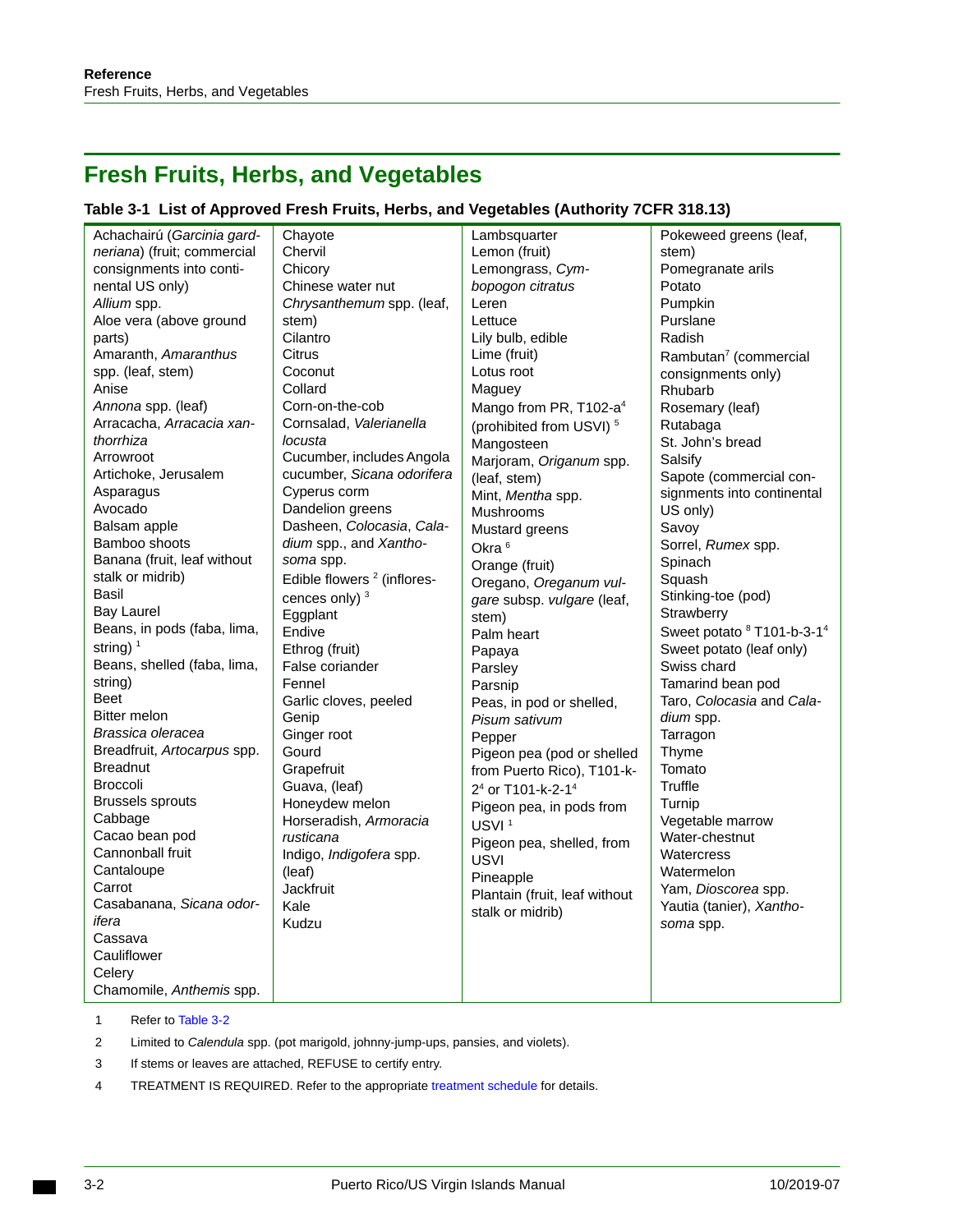- 5 Mangoes are also prohibited movement from the U.S. Virgin Islands into Puerto Rico.
- 6 Refer to [Table 3-3.](#page-28-1)
- 7 Admissible into the continental U.S. only. The boxes should be marked with the statement "For distribution within the continental United States only."
- 8 Sweet potatoes may be moved interstate **only** to North Atlantic (NA) ports under limited permit if treated in accordance with 7 CFR Part 305.2 **OR** if the following conditions apply:
	- Must be certified by an inspector of Puerto Rico as having been grown under the following conditions:
	- Fields in which the sweet potatoes have been grown **must** have been given a pre-planting treatment with an APHISapproved soil insecticide. Before planting in treated fields, vine and draw cuttings **must** have been dipped in an APHISapproved insecticide solution.
	- During the growing season, an approved insecticide **must** have been applied to the vines at prescribed intervals.
	- An inspector of Puerto Rico **must** certify that the sweet potatoes have been washed.
	- An inspector of Puerto Rico **must** inspect and find the sweet potato free of the sweet potato scarabee (*Euscepes postfasciatus Fairm*.)

| If destined to:                                                                                                | Then:                                                                       | <b>Authority:</b> |
|----------------------------------------------------------------------------------------------------------------|-----------------------------------------------------------------------------|-------------------|
| North of and including Washington, DC<br>(38° N) and east of and including Salt Lake<br>City $(115^{\circ}$ W) | <b>INSPECT AND RELEASE</b>                                                  | 7CFR 318.13       |
| <b>Other than</b> an area listed in the cell above                                                             | 1. REQUIRE treatment using<br>T101-k-2 or T101-k-2-1,<br>then<br>2. RELEASE |                   |

#### <span id="page-28-0"></span> **Table 3-2 Regulatory Action for Fresh Beans in Pods and Pigeon Peas**

#### <span id="page-28-1"></span>**Table 3-3 Regulatory Action for Fresh Okra**

| If destined to:                                                                                                                                                                                                                                                                       | <b>Then</b>                                                                                                                         | <b>Authority</b> |
|---------------------------------------------------------------------------------------------------------------------------------------------------------------------------------------------------------------------------------------------------------------------------------------|-------------------------------------------------------------------------------------------------------------------------------------|------------------|
| Alabama, Arizona, Arkansas, California,<br>Florida, Georgia, Illinois <sup>1</sup> , Kentucky <sup>1</sup> , Lou-<br>isiana, Mississippi, Missouri <sup>1</sup> , Nevada,<br>New Mexico, North Carolina, Oklahoma,<br>South Carolina, Tennessee, Texas, or Vir-<br>ginia <sup>1</sup> | 1. REQUIRE treatment, then<br>2. RELEASE                                                                                            | 7CFR 318.13      |
| <b>Other than</b> a state listed in the cell above                                                                                                                                                                                                                                    | 1. REQUIRE:<br>That the consignment is for<br>consumption or immediate<br>processing, or<br>♦ REQUIRE treatment, then<br>2. RELEASE |                  |

<span id="page-28-3"></span>1 Require treatment only for those consignments destined to areas of the state that are south of the 38th parallel.

# <span id="page-28-2"></span>**Processed Fruits, Herbs, and Vegetables**

Processing should render the fruit, herb, or vegetable incapable of harboring live fruit flies. The fruit, herb, or vegetable is **restricted** only if they are insufficiently processed.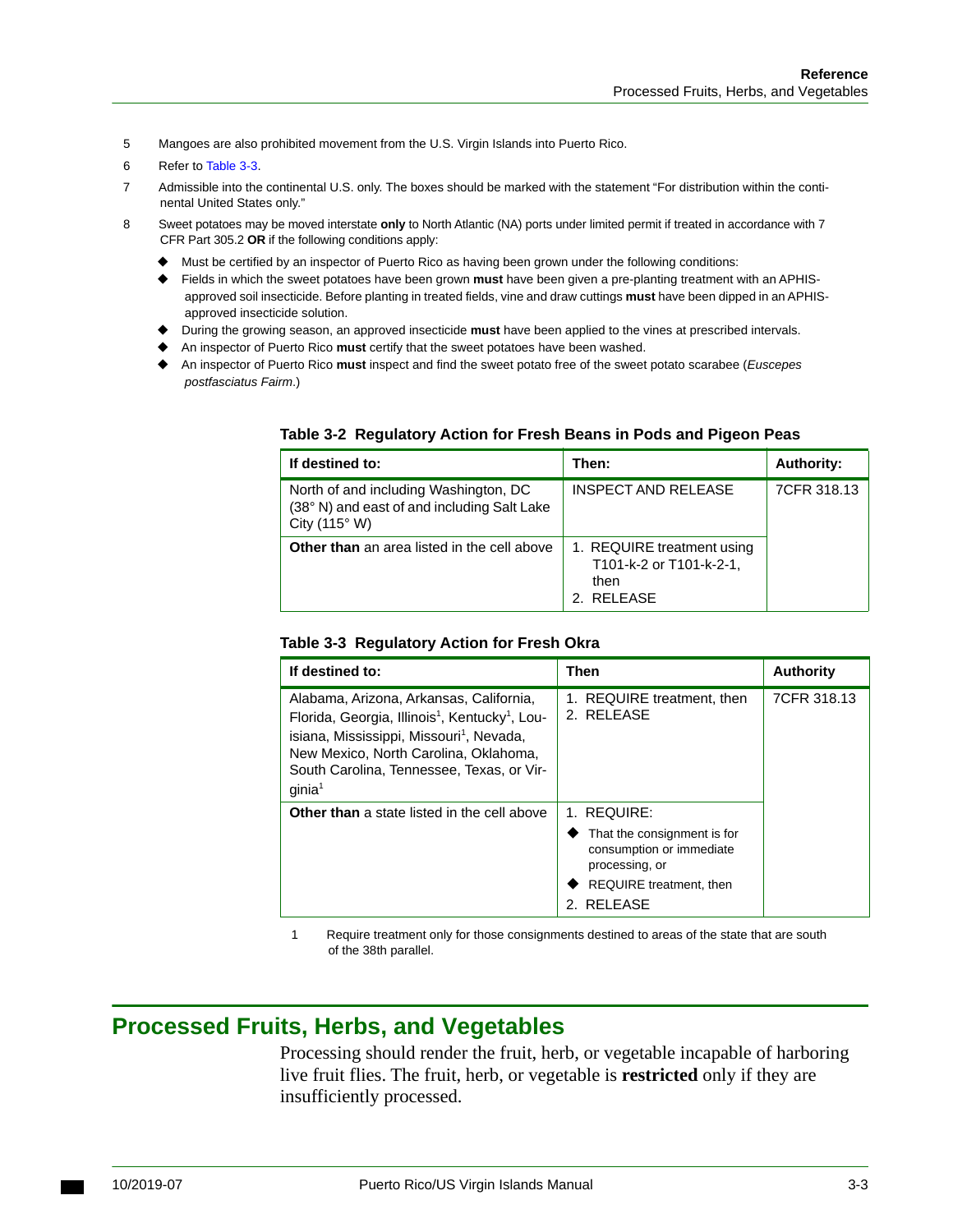The following types of approved processing are covered in this section:

- Frozen[—Table 3-4](#page-29-0)
- Diced Sectioned, Segmented, Sliced, Precut—[Table 3-5](#page-30-0)
- Juiced, Pureed, Concentrated, Pickled, Jellied[—Table 3-6](#page-31-0)
- Dried or Cured[—Table 3-7](#page-31-1)
- Cooked[—Table 3-8](#page-31-2)

#### <span id="page-29-0"></span> **Table 3-4 Frozen Fruits and Vegetables**

| If the temperature is:                          | And its condition:                  | Then:                  | <b>Authority:</b> |
|-------------------------------------------------|-------------------------------------|------------------------|-------------------|
| Above 20 °F at time of<br>inspection            | Prevents an effective<br>inspection | PROHIBIT MOVE-<br>MENT | 7CFR 318.13       |
|                                                 | Permits an effective<br>inspection  | REFER to Table 3-1     |                   |
| 20 °F or below at the<br>time of inspection $1$ |                                     | <b>RELEASE</b>         |                   |

1 EXCEPTION: Frozen mangoes with seed are prohibited because freezing does not kill the mango seed weevil.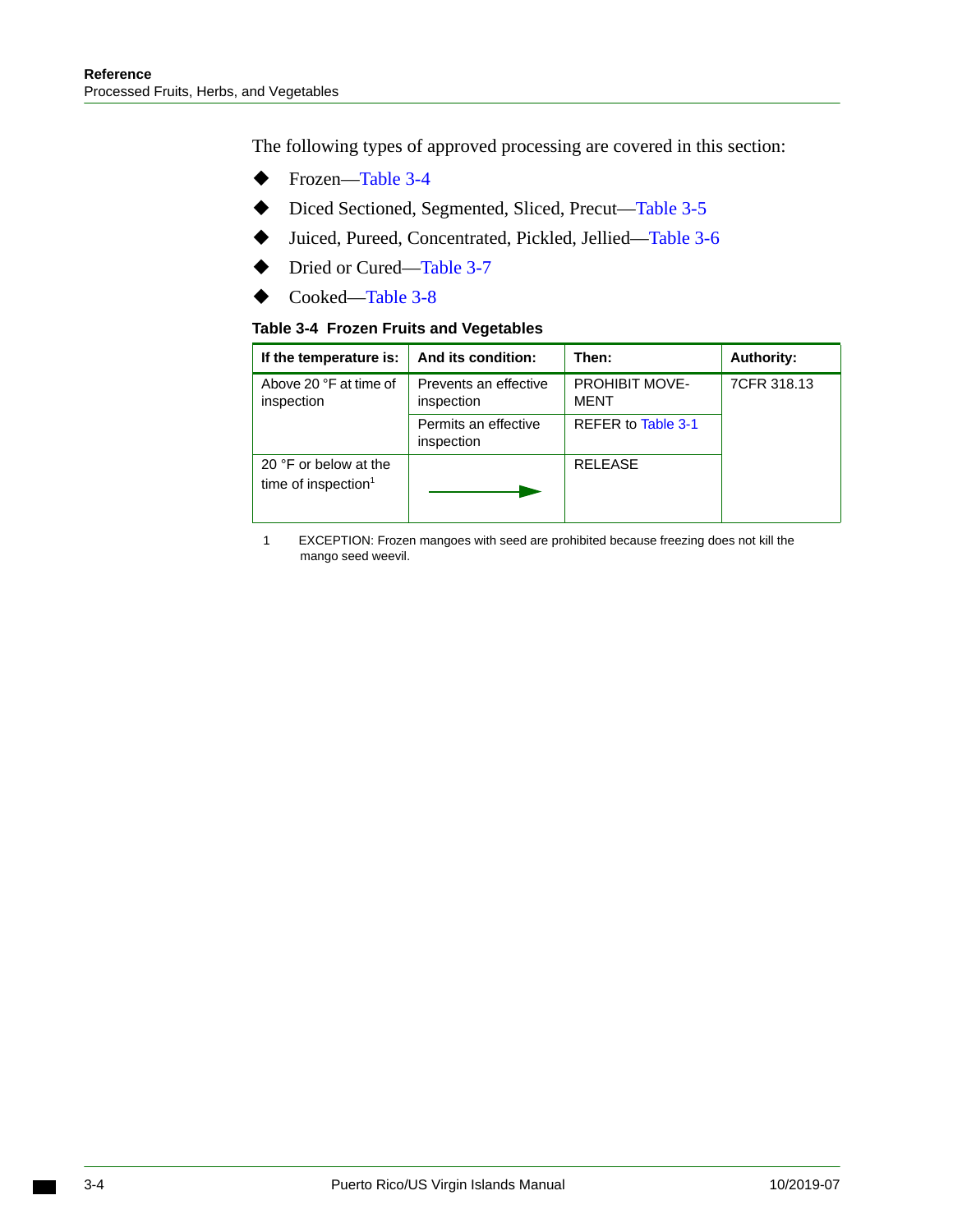| lf:                        | And:                                                                       | And its<br>condition:                                                  | And packed<br>with:                                                              | Then:                                      | <b>Authority:</b> |
|----------------------------|----------------------------------------------------------------------------|------------------------------------------------------------------------|----------------------------------------------------------------------------------|--------------------------------------------|-------------------|
| Fruit for<br>salsa         | Peeled, sliced,<br>and sur-<br>rounded by<br>water or syrup                | Cans, glass<br>jars, metal<br>drums, or<br>rigid plastic<br>containers | Small or no<br>air space<br>between the<br>lid and the<br>top of the liq-<br>uid | <b>RELEASE</b>                             | 7CFR<br>330.105   |
|                            |                                                                            |                                                                        | Significant<br>space<br>between the<br>lid and the<br>top of the liq-<br>uid     | <b>PROHIBIT</b><br>movement                |                   |
|                            |                                                                            | Plastic bags<br>or similar<br>non-rigid<br>containers                  |                                                                                  |                                            |                   |
|                            | Not pro-<br>cessed as<br>described in<br>the cell above                    |                                                                        |                                                                                  |                                            |                   |
| Precut fruit<br>other than | Sufficiently<br>processed <sup>1</sup>                                     |                                                                        |                                                                                  | <b>RELEASE</b>                             |                   |
| that for<br>fruit salsa    | Insufficiently<br>processed to<br>so as to pre-<br>clude any live<br>pests |                                                                        |                                                                                  | <b>USE Table</b><br>3-1 on page<br>$3 - 2$ |                   |

#### <span id="page-30-0"></span> **Table 3-5 Diced, Sectioned, Segmented, Sliced, or Otherwise Precut (commercial consignments only)**

1 Cooked, dried, cured, or processed in such a way so as to preclude any live pests.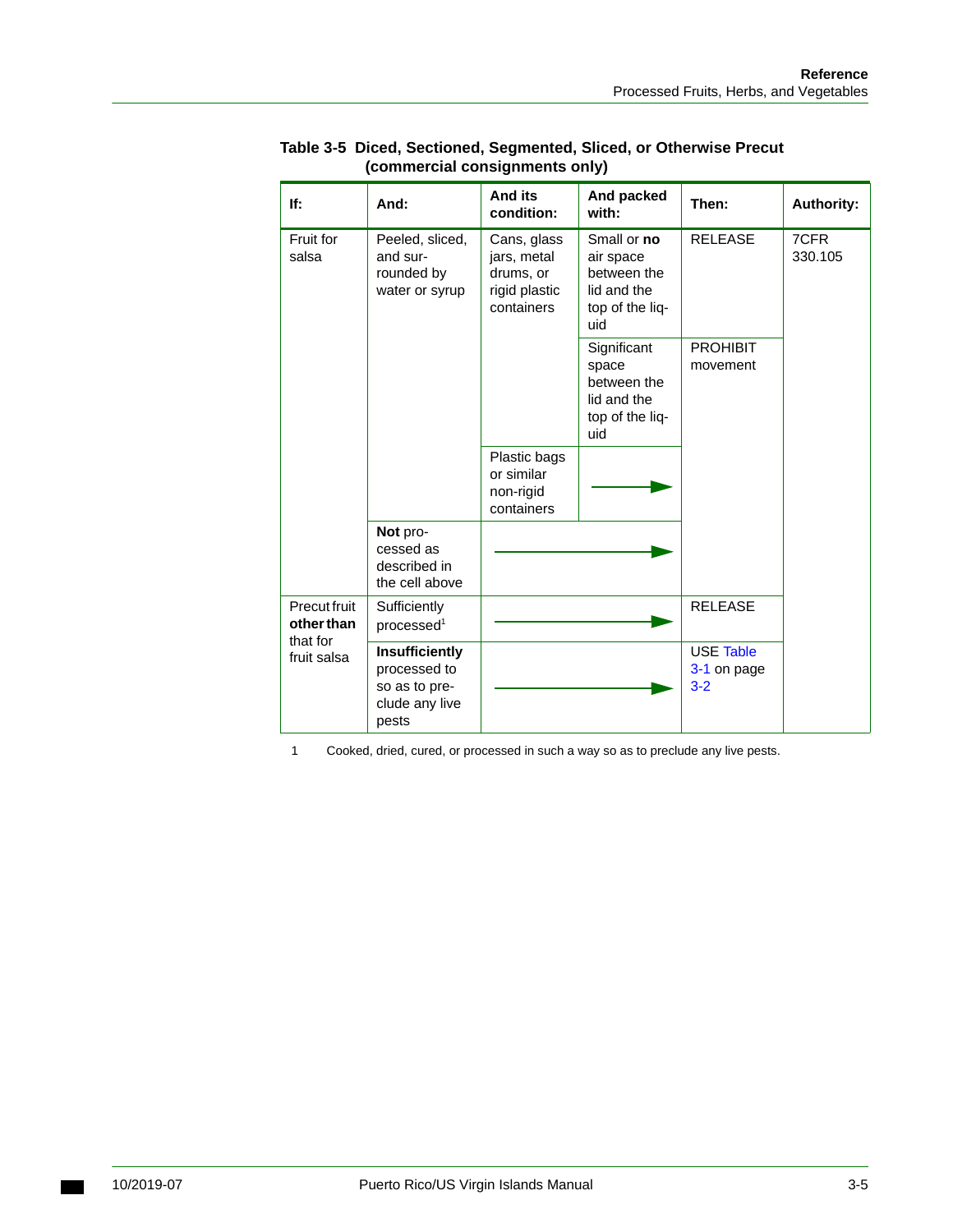| If the item is:                                                                     | And the<br>consign-<br>ment is: | And the<br>amount of<br>pulp present: | And there<br>is:                       | Then:                              | Author-<br>ity: |
|-------------------------------------------------------------------------------------|---------------------------------|---------------------------------------|----------------------------------------|------------------------------------|-----------------|
| Canned, fro-<br>zen, or pas-<br>teurized juice                                      |                                 |                                       |                                        | <b>RELEASE</b>                     | <b>7CFR 330</b> |
| Fresh juice                                                                         | Non-com-<br>mercial             | <b>Hinders</b><br>inspection          |                                        | <b>PROHIBIT</b><br><b>MOVEMENT</b> |                 |
|                                                                                     |                                 | Does not hin-<br>der inspection       | No live fruit<br>fly larvae<br>present | <b>RELEASE</b>                     |                 |
|                                                                                     |                                 |                                       | Live fruit fly<br>larvae<br>present    | <b>PROHIBIT</b><br><b>MOVEMENT</b> |                 |
|                                                                                     | Commercial                      |                                       |                                        | <b>RELEASE</b>                     |                 |
| Concen-<br>trates,<br>purees, jel-<br>lies, pickles,<br>preserves, or<br>marmalades |                                 |                                       |                                        |                                    |                 |

<span id="page-31-0"></span>**Table 3-6 Fruit Juices, Purees, Concentrates, Pickles, Jellies, Marmalades, and Preserves** 

<span id="page-31-1"></span>

| If the product is:                        | Then:                            | <b>Authority:</b> |
|-------------------------------------------|----------------------------------|-------------------|
| Capable of harboring fruit flies or       | REFER to Table 3-1               | 7CFR 318.13       |
| other plant pests                         | REGULATE the product as if fresh |                   |
| <b>Incapable</b> of harboring fruit flies | <b>INSPECT AND RELEASE</b>       | 7CFR 330.105      |

#### <span id="page-31-2"></span>**Table 3-8 Cooked Fruits and Vegetables1**

| If the product is:                       | And from:                              | And:          | Then:                              | <b>Authority:</b> |
|------------------------------------------|----------------------------------------|---------------|------------------------------------|-------------------|
| Mango                                    | U.S. Virgin<br>$Is$ lands <sup>2</sup> | With seeds    | <b>PROHIBIT</b><br><b>MOVEMENT</b> | 7CFR 330.105      |
|                                          |                                        | Without seeds | <b>INSPECT</b> and                 |                   |
|                                          | Puerto Rico                            |               | <b>RELEASE</b>                     |                   |
| Fruits or vegetables<br>other than mango |                                        |               |                                    |                   |

1 Cooking is a commercial process that **must** render the product incapable of being infested with quarantine pests by preparing food items for consumption by heating, primarily transforming the physical structure of items. If the product is **not** commercially cooked, REFER to [Table 3-1](#page-27-0) and REGULATE the product as if fresh.

2 Cooked mangoes with seeds are prohibited from the U.S. Virgin Islands because cooking may **not** kill all life stages of the mango seed weevil (*Sternochetus mangiferae*).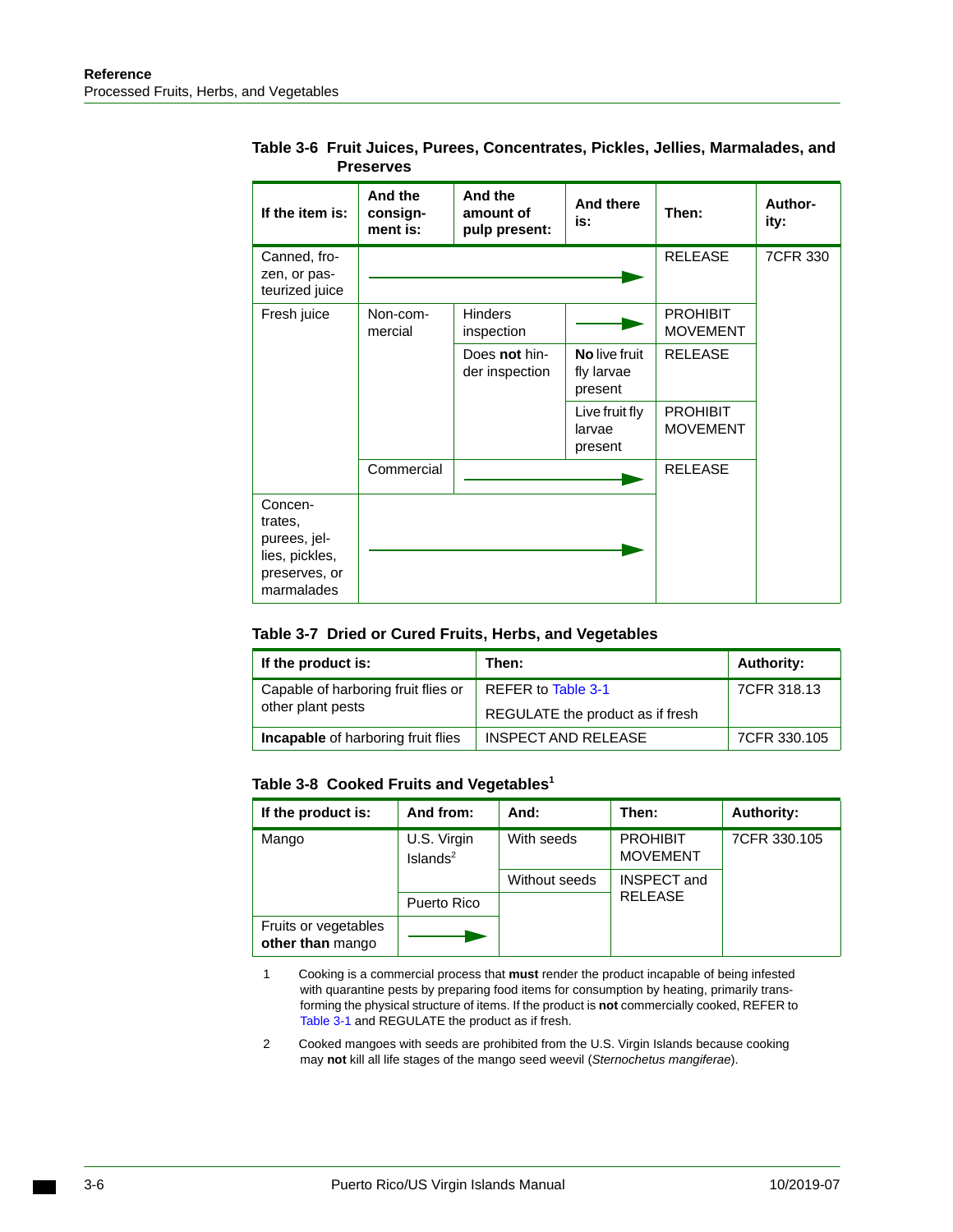# <span id="page-32-2"></span>**Miscellaneous Products**

This section covers the methods and procedures for regulating miscellaneous products including cotton, various packing materials, seeds and nuts, and palm fronds.

#### <span id="page-32-3"></span><span id="page-32-1"></span>**Cotton**

Cotton plant parts and products are regulated to prevent the spread of pink bollworm (*Pectinophora gossypiella*). Movement is restricted from Puerto Rico and the U.S. Virgin Islands to other parts of the United States, excluding Guam and the Commonwealth of the Northern Mariana Islands.

<span id="page-32-0"></span>

| If the item is:                                                                                                  | And:                                                                        | And it is:                                                                                  | Then:                                                                                                         | <b>Authority:</b> |
|------------------------------------------------------------------------------------------------------------------|-----------------------------------------------------------------------------|---------------------------------------------------------------------------------------------|---------------------------------------------------------------------------------------------------------------|-------------------|
| Cotton wax, cot-<br>tonseed oil, or<br>manufactured<br>cotton                                                    |                                                                             |                                                                                             | <b>CERTIFY CON-</b><br><b>SIGNMENT</b>                                                                        | 7CFR 318.47       |
| Bale covers or<br>wrappings; cot-<br>tonseed hulls.<br>cake, or meal;<br>lint; linters; seedy<br>waste; or waste | Fumigated in<br>accordance<br>with the appro-<br>priate schedule<br>in T301 |                                                                                             |                                                                                                               |                   |
|                                                                                                                  | Not fumigated<br>as in the cell<br>above                                    | Samples of lint,<br>linters, waste<br>(seed free), cot-<br>ton-seed hulls,<br>cake, or meal | <b>INSPECTAND</b><br>CERTIFY con-<br>signment at<br>origin, or<br><b>INSPECT at</b><br>the port of<br>arrival |                   |
|                                                                                                                  |                                                                             | Not a sample<br>nor as above                                                                | REFER to<br><b>Table 3-10</b>                                                                                 |                   |
| Seed                                                                                                             |                                                                             |                                                                                             | <b>REFER to Seeds</b><br>and Nuts                                                                             |                   |
| Other than one<br>listed in the three<br>cells above                                                             |                                                                             |                                                                                             | <b>PROHIBIT</b><br><b>MOVEMENT</b>                                                                            | 7CFR 318.47       |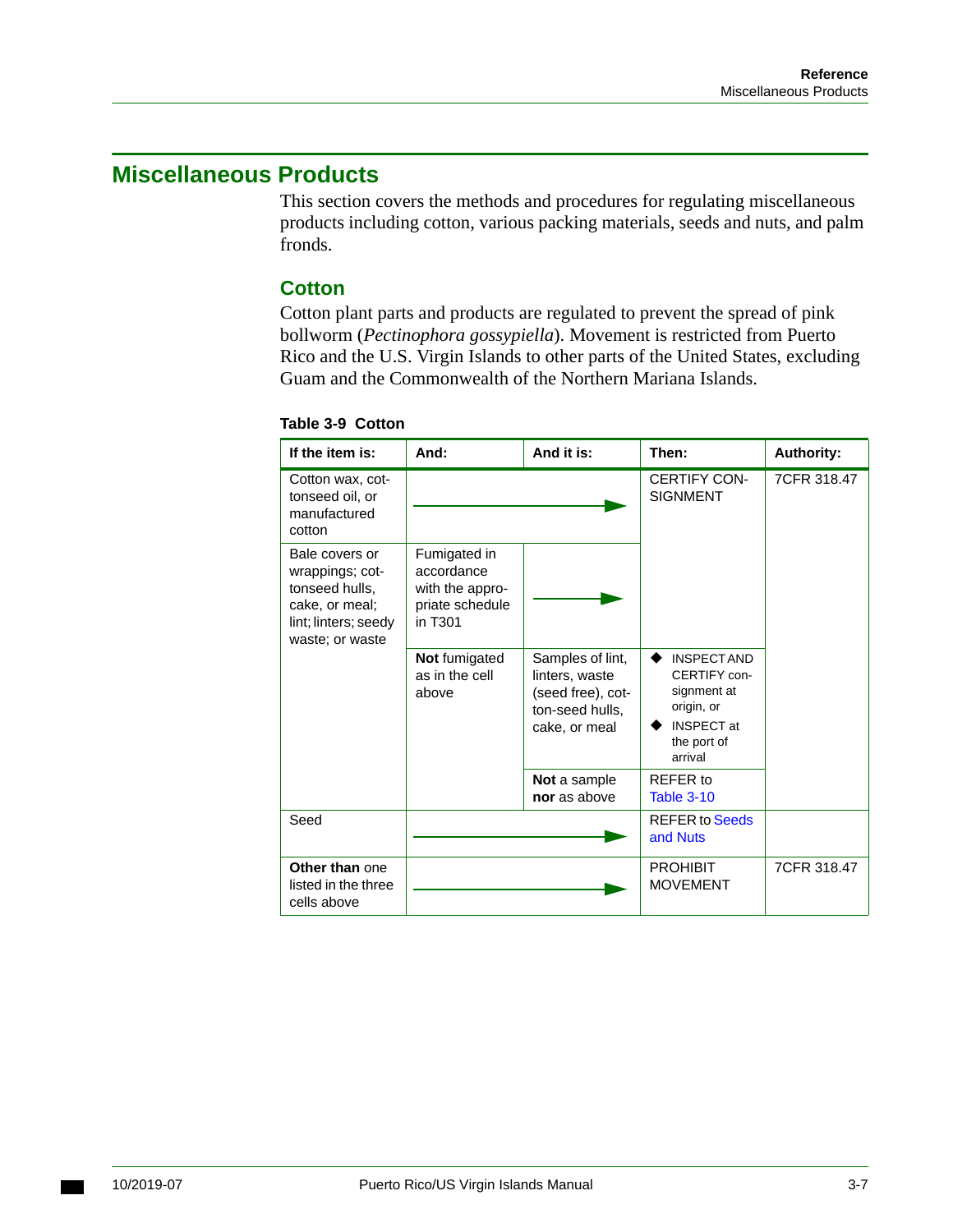| If the item is:                                      | And it is:                                        | Then:                                                                                                                                                                  | <b>Authority:</b> |
|------------------------------------------------------|---------------------------------------------------|------------------------------------------------------------------------------------------------------------------------------------------------------------------------|-------------------|
| Cottonseed<br>hulls, lint, lint-<br>ers, seed, seedy | Processed suffi-<br>ciently to eliminate<br>pests | 1. INSPECT the consignment<br>at origin, then<br>2. CERTIFY consignment                                                                                                | 7CFR 318.47       |
| waste, or waste                                      | Not processed as<br>described in cell<br>above    | 1. REQUIRE a permit issued<br>by PPQ Permit Services,<br>then                                                                                                          |                   |
| Bale covers or<br>wrappings                          | Used                                              | 2. ALLOW movement to port<br>designated on the permit,<br>then<br>3. HANDLE as foreign origin<br>cotton at the port of arrival<br>(follow directions in 7CFR<br>319.8) |                   |
|                                                      | New or unused                                     | <b>RELEASE</b>                                                                                                                                                         |                   |
| Cottonseed<br>cake or meal                           |                                                   | REQUIRE either of the follow-<br>ing:                                                                                                                                  |                   |
|                                                      |                                                   | <b>INSPECT AND CERTIFY at</b><br>origin, or<br>REQUIRE a permit issued by<br>PPO Permit Services and<br>inspect at port of arrival                                     |                   |

<span id="page-33-0"></span>**Table 3-10 Cotton—Unfumigated Cotton Products** 

# <span id="page-33-3"></span><span id="page-33-2"></span>**Packing Material**

#### <span id="page-33-1"></span> **Table 3-11 Packing Material**

| If used as packing<br>material for:         | And packing material is:                                 | Then:                                                                                |  |
|---------------------------------------------|----------------------------------------------------------|--------------------------------------------------------------------------------------|--|
| Propagative material                        |                                                          | GO to Table 3-13 in the Plants for<br>Propagation section of this man-<br>ual        |  |
| <b>Other than propaga-</b><br>tive material | Bagasse, plant litter, soil, or<br>unmanufactured cotton | ALLOW authorized material to<br>move only after the packing mate-<br>rial is removed |  |
|                                             | <b>Other than above</b>                                  | ALLOW movement                                                                       |  |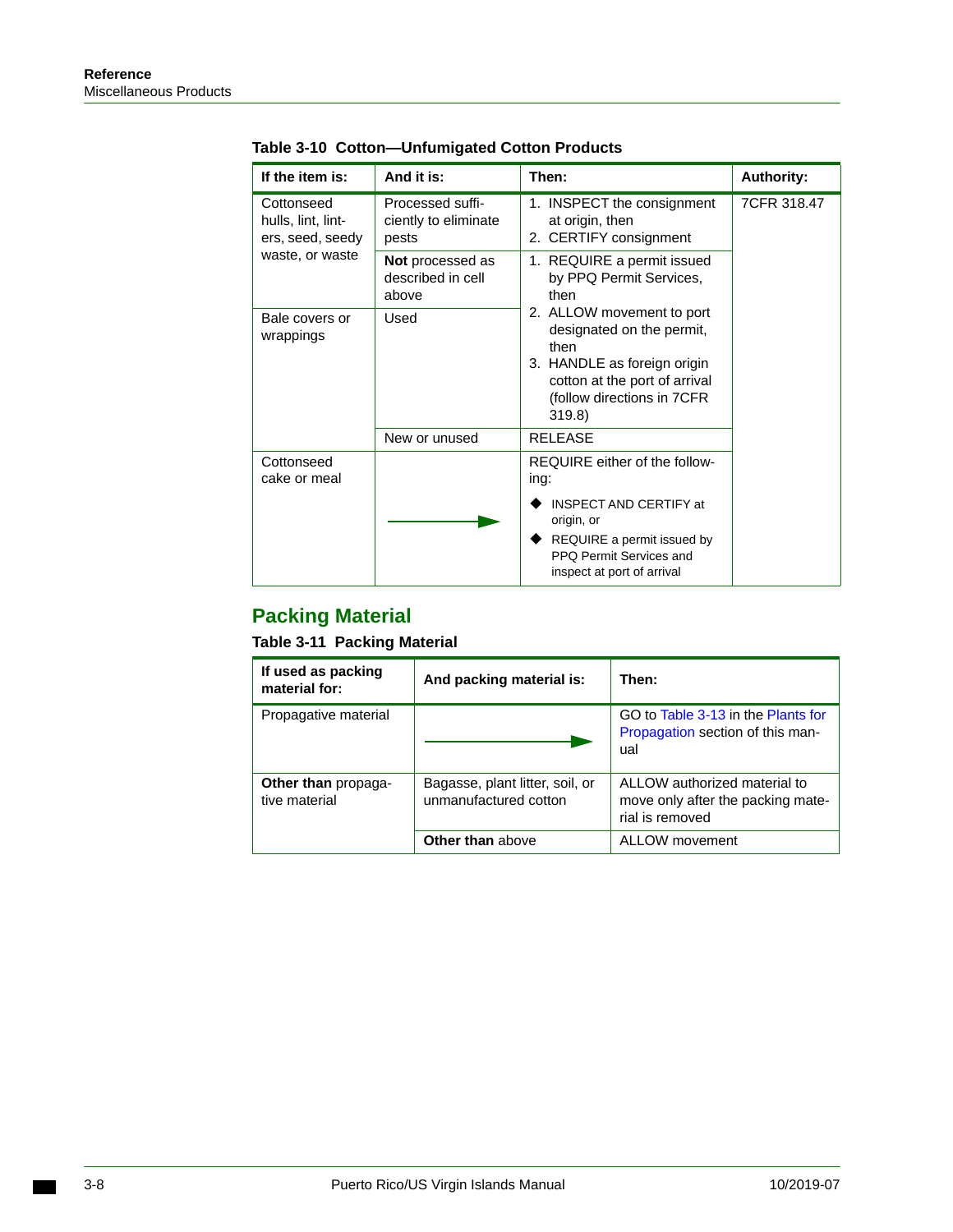# <span id="page-34-2"></span><span id="page-34-1"></span>**Palm Fronds**

Palm fronds and articles made from them are regulated to prevent entry of the red palm mite, *Raoiella indica*, a serious pest of palms.

| If:                                                      | And:                                                     | And:                                                                                             | Then:                                                         | <b>Authority:</b> |
|----------------------------------------------------------|----------------------------------------------------------|--------------------------------------------------------------------------------------------------|---------------------------------------------------------------|-------------------|
| Noncommer-<br>cial consign-<br>ment (baggage<br>or mail) | Single fronds<br>or bundles of<br>single fronds          | <b>Completely</b><br>dried or pro-<br>cessed beyond<br>drying                                    | INSPECT <sup>1</sup> AND<br><b>CERTIFY</b><br><b>MOVEMENT</b> | 7CFR 330.105      |
|                                                          |                                                          | Fresh, green,<br>and/or pliable                                                                  | <b>PROHIBIT</b><br><b>MOVEMENT</b>                            |                   |
|                                                          | Fronds crafted<br>or woven into<br>articles <sup>2</sup> | Processed<br>beyond crafting<br>or weaving<br>(bleached,<br>dyed, painted,<br>or shellacked)     | INSPECT <sup>1</sup> AND<br><b>CERTIFY</b><br><b>MOVEMENT</b> |                   |
|                                                          |                                                          | Not processed<br>beyond crafting<br>or weaving<br>(fronds remain<br>fresh, green, or<br>pliable) | <b>PROHIBIT</b><br><b>MOVEMENT</b>                            |                   |
| Commercial con-<br>signment                              |                                                          |                                                                                                  | INSPECT <sup>1</sup> AND<br><b>CERTIFY</b><br><b>MOVEMENT</b> |                   |

<span id="page-34-0"></span>**Table 3-12 Palm Fronds and Articles Crafted from Them** 

<span id="page-34-3"></span>1 Look for very small, but visible, bright red mites. Also look for colonies of mites along the midrib of the leaves. Look for evidence of the mites feeding: green leaves having bright green to pale green, to yellow, and finally copper-brown streaking or spots. Look for webbing and cast skins of the mites.

2 Articles woven or crafted into animal figurines, baskets, bracelets, braided headbands, fans, hats, napkin rings, and place mats.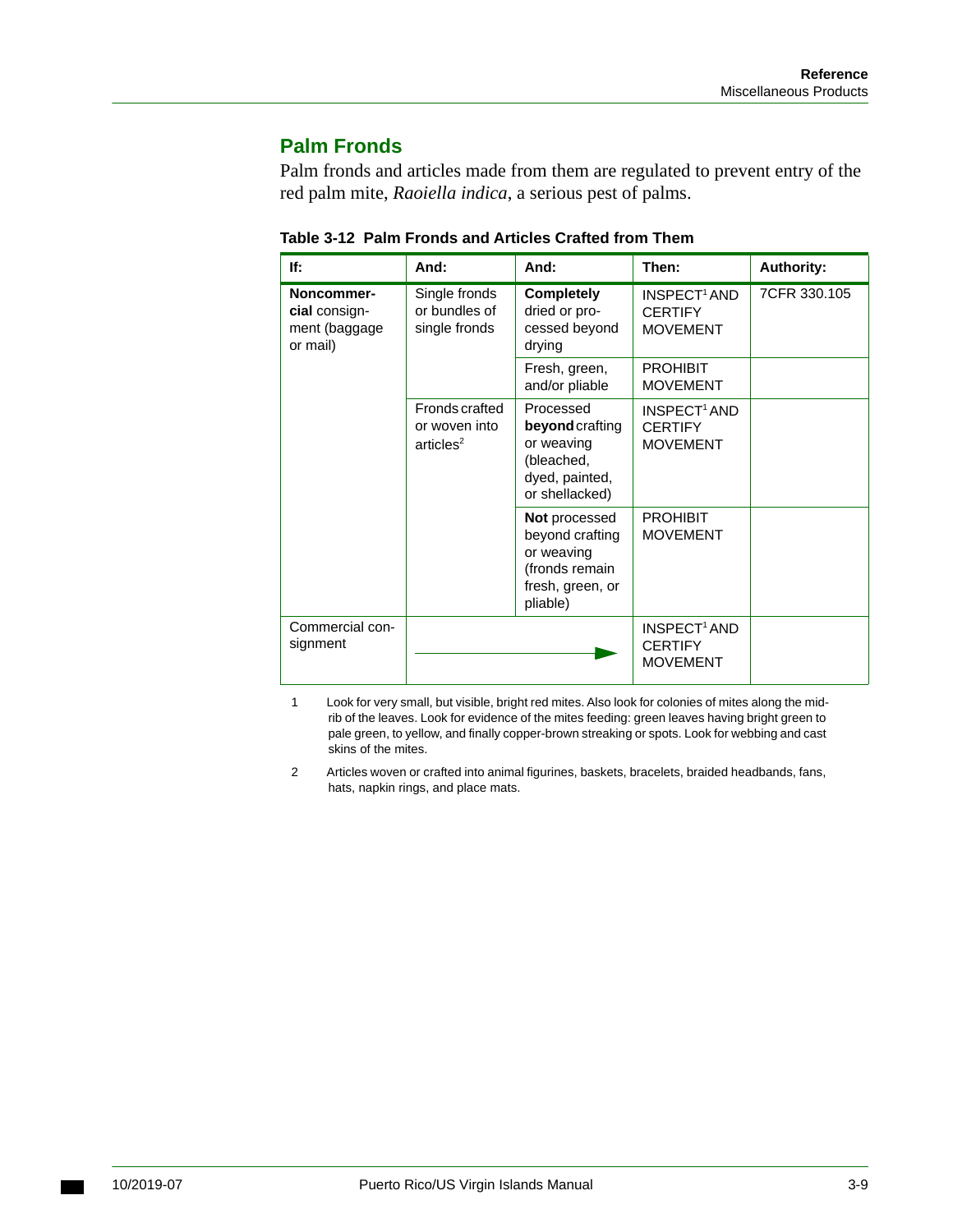# <span id="page-35-2"></span><span id="page-35-1"></span>**Plants for Propagation**

Plants, as well as growing media, are restricted from Puerto Rico and the U.S. Virgin Islands to prevent the spread of soil organisms, pink bollworm (*Pectinophora gossypiella*), sugarcane diseases (*Xanthomonas albilinenans*  and *X. vasculorum*), cactus borer (*Cactoblastis cactorum*), the sweet potato scarabee (*Euscepes postfaciatus*). Movement is restricted to the United States and its other territories, but is **not** restricted in either direction between Puerto Rico and the U.S. Virgin Islands.

#### **NOTICE**

Plants for propagation that are hosts to the Asian Citrus Psyllid (ACP) and/or Citrus Greening must meet the conditions of 7CFR 301.76. Visit the following link, [Hosts of](http://www.freshfromflorida.com/content/download/24041/486974/hostlist.pdf)  [Asian Citrus Psyllid](http://www.freshfromflorida.com/content/download/24041/486974/hostlist.pdf), to see a list of hosts for this pest.

Do not circumvent the certifications and requirements enforced by the Commonwealth of Puerto Rico and the Federal Experiment Station in St. Croix for the interstate consignment of nursery stock. PPQ Officer acting as official collaborators may participate in such certifications as appropriate.

#### <span id="page-35-0"></span>**Table 3-13 List of Approved Growing Media**

| Agar or other translu-        | Ground cork        | Quarry gravel      | Vegetable fiber (free |
|-------------------------------|--------------------|--------------------|-----------------------|
| cent tissue culture           | Ground peat        | Sawdust            | of pulp) includes:    |
| media                         | Ground rubber      | Shavings-wood or   | coconut and           |
| <b>Buckwheat hulls</b>        | Paper              | cork               | osmunda               |
| Clean ocean sand              | Perlite            | Sphagnum moss      | excludes: cotton and  |
| Excelsior                     | Polymer stabilized | Tree fern slab     | sugarcane             |
| <b>Exfoliated vermiculite</b> | cellulose          | (approved only for |                       |
|                               |                    | orchids)           |                       |

Plants in approved media must also meet these three conditions:

- 1. Media was **not** previously used for growing plants.
- 2. Media was stored prior to use under adequate safeguards.
- 3. Plants were grown in a manner to prevent infestation from soil contact. If potted plants are in contact with soil, then the soil shall be periodically treated with a suitable insecticide to the satisfaction of the PPQ official.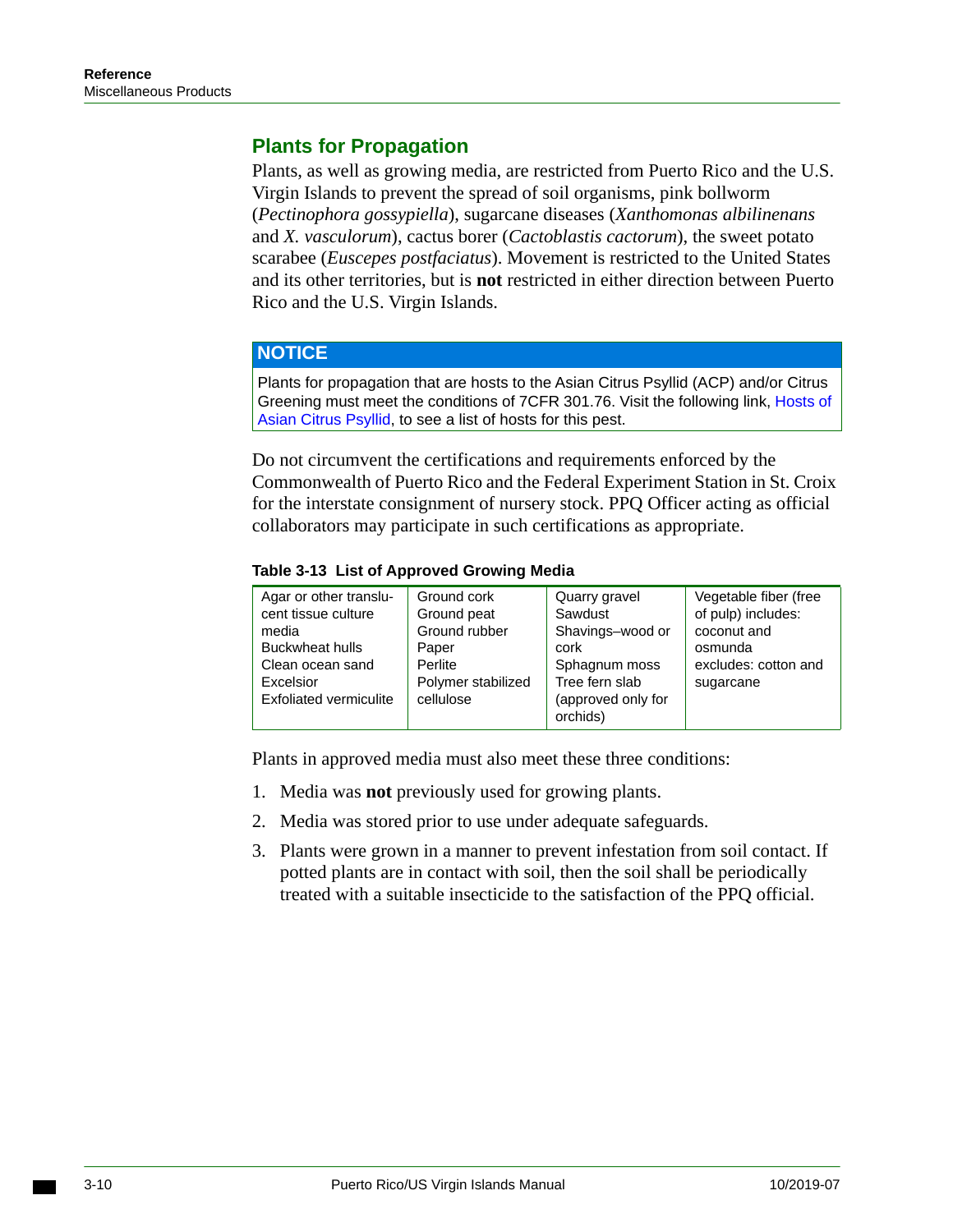| If the plant is:                                      | And it is:                                                                                            | Then:                                                                                              | <b>Authority:</b> |
|-------------------------------------------------------|-------------------------------------------------------------------------------------------------------|----------------------------------------------------------------------------------------------------|-------------------|
| Cactus                                                | Plants rooted in grow-<br>ing media that is not<br>approved. Refer to<br><b>Table 3-13</b>            | PROHIBIT MOVE-<br><b>MENT</b>                                                                      | 7CFR 318.60       |
|                                                       | Bare rooted plants or<br>plants rooted in<br>approved growing<br>media. Refer to<br><b>Table 3-13</b> | 1. REQUIRE T201-f <sup>1</sup> ,<br>then<br>2. CERTIFY<br>consignment                              | 7CFR 318.13       |
| Citrus                                                |                                                                                                       | VERIFY that the condi-<br>tions of 7CFR 301.76<br>have been met, and<br><b>CERTIFY</b> consignment | 7CFR 301.76       |
| Cotton                                                |                                                                                                       | PROHIBIT MOVE-<br><b>MENT</b>                                                                      | 7CFR 318.47       |
| Sugarcane                                             | Seed                                                                                                  | 1. REQUIRE T514-2,<br>then<br>2. CERTIFY<br>consignment                                            | 7CFR 301.87       |
|                                                       | Other than seed                                                                                       | PROHIBIT MOVE-<br><b>MENT</b>                                                                      |                   |
| Sweet potatoes                                        | Roots                                                                                                 | 1. REQUIRE treatment,<br>then<br>2. CERTIFY<br>consignment                                         | 7CFR 318.13       |
|                                                       | Other than roots                                                                                      | PROHIBIT MOVE-<br><b>MENT</b>                                                                      |                   |
| <b>Other than one</b><br>listed in the cells<br>above | Plants rooted in grow-<br>ing media that is not<br>approved. Refer to<br>Table 3-13                   | PROHIBIT MOVE-<br><b>MENT</b>                                                                      | 7CFR 318.60       |
|                                                       | Bare rooted plants or<br>plants rooted in<br>approved growing<br>media. Refer to<br>Table 3-13        | <b>INSPECT AND</b><br><b>RELEASE</b>                                                               | 7CFR 330.105      |

#### **Table 3-14 Plants for Propagation—Plants Moving to Other Parts of the United States**

1 Small, noncommercial consignments of cacti that can be inspected 100 percent and are found to be free from pests may be released without treatment. Such small consignments, if found to be infested by pests, may also be released without treatment if it is practicable to remove those pests by hand.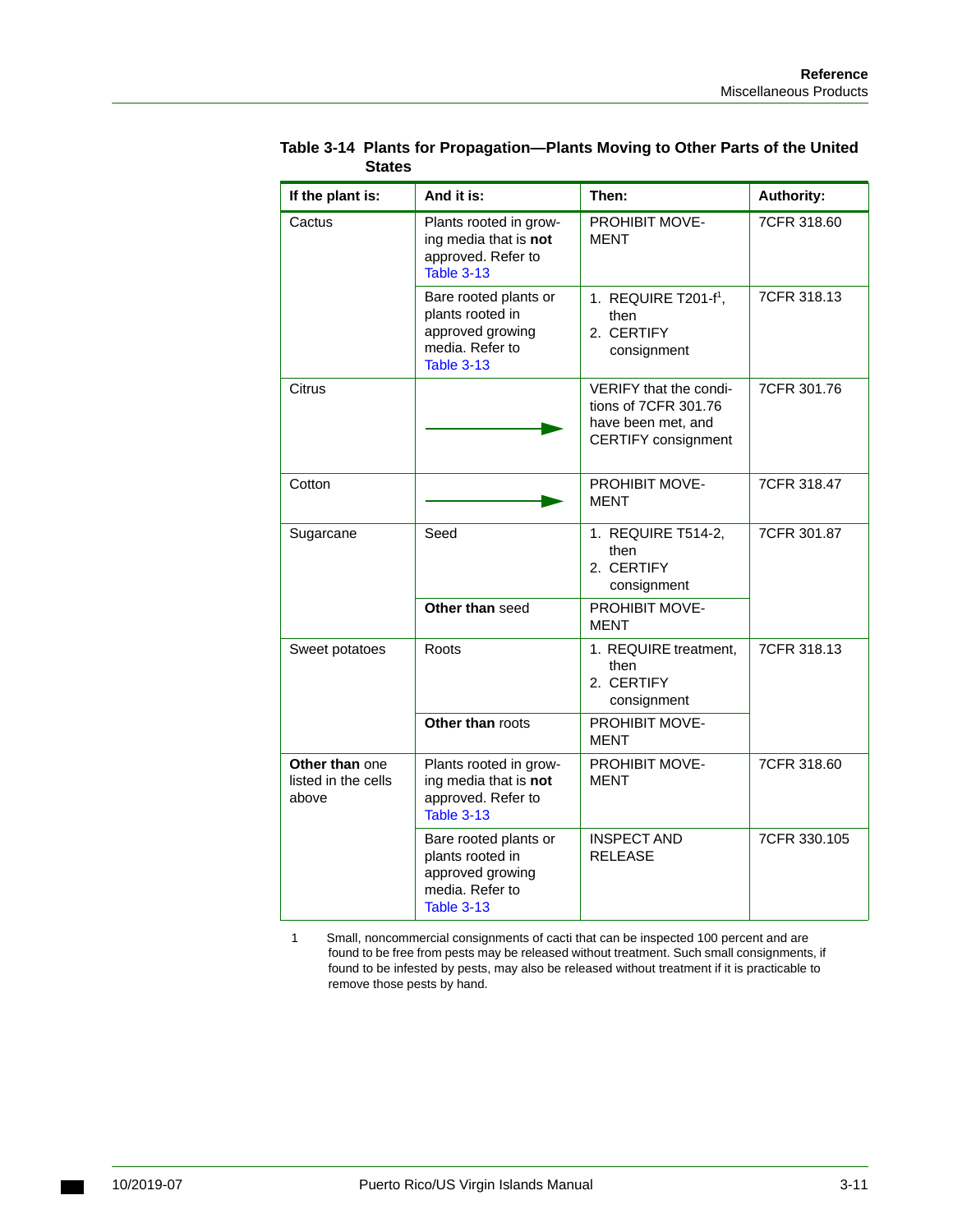# **Sand, Soil, and Earth**

Soil is restricted to prevent the spread of soil borne diseases and insects. Movement is restricted from Puerto Rico and the U.S. Virgin Islands to other parts of the United States, including Guam and the Commonwealth of the Northern Mariana Islands.

|  |  | Table 3-15 Sand <sup>1</sup> , Soil, and Earth |
|--|--|------------------------------------------------|
|--|--|------------------------------------------------|

| If the con-<br>signment is:                      | And:                                                                       | Then:                                                                                                                                                                                                                                                                                                                                                                                                                                                                                                                | <b>Authority:</b> |
|--------------------------------------------------|----------------------------------------------------------------------------|----------------------------------------------------------------------------------------------------------------------------------------------------------------------------------------------------------------------------------------------------------------------------------------------------------------------------------------------------------------------------------------------------------------------------------------------------------------------------------------------------------------------|-------------------|
| More than 3<br>pounds<br>Three pounds<br>or less | Treatment using<br>approved treatments<br>in Table 3-16 is<br>impractical  | 1. REQUIRE movement to an<br>APHIS facility approved to<br>receive untreated, regulated<br>soil.<br>2. VALIDATE the facility has a soil<br>permit (P330) in ePermits.<br>3. ALLOW the shipment to pro-<br>ceed, subject to the require-<br>ments listed in the permit.<br>4. If there is no permit:<br>A. Do not allow movement to the<br>mainland.<br>B. Advise the shipper of the per-<br>mit requirement and of the<br>ability to apply for a PPQ Per-<br>mit 525-A, Application for Per-<br>mit to Receive Soil. | 7CFR<br>330.203   |
|                                                  | Treatment is practi-<br>cal and will not<br>interfere with<br>intended use | 1. ISSUE an oral permit, then<br>2. TREAT soil according to<br>Table 3-16                                                                                                                                                                                                                                                                                                                                                                                                                                            |                   |

1 Clean ocean sand is unrestricted.

#### <span id="page-37-0"></span>**Table 3-16 Heat Treatments for Soil**

| Dry Heat     |                             | <b>Steam Heat</b>                                                                    |
|--------------|-----------------------------|--------------------------------------------------------------------------------------|
| Temperature: | Exposure time: <sup>1</sup> | Use steam heat for packages of soil which                                            |
| 230-249 °F   | 16 hours                    | are 5 pounds or less in weight. If soil is in<br>trays, make sure the depth does not |
| 250-309 °F   | 2 hours                     | exceed 2 inches.                                                                     |
| 310-379 °F   | 30 minutes                  | Require 15 pounds of pressure for 30 min-                                            |
| 380-429 °F   | 4 minutes                   | utes. Start counting time once the pressure                                          |
| 430-450 °F   | 2 minutes                   | reaches 15 pounds.                                                                   |

1 Start counting time once the entire mass reaches the required temperature.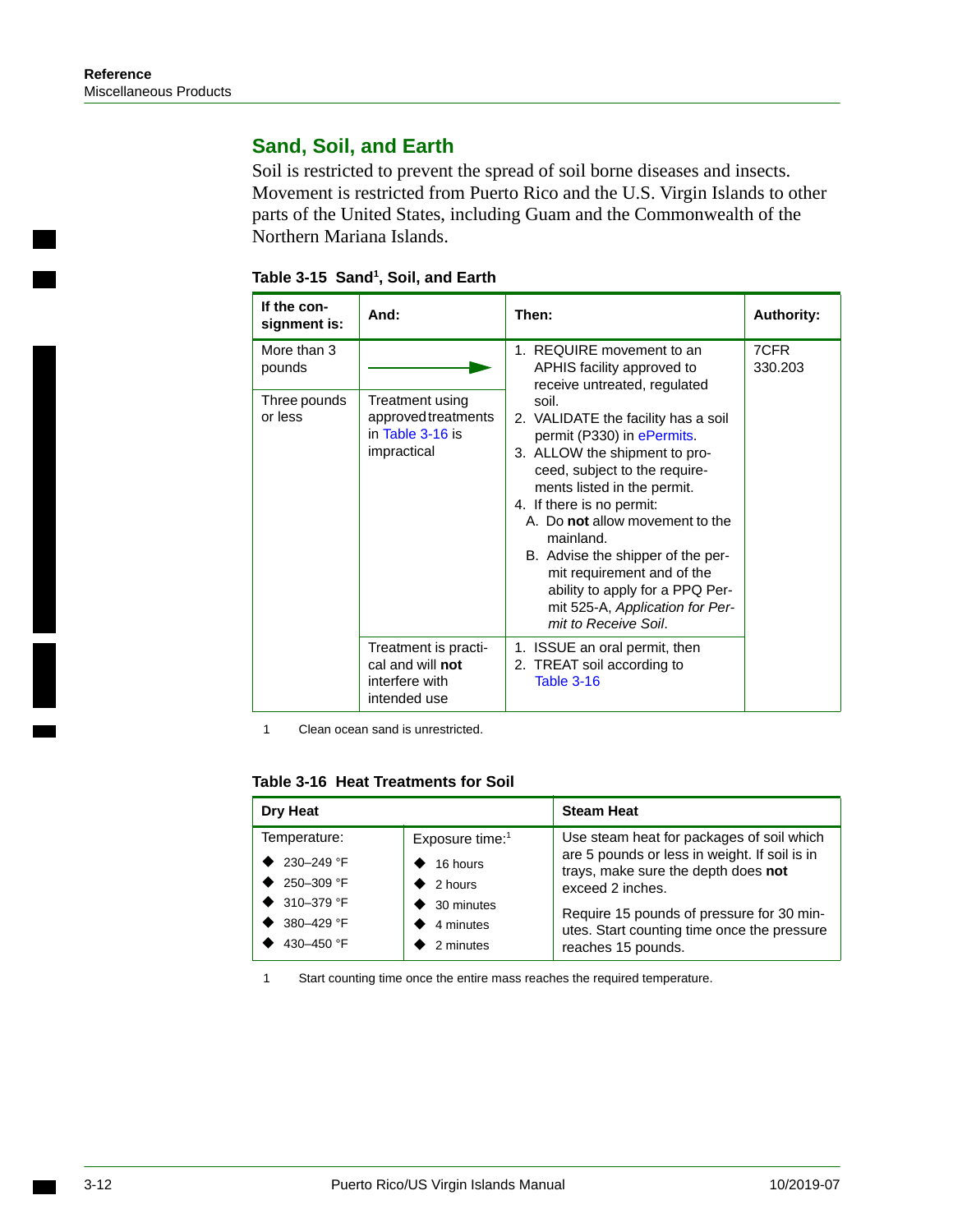# <span id="page-38-0"></span>**Seeds and Nuts**

The seed of cotton must be treated because it can harbor pink bollworm (*Pectinophora gossypiella*). Pulpy seed are prohibited because they can harbor fruit flies. Sugarcane seed is restricted because it can transmit diseases such as gummosis disease (*Xanthomonas vasculorus*) and leaf scald disease (*Xanthomonas albilineans*). Movement of these seeds is restricted from Puerto Rico and the U.S. Virgin Islands to the United States and its other territories for cotton and pulpy seed, but excluding Guam and the Commonwealth of the Northern Mariana Islands for sugarcane. Movement is **not** restricted in either direction between Puerto Rico and the U.S. Virgin Islands.

| If the seed or nut is:                         | And:        | Then:                                               | <b>Authority:</b> |
|------------------------------------------------|-------------|-----------------------------------------------------|-------------------|
| Citrus                                         |             | PROHIBIT MOVEMENT                                   | 7CFR 301.76       |
| Cotton                                         | Seed cotton | 1. REQUIRE T203-f, then<br>2. CERTIFY consignment   | 7CFR 318.47       |
|                                                | Cottonseed  | 1. REQUIRE T301-a-7, then<br>2. CERTIFY consignment |                   |
| Pulpy seed capable of<br>harboring fruit flies |             | PROHIBIT MOVEMENT                                   | 7CFR 318.13       |
| Sugarcane                                      |             | 1. REQUIRE T514, then<br>2. CERTIFY consignment     | 7CFR 301.87       |
| Other than one listed<br>in the cells above    |             | <b>INSPECT AND RELEASE</b>                          | 7CFR 330.105      |

**Table 3-17 Seeds and Nuts**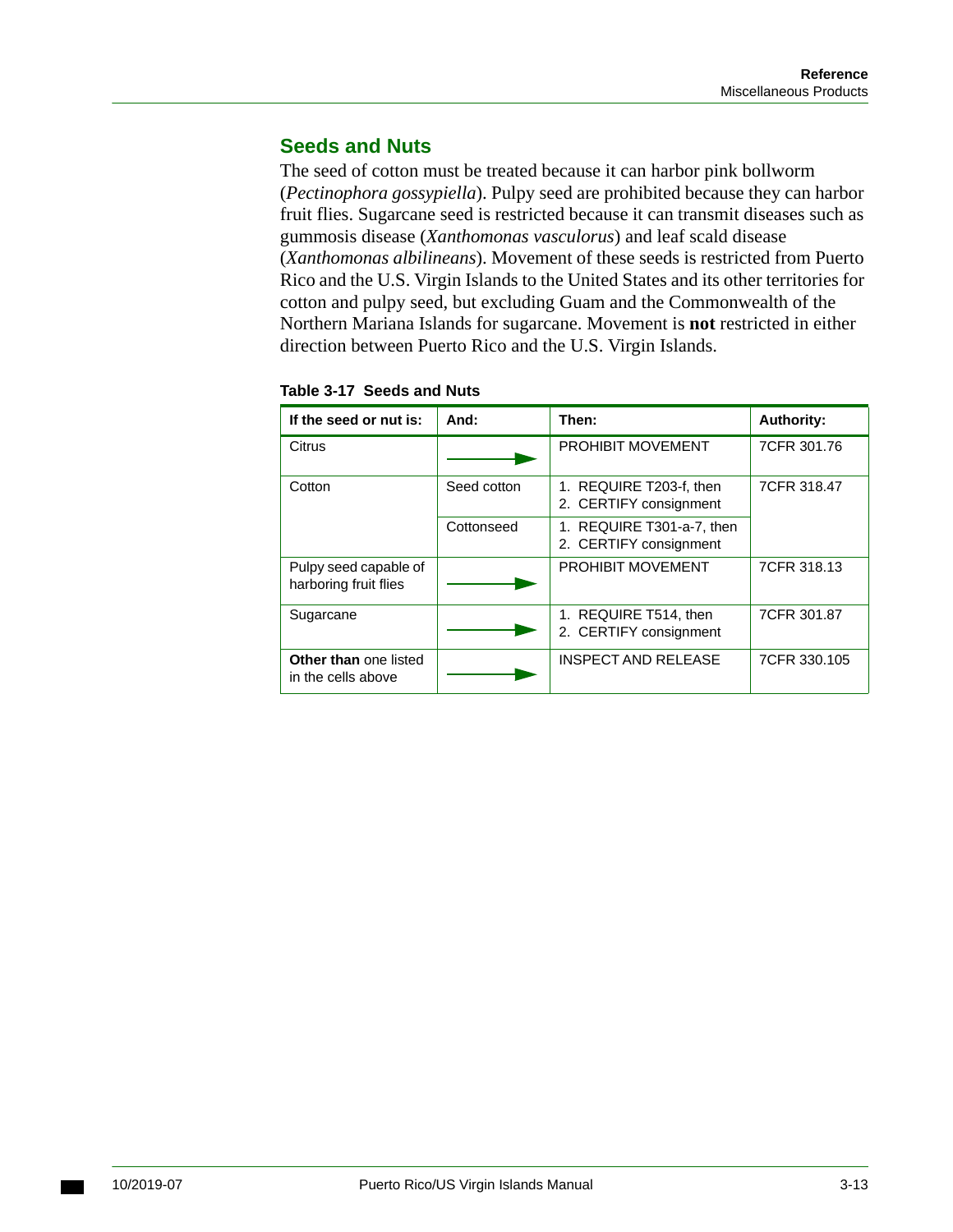# **Sugarcane**

Sugarcane is restricted to prevent the artificial spread of leaf scald disease (*Xanthomonas albilineans*) and gummosia disease (*Xanthomonas vasculorum*). Because the diseases are easily transmitted by any article that comes in contact with the sugarcane, machinery and processing equipment used for extracting and refining sugarcane juice, as well as plants, plant parts, products, and seed are regulated. Movement is restricted from Puerto Rico and the U.S. Virgin Islands to the United States, excluding Guam and the Commonwealth of the Northern Mariana Islands.

| If the item is:                            | And:                                                             | Then:                    | <b>Authority:</b> |
|--------------------------------------------|------------------------------------------------------------------|--------------------------|-------------------|
| Bagasse                                    | Treated with dry heat<br>for 2 hours at 158 $\degree$ F          | CERTIFY consign-<br>ment | 7CFR 301.87       |
|                                            | <b>Not</b> treated as in cell<br>above                           | REFER to Table 3-19      |                   |
| Chews                                      | Boiled for at least 30<br>minutes or peeled and<br>without nodes | CERTIFY consign-<br>ment |                   |
|                                            | <b>Not</b> as described as in<br>cell above                      | REFER to Table 3-19      |                   |
| Seed                                       |                                                                  | GO to Seeds and Nuts     |                   |
| Equipment used for<br>growing, harvesting, | Free of all plant debris<br>and soil                             | CERTIFY consign-<br>ment |                   |
| or processing sugar-<br>cane               | <b>Not</b> as described in<br>cell above                         | REFER to Table 3-19      |                   |
| Other than bagasse,<br>chews, or equipment |                                                                  | REFER to Table 3-20      |                   |

#### Table 3-18 Sugarcane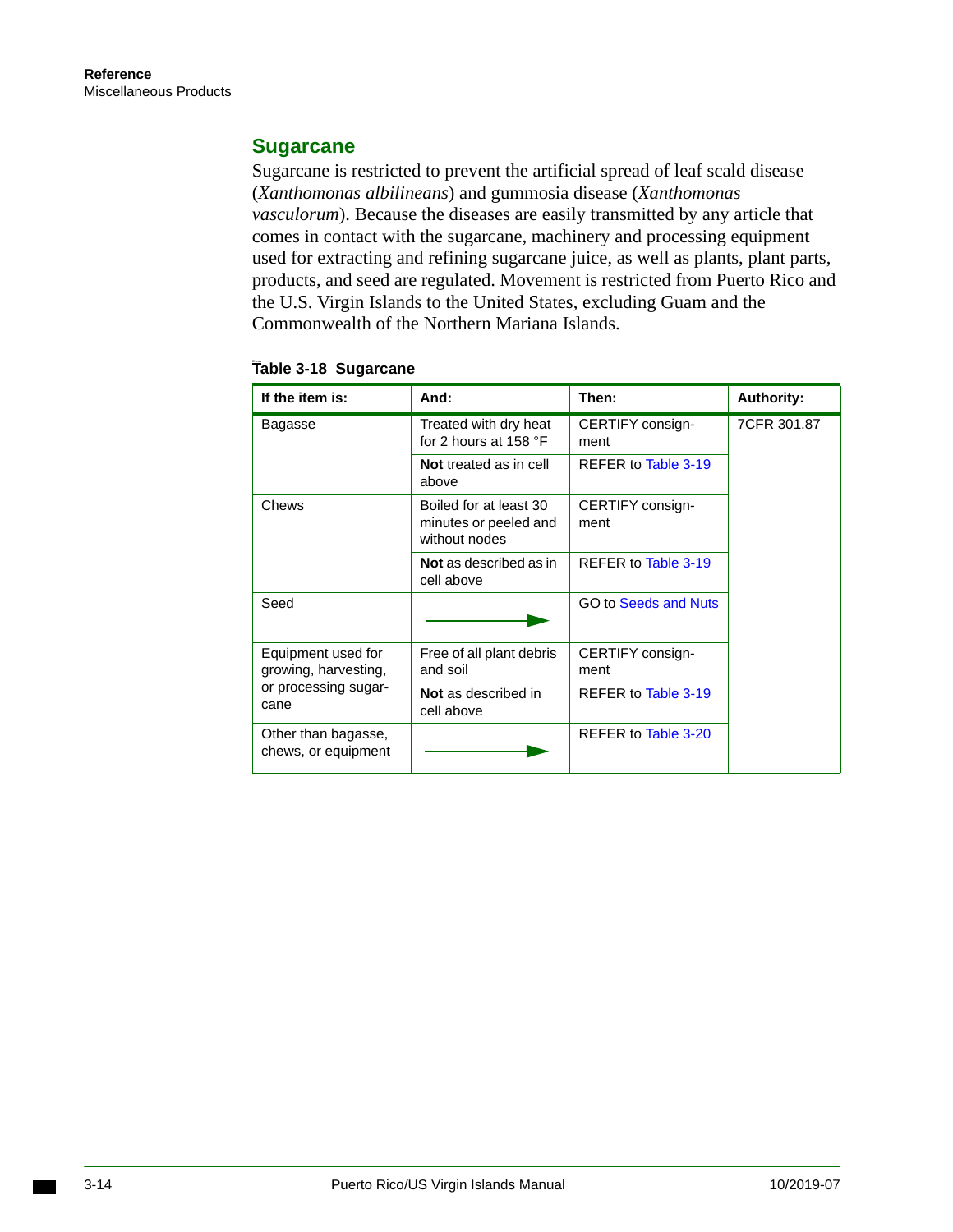| lf:                                      | And it is:                                                                     | And it is:                                                           | Then:                                                                                             | <b>Authority:</b> |
|------------------------------------------|--------------------------------------------------------------------------------|----------------------------------------------------------------------|---------------------------------------------------------------------------------------------------|-------------------|
| Harvesting or<br>processing<br>equipment | Intended to be<br>used for har-<br>vesting or pro-<br>cessing<br>sugarcane     |                                                                      | PROHIBIT move-<br>ment                                                                            | 7CFR 301.87       |
|                                          | Not intended to<br>be used for har-<br>vesting or pro-<br>cessing<br>sugarcane |                                                                      | 1. ISSUE a<br><b>Limited Permit</b><br>(PPQ Forms<br>530 or 537),<br>then<br>2. ALLOW<br>movement |                   |
| Bagasse or<br>sugarcane<br>chews         | Moving to a<br>county that<br>grows sugar-<br>cane <sup>1</sup>                |                                                                      | PROHIBIT move-<br>ment                                                                            |                   |
|                                          | Moving to a<br>county that<br>does not grow<br>sugarcane <sup>1</sup>          | An area less<br>than 10 miles<br>from the nearest<br>sugarcane field |                                                                                                   |                   |
|                                          |                                                                                | An area 10<br>miles or more<br>from the nearest<br>sugarcane field   | 1. ISSUE a<br><b>Limited Permit</b><br>(PPQ Forms<br>530 or 537).<br>then<br>2. ALLOW<br>movement |                   |

<span id="page-40-0"></span>

|  | Table 3-19 Sugarcane—Issuing Limited Permits |  |  |  |
|--|----------------------------------------------|--|--|--|
|--|----------------------------------------------|--|--|--|

<span id="page-40-2"></span> 1 The sugarcane growing areas are: Alabama, Georgia, Florida, Hawaii, Louisiana, Mississippi, Texas. If you are unsure whether a county grows sugarcane, then contact that State's Department of Agriculture.

| <b>Sugarcane</b>                                     |                                                                             |                                                                                          |                   |
|------------------------------------------------------|-----------------------------------------------------------------------------|------------------------------------------------------------------------------------------|-------------------|
| lf:                                                  | And:                                                                        | Then:                                                                                    | <b>Authority:</b> |
| Juice                                                | Boiled for 10 minutes or<br>more at 212 $\degree$ F                         | CERTIFY consign-<br>ment                                                                 | 7CFR 301.87       |
|                                                      | Not boiled for 10 minutes                                                   | <b>REFUSE</b> to certify                                                                 |                   |
| Other than<br>bagasse, chews,<br>juice, or equipment | You are sure that there is<br>no risk of spreading sugar-<br>cane diseases  | CERTIFY consign-<br>ment                                                                 |                   |
|                                                      | You are unsure or there is<br>the risk of spreading sugar-<br>cane diseases | <b>CONTACT Quaran-</b><br>tine Policy and Anal-<br>ysis Staff (QPAS)<br>through channels |                   |

#### <span id="page-40-1"></span> **Table 3-20 Sugarcane—Sugarcane Juice and Other Articles Derived from Sugarcane**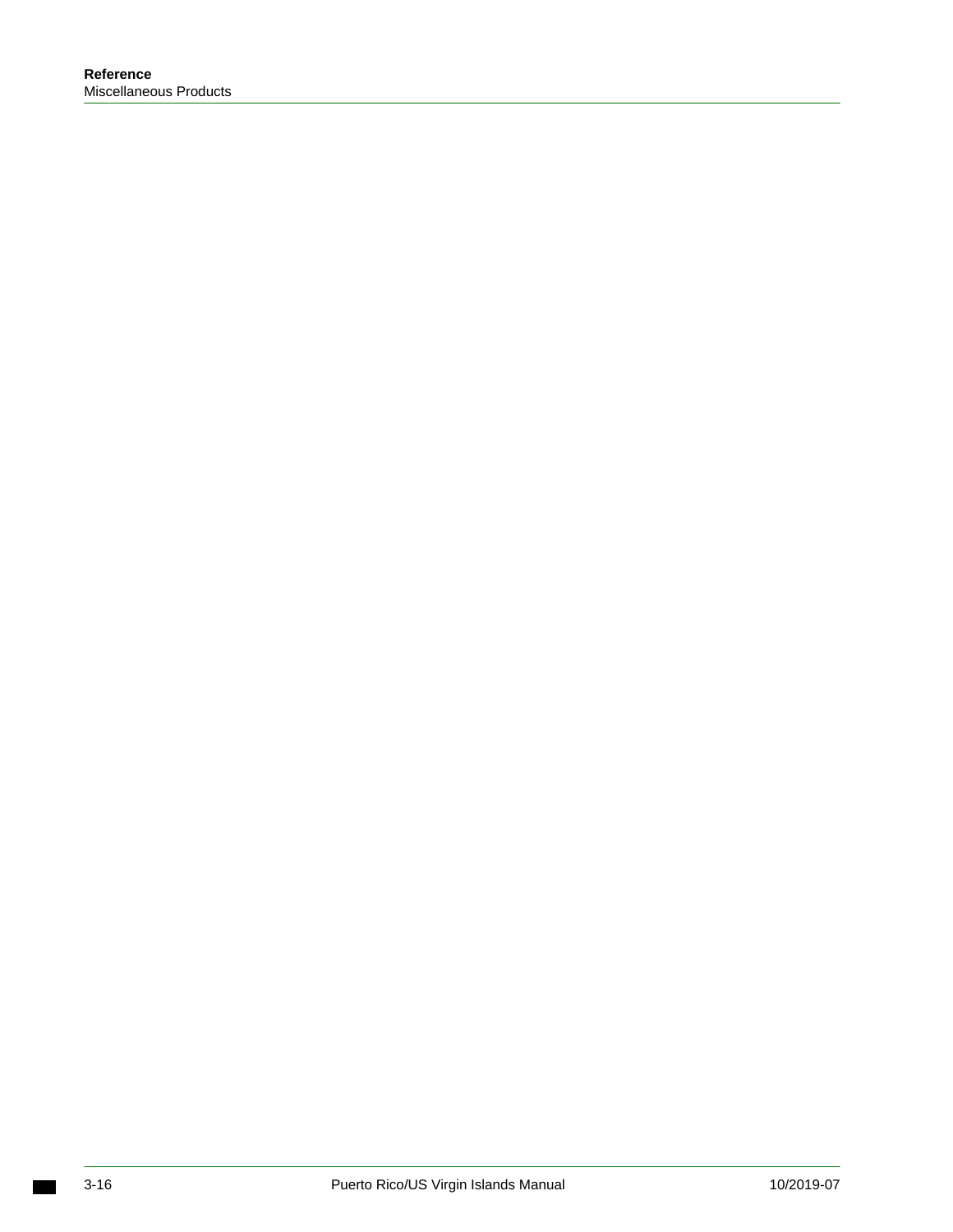

# A **Appendix A**

# *Forms*

| <b>Contents</b> |                                                               |
|-----------------|---------------------------------------------------------------|
|                 | Diagnostic Request (DR) A-2                                   |
|                 | PPQ Form 287, Mail Interception Notice A-3                    |
|                 | PPQ Form 288, Ship Inspection Report A-6                      |
|                 | PPQ 309, Pest Interception Record A-10                        |
|                 | PPQ Form 309A, Pest Interception Record Worksheet A-12        |
|                 | PPQ 413 Worksheet, Aircraft Inspection Record A-16            |
|                 | PPQ Form 518, Report of Violation A-19                        |
|                 | PPQ Form 586, Application for Permit to Transit A-24          |
|                 | PPQ Form 591, Notice of Alleged Baggage Violation A-26        |
|                 | Notification Letter to Airline for Crew Member Violation A-30 |
|                 | <b>Agriculture Notice A-31</b>                                |

This Appendix covers forms related to airport and maritime operations that you are responsible for completing, signing, and distributing. Refer to the Office of Operations Materiel Management Service Center [web site](https://www.bsc.usda.gov/) for ordering information. Forms are also available on the APHIS Electronic Forms Library [web site.](https://www.aphis.usda.gov/aphis/resources/forms)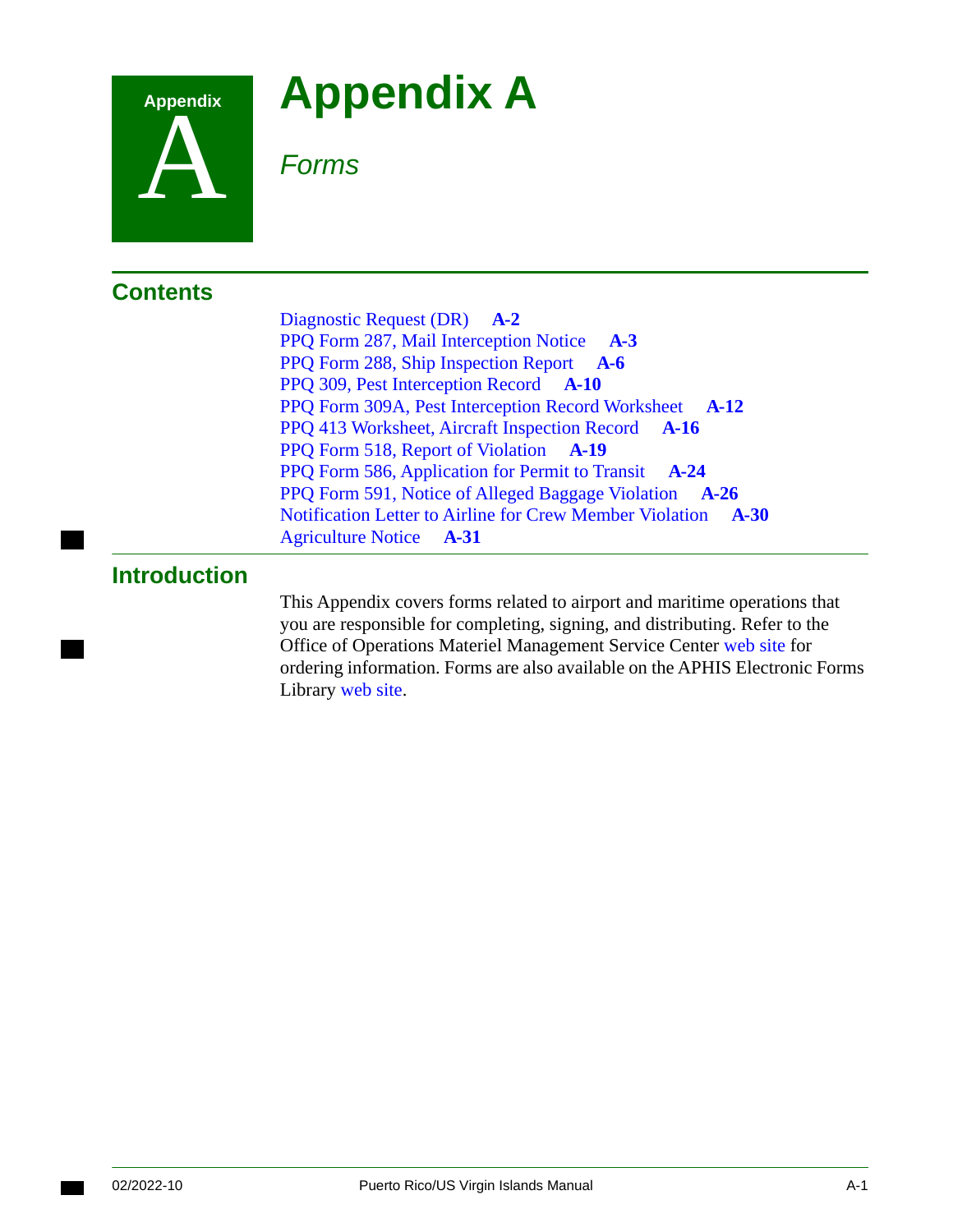# <span id="page-43-0"></span>**Diagnostic Request (DR)**

When entering a pest for identification, PPQ must enter the pest information into the [Agricultural Risk Management System \(ARM\)](https://arm.aphis.edc.usda.gov/) to generate a Diagnostic Request (DR) for each specimen. Refer to the ARM Help section for further information. See [Figure A-1](#page-43-1) for an example of an ARM-generated DR.

CBP will submit pest interceptions in ARM using the appropriate Form 309/ 309A.

|                                  | <b>ISDA</b> United States Department of Agriculture<br><b>Diagnostic Request</b> | PRPRETR319040001-    |          | DR01                                                                             |                  | R<br>Routine       |
|----------------------------------|----------------------------------------------------------------------------------|----------------------|----------|----------------------------------------------------------------------------------|------------------|--------------------|
| <b>Inspection Date:</b>          |                                                                                  |                      | Routing: |                                                                                  |                  |                    |
|                                  | 04/08/2019                                                                       |                      |          |                                                                                  | Entomology       |                    |
| <b>Inspection Location:</b>      |                                                                                  |                      |          | Determination/Discipline/Exception Reason:                                       |                  |                    |
|                                  | Puerto Rico Training Loc 3                                                       |                      |          |                                                                                  | Entomology       |                    |
|                                  |                                                                                  |                      | To:      | Predeparture Training AI Location<br>3000 Training Lane<br>Sunny, FL, 12345, USA |                  |                    |
| <b>Inspection Summary</b>        |                                                                                  |                      |          | PRPRETR319040001-DR01                                                            |                  |                    |
| Inspector(s): Velazquez, Antonio |                                                                                  |                      |          |                                                                                  |                  |                    |
| Remarks:                         |                                                                                  |                      |          |                                                                                  |                  |                    |
| Origin                           | <b>Commodity:Commodity Type</b>                                                  | Quantity             |          | <b>Host Proximity</b>                                                            | <b>Host Part</b> | <b>Destination</b> |
|                                  | Mangifera indica - MANGO (FV)                                                    | 1 Kilograms          |          | On                                                                               | Fruit            |                    |
| <b>Diagnostic Summary</b>        |                                                                                  |                      |          | PRPRETR319040001-DR01                                                            |                  |                    |
|                                  | Determination/Discipline/Exception Reason                                        | <b>Determined By</b> |          | Date                                                                             |                  |                    |
| Entomology<br>Remarks:           |                                                                                  | Velazquez, Antonio   |          |                                                                                  | 04/08/2019       |                    |
|                                  |                                                                                  |                      |          |                                                                                  |                  |                    |
|                                  |                                                                                  |                      |          |                                                                                  |                  |                    |

<span id="page-43-1"></span>**Figure A-1 Example Diagnostic Request (generated in ARM)**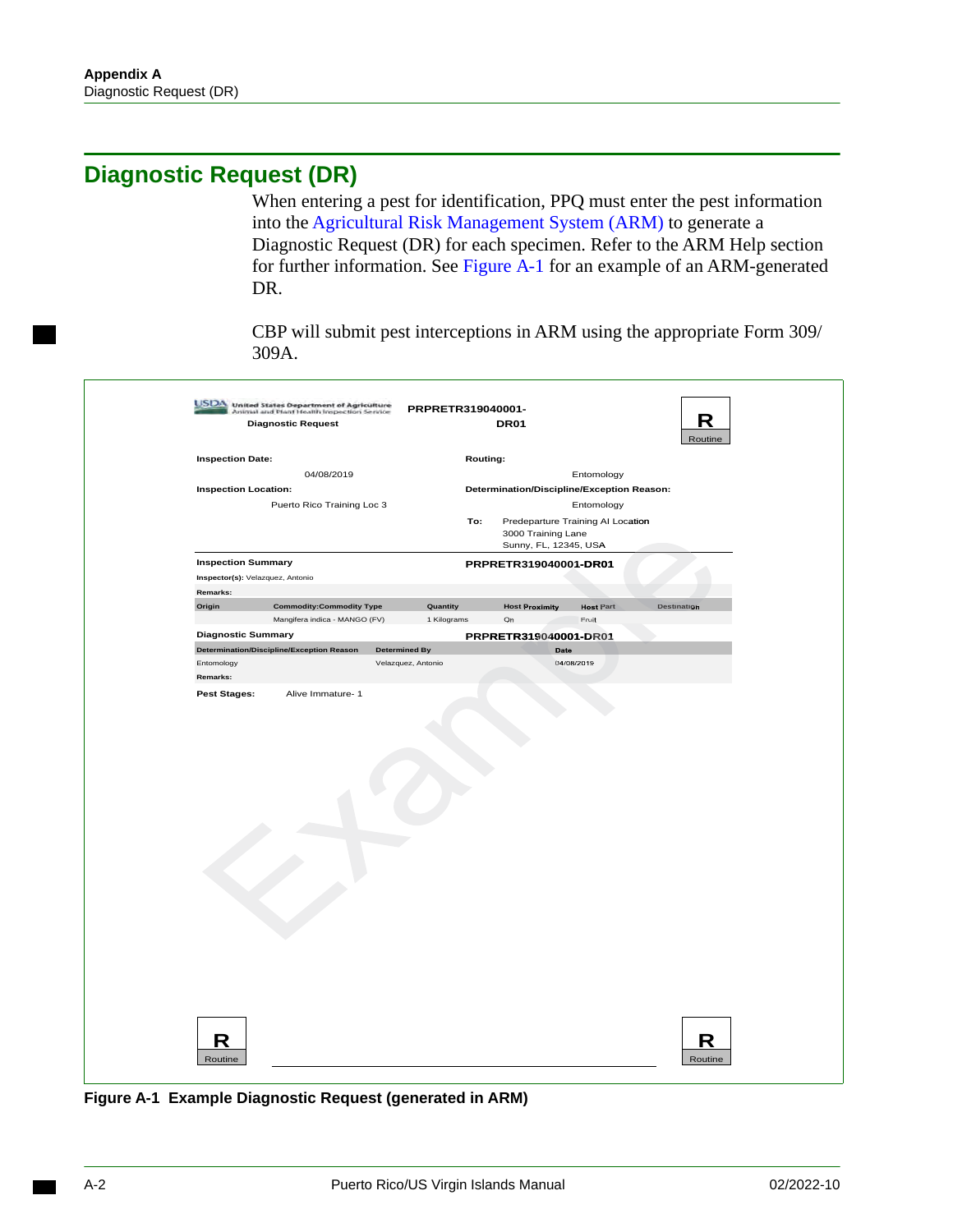<span id="page-44-0"></span>

| <b>U.S. DEPARTMENT OF AGRICULTURE</b><br>ANIMAL AND PLANT HEALTH INSPECTION SERVICE<br>PLANT PROTECTION AND QUARANTINE |                                                                                                                                                                                                      |         | 1. PORT OF ENTRY             |                                                                                                                                                                                                                                                                                                                                                                                                                                                                                                                                              |
|------------------------------------------------------------------------------------------------------------------------|------------------------------------------------------------------------------------------------------------------------------------------------------------------------------------------------------|---------|------------------------------|----------------------------------------------------------------------------------------------------------------------------------------------------------------------------------------------------------------------------------------------------------------------------------------------------------------------------------------------------------------------------------------------------------------------------------------------------------------------------------------------------------------------------------------------|
|                                                                                                                        | <b>MAIL INTERCEPTION NOTICE</b>                                                                                                                                                                      | 2. DATE |                              | 3. REFERENCE                                                                                                                                                                                                                                                                                                                                                                                                                                                                                                                                 |
| Maryland 20737.                                                                                                        |                                                                                                                                                                                                      |         |                              | The material described below was found to be moving in the mail in violation of the agriculture quarantine regulations pertaining to the entry and<br>movement of plants, plant products, animal products, soil, and plant pests. These violations may result in criminal or civil penalties. Disposition was taken under authority of laws administered by the U.S. Postal Service,<br>quarantine referred to in Item 12 may be secured on application to U.S. Department of Agriculture, APHIS, P.Q., 4700 River Road, Unit 60, Riverdale, |
| 4. TO (Addressee)                                                                                                      |                                                                                                                                                                                                      |         | 5. FROM (Addressor)          |                                                                                                                                                                                                                                                                                                                                                                                                                                                                                                                                              |
| 6. INTERCEPTED MATERIAL                                                                                                |                                                                                                                                                                                                      |         |                              |                                                                                                                                                                                                                                                                                                                                                                                                                                                                                                                                              |
|                                                                                                                        |                                                                                                                                                                                                      |         |                              |                                                                                                                                                                                                                                                                                                                                                                                                                                                                                                                                              |
|                                                                                                                        |                                                                                                                                                                                                      |         |                              |                                                                                                                                                                                                                                                                                                                                                                                                                                                                                                                                              |
| 7. POSTMARK                                                                                                            | 8. DATE                                                                                                                                                                                              |         | 9. MAIL REGISTRY NO.         |                                                                                                                                                                                                                                                                                                                                                                                                                                                                                                                                              |
| 10. BREAKAGE                                                                                                           | 11. RECONDITIONING<br><b>REQUIRED</b>                                                                                                                                                                |         |                              | 12. QUARANTINE OR REGULATION IN VIOLATION                                                                                                                                                                                                                                                                                                                                                                                                                                                                                                    |
| 13. DISPOSITION                                                                                                        | $\Box$ YES<br>    NO                                                                                                                                                                                 |         |                              |                                                                                                                                                                                                                                                                                                                                                                                                                                                                                                                                              |
|                                                                                                                        |                                                                                                                                                                                                      |         |                              |                                                                                                                                                                                                                                                                                                                                                                                                                                                                                                                                              |
| 14. REASON FOR DISPOSITION<br>2.<br>United States.<br>For follow-up cases fill out the below:                          | 1. Addressee, after due notice, failed to apply for permit required by law.<br>Contains meat not admitted by U.S. Department of Agriculture. Meat may carry animal diseases that do not occur in the |         |                              |                                                                                                                                                                                                                                                                                                                                                                                                                                                                                                                                              |
| a. Type of animal product per label<br>Swine                                                                           | c. Country of origin per label                                                                                                                                                                       |         |                              | e. Other animal products:                                                                                                                                                                                                                                                                                                                                                                                                                                                                                                                    |
| Ruminant<br>$\Box$ Poultry                                                                                             | d. Meat product is:                                                                                                                                                                                  |         |                              |                                                                                                                                                                                                                                                                                                                                                                                                                                                                                                                                              |
| b. Certificates/Permits<br>$\Box$ Yes                                                                                  | Dried/Cured<br>Vacuum packed                                                                                                                                                                         |         | Foil packaged                | f. Reason considered not to be shelf stable                                                                                                                                                                                                                                                                                                                                                                                                                                                                                                  |
| $\vert$ No                                                                                                             | Can/Jar                                                                                                                                                                                              |         | Fresh, Chilled,<br>or Frozen | (Specify below in Remarks)                                                                                                                                                                                                                                                                                                                                                                                                                                                                                                                   |
| 3.                                                                                                                     | Material infested or infected and treatment not feasible. Insect pests and plant diseases in fruits, vegetables, or other plant<br>material could become established and threaten U.S. agriculture.  |         |                              |                                                                                                                                                                                                                                                                                                                                                                                                                                                                                                                                              |
| Material not authorized entry.<br>4.                                                                                   |                                                                                                                                                                                                      |         |                              |                                                                                                                                                                                                                                                                                                                                                                                                                                                                                                                                              |
| 5.<br>6.<br>Other (Specify below in Remarks)                                                                           | Material in or contaminated with soil. Soil can carry many plant pests and diseases.                                                                                                                 |         |                              |                                                                                                                                                                                                                                                                                                                                                                                                                                                                                                                                              |
|                                                                                                                        | 15. REMARKS (Include any pertinent information, i.e. condition of material, condition of cans which indicates not shelf stable, etc.)                                                                |         |                              |                                                                                                                                                                                                                                                                                                                                                                                                                                                                                                                                              |
|                                                                                                                        |                                                                                                                                                                                                      |         |                              |                                                                                                                                                                                                                                                                                                                                                                                                                                                                                                                                              |
|                                                                                                                        |                                                                                                                                                                                                      |         |                              |                                                                                                                                                                                                                                                                                                                                                                                                                                                                                                                                              |
| 16. OFFICER (Signature)                                                                                                |                                                                                                                                                                                                      |         |                              |                                                                                                                                                                                                                                                                                                                                                                                                                                                                                                                                              |
|                                                                                                                        |                                                                                                                                                                                                      |         |                              |                                                                                                                                                                                                                                                                                                                                                                                                                                                                                                                                              |
| PPQ FORM 287<br>(FEB 2002)                                                                                             | Previous editions are obsolete.                                                                                                                                                                      |         |                              |                                                                                                                                                                                                                                                                                                                                                                                                                                                                                                                                              |

**Figure A-2 Example of PPQ Form 287, Mail Interception Notice**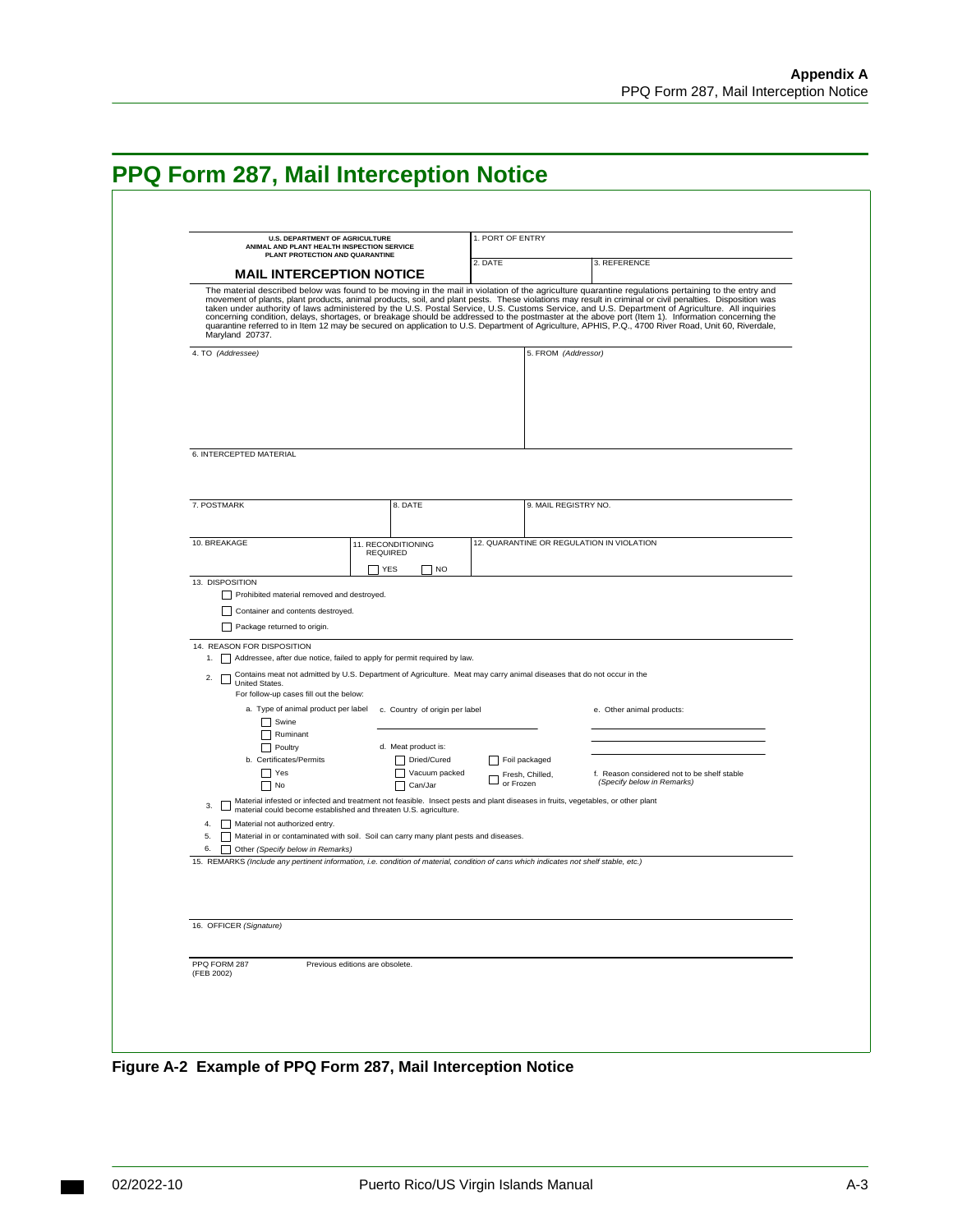# **Purpose**

PPQ Form 287, Mail Interception Notice, is completed for the following reasons:

- Inform the sender (addresser) of the reason for removing the article.
- Notify the individual (addressee) receiving the mail package that unauthorized articles were removed.
- Provide information for preparing monthly and quarterly reports.
- Record the regulatory action taken when intercepting mail.

### **Instructions**

Complete PPQ Form 287 using the instructions in [Table A-1](#page-45-0).

|                | <b>Notice</b>                                                                                                                         |
|----------------|---------------------------------------------------------------------------------------------------------------------------------------|
| <b>Block</b>   | <b>Instructions</b>                                                                                                                   |
| 1              | Enter the location of your work unit                                                                                                  |
| 2              | Enter the date                                                                                                                        |
| 3              | Leave blank                                                                                                                           |
| 4              | Enter the complete name and address of the individual who is receiving the package<br>(addressee)                                     |
| 5              | Enter the complete name and address of the individual who sent the package<br>(addresser)                                             |
| 6              | Describe in detail the article you have removed, destroyed, or returned (the inter-<br>cepted material)                               |
| $\overline{7}$ | Enter the location where the package was postmarked                                                                                   |
| 8              | Enter the date of the postmark                                                                                                        |
| 9              | Enter the mail registry number recorded on the package, if any                                                                        |
| 10             | ♦ If contents were broken, leaked, or skilled, then list                                                                              |
|                | ♦ If there was no breakage, enter "NONE"                                                                                              |
| 11             | If reconditioning to the package was required by the agent of the carrier, broker, or<br>addressee check "Yes"                        |
|                | ♦ If reconditioning of the package was not required, check "No"                                                                       |
| 12             | ♦ Enter the regulation that governs the unauthorized article                                                                          |
|                | ♦ If you do not know the regulation, then refer to Table A-2                                                                          |
| 13             | ◆ Check the block that states what regulatory action you took--removed, destroyed,<br>or returned                                     |
|                | ◆ Do not seek advice from the individual receiving the package as to whether the<br>article should be destroyed or returned to origin |
| 14             | ◆ Check the block that states the reason why you took regulatory action                                                               |
|                | ◆If the reason is not specifically listed, then check the "Other" block and list the rea-<br>son                                      |

<span id="page-45-0"></span>**Table A-1 Instructions for Completing PPQ Form 287, Mail Interception**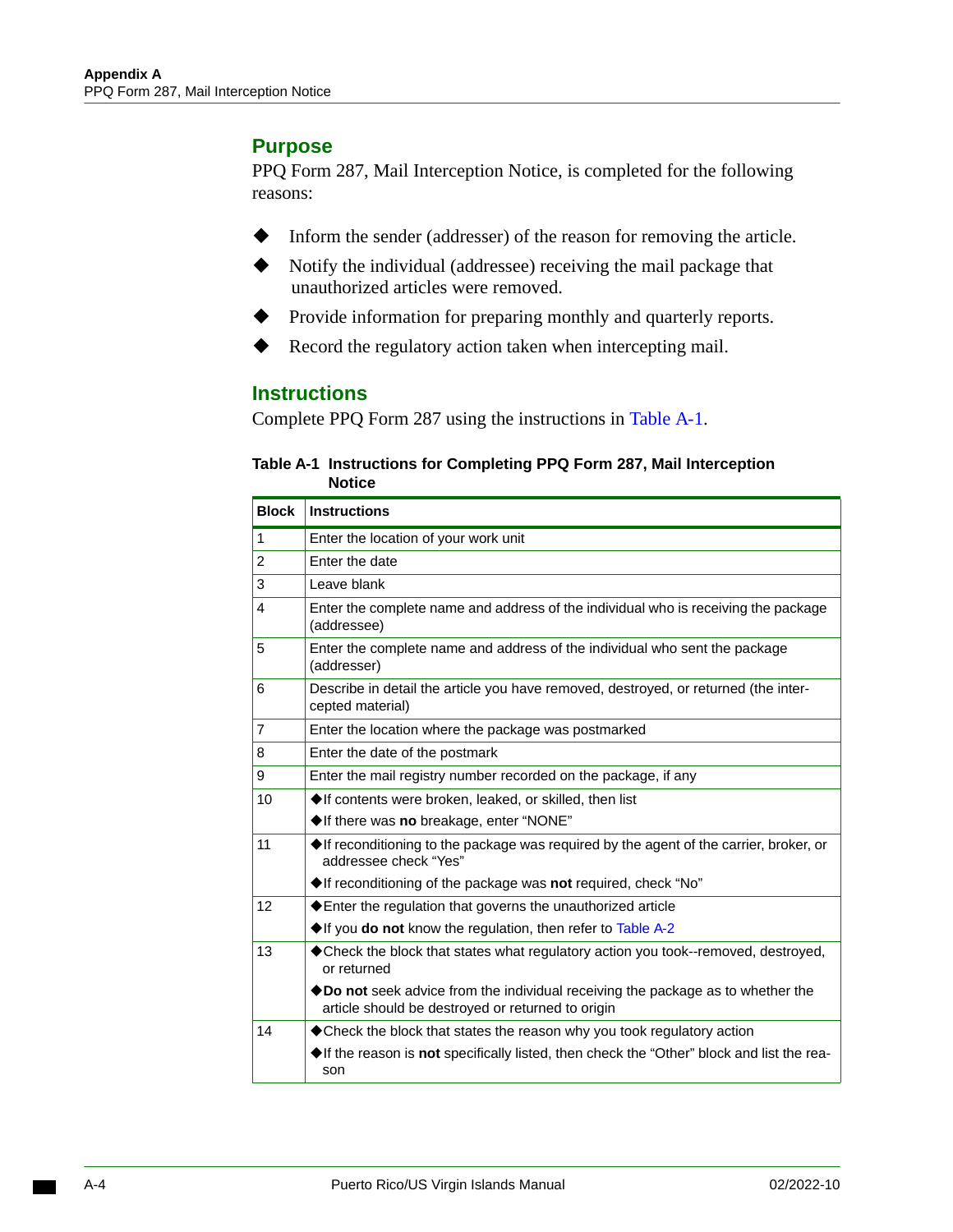| <b>Block</b>                    | <b>Instructions</b>                                                                                                                                                                                                                   |
|---------------------------------|---------------------------------------------------------------------------------------------------------------------------------------------------------------------------------------------------------------------------------------|
| 15                              | ◆ Detail what you did and why so that the individuals who sent and receive the pack-<br>age understand what was done and why                                                                                                          |
|                                 | •If the package is being returned to the sender, list in this block "The package was<br>returned by surface mail." The Postal Service will not return packages by air                                                                 |
| 16                              | $\blacklozenge$ Sign your name                                                                                                                                                                                                        |
| Rever<br>se                     | ◆When some items are removed from a package, it is good policy to list the remain-<br>ing contents and their condition on the reverse side of this form                                                                               |
| side<br>οf<br><b>PPQ</b><br>287 | $\blacklozenge$ Note who handled the repackaging and wrapping of the package before the pack-<br>age was returned to the mail is advisable (this information will be useful to answer<br>any complaints of missing items or breakage) |

**Table A-1 Instructions for Completing PPQ Form 287, Mail Interception Notice (continued)** 

#### <span id="page-46-0"></span> **Table A-2 Determine the Regulation that Governs the Plants, Plant Products, Soil, and Plant Pests**

| If the article is:                                         | Then the regulation is: |
|------------------------------------------------------------|-------------------------|
| Cotton, cottonseed, etc. (Puerto Rico, and Virgin Islands) | 7CFR Part 318.47        |
| Fruits & vegetables (Puerto Rico and Virgin Islands)       | 7CFR Part 318.13        |
| Sugarcane (Hawaii, Puerto Rico)                            | 7CFR Part 301.87        |
| Soil                                                       | 7CFR Part 330.300       |
| <b>Plant Pests</b>                                         | 7CFR Part 330.200       |

# **Distribution**

Distribute PPQ Form 287 as follows:

1. Use [Table A-3](#page-46-1) to determine where to send the original PPQ Form 287.

<span id="page-46-1"></span>**Table A-3 Distribution of PPQ Form 287, Mail Interception Notice** 

| If the package is:                 |                          | And the contents are: Then the original copy of PPQ Form 287 is: |
|------------------------------------|--------------------------|------------------------------------------------------------------|
| Released to the<br>addressee       |                          | Enclosed in the package                                          |
| Destroyed or<br>returned to sender | Prohibited or restricted | Mailed to the addressee                                          |

- 2. Distribute the copies of PPQ Form 287 as follows:
	- If the package is returned to the sender, enclose a copy inside the package.
	- Place a copy in the port file and maintain for an official record.

### **NOTICE**

 to track activities to transfer the results to the appropriate Agency database. The information recorded on this form is important to collect and a useful mechanism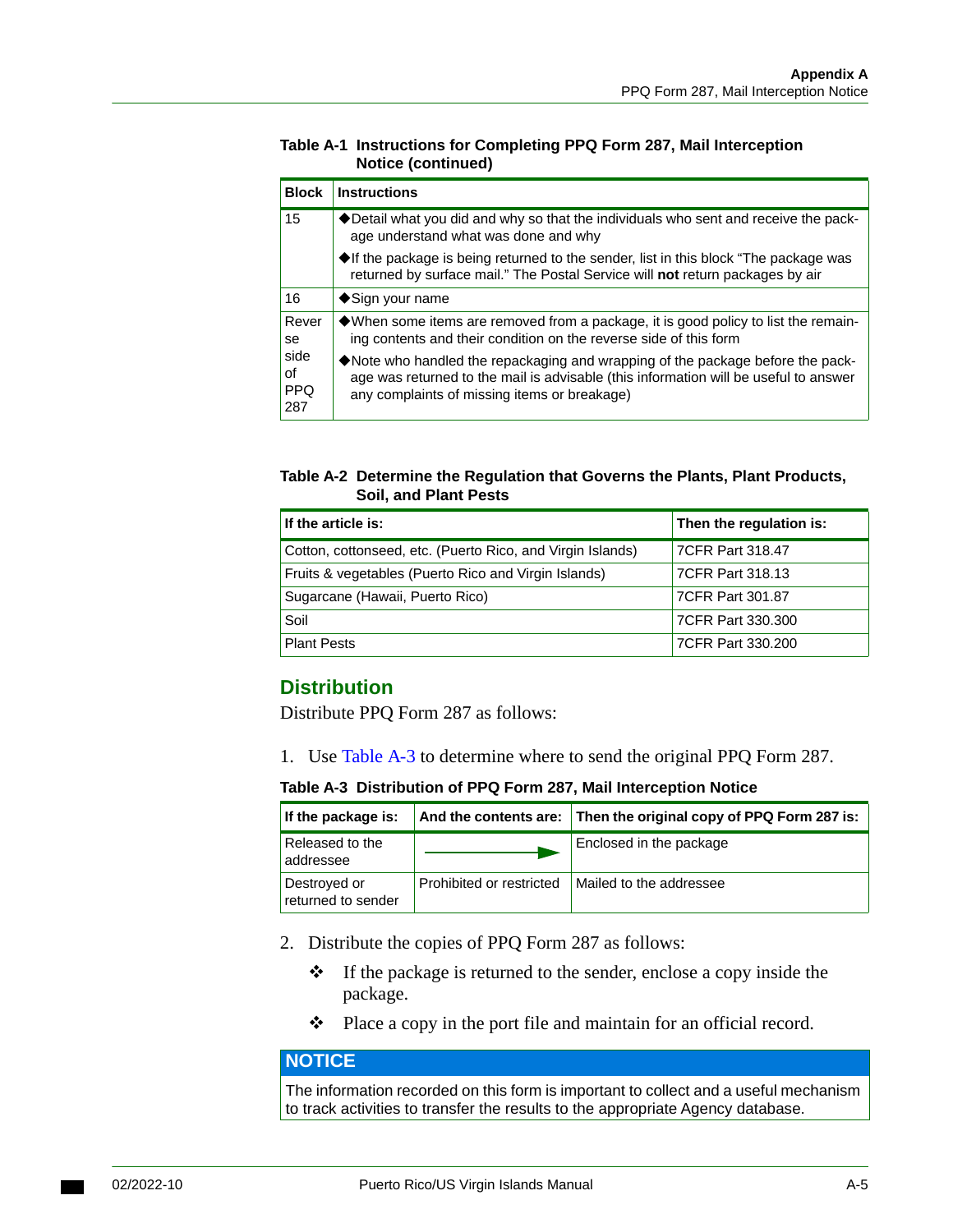# <span id="page-47-0"></span>**PPQ Form 288, Ship Inspection Report**

| <b>U.S. DEPARTMENT OF AGRICULTURE</b><br>ANIMAL AND PLANT HEALTH INSPECTION SERVICE<br>PLANT PROTECTION AND QUARANTINE<br><b>SHIP INSPECTION REPORT</b><br>4. FROM (Port and Country) |                                                                                                                     |                        |                                                                                                                                            | 1. PORT REPORTING<br>2. FLAG/NAME OF VESSEL |                    |                         | 3. DOCK                                                                                                                    |
|---------------------------------------------------------------------------------------------------------------------------------------------------------------------------------------|---------------------------------------------------------------------------------------------------------------------|------------------------|--------------------------------------------------------------------------------------------------------------------------------------------|---------------------------------------------|--------------------|-------------------------|----------------------------------------------------------------------------------------------------------------------------|
|                                                                                                                                                                                       |                                                                                                                     |                        |                                                                                                                                            |                                             |                    |                         |                                                                                                                            |
|                                                                                                                                                                                       |                                                                                                                     |                        | 5. VIA                                                                                                                                     |                                             |                    |                         |                                                                                                                            |
| 6. ARRIVAL DATE                                                                                                                                                                       |                                                                                                                     |                        |                                                                                                                                            |                                             |                    |                         |                                                                                                                            |
|                                                                                                                                                                                       |                                                                                                                     | 7. ARRIVAL TIME<br>ETA | Actual                                                                                                                                     |                                             | 8. INSPECTION DATE |                         | 9. INSPECTION TIME<br>To<br>From                                                                                           |
| 10. NO. PASSENGERS AND CREW CLEARED                                                                                                                                                   |                                                                                                                     |                        |                                                                                                                                            | 11. NO. PIECES OF BAGGAGE                   |                    |                         | 12. PROPOSED DEPARTURE DATE                                                                                                |
|                                                                                                                                                                                       |                                                                                                                     |                        | PROHIBITED AND/OR RESTRICTED AGRICULTURAL MATERIALS                                                                                        |                                             |                    |                         |                                                                                                                            |
| 13.                                                                                                                                                                                   | <b>COMMODITY</b>                                                                                                    | 14.                    | LOCATION                                                                                                                                   | 15. COUNTRY OF<br><b>ORIGIN</b>             | 16.                |                         | SAFEGUARD AND/OR DISPOSITION PRESCRIBED                                                                                    |
|                                                                                                                                                                                       |                                                                                                                     |                        |                                                                                                                                            |                                             |                    |                         |                                                                                                                            |
|                                                                                                                                                                                       |                                                                                                                     |                        |                                                                                                                                            |                                             |                    |                         |                                                                                                                            |
|                                                                                                                                                                                       |                                                                                                                     |                        |                                                                                                                                            |                                             |                    |                         |                                                                                                                            |
|                                                                                                                                                                                       |                                                                                                                     |                        |                                                                                                                                            |                                             |                    |                         |                                                                                                                            |
|                                                                                                                                                                                       |                                                                                                                     |                        |                                                                                                                                            |                                             |                    |                         |                                                                                                                            |
| <b>ALL TIMES.</b>                                                                                                                                                                     |                                                                                                                     |                        |                                                                                                                                            |                                             |                    |                         | GARBAGE MUST BE KEPT IN COVERED, LEAKPROOF CONTAINERS INSIDE THE VESSEL'S RAILINGS AT                                      |
|                                                                                                                                                                                       |                                                                                                                     |                        |                                                                                                                                            |                                             |                    |                         |                                                                                                                            |
|                                                                                                                                                                                       | limits of the United States except under direction of an Agricultural Officer.                                      |                        |                                                                                                                                            |                                             |                    |                         | If any agricultural items are sealed, the seals are not to be broken or removed while this vessel is within territorial    |
|                                                                                                                                                                                       |                                                                                                                     |                        |                                                                                                                                            |                                             |                    |                         |                                                                                                                            |
|                                                                                                                                                                                       |                                                                                                                     |                        |                                                                                                                                            |                                             |                    |                         | WARNING NOTICE: Violations of the above requirements can result in criminal fines in accordance with Title 18,             |
|                                                                                                                                                                                       |                                                                                                                     |                        |                                                                                                                                            |                                             |                    |                         | United States Code and imprisonment for up to one year, or both, or civil penalties of up to \$250,000 per violation.      |
|                                                                                                                                                                                       | 17. I Fully Understand the Safeguards Prescribed Above (Signature of Responsible Ship's Officer)                    |                        |                                                                                                                                            |                                             | 18. TITLE          |                         | 19. DATE                                                                                                                   |
|                                                                                                                                                                                       |                                                                                                                     |                        |                                                                                                                                            |                                             |                    |                         |                                                                                                                            |
|                                                                                                                                                                                       | CONDITION OF GARBAGE CONTAINERS WHEN                                                                                |                        | <b>DEFICIENT</b>                                                                                                                           | 21. SHIP AREAS NOT                          |                    | HOLDS INSPECTED         | 22. LIVE ANIMALS/BIRDS                                                                                                     |
|                                                                                                                                                                                       | <b>INSPECTED</b>                                                                                                    |                        | <b>CONDITION</b><br>CORRECTED                                                                                                              | <b>INSPECTED</b><br>QUARTERS                |                    | (Identify)              | ABOARD<br>$\Box$ Yes $\Box$ No                                                                                             |
|                                                                                                                                                                                       | <b>INSIDE RAILING</b>                                                                                               | LEAKPROOF              |                                                                                                                                            |                                             | DRY STORES         |                         | Type:                                                                                                                      |
| YES NO                                                                                                                                                                                | $\top$ YES $\top$ NO                                                                                                | $\Box$ YES $\Box$ NO   | YES  NO                                                                                                                                    |                                             | <b>PANTRY</b>      |                         | Number:                                                                                                                    |
|                                                                                                                                                                                       |                                                                                                                     |                        | APHIS MARPOL ANNEX V COMPLIANCE CHECKLIST                                                                                                  |                                             |                    |                         | THE FOLLOWING OBSERVATIONS WERE MADE BY APHIS PERSONNEL AFTER INSPECTING VESSEL'S WASTE HANDLING PROCEDURES AND EQUIPMENT: |
|                                                                                                                                                                                       | $\Box$ YES $\Box$ NO                                                                                                |                        | There is a functional incinerator or other disposal method aboard.                                                                         |                                             |                    |                         |                                                                                                                            |
|                                                                                                                                                                                       |                                                                                                                     |                        |                                                                                                                                            |                                             |                    |                         |                                                                                                                            |
| 20.<br>COVERED<br>23.<br>24.                                                                                                                                                          | $\Box$ yes $\Box$ no                                                                                                |                        | The responsible vessel representative was requested to TITLE OF REPRESENTATIVE<br>show, and did produce, a garbage pickup receipt or other |                                             |                    |                         |                                                                                                                            |
|                                                                                                                                                                                       |                                                                                                                     |                        | evidence of lawful disposal of plastics ashore.                                                                                            |                                             |                    |                         |                                                                                                                            |
|                                                                                                                                                                                       | ALERT: Report the presence of Honey Bees (swarms or individual bees) to the nearest Agricultural Officer, Telephone |                        |                                                                                                                                            |                                             |                    |                         |                                                                                                                            |
|                                                                                                                                                                                       |                                                                                                                     |                        |                                                                                                                                            |                                             |                    |                         |                                                                                                                            |
|                                                                                                                                                                                       |                                                                                                                     |                        |                                                                                                                                            |                                             |                    |                         |                                                                                                                            |
|                                                                                                                                                                                       |                                                                                                                     |                        |                                                                                                                                            |                                             |                    |                         |                                                                                                                            |
|                                                                                                                                                                                       |                                                                                                                     |                        |                                                                                                                                            |                                             |                    |                         |                                                                                                                            |
|                                                                                                                                                                                       | 26. SUBSEQUENT PORTS OF CALL (Notified)                                                                             |                        |                                                                                                                                            | NO. PASSENGERS                              |                    | 27. OFFICER'S SIGNATURE |                                                                                                                            |
| 25. REMARKS                                                                                                                                                                           |                                                                                                                     |                        |                                                                                                                                            |                                             |                    |                         |                                                                                                                            |

**Figure A-3 Example of PPQ Form 288, Ship Inspection Report**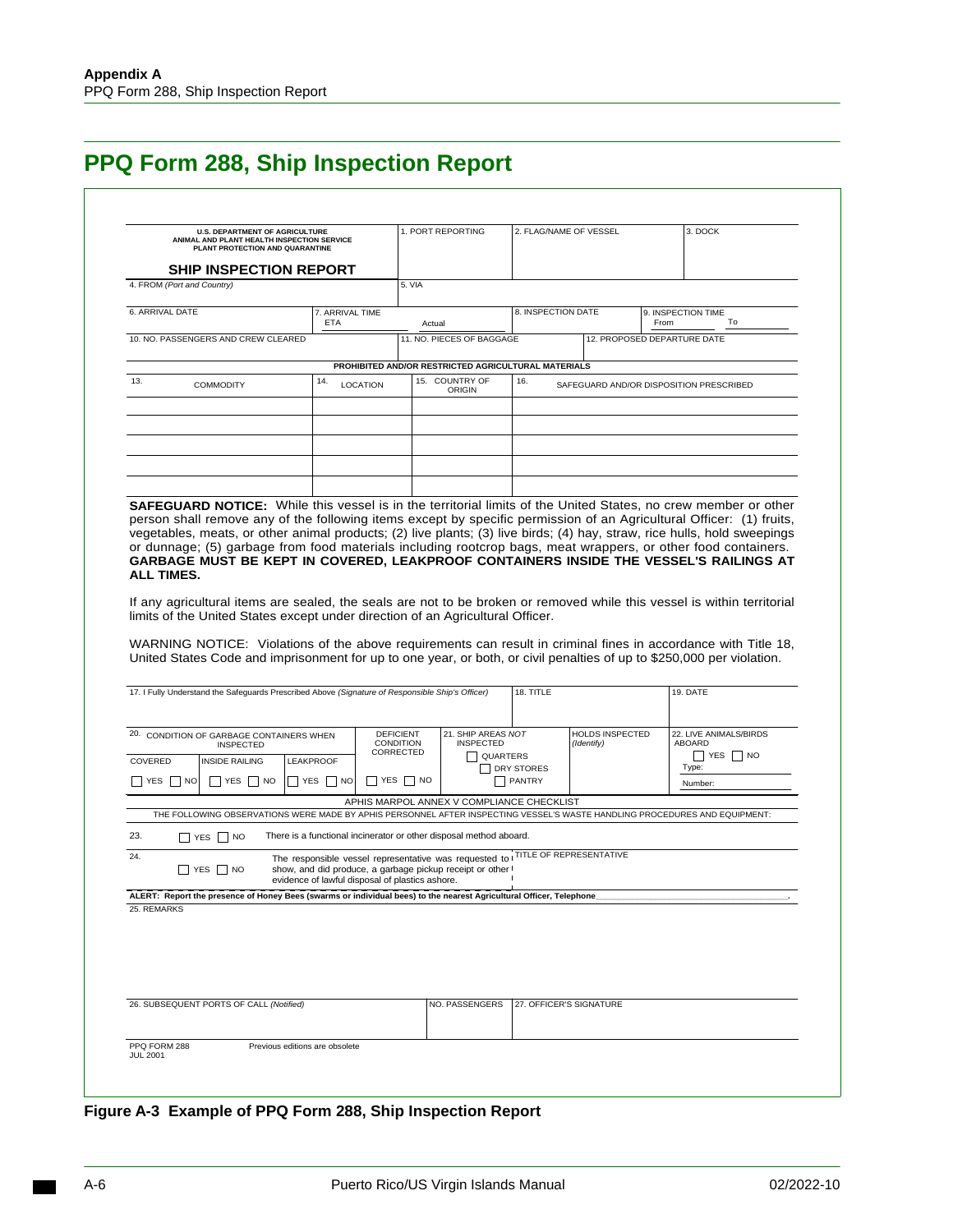### **Purpose**

PPQ Form 288, for use by PPQ personnel only, serves the following purposes:

- Evidence for a garbage violation case
- Means of notifying PPQ personnel at subsequent ports of observations made and disposition actions taken during ship boarding
- Means to document the agreement to safeguard restricted items and garbage, or materials under seal while in U.S. territorial waters during the voyage
- Order to the Captain or other responsible ship's officer to take or observe designated safeguards and documented agreement to those safeguards
- ◆ Port record of the ship inspection of vessels traveling between Puerto Rico or Hawaii and the U.S. mainland

# **Instructions**

To complete this form, follow the instructions in [Table A-4.](#page-48-0)

| <b>Block</b> | <b>Instructions</b>                                                                                                                                                                                                                                     |
|--------------|---------------------------------------------------------------------------------------------------------------------------------------------------------------------------------------------------------------------------------------------------------|
| 1            | LIST the name of the city and State of your port                                                                                                                                                                                                        |
| 2            | LIST the flag (country of registry) and name of vessel (two-letter PINET code/name<br>of vessel)                                                                                                                                                        |
| 3            | <b>LIST the dock</b>                                                                                                                                                                                                                                    |
| 4            | LIST the country of origin                                                                                                                                                                                                                              |
| 5            | Fill in                                                                                                                                                                                                                                                 |
| 6            | LIST the date of arrival                                                                                                                                                                                                                                |
| 7            | LIST the estimated time of arrival (ETA) and actual time of arrival                                                                                                                                                                                     |
| 8            | LIST the date of inspection                                                                                                                                                                                                                             |
| 9            | LIST the beginning and ending time of ship boarding                                                                                                                                                                                                     |
| 10           | Enter the number of passengers disembarking at your port                                                                                                                                                                                                |
| 11           | Enter the number of pieces of baggage                                                                                                                                                                                                                   |
| 12           | LIST the proposed date of departure in (important for planning any future reboard-<br>ings and/or to give the next port advanced notice)                                                                                                                |
| 13           | $\blacklozenge$ List the names and quantities (in kilos) of commodities (fruits and vegetables) that<br>are restricted or prohibited                                                                                                                    |
|              | ◆DO NOT list fruits and vegetables which are listed in the Fresh Fruits and Vegeta-<br>bles Database (FAVIR) as enterable unless treatment is a condition of entry or<br>inspection discloses a pest risk requiring a specific safeguard or disposition |
| 14           | $\blacklozenge$ List location by using the following letters: B for baggage, Q for quarters, S for<br>stores, and F for ship's furnishings                                                                                                              |
|              | $\blacklozenge$ Write the number of interceptions after the letter for material intercepted and<br>destroyed, such as "B-3" for three interceptions in baggage                                                                                          |

#### <span id="page-48-0"></span>**Table A-4 Instructions for Completing PPQ Form 288, Ship Inspection Report**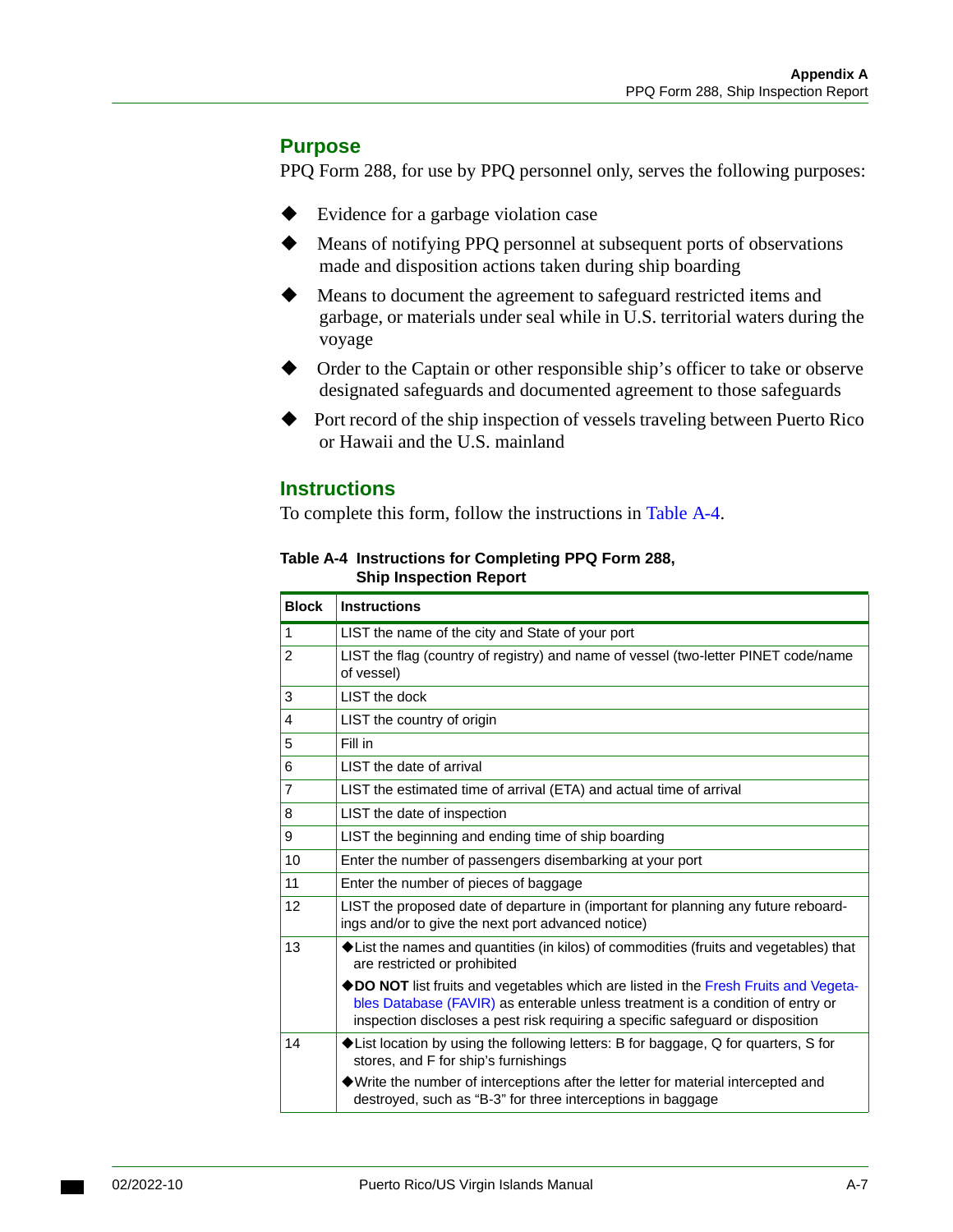| <b>Block</b> | <b>Instructions</b>                                                                                                                                                   |
|--------------|-----------------------------------------------------------------------------------------------------------------------------------------------------------------------|
| 15           | List the country of origin for each commodity                                                                                                                         |
| 16           | Fill in a statement to be used for safeguard and/or disposition prescribed, as follows:                                                                               |
|              | ♦ Enter "To remain under seal while in territorial waters of the United States" for<br>items such as fruit fly hosts that require sealing, or for a garbage violation |
|              | ♦ Enter other appropriate statements, such as:                                                                                                                        |
|              | ❖ May be used while in port                                                                                                                                           |
|              | ❖ To remain under seal pending treatment                                                                                                                              |
|              | ❖Destroyed                                                                                                                                                            |
|              | ❖ See Remarks                                                                                                                                                         |
| 17           | Have the Captain or highest officer aboard the vessel read the Safeguard Notice<br>and sign the block                                                                 |
| 18           | Person signing Block 17 lists title                                                                                                                                   |
| 19           | Have the person signing enter the date signed                                                                                                                         |
| 20           | Check YES or NO as condition of garbage containers observed                                                                                                           |
| 21           | ♦ Check any ship areas that were not inspected                                                                                                                        |
|              | ♦ If holds were inspected, then list                                                                                                                                  |
| 22           | ◆ Check as appropriate                                                                                                                                                |
|              | $\blacklozenge$ If any live animals or birds are aboard, then list the type and number of regulated<br>animals only; do not list cats or dogs                         |
| 23           | If there is a functional incinerator or other disposal method aboard, check YES; if<br>not, check NO                                                                  |
| 24           | CHECK YES or NO as appropriate and list the title of the ship's representative.                                                                                       |

### **Table A-4 Instructions for Completing PPQ Form 288, Ship Inspection Report (continued)**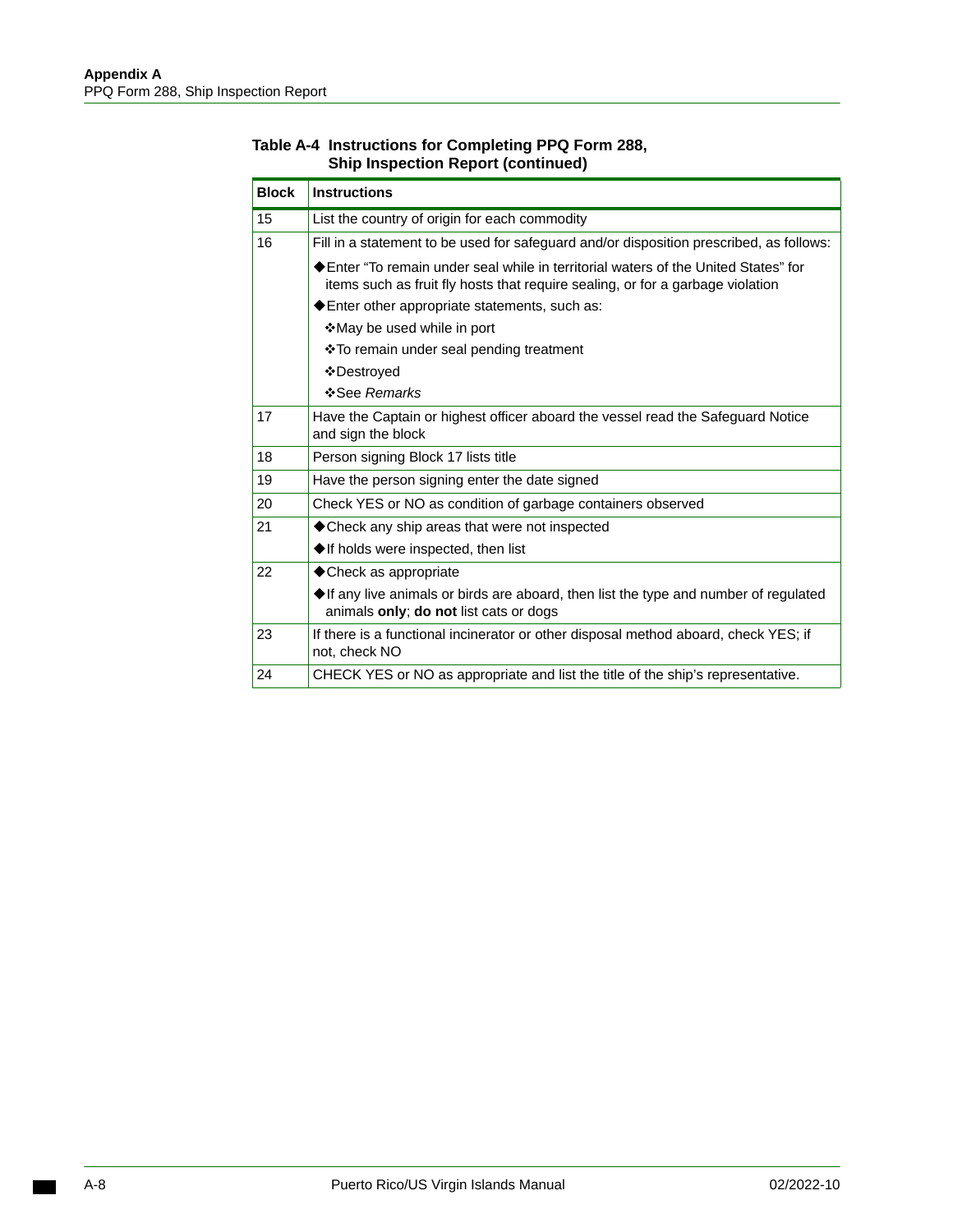| <b>Block</b> | <b>Instructions</b>                                                                                                                                                          |  |  |  |  |  |
|--------------|------------------------------------------------------------------------------------------------------------------------------------------------------------------------------|--|--|--|--|--|
| 25           | LIST any additional information or supplemental data as appropriate, such as the fol-<br>lowing:                                                                             |  |  |  |  |  |
|              | $\blacklozenge$ If a crew member informs you that plastics were dumped at sea, then write the<br>crew member's statement and have the crew member sign                       |  |  |  |  |  |
|              | ◆ Reference if fumigation was voluntary i.e., carrier choice as alternate to waiting for<br>pest identity confirmation                                                       |  |  |  |  |  |
|              | ◆ Reference to cargo that PPQ at next port of call should know about                                                                                                         |  |  |  |  |  |
|              | ◆ Reference to giving a copy to Master or other officer                                                                                                                      |  |  |  |  |  |
|              | ◆ Warning notice                                                                                                                                                             |  |  |  |  |  |
|              | ◆ Dry stores fumigated                                                                                                                                                       |  |  |  |  |  |
|              | ♦ Enter seal number and types of seals applied, serial numbers, and exact locations<br>of seals: e.g., "USDA Tyden seal #4967 on cage locker inside the vegetable<br>reefer" |  |  |  |  |  |
|              | ◆ Enter a dollar sign (\$) if you have assessed and collected a spot settlement for a<br>garbage violation, and state the nature of the violation and amount of the penalty  |  |  |  |  |  |
|              | $\blacklozenge$ If a pet bird is aboard the vessel, write the following statement and get the Cap-<br>tain's signature:                                                      |  |  |  |  |  |
|              | $\blacklozenge$ agree to keep the bird(s) caged or tethered and kept in a ship's cabin while in<br>U.S. territorial waters." [Captain's Signature]                           |  |  |  |  |  |
|              | ♦ If the vessel arrived from or transited a country known to have Africanized honey-<br>bees, write the following statement:                                                 |  |  |  |  |  |
|              | $\blacklozenge$ "If live bees are sighted on the ship or a container, then call a PPQ Officer at <i>[Port</i> ]<br>telephone number]."                                       |  |  |  |  |  |
| 26           | List subsequent ports of call notified and number of passengers                                                                                                              |  |  |  |  |  |
| 27           | Officer signs                                                                                                                                                                |  |  |  |  |  |

### **Table A-4 Instructions for Completing PPQ Form 288, Ship Inspection Report (continued)**

# **Distribution**

Distribute PPQ Form 288 as follows:

- $\blacklozenge$  Keep the original for the port file.
- Give one copy to Master or other ship officer.
- Send one copy to the PPQ office at subsequent port when any of the following conditions apply:
	- Stores are sealed
	- $\bullet$  Pest risk is significant
	- Vessel has a garbage violation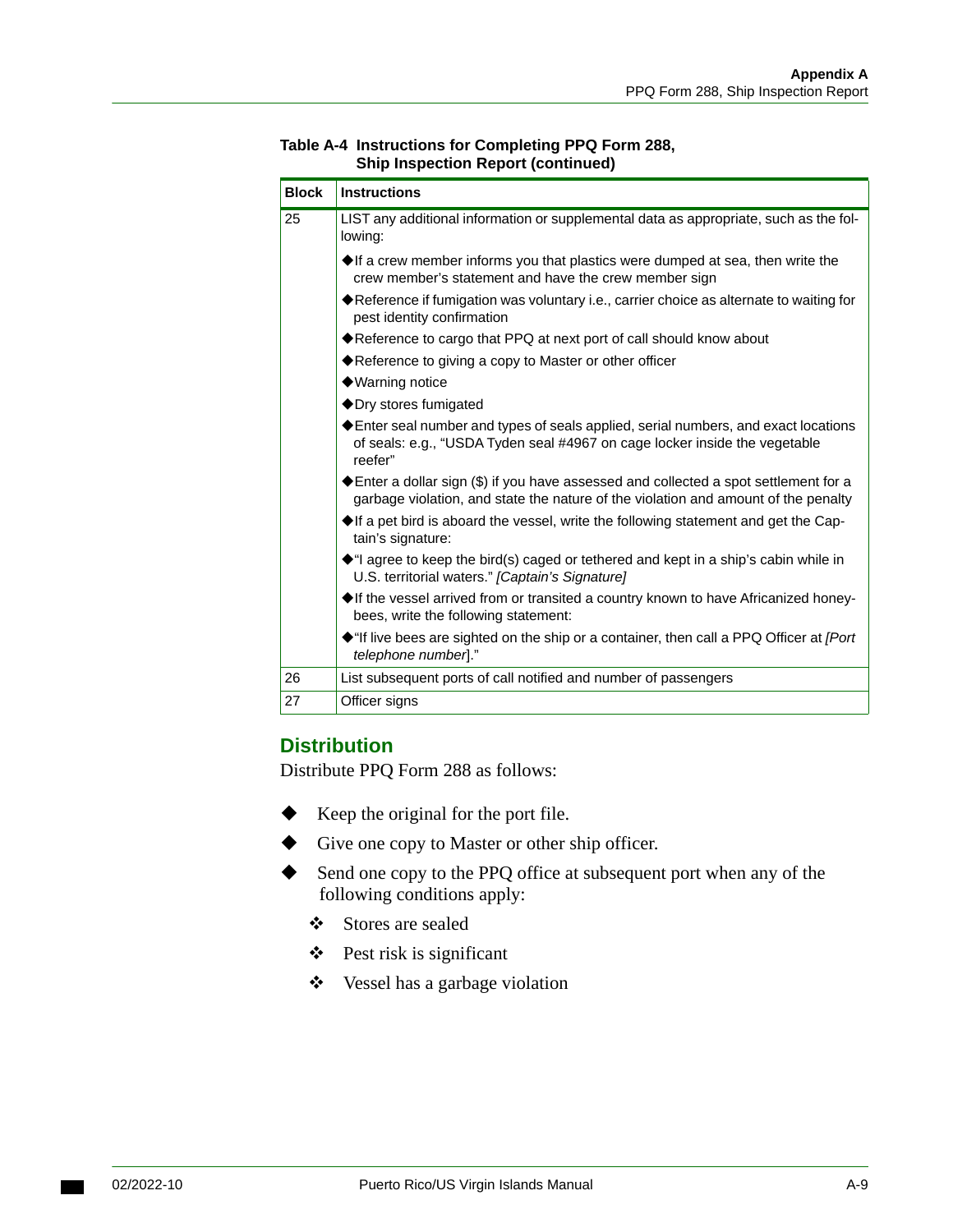# <span id="page-51-0"></span>**PPQ 309, Pest Interception Record**

PPQ has **replaced** the PPQ 309 with the [Diagnostic Request \(DR\).](#page-43-0) PPQ **must**  use the [Agricultural Risk Management \(ARM\) System](https://arm.aphis.edc.usda.gov/) to submit pest interceptions and generate the DR. Refer to the ARM Help section for more information.

CBP will submit pest interceptions in ARM using the appropriate Form 309/ 309A. See [Figure A-4](#page-51-1) for an example of an ARM-generated 309.

| <b>Interception Number</b><br><b>Port Reference Number</b>      | APSVI183468376001<br>264528    |       |                           |      |                                                   |
|-----------------------------------------------------------------|--------------------------------|-------|---------------------------|------|---------------------------------------------------|
| Pathway<br><b>Mode of Transportation</b>                        | Pre-departure                  |       |                           |      |                                                   |
| Location<br><b>Interception Date</b>                            | VI St. Croix CBP<br>12/11/2018 |       |                           |      | CBP Port Code 5104                                |
| <b>Forward To</b>                                               | None                           |       |                           |      | <b>Priority Routine</b>                           |
| Inspector(s)<br>Overtime?                                       | luis F. De La Cruz<br>N        |       |                           |      |                                                   |
| <b>Origin of Host</b>                                           | US Virgin Islands              |       |                           |      | Origin Unsure? N                                  |
| <b>Destination (City/State)</b><br><b>Destination Zip Code</b>  |                                |       |                           |      |                                                   |
| <b>Inspected Host</b><br><b>Host Part</b>                       | Mangifera indica               |       |                           |      |                                                   |
| <b>Biological or Pest Host</b><br><b>Quantity of Host/Unit</b>  |                                |       |                           |      |                                                   |
| <b>Host Proximity</b><br><b>Imported As</b>                     | On                             |       |                           |      |                                                   |
| Where Intercepted                                               | Baggage                        |       |                           |      |                                                   |
| <b>Material For</b><br>National Agriculture Release Program? No | Propagation                    |       |                           |      |                                                   |
| <b>Stages</b>                                                   | <b>Immature</b>                | Pupae | <b>Adults</b>             | Eggs | Cysts                                             |
| Alive                                                           |                                |       |                           |      |                                                   |
| Dead                                                            |                                |       |                           |      |                                                   |
| <b>Disease Stage</b>                                            |                                |       |                           |      |                                                   |
| <b>Airline</b><br><b>Ship Name</b>                              |                                |       |                           |      |                                                   |
| Flight #/ Ship #                                                |                                |       |                           |      |                                                   |
| <b>Shipment Identification</b><br>Number                        |                                |       |                           |      |                                                   |
| <b>Shipment Type</b><br>UDF1                                    |                                |       |                           |      |                                                   |
| <b>NIS REVIEW</b>                                               | N                              |       |                           |      |                                                   |
| <b>Remarks</b>                                                  | <b>Disease</b>                 |       |                           |      |                                                   |
| Incon-<br>Final?<br>Pest<br>clusive?                            |                                |       | <b>Rpt? Determined By</b> | Date | Lab<br>Method<br><b>Determined Confirmation #</b> |
|                                                                 |                                |       |                           |      |                                                   |
| Remarks                                                         |                                |       |                           |      |                                                   |
| <b>Quarantine Status</b>                                        |                                |       |                           |      |                                                   |
| <b>Serial Number</b>                                            | <b>EAN Action Taken</b>        |       | <b>Status</b>             |      |                                                   |
|                                                                 |                                |       |                           |      |                                                   |

<span id="page-51-1"></span>**Figure A-4 Example of PPQ 309, Pest Interception Record (generated in ARM)**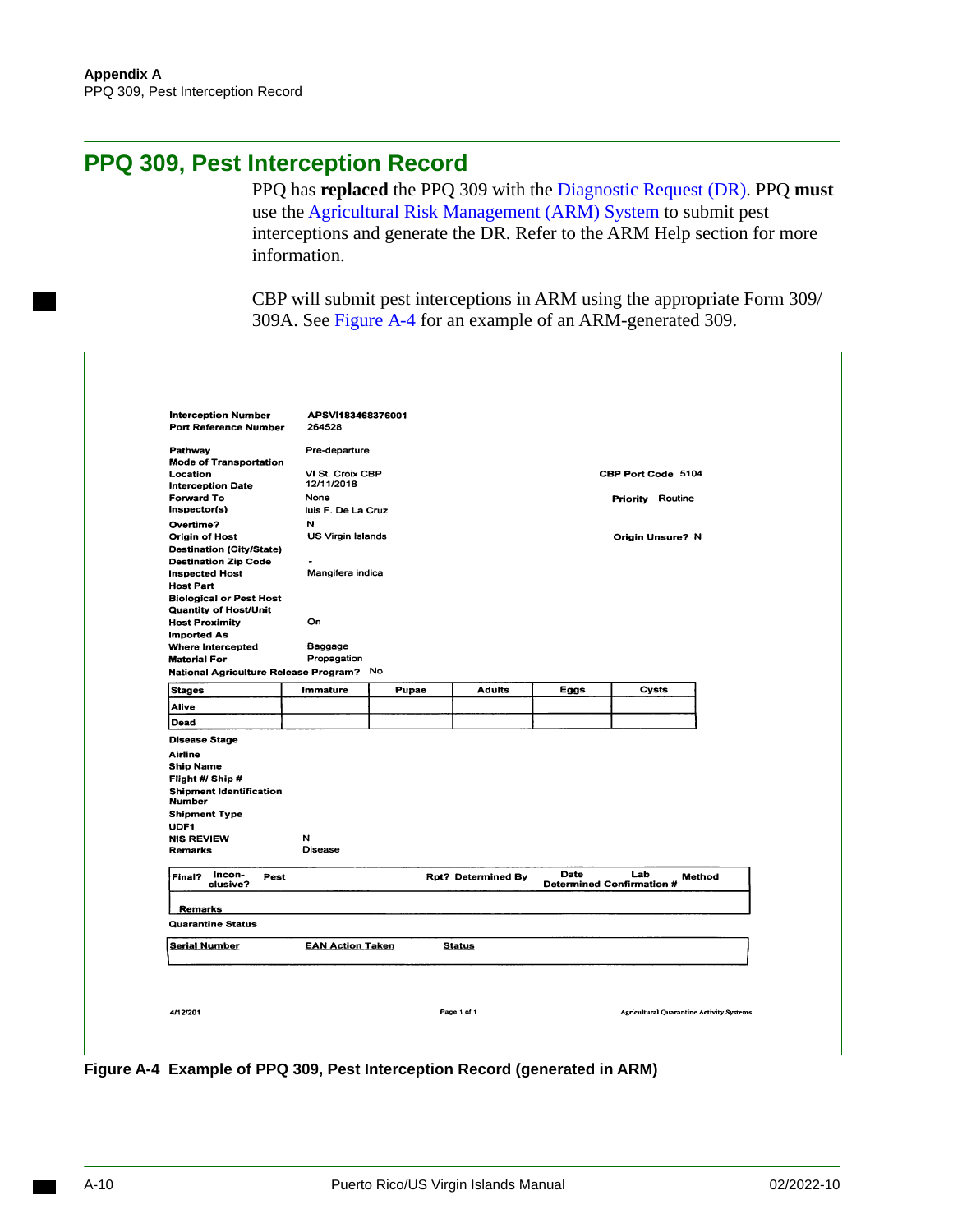# **Instructions for CBP Personnel Only**

- 1. Log into the [Agricultural Risk Management \(ARM\) System.](https://arm.aphis.edc.usda.gov/)
- 2. Enter your User Name and Password.
- 3. Refer to the ARM Help section for more information for entering a record into the database.

Enter all interception information directly into the ARM to create an official record of the interception. Generate a printed copy of the record to attach with specimens.

**Never** submit multiple forms for the same pest species in the same shipment. If you find multiple interceptions in one cargo consignment (on the same vessel, in the same mail parcel, or in the same passenger's luggage), then compare and separate all pest species. Provide all necessary information (for all life stages) of the same pest species in one PPQ Form 309. Use the remarks section to note multiple specimens or multiple life stages. Ensure the PPQ Form 309 is completed accurately (include size, weight, origin, and host material).

Include all additional details in the remarks section. This information helps determine appropriate quarantine actions and treatment recommendations.

# **Distribution**

Send the printed form, attached with specimens, to the appropriate identifier or specialist for identification. Refer to Chapter 12 in the *Manual for Agriculture Clearance* for guidance on preparing plant pest interceptions.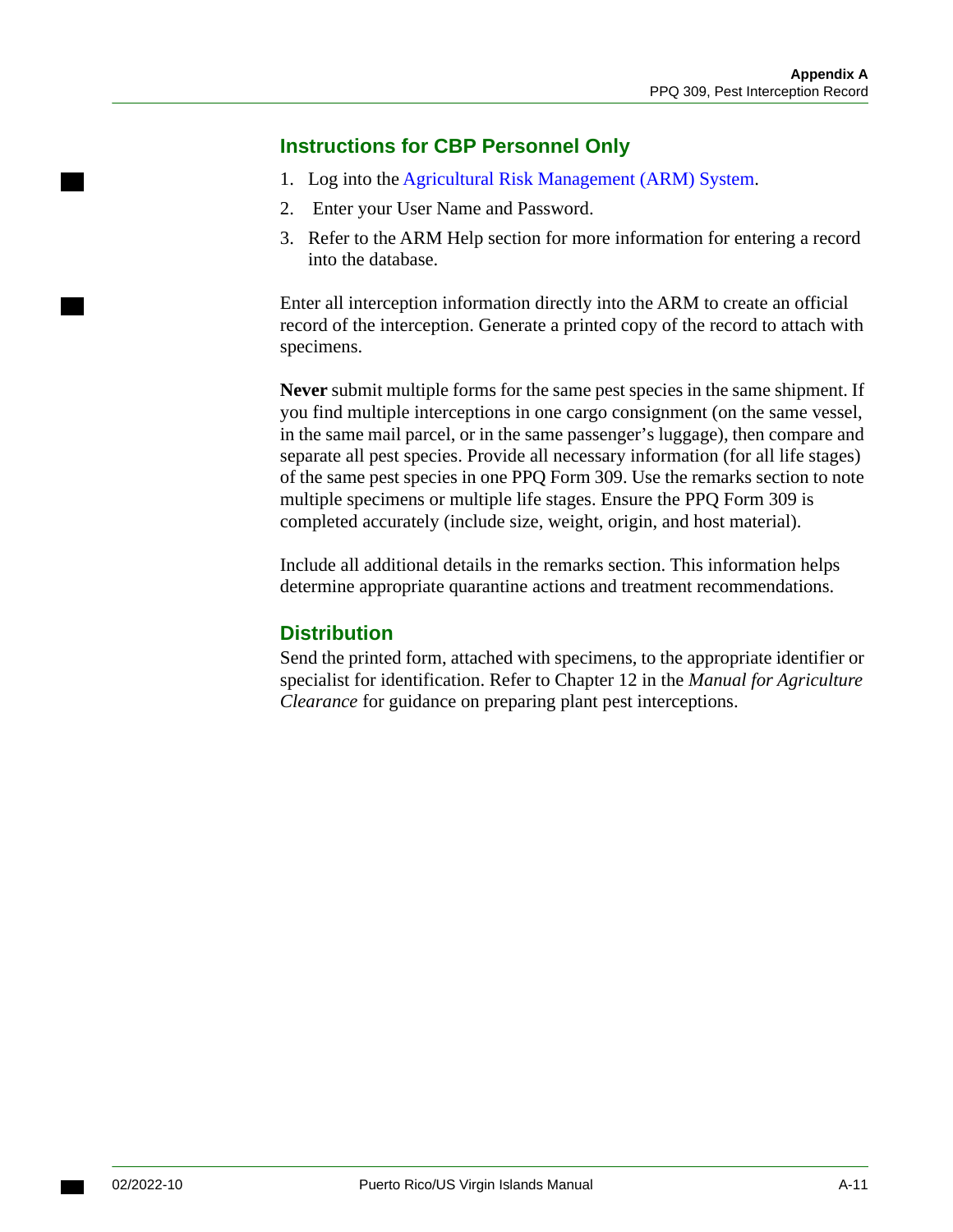$\Gamma$ 

# <span id="page-53-0"></span>**PPQ Form 309A, Pest Interception Record Worksheet**

| 2. Port of Reference Number                                                  |                                                        | 3. Priority             | $\Box$ None<br>$\Box$ Urgent | $\Box$ PPQ<br>$\Box$ Prompt           | $\Box$ SEL<br>Routine | $\Box$ Other<br>CRA-Tally        |
|------------------------------------------------------------------------------|--------------------------------------------------------|-------------------------|------------------------------|---------------------------------------|-----------------------|----------------------------------|
| 4. Interception Date                                                         | 7. Pathway<br>Airport                                  | Maritime                | $\Box$ SITC                  | 8. Mode of Transportation<br>Aircraft | $\Box$ Vessel         | Railcar                          |
| 5. Inspector<br>Overtime                                                     | Land<br>⊔<br>Border                                    | Foreign<br>Site         | Rail                         | Vehicle                               | Truck                 | Train                            |
| 6. Origin<br>Unsure L                                                        | Pre<br>⊔<br>Departure                                  | Inspection<br>⊔         | Inland<br>Inspection         | $\Box$ Bus                            | Pedestrian            |                                  |
| 9. Destination                                                               | 10. Airline/Ship Name                                  |                         |                              | 11. Flight Number/Ship Number         |                       |                                  |
| 12.Inspected Host                                                            | 16. Imported As                                        |                         | Root                         | 17. Shipment Identification Number    |                       |                                  |
| 13. Host Quantity                                                            | $\Box$ Fruit<br>$\Box$ Bulb<br>$\Box$ Seed $\Box$ Soil | $\Box$ Leaf $\Box$ Stem | $\Box$ Cut<br>Flower         | <b>Shipment Type</b>                  |                       | <b>Entry Number</b>              |
| NUMBER<br><b>INITS</b><br>14. Material For<br>15. NARP<br>$\Box$ Consumption | □ Plant Cutting Vood Product                           |                         |                              | Air Waybill<br><b>Bill of Lading</b>  |                       | <b>Container Number</b><br>Other |
| $\Box$ Yes<br>$\Box$ Propagation<br>$\Box$ No                                | 19. Where Intercepted<br>General Cargo<br>$\Box$       |                         | □ Baggage                    | Stores<br>$\Box$                      | $\Box$ Holds          |                                  |
| Non-Entry<br>18. Biological or Pest Host                                     | Permit Cargo<br>П                                      | $\Box$ Mail             |                              | Quarters                              | П                     | Miscellaneous                    |
| 20. Pest Proximity                                                           | 22. Pest Stage<br>Insects, Mites and Ne                | Immature                | Pupae                        | Adults                                | Eggs                  | Cysts                            |
| $\Box$ On $\Box$ With<br>$\Box$ In<br>21. Pest Type                          | Alive                                                  |                         |                              |                                       |                       |                                  |
| Botany<br>Disease<br>  Insect                                                | Dead<br>23. Pest Order                                 |                         |                              | <b>Quarantine Status</b>              |                       | For PPQ Use                      |
| $\Box$ Mollusk<br>□ Mite<br>Nematode                                         |                                                        |                         |                              | Action                                | $\Box$ No Action      | Check Regs                       |
| 24. Final 25. Pest Determination<br>$\mathsf{L}$                             | 26.Reportable<br>  Yes   No                            |                         | 27. Determined By            |                                       | 28. Date              |                                  |
|                                                                              |                                                        | $\Box$ Yes $\Box$ No    |                              |                                       |                       |                                  |
| П                                                                            |                                                        |                         |                              |                                       |                       |                                  |

**Figure A-5 Example of PPQ Form 309A, Pest Interception Record Worksheet**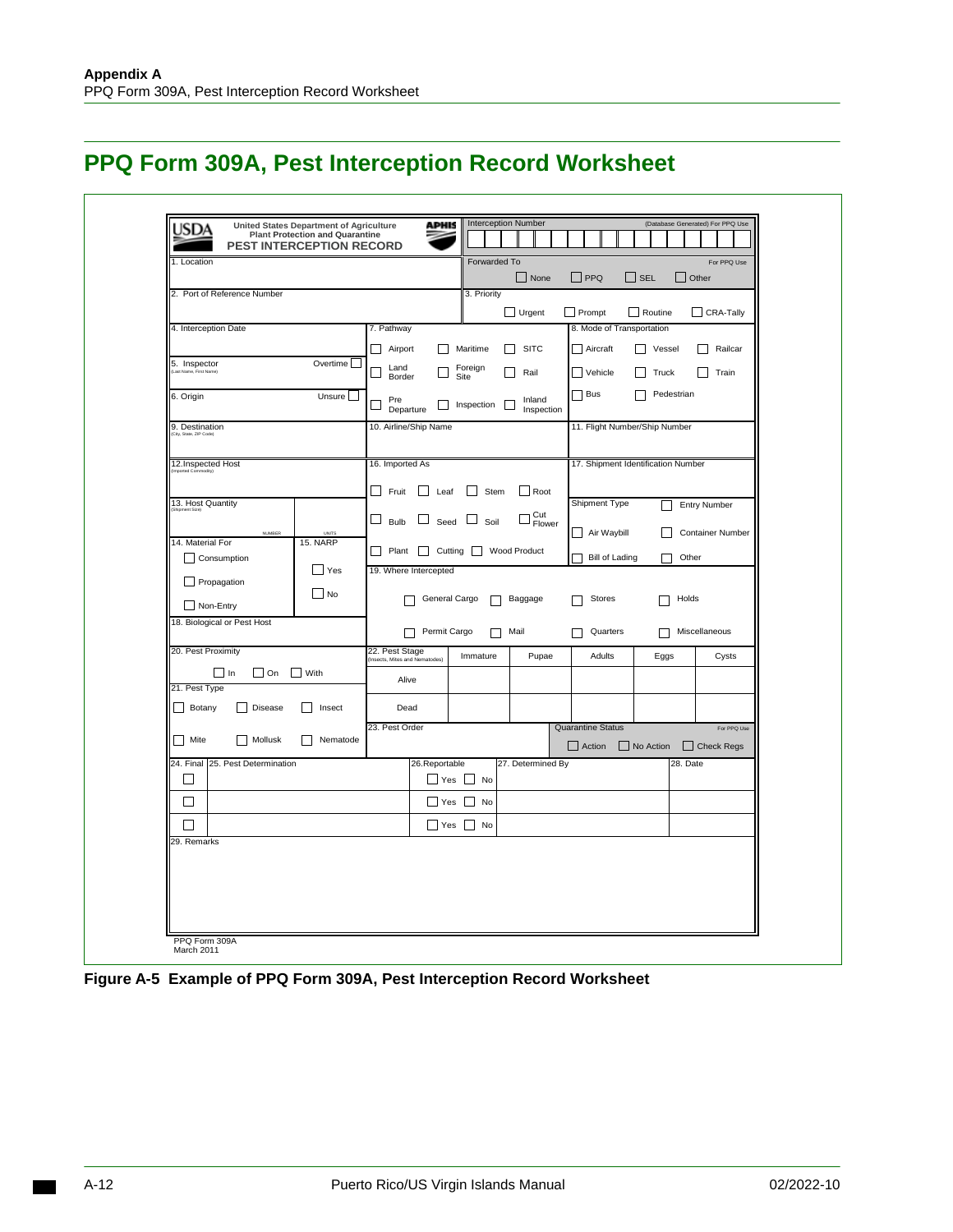# **Purpose**

PPQ Form 309A is a worksheet that provides information pertaining to organisms intercepted from materials of foreign origin. Information on this form is used to determine the quarantine status of the intercepted organism and may be entered into the ARM to create an official record of the interception.

### **Instructions**

A [fillable pdf version of PPQ Form 309A](http://www.aphis.usda.gov/library/forms/pdf/PPQ309.pdf) is available from the APHIS Forms Library to facilitate data collection if you need to enter data from a different location. Refer to [Figure A-6](#page-55-0) and [Figure A-7](#page-56-0) for guidance on completing the form.

# **Distribution**

Distribute this internal worksheet according to local port policy.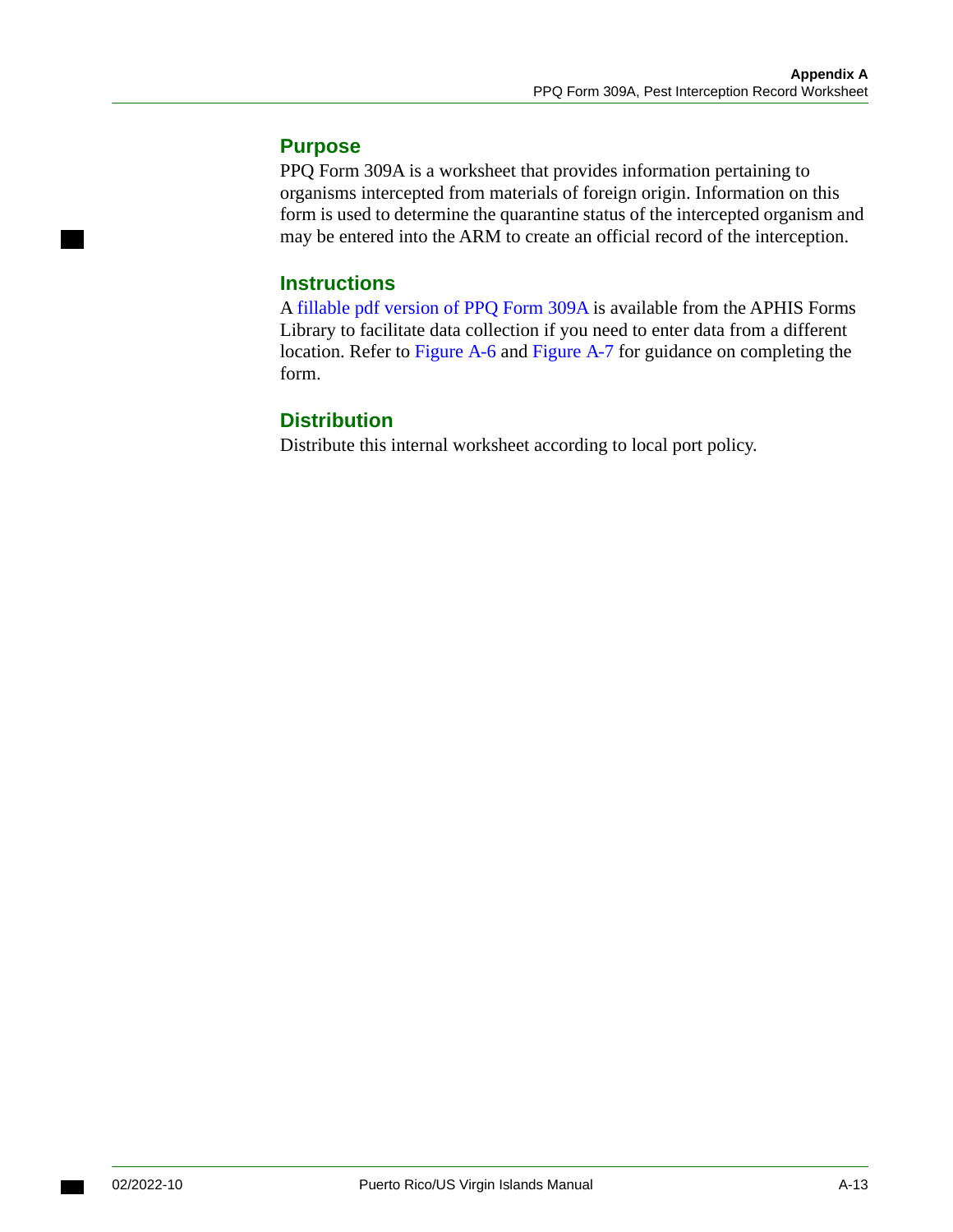<span id="page-55-0"></span>

| Instructions for Completing Form 309A<br>APHIS-PPQ Pest Interception Record                                                                                                                                                                                                                                                                         |                  |                                                                                                                                                                                                                                                |                                              |  |
|-----------------------------------------------------------------------------------------------------------------------------------------------------------------------------------------------------------------------------------------------------------------------------------------------------------------------------------------------------|------------------|------------------------------------------------------------------------------------------------------------------------------------------------------------------------------------------------------------------------------------------------|----------------------------------------------|--|
| Form 309A is an interactive PDF document that was designed to be filled out either online or by hand. The<br>information requested on the form reflects the data needed to create a 309 Interception Record in the Pest<br>Interception Database (Pest ID). The instructions below provide guidance on competing each of the fields<br>on the form. |                  |                                                                                                                                                                                                                                                |                                              |  |
| <b>1. Location</b> – Select the appropriate location from the drop<br>down list and confirm that your selection reflects the<br>appropriate agency affiliation (CBP, PPQ).                                                                                                                                                                          | <b>USDA</b><br>o | <b>Plant Freterlien &amp; Quartertive</b><br>PEST INTERCEPTION RECORD                                                                                                                                                                          | <b>BROSSESERVERES</b><br>Dane Det Dit. Ditte |  |
| 2. Port Reference Number – Include a user-defined reference<br>number following any locally established protocols.                                                                                                                                                                                                                                  | ❸<br>O           | Ð<br>□∾                                                                                                                                                                                                                                        | Draws Disane Classis                         |  |
| <b>3. Priority</b> – Indicate the priority of the interception:                                                                                                                                                                                                                                                                                     | €<br>Ø           |                                                                                                                                                                                                                                                | $\Box$ liet                                  |  |
| <b>Urgent</b> – Immediate attention required, cargo on<br>hold pending identification.                                                                                                                                                                                                                                                              | Ø<br>⊕           | ⅏                                                                                                                                                                                                                                              | œ                                            |  |
| <b>Prompt</b> – Identification desired within two weeks.                                                                                                                                                                                                                                                                                            | ⊕                | Det Dan Det                                                                                                                                                                                                                                    | П×                                           |  |
| <b>Routine</b> – Identification desired within 30 days.                                                                                                                                                                                                                                                                                             | O                | ⊕                                                                                                                                                                                                                                              | <b>Close</b>                                 |  |
| <b>CRA-Tally</b> – Indicates interception of a pest covered<br>under the Cargo Release Authority Program.                                                                                                                                                                                                                                           | ❶                |                                                                                                                                                                                                                                                |                                              |  |
| 4. Interception Date – Enter the date on which the<br>interception was made.                                                                                                                                                                                                                                                                        | $\bullet$ define | <b>Gray</b><br>22<br>D                                                                                                                                                                                                                         |                                              |  |
| <b>5.</b> Inspector – Indicate the inspector(s) involved in the<br>interception (Last Name, First Name Middle Initial) and<br>indicate if the interception was made during an overtime shift.                                                                                                                                                       |                  | ◉<br>$D = D +$<br>∹®ם                                                                                                                                                                                                                          | Dean Distance Directors<br>⊕<br>❸            |  |
| <b>6. Origin</b> – Select the country of origin from the drop down<br>list. If the origin is questionable, check the Unsure box.                                                                                                                                                                                                                    |                  | <b>DHOW</b><br>œ                                                                                                                                                                                                                               |                                              |  |
| <b>7. Pathway</b> – Indicate the pathway through which the<br>interception was made.                                                                                                                                                                                                                                                                |                  |                                                                                                                                                                                                                                                |                                              |  |
| $Airport - All$ interceptions made at airports                                                                                                                                                                                                                                                                                                      |                  | <b>Pre-Departure</b> $-$ All interceptions made from pre-<br>departure inspection of passengers traveling between<br>US destinations                                                                                                           |                                              |  |
| <b>Maritime</b> – All interceptions made at seaports                                                                                                                                                                                                                                                                                                |                  | <b>Inspection Station</b> – All interceptions made from                                                                                                                                                                                        |                                              |  |
| $SITC - All$ interception associated with PPQ<br>Smuggling Interdiction & Trade Compliance<br>activities                                                                                                                                                                                                                                            |                  | propagative material examined at PPQ Plant<br><b>Inspection Stations</b>                                                                                                                                                                       |                                              |  |
| <b>Land Border</b> $-$ All interceptions made from<br>pedestrians and personal or commercial vehicles<br>inspected at the Canadian and Mexican borders                                                                                                                                                                                              |                  | 8. Mode of Transportation – Indicate the type of conveyance<br>used to transport the inspected item(s).<br>9. Destination – Identify the declared destination (City, State,<br>Zip Code) of the inspected item $(s)$ . At minimum, provide the |                                              |  |
| <b>Foreign Site</b> $-$ All interceptions made during<br>Preclearance or other offshore activities                                                                                                                                                                                                                                                  |                  | destination state using the drop down list.<br><b>10. Airline</b> / <b>Ship Name</b> – When applicable, identify the                                                                                                                           |                                              |  |
| <b>Rail</b> – All interceptions made from rail freight of<br>foreign origin                                                                                                                                                                                                                                                                         |                  | airline or ship used to transport the inspected item(s).                                                                                                                                                                                       |                                              |  |
|                                                                                                                                                                                                                                                                                                                                                     | $item(s)$ .      | 11. Flight $\#$ / Ship $\#$ – When applicable, provide the<br>identification number of the flight or ship used to transport the                                                                                                                |                                              |  |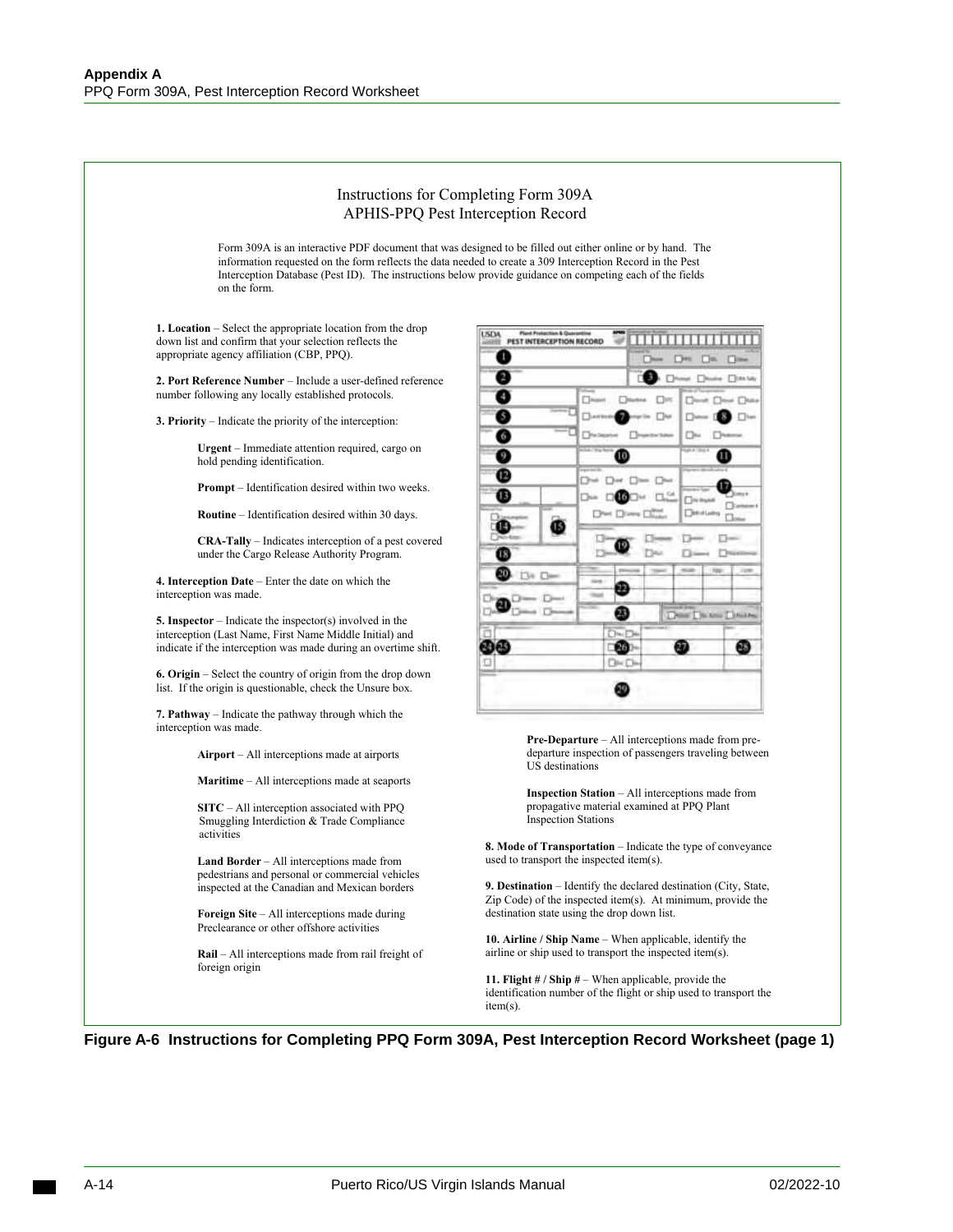**12. Inspected Host** – Enter the scientific name for all plants **Holds** – Cargo compartments, also use for pests that and plant products, as well as the part of the plant affected. cannot be associated with specific cargo. and plant products, as well as the part of the plant affected. Typical host part values include:

| - Bagging      | - Dried    | - Pod   |
|----------------|------------|---------|
| - Bark         | - Dunnage  | - Root  |
| - Bulb         | - Flower   | - Seed  |
| - Cargo        | - Fruit    | - Slab  |
| - Crating      | - Granules | - Soil  |
| - Cutting      | - Leaf     | - Stem  |
| - Dried Flower | - Pallet   | - Straw |
| - Dried Fruit  | - Petal    | - Trunk |
| - Dried Leaf   | - Plant    | - Wood  |

Identify all miscellaneous products using general descriptive **With** – Pest(s) associated with the host, but not on or terminology (i.e. gravel, machinery, tiles, etc.) in the host.

**13. Host Quantity** – Enter the shipment size of the inspected **21. Pest Type** – Indicate the type of pest intercepted. commodity and select the appropriate unit of measure from the

**14. Material For** – Indicate the proposed usage of the item(s) being inspected.

**15. NARP** – Indicate whether the inspected item(s) are covered under the National Agricultural Release Program.

**16. Imported As** – For plant-related commodities, indicate the represents a final identification. For the inspected material form of the inspected material.

**17. Shipment Identification # -** Enter a unique identification **25. Pest Determination** – Enter the scientific name of the number for the shipment and indicate the source of this identified pest. number for the shipment and indicate the source of this number. If Other is selected, please provide additional information in the Remarks section at the bottom of the form. **26. Reportable** – Indicate whether the identified pest is

18. Biological Host – If the intercepted pest is encountered on host material that differs from the inspected commodity, enter **27. Determined By** – Enter the identifiers name. the identity of the contaminant, packing material, etc.

**19. Where Intercepted** – Indicate where the pest was found: made.

**Permit Cargo** – Manifested items requiring a formal permit and/or quarantine-regulated items, (e.g. and vegetables, cut flowers, propagative material.)

**Mail** – Mail packing and mail bags.

**Quarters** – Living areas including cabins on a ship, **Quarantine Status** – This field allows the Identifier or

**Miscellaneous** – Found at large, on or within various parts of carriers (ship, plane, or vehicle) except when found in the carrier stores, quarters, or holds.

**20. Pest Proximity** – Identify the location of the pest in relation to the host:

 $In - Pest(s)$  extracted from inside the commodity.

 $On - Pest(s)$  are attached and feeding on the commodity.

22. Pest Stage – Enter the number of specimens of each life stage intercepted and indicate whether the specimens collected

**23. Pest Order** – If known, identify the order of the

24. Final – Indicate if the associated pest determination represents a final identification. For tentative identifications,

reportable (Quarantine Significant).

**28. Date** – Enter the date on which the identification was

**General Cargo** – Manifested items that are not **29. Remarks** – Include any notes that may aid identifier(s). quarantine regulated. (e.g. processed wood products, Follow any local protocols that make use of this field to quarantine regulated. (e.g. processed wood products, Follow any local protocols that make use of this field to<br>household goods, dried flowers) collect additional information about the interception. collect additional information about the interception. Examples include: Brokers, Farms, Growers, Locations,

unprocessed wood products including dunnage, fruits \*\*The following fields are to be used by PPQ Identifiers or and vegetables, cut flowers, propagative material.) National Specialists:

**Baggage** – Passenger baggage. **Interception Number** – The interception number is automatically assigned by Pest ID and can be transcribed on

**Stores** – Food kept aboard carriers to feed crew, **Forward To** – Identifiers use this field to indicate if the passengers, or animals. interception has been forwarded to a National Specialist.

passenger, and crew cabins on a plane, etc. National Specialist to indicate whether the interception should result in quarantine action.

<span id="page-56-0"></span>**Figure A-7 Instructions for Completing PPQ Form 309A, Pest Interception Record Worksheet (page 2)**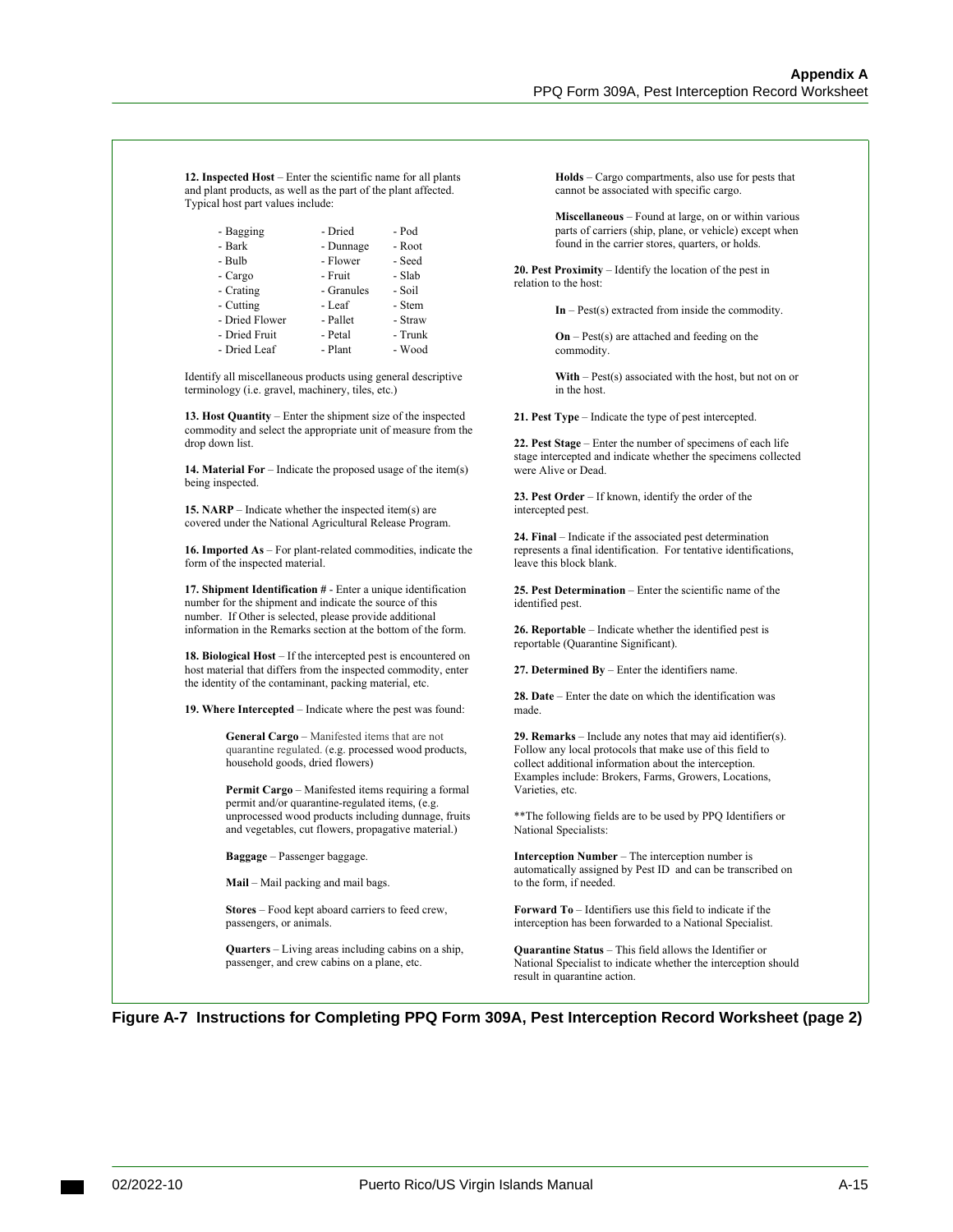

# <span id="page-57-0"></span>**PPQ 413 Worksheet, Aircraft Inspection Record**

**Figure A-8 Example of PPQ 413Worksheet, Aircraft Inspection Record**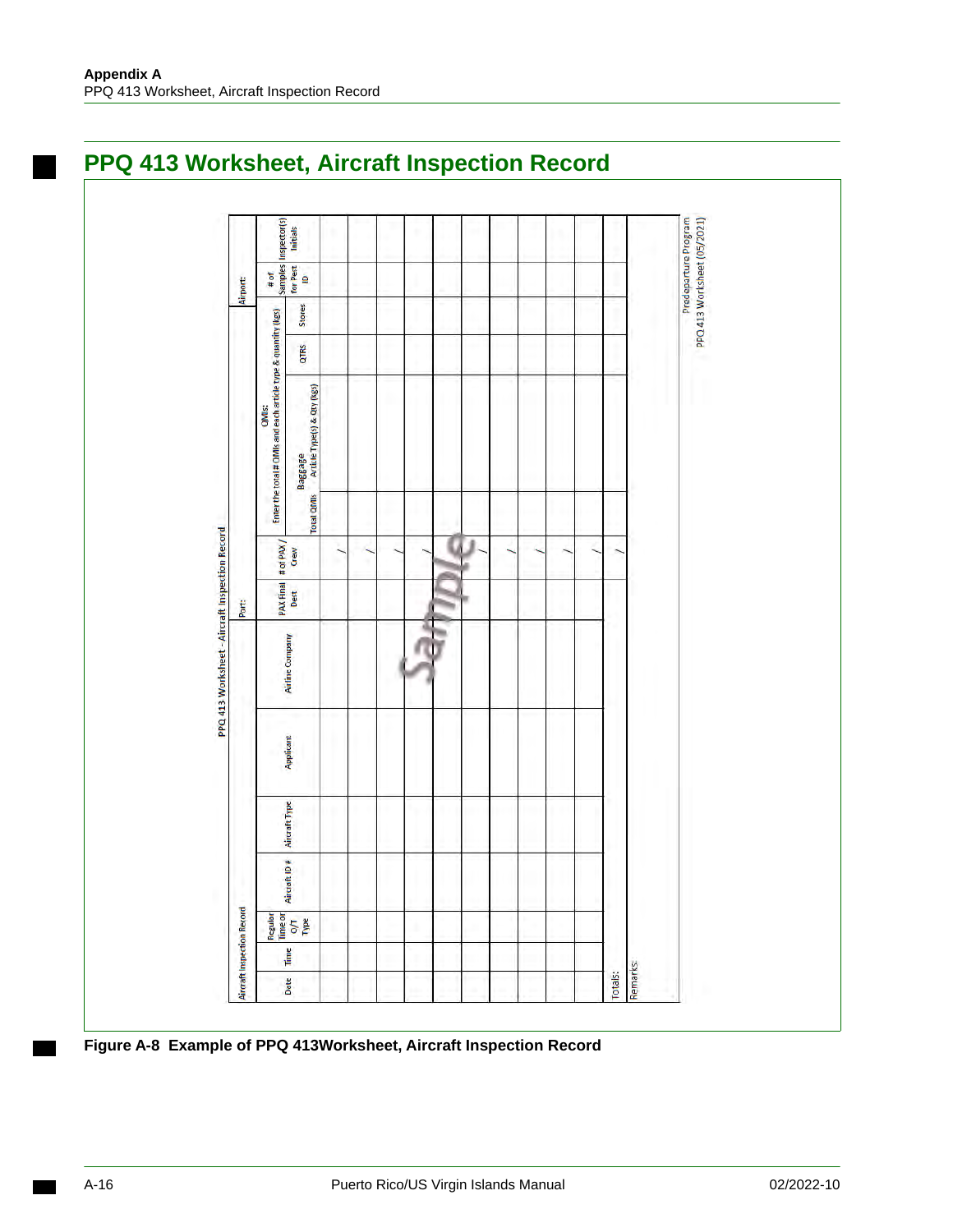# **Purpose**

Use the PPQ 413 worksheet to record information associated with air traffic. It is for local port use only. The information recorded on this form is a useful mechanism to track activities to transfer to ARM.

### **Instructions**

Follow any modifications in completing the worksheet that are required by local needs. Complete this worksheet after the aircraft, passengers, and crew are cleared. See instructions in [Table A-5](#page-58-0).

<span id="page-58-0"></span>**Table A-5 Instructions for Completing PPQ 413 Worksheet, Aircraft Inspection Record** 

| <b>Block</b>               | <b>Instructions</b>                                                                                                                                      |  |  |  |  |  |
|----------------------------|----------------------------------------------------------------------------------------------------------------------------------------------------------|--|--|--|--|--|
| Port                       | Enter the name of the port location or port code.                                                                                                        |  |  |  |  |  |
| Airport                    | Enter the name of the departure airport.                                                                                                                 |  |  |  |  |  |
| Date                       | Fill in MM/DD/YYYY.                                                                                                                                      |  |  |  |  |  |
| Time                       | Enter the estimated or scheduled time of departure.                                                                                                      |  |  |  |  |  |
| Reg. or O/T<br><b>Type</b> | Enter "REG". If the service was performed on O/T, enter "GOV" for Govern-<br>ment O/T or "ROT" for reimbursable O/T.                                     |  |  |  |  |  |
| Aircraft ID#               | Enter the tail number or flight number of the aircraft.                                                                                                  |  |  |  |  |  |
| Aircraft<br><b>Type</b>    | Enter the type of aircraft (cargo, commercial, military, or private).                                                                                    |  |  |  |  |  |
| Applicant                  | Enter the name of the company who requested the service (for example, FBO<br>name).                                                                      |  |  |  |  |  |
| Airline<br>Company         | Enter the name of the owner or managing company of the aircraft.                                                                                         |  |  |  |  |  |
| <b>PAX Final</b><br>Dest   | Enter the passenger final destination (city and state or airport code).                                                                                  |  |  |  |  |  |
| # of PAX/<br>Crew          | Enter separately the total number of passengers and the total number of crew<br>members departing.                                                       |  |  |  |  |  |
| QMIs                       | Baggage: Enter the total number of QMIs and the article type(s) and quan-<br>tity(ies) from passenger baggage (e.g., 2 QMIs/apples 2 kg., oranges 2 kg.) |  |  |  |  |  |
|                            | QTRS: Enter the total number of QMIs and the article type(s) and quantity(ies)<br>from quarters/cabin.                                                   |  |  |  |  |  |
|                            | Stores: Enter the total number of QMIs and the article type(s) and quantity(ies)<br>from stores/galley.                                                  |  |  |  |  |  |
| # of Sam-                  | Enter the total number of specimens submitted for Pest ID.                                                                                               |  |  |  |  |  |
| ples<br>Submitted          | <b>NOTICE</b>                                                                                                                                            |  |  |  |  |  |
|                            | Be sure to ask the passenger for the QMI origin and final<br>city/state destination for the Diagnostic Request (DR) in ARM.                              |  |  |  |  |  |
|                            | If "PROMPT" is available as an option in the DR, select "PROMPT".                                                                                        |  |  |  |  |  |
| Inspector(s)<br>Initials   | Enter the initials of the inspector(s) clearing the aircraft.                                                                                            |  |  |  |  |  |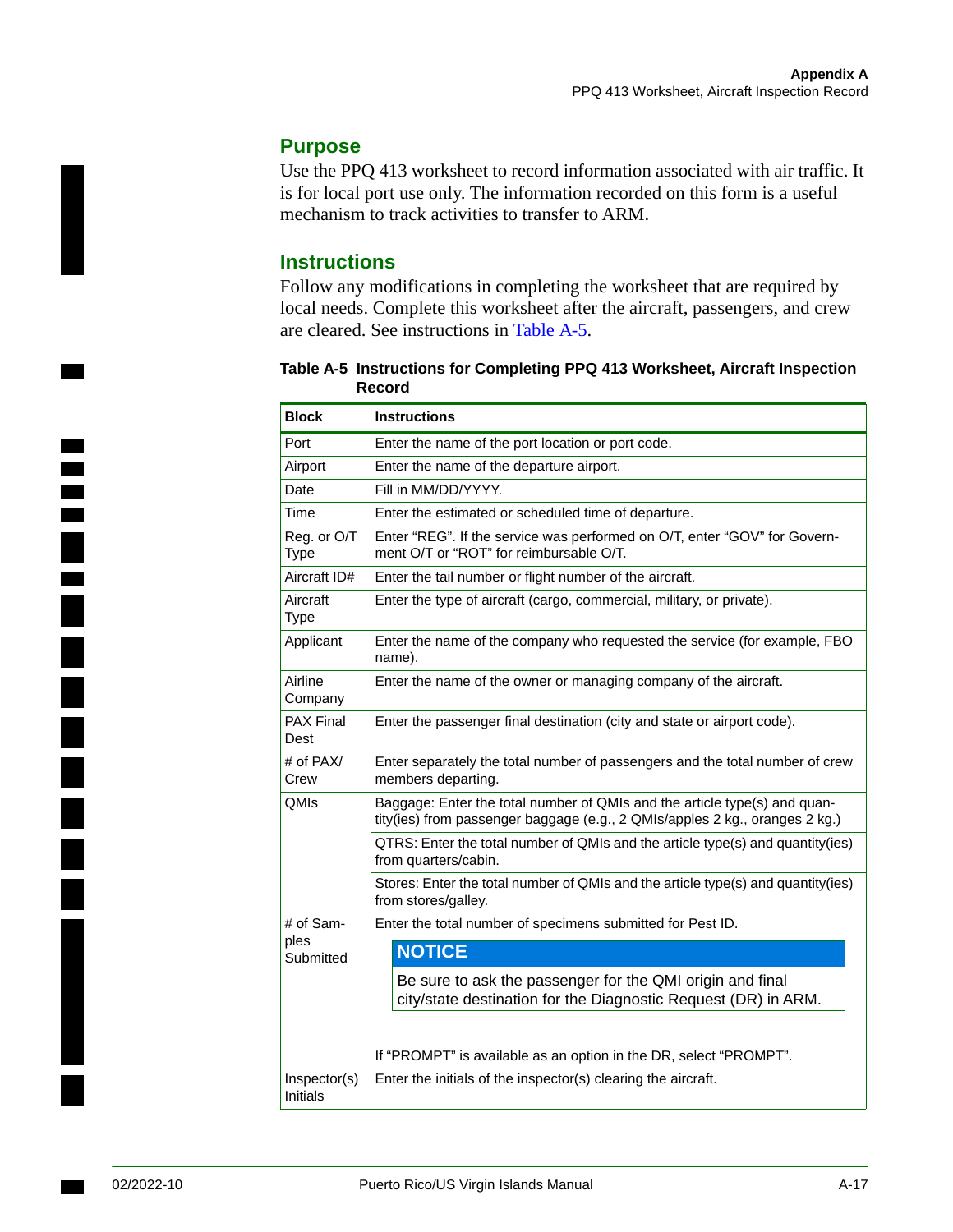### **Table A-5 Instructions for Completing PPQ 413 Worksheet, Aircraft Inspection Record (continued)**

| <b>Block</b> | <b>Instructions</b>                                                                                      |
|--------------|----------------------------------------------------------------------------------------------------------|
| Total        |                                                                                                          |
| Remarks      | Fill out if needed. For example, if more space is needed for recording QMI arti-<br>cles and quantities. |

# **Distribution**

Since PPQ 413 Worksheet is a local worksheet, there is **no** distribution outside the port.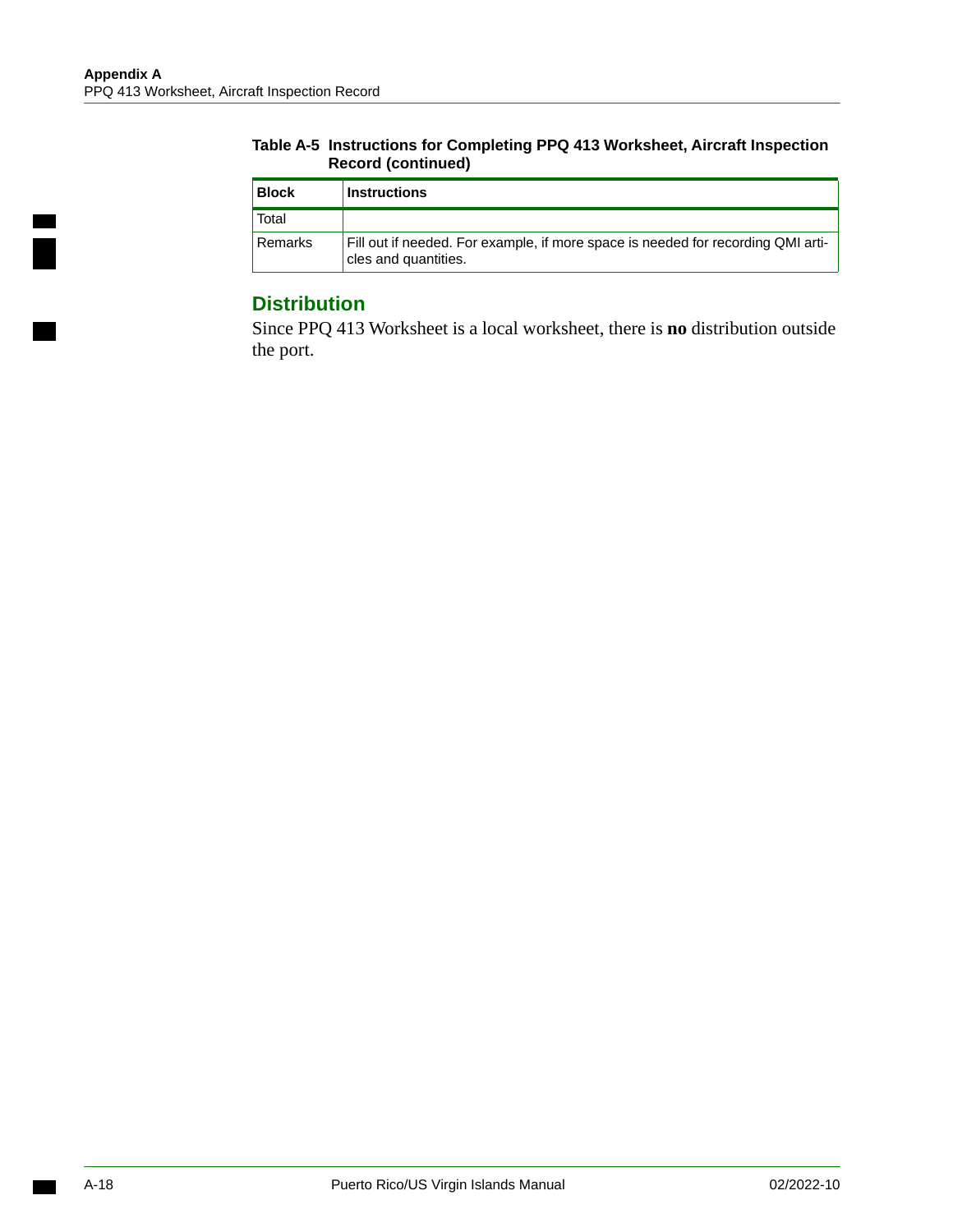# <span id="page-60-0"></span>**PPQ Form 518, Report of Violation**

A fillable version of the PPQ Form 518 is on the CBP.APHIS internal Web site (for authorized users only).[[https://cbp.aphis.usda.gov/ppq/php/](https://cbp.aphis.usda.gov/ppq/php/manuals.shtml)  [manuals.shtml\]](https://cbp.aphis.usda.gov/ppq/php/manuals.shtml).

| of information unless it displays a valid OMB control number. The valid OMB control number for this information collection is 0579-0088. The time<br>required to complete this information collection is estimated to average 1 hour per response, including the time for reviewing instructions, searching<br>existing data sources, gathering and maintaining the data needed, and completing and reviewing the collection of information.                |                                              | According to the Paperwork Reduction Act of 1995, an agency may not conduct or sponsor, and a person is not required to respond to, a collection | <b>OMB Approved</b><br>0579-0088<br>EXP: 02/2020         |  |
|-------------------------------------------------------------------------------------------------------------------------------------------------------------------------------------------------------------------------------------------------------------------------------------------------------------------------------------------------------------------------------------------------------------------------------------------------------------|----------------------------------------------|--------------------------------------------------------------------------------------------------------------------------------------------------|----------------------------------------------------------|--|
| <b>U.S. DEPARTMENT OF AGRICULTURE</b><br>ANIMAL AND PLANT HEALTH INSPECTION SERVICE                                                                                                                                                                                                                                                                                                                                                                         |                                              | <b>VIOLATION NO.</b>                                                                                                                             | NE19000001                                               |  |
| PLANT PROTECTION AND QUARANTINE<br><b>REPORT OF VIOLATION</b>                                                                                                                                                                                                                                                                                                                                                                                               |                                              | 1. DATE VIOLATION DISCOVERED                                                                                                                     | 2. VIOLATED REGULATION OR COMPLIANCE<br><b>AGREEMENT</b> |  |
| 3. WHERE INTERCEPTED (city or port, and state; also county if domestic)                                                                                                                                                                                                                                                                                                                                                                                     |                                              | 03/04/2019<br>7 CFR 330.200<br>4. ORIGIN OF ARTICLE (include county, if domestic)                                                                |                                                          |  |
| <b>JFK New York</b>                                                                                                                                                                                                                                                                                                                                                                                                                                         |                                              | Portugal                                                                                                                                         |                                                          |  |
| 5. ARTICLE MOVED IN VIOLATION OF REGULATIONS                                                                                                                                                                                                                                                                                                                                                                                                                |                                              | 6. IDENTITY OF ARTICLE (Serial No., Waybill No., Description, etc.)                                                                              |                                                          |  |
| Citrus leaves                                                                                                                                                                                                                                                                                                                                                                                                                                               |                                              | AWB# 00454504054<br>8. VIOLATOR HAD                                                                                                              |                                                          |  |
| 7. NAME AND BUSINESS ADDRESS OF VIOLATOR (shipper, caterer, cleaner, garbage handler<br>servicing agent, broker, ship's agent, etc. Identify which.)<br>XXXX Brokers Ltd.<br>1000 Important Street<br>Brooklyn, NY 11215                                                                                                                                                                                                                                    |                                              | COMPLIANCE<br>AGREEMENT?<br><b>X</b> NO<br>$\Box$ YES<br>3. IF NO, WAS VIOLATOR AWARE OF REGULATION?<br><b>X</b> YES<br>$\Box$ NO                | PERMIT?<br>$\Box$ YES<br>$\boxtimes$ NO<br>UNKNOWN       |  |
|                                                                                                                                                                                                                                                                                                                                                                                                                                                             |                                              | IF "YES."HOW INFORMED AND WHEN?                                                                                                                  |                                                          |  |
|                                                                                                                                                                                                                                                                                                                                                                                                                                                             |                                              | Prior interception of the same commodity without permit.                                                                                         |                                                          |  |
| 10. NAME AND BUSINESS ADDRESS OF CARRIER<br><b>Best Airlines</b><br>2000 Street<br>City, State, Zip Code                                                                                                                                                                                                                                                                                                                                                    |                                              | 11. WAS CARRIER AWARE OF REGULATION?<br>$\Box$ YES<br>$\Box$ NO<br>IF "YES," HOW INFORMED AND WHEN?                                              | X UNKNOWN                                                |  |
|                                                                                                                                                                                                                                                                                                                                                                                                                                                             |                                              |                                                                                                                                                  |                                                          |  |
| 12. IDENTITY OF CARRIER<br>PLANE AIRCRAFT NUMBER<br><b>N345MF</b><br>SHIP FLAG<br><b>NAME</b>                                                                                                                                                                                                                                                                                                                                                               | FLIGHT NUMBER<br>4560<br><b>Best Airline</b> | 13. NAME AND BUSINESS ADDRESS OF CONSIGNEE<br>Hamdem Producers<br>10004 Golden Street<br>Manhattan, NY 10012                                     |                                                          |  |
| ROAD VEHICLE LICENSE NUMBER N/A                                                                                                                                                                                                                                                                                                                                                                                                                             |                                              |                                                                                                                                                  |                                                          |  |
| Shipment was refused entry and ordered to be re-exported.<br>15. REMARKS (attach additional sheet, if needed)<br>Plants of the Genus X are prohibited from entering the USA per Federal Quarantine Order No.555. See attached Officer's Statement.                                                                                                                                                                                                          |                                              |                                                                                                                                                  |                                                          |  |
| 16. VIOLATOR OR CARRIER'S STATEMENT OF VIOLATION (attach additional sheet, if needed. Identify who gave statement.)<br>None<br>17. OFFICER'S STATEMENT: The officer must attach a detailed, signed, and dated statement stating how the action violated the regulations or compliance agreement cited in Item 2. It must fully<br>describe the facts of the violation from discovery through disposition of pest risk including when, who, what, and where. |                                              |                                                                                                                                                  |                                                          |  |
|                                                                                                                                                                                                                                                                                                                                                                                                                                                             |                                              | 19. PRINTED NAME OF OFFICER AND WORK UNIT                                                                                                        | 20. DATE REPORTCOMPLETED                                 |  |
|                                                                                                                                                                                                                                                                                                                                                                                                                                                             |                                              |                                                                                                                                                  | 03/19/2019                                               |  |
|                                                                                                                                                                                                                                                                                                                                                                                                                                                             | John Smith JFK cargo, New York               |                                                                                                                                                  |                                                          |  |
| 18. SIGNATURE OF INITIATING OFFICER<br>21. OFFICER IN CHARGE COMMENTS (attach additional sheet, if needed)<br>LIST PREVIOUS VIOLATIONS<br>XXX Brokers Ltd. has a history of prior violations; see Exhibit 7 attachment.<br><b>RECOMMENDATIONS</b><br>Civil Penalty                                                                                                                                                                                          |                                              |                                                                                                                                                  |                                                          |  |

**Figure A-9 Example of PPQ Form 518, Report of Violation**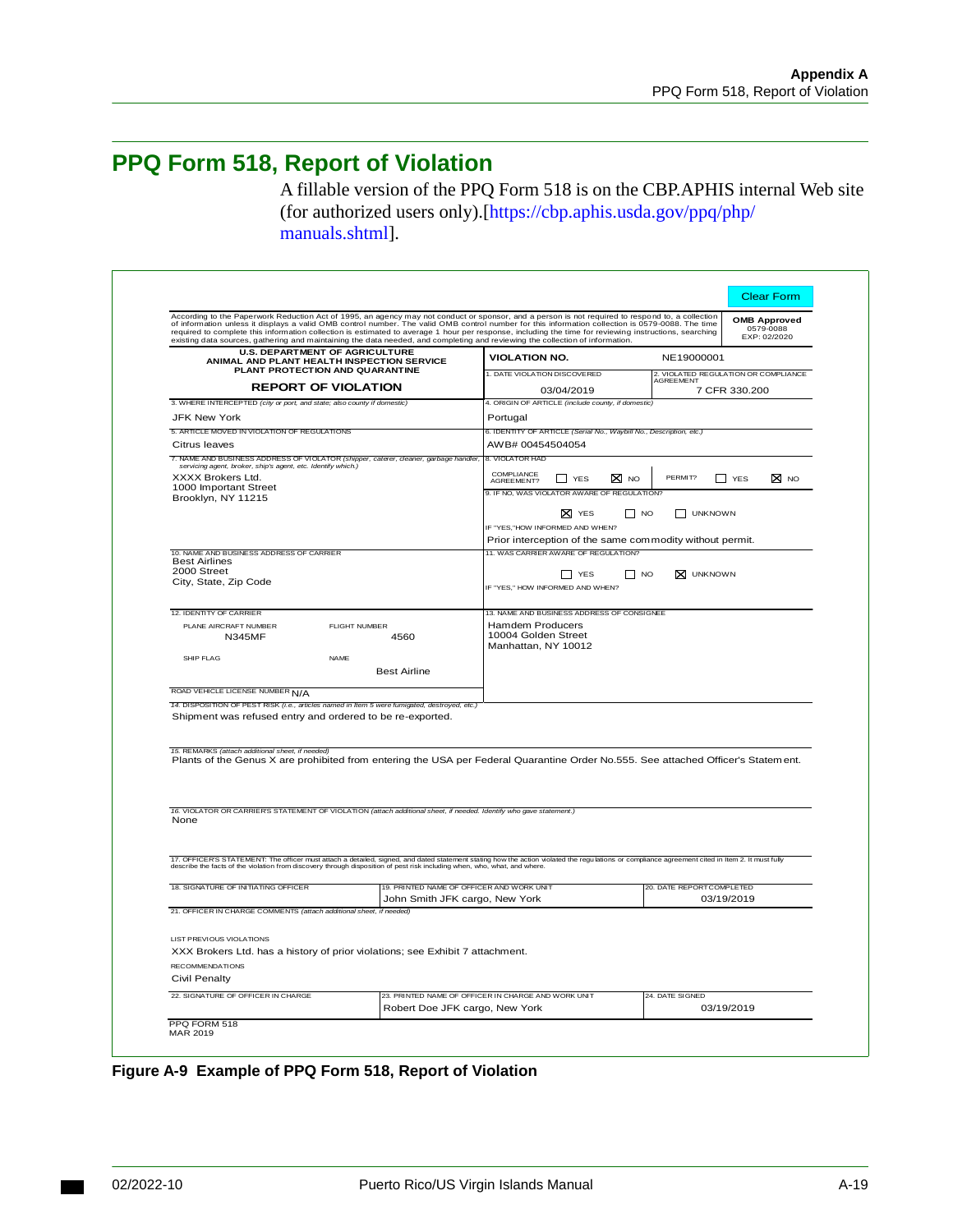### **Purpose**

The purpose of PPQ Form 518 is to refer violations of APHIS regulations to APHIS-IES. Forward the form to your local IES Area Manager within two weeks of discovery of the violation. Use PPQ Form 518 to request a field investigation and to submit information to IES regarding certain repeat violations.

**Do not** submit PPQ Form 518 to IES in conjunction with a spot settlement form (PPQ Form 591). Spot settlements are intended to settle the violation without an investigation. On limited occasions when the alleged violator fails to pay the spot settlement penalty and IES needs to become involved, refer to [Refusing to Pay the Civil Penalty on page A-28](#page-69-0) for explicit instructions on 591 referrals to IES.

### **Instructions**

Use the instructions in [Table A-6](#page-62-0) for guidance in completing PPQ Form 518. The PPQ officer who detects the violation initiates the PPQ Form 518 and gathers all associated documentation. This employee is responsible for submitting their PPQ officer's statement and for collecting and safeguarding the physical evidence (e.g., intercepted product or samples/pictures thereof, seals, shipping boxes, paperwork, etc.). Photograph or photocopy any applicable evidence that **cannot** be secured and may **not** be available for IES to examine at a later date. Examples of this may be perishable or infested items, a photograph of the conveyance, if significant to the case, or a photocopy of correspondence between the shipper and consignee if the original document is **not** relinquished.

Provide all documentary and physical evidence to your local IES Area Manager, along with the PPQ Form 518, when requesting the investigation.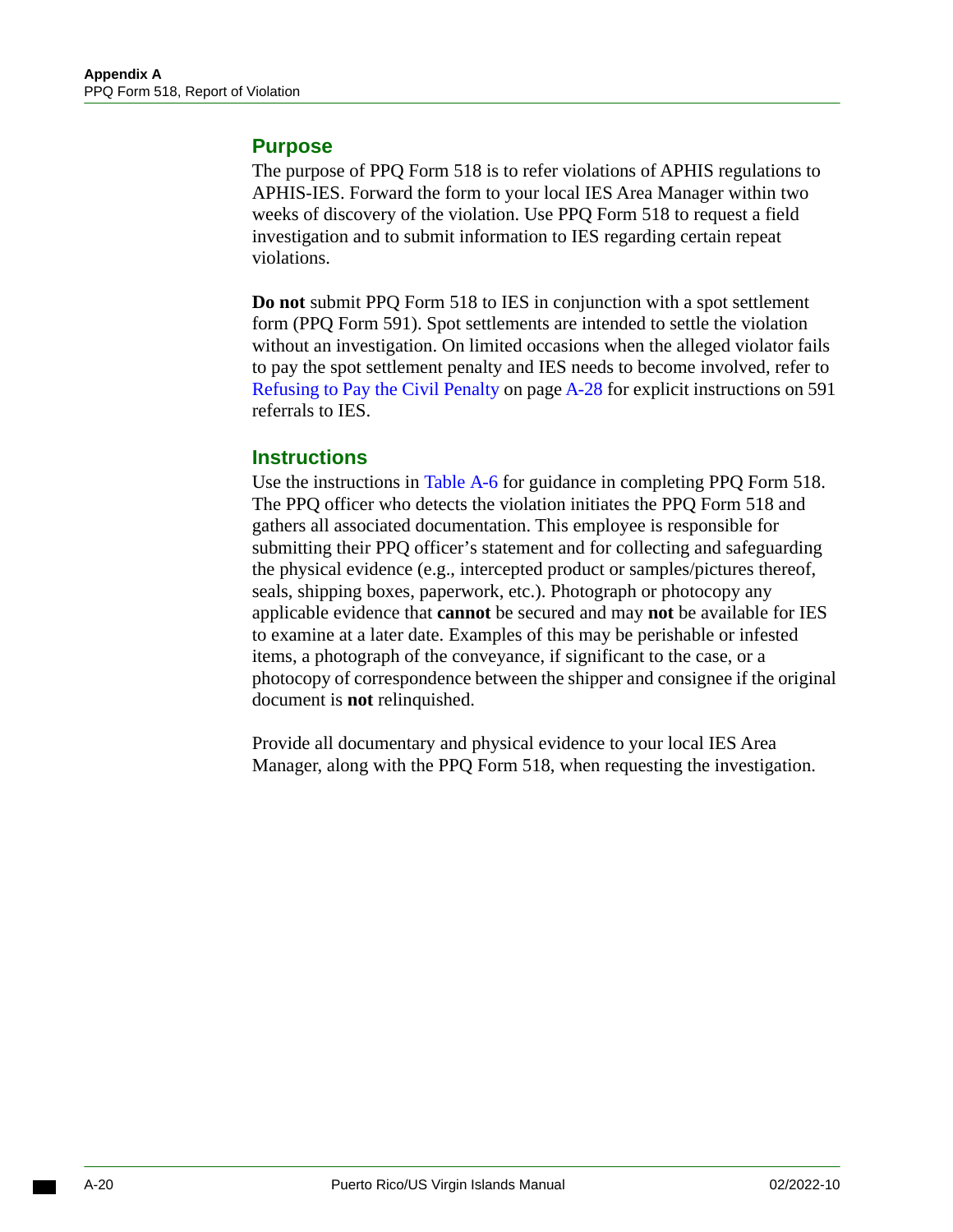| <b>Block</b>                                             | <b>Instructions</b>                                                                                                                                                                                                                                  |                                                                                                                    |  |  |  |  |  |
|----------------------------------------------------------|------------------------------------------------------------------------------------------------------------------------------------------------------------------------------------------------------------------------------------------------------|--------------------------------------------------------------------------------------------------------------------|--|--|--|--|--|
| <b>VIOLATION</b><br>NO. (previ-<br>ously "Serial<br>No." | Enter a unique identifier according to the locally approved naming convention<br>(such as FL19-0001).                                                                                                                                                |                                                                                                                    |  |  |  |  |  |
| 1                                                        | ♦ Enter date violation was discovered                                                                                                                                                                                                                |                                                                                                                    |  |  |  |  |  |
|                                                          | ♦ If violation was discovered after it occurred, EXPLAIN in Block 15                                                                                                                                                                                 |                                                                                                                    |  |  |  |  |  |
| 2                                                        | Specify as follows:                                                                                                                                                                                                                                  |                                                                                                                    |  |  |  |  |  |
|                                                          | If:                                                                                                                                                                                                                                                  | Then:                                                                                                              |  |  |  |  |  |
|                                                          | Violation of compliance agreement                                                                                                                                                                                                                    | Enter C.A.                                                                                                         |  |  |  |  |  |
|                                                          | Cargo violation                                                                                                                                                                                                                                      | Enter the regulation(s) violated; for<br>example, if the violation involved fresh<br>fruit, you would enter 319.56 |  |  |  |  |  |
|                                                          | Animal regulation that has been<br>violated is unknown (you do not<br>know the regulation)                                                                                                                                                           | Contact PPQ, QPAS in Riverdale at<br>301-851-2312                                                                  |  |  |  |  |  |
| 3                                                        | ered or observed                                                                                                                                                                                                                                     | Fill in the name of the location where the violation of the regulation was discov-                                 |  |  |  |  |  |
| 4                                                        | where the article originated or was grown                                                                                                                                                                                                            | Fill in the name of the country, State, and county (or equivalent) if domestic,                                    |  |  |  |  |  |
| 5                                                        | Fill in the name of the article moved, e.g., "5 cases of yams"                                                                                                                                                                                       |                                                                                                                    |  |  |  |  |  |
| 6                                                        | Enter the air waybill number, bill of lading, etc., if applicable                                                                                                                                                                                    |                                                                                                                    |  |  |  |  |  |
| $\overline{7}$                                           | 1. Fill in the violator's name<br>2. Indicate the person's position in parentheses after the violator's name (such<br>as caterer, shipper, cleaner, etc.)<br>3. List the violator's business address                                                 |                                                                                                                    |  |  |  |  |  |
| 8, 9                                                     | Check and fill in as appropriate                                                                                                                                                                                                                     |                                                                                                                    |  |  |  |  |  |
| 10                                                       |                                                                                                                                                                                                                                                      | Fill in the name and the business address of the carrier                                                           |  |  |  |  |  |
| 11                                                       | Check and fill in as appropriate                                                                                                                                                                                                                     |                                                                                                                    |  |  |  |  |  |
| 12                                                       | Fill in as appropriate                                                                                                                                                                                                                               |                                                                                                                    |  |  |  |  |  |
| 13                                                       | Fill in the name and the business address of the consignee                                                                                                                                                                                           |                                                                                                                    |  |  |  |  |  |
| 14                                                       | List the action(s) taken to eliminate the pest risk, e.g., foreign garbage was<br>picked up and incinerated; area where garbage was lying on the ground was<br>cleaned and disinfected with sodium hypochlorite; article was seized and<br>destroyed |                                                                                                                    |  |  |  |  |  |
| 15                                                       | Fill in any pertinent remarks (e.g. explanation if the violation was discovered<br>after it occurred)                                                                                                                                                |                                                                                                                    |  |  |  |  |  |
| 16                                                       | If the violator did not provide a written statement, record all relevant verbal<br>statements in your PPQ Officer's Statement and indicate so in this block.                                                                                         |                                                                                                                    |  |  |  |  |  |

#### <span id="page-62-0"></span> **Table A-6 Instructions for Completing PPQ Form 518, Report of Violation**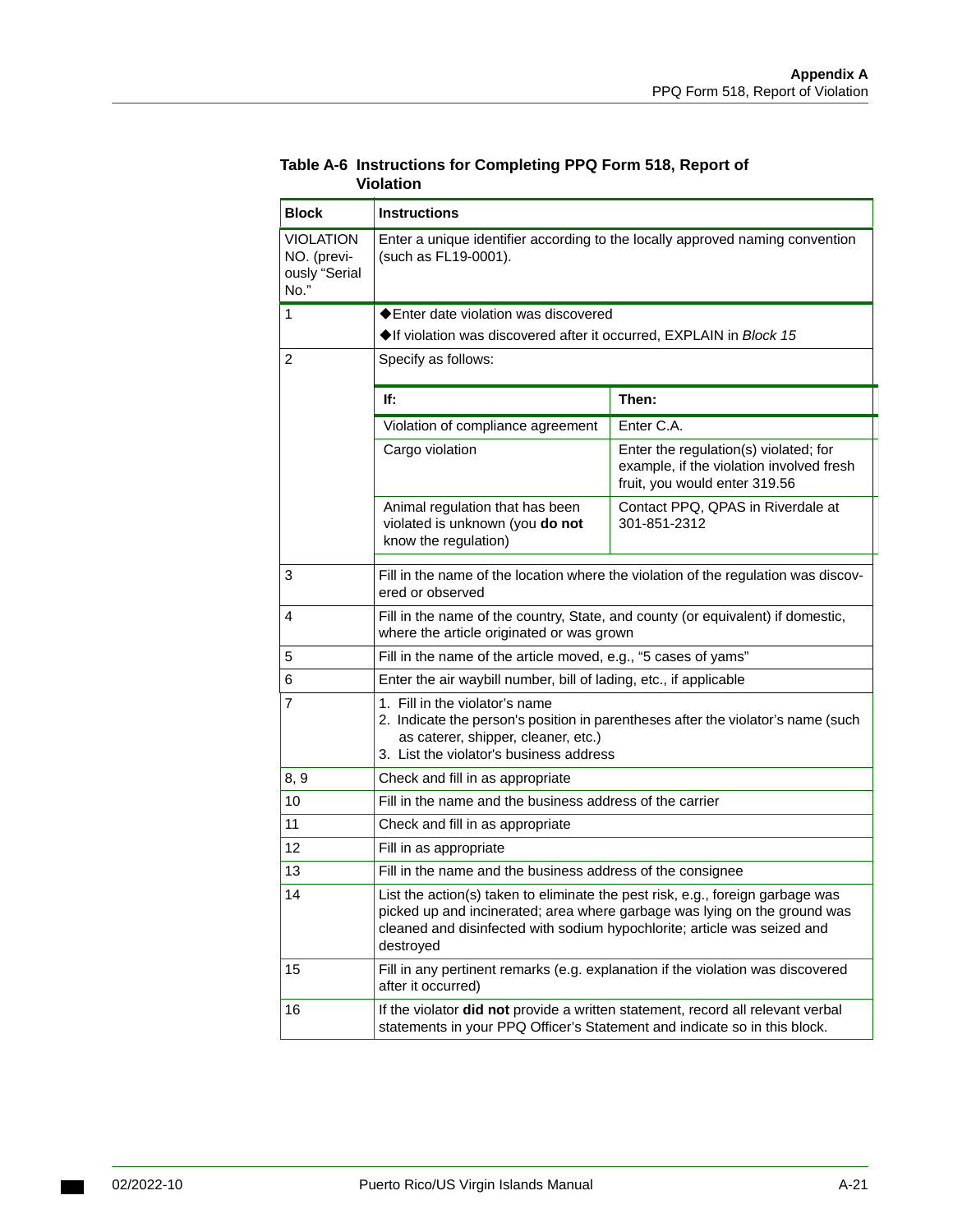| <b>Block</b> | <b>Instructions</b>                                                                                                                                                                                                                                                                                                                                     |  |  |  |  |
|--------------|---------------------------------------------------------------------------------------------------------------------------------------------------------------------------------------------------------------------------------------------------------------------------------------------------------------------------------------------------------|--|--|--|--|
| 17           | An Officer's Statement must be written and accompany each PPQ Form 518<br>submitted.                                                                                                                                                                                                                                                                    |  |  |  |  |
|              | ◆ Write your explanation of the violation on a separate sheet of paper titled<br>"Officer's Statement"                                                                                                                                                                                                                                                  |  |  |  |  |
|              | $\bigcirc$ Give this statement an exhibit number                                                                                                                                                                                                                                                                                                        |  |  |  |  |
|              | ◆ Describe all the facts that resulted in the article listed in Block 5 being in vio-<br>lation of the regulation listed in Block 2                                                                                                                                                                                                                     |  |  |  |  |
|              | State all facts including who, what, when, where, and how                                                                                                                                                                                                                                                                                               |  |  |  |  |
|              | ◆Include the following information where appropriate:                                                                                                                                                                                                                                                                                                   |  |  |  |  |
|              | ❖ State when and where the violation occurred                                                                                                                                                                                                                                                                                                           |  |  |  |  |
|              | ❖ Describe how the violation occurred                                                                                                                                                                                                                                                                                                                   |  |  |  |  |
|              | Identify the carrier from which the garbage was removed and where the<br>garbage came from                                                                                                                                                                                                                                                              |  |  |  |  |
|              | ❖ Identify the owner of the article                                                                                                                                                                                                                                                                                                                     |  |  |  |  |
|              | *Identify the employer of the violator                                                                                                                                                                                                                                                                                                                  |  |  |  |  |
|              | ❖ Refer to your exhibits and explain their relevance to the case                                                                                                                                                                                                                                                                                        |  |  |  |  |
|              | ❖ State if you witnessed the violation                                                                                                                                                                                                                                                                                                                  |  |  |  |  |
|              | Sign and date the Officer's Statement (only the officer signs); if more than<br>one officer was involved in the violation, each officer must write a separate<br>statement                                                                                                                                                                              |  |  |  |  |
| 18-20        | Fill in                                                                                                                                                                                                                                                                                                                                                 |  |  |  |  |
|              | <b>NOTICE</b>                                                                                                                                                                                                                                                                                                                                           |  |  |  |  |
|              | If using electronic signature in Block 18, you must fill in Blocks 19<br>and 20 first.                                                                                                                                                                                                                                                                  |  |  |  |  |
| 21           | $\blacklozenge$ Fill in any additional information <sup>1</sup> that may help to substantiate the case,<br>such as previous warning letters and the dates sent, signed compliance<br>agreements, any known previous civil penalties, case numbers, dates, and<br>amounts of penalties assessed; such as,<br>Case #RSS-CP-62-01 fined \$1,000 on 9/11/18 |  |  |  |  |
|              | Enter your recommendation for one of the following:                                                                                                                                                                                                                                                                                                     |  |  |  |  |
|              | ❖ Warning letter                                                                                                                                                                                                                                                                                                                                        |  |  |  |  |
|              | ❖ Civil penalty                                                                                                                                                                                                                                                                                                                                         |  |  |  |  |
|              | ❖ Criminal penalty                                                                                                                                                                                                                                                                                                                                      |  |  |  |  |
| 22-24        | Fill in                                                                                                                                                                                                                                                                                                                                                 |  |  |  |  |
|              | <b>NOTICE</b>                                                                                                                                                                                                                                                                                                                                           |  |  |  |  |
|              | If using electronic signature in Block 22, you must fill in Blocks 23<br>and 24 first.                                                                                                                                                                                                                                                                  |  |  |  |  |

#### **Table A-6 Instructions for Completing PPQ Form 518, Report of Violation (continued)**

1 This information will help determine if the case warrants civil or criminal penalties and the amount of the civil penalty, if warranted.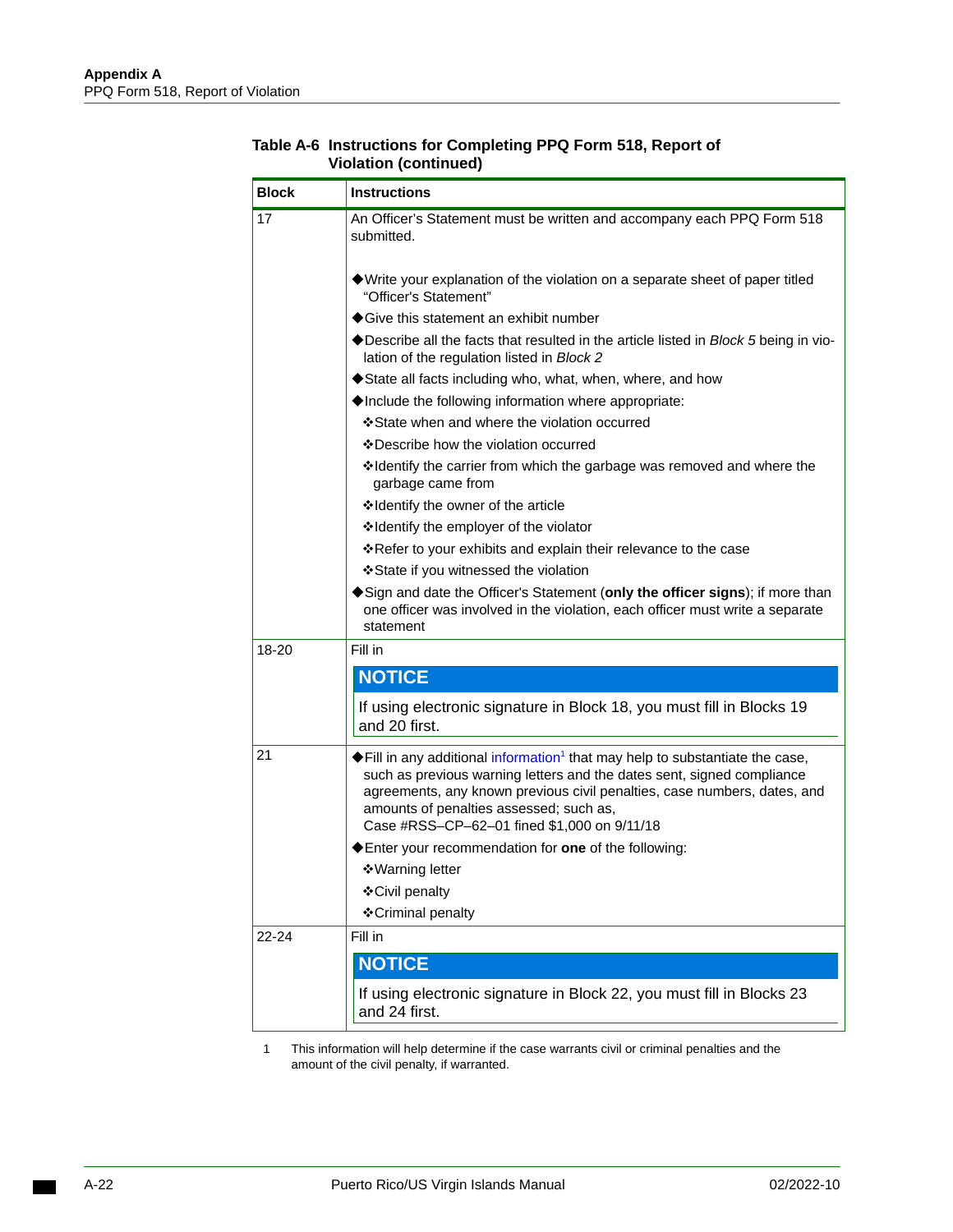# **Distribution**

Distribute the case file, including PPQ Form 518 as follows:

FORWARD a copy and all supporting documents to your local IES Area Manager within two weeks of discovery of the violation. If you are unable to contact your local IES Area Manager or you do not know who serves as your Area Manager, contact the [IES Regional Office](https://www.aphis.usda.gov/aphis/ourfocus/business-services/ies/ies_contact) for the State in which you work.

KEEP another copy for the local files (also keep copies of other evidence and documents for your files).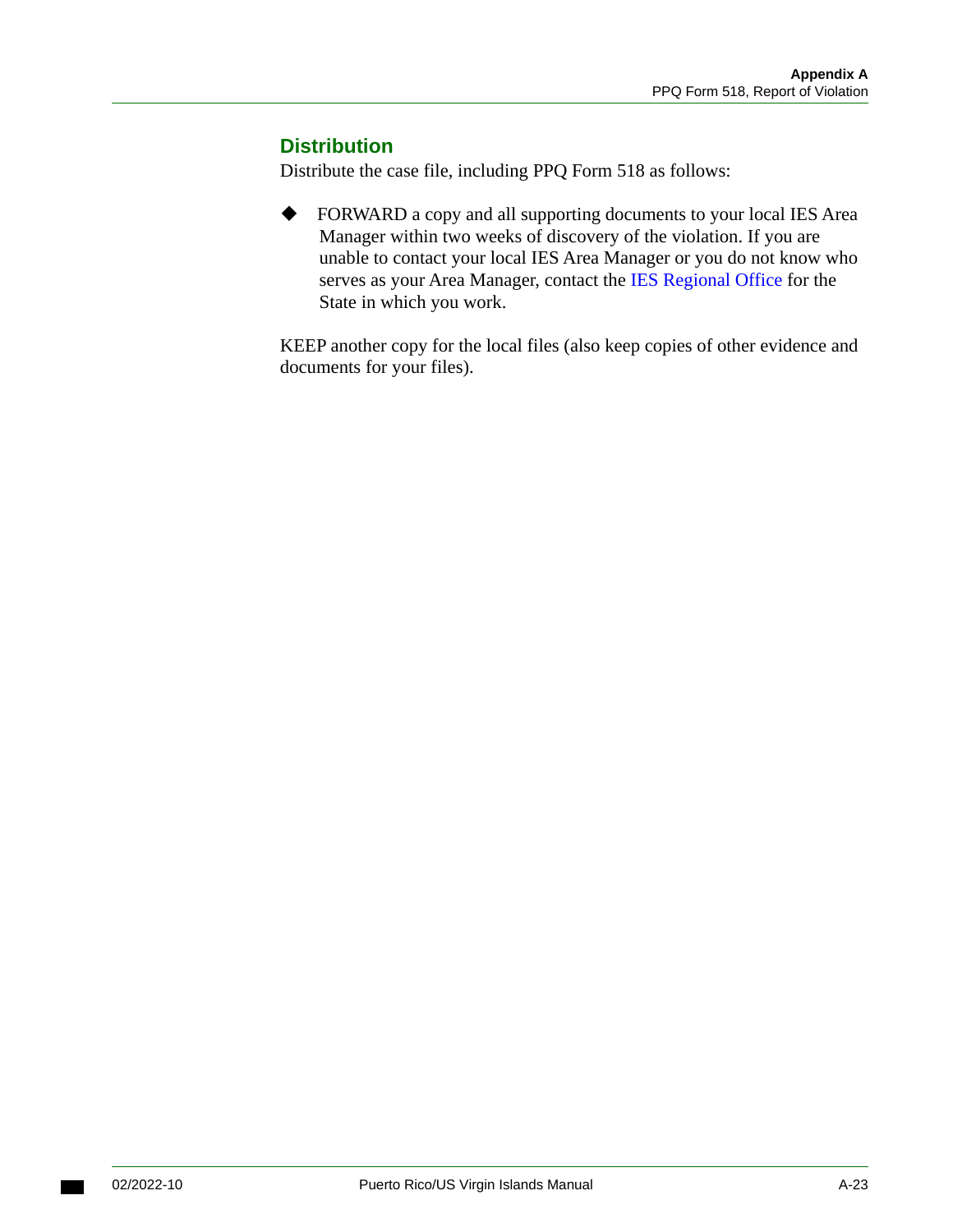# <span id="page-65-0"></span>**PPQ Form 586, Application for Permit to Transit**

| collection of information unless it displays a valid OMB control number. The valid OMB control numbers for this information collection are<br>0579-0049, 0198, 0303, and 0346. The time required to complete this information collection is estimated to average .5 hours per response,<br>including the time for reviewing instructions, searching existing data sources, gathering and maintaining the data needed, and completing and<br>reviewing the collection of information. |     |              |                                                                                      | According to the Paperwork Reduction Act of 1995, an agency may not conduct or sponsor, and a person is not required to respond to, a                                                               |                    |                                                                                              | <b>OMB APPROVED</b><br>0579-0049, 0198,<br>0303, and 0346 |
|--------------------------------------------------------------------------------------------------------------------------------------------------------------------------------------------------------------------------------------------------------------------------------------------------------------------------------------------------------------------------------------------------------------------------------------------------------------------------------------|-----|--------------|--------------------------------------------------------------------------------------|-----------------------------------------------------------------------------------------------------------------------------------------------------------------------------------------------------|--------------------|----------------------------------------------------------------------------------------------|-----------------------------------------------------------|
| <b>U.S. DEPARTMENT OF AGRICULTURE</b><br>ANIMAL AND PLANT HEALTH INSPECTION SERVICE<br>PLANT PROTECTION AND QUARANTINE<br><b>APPLICATION FOR PERMIT TO TRANSIT PLANTS</b>                                                                                                                                                                                                                                                                                                            |     |              | <b>INSTRUCTIONS:</b>                                                                 | PLEASE TYPE OR PRINT CLEARLY. PERMITS<br>ARE NOT ISSUED TO A P.O. BOX. READ THE                                                                                                                     |                    | <b>APPLICATION TO:</b><br>USDA-APHIS-PPQ                                                     | <b>FORWARD COMPLETED</b>                                  |
| AND/OR PLANT PRODUCTS, PLANT PESTS,<br>AND/OR ASSOCIATED SOIL THROUGH<br><b>MORE SPACE IS NEEDED.</b><br>THE UNITED STATES                                                                                                                                                                                                                                                                                                                                                           |     |              | <b>ENTIRE APPLICATION BEFORE COMPLETING.</b><br>ATTACH ADDITIONAL SHEETS OF PAPER IF |                                                                                                                                                                                                     | <b>PERMIT UNIT</b> | 4700 RIVER ROAD, UNIT 136<br>RIVERDALE, MD 20737-1236<br>1-877-770-5990; FAX: (301) 734-0572 |                                                           |
| 1. NAME AND ADDRESS OF APPLICANT:                                                                                                                                                                                                                                                                                                                                                                                                                                                    |     |              |                                                                                      |                                                                                                                                                                                                     |                    | of any subsequent stop:                                                                      | 2a. The port of arrival in the U.S. and the location      |
|                                                                                                                                                                                                                                                                                                                                                                                                                                                                                      |     |              |                                                                                      |                                                                                                                                                                                                     |                    |                                                                                              | 2b. Country of Final Destination                          |
| 3. Telephone Number (including area code)                                                                                                                                                                                                                                                                                                                                                                                                                                            |     |              | 4. Fax Number (including area code)                                                  |                                                                                                                                                                                                     | 5. E-Mail Address  |                                                                                              |                                                           |
|                                                                                                                                                                                                                                                                                                                                                                                                                                                                                      |     |              |                                                                                      | 6. The Specific Origin, Type, and Quantity of Plants and/or Plant Products                                                                                                                          |                    |                                                                                              |                                                           |
| (a) Country of Origin                                                                                                                                                                                                                                                                                                                                                                                                                                                                |     | (b) Quantity |                                                                                      | (c) Scientific names of plants and/or plant products, plant pests,<br>including associated soil (scientific, botanical, or English names must<br>be included. Colloquial names are not acceptable.) |                    |                                                                                              |                                                           |
|                                                                                                                                                                                                                                                                                                                                                                                                                                                                                      |     |              |                                                                                      |                                                                                                                                                                                                     |                    |                                                                                              |                                                           |
|                                                                                                                                                                                                                                                                                                                                                                                                                                                                                      |     |              |                                                                                      |                                                                                                                                                                                                     |                    |                                                                                              |                                                           |
|                                                                                                                                                                                                                                                                                                                                                                                                                                                                                      |     |              |                                                                                      |                                                                                                                                                                                                     |                    |                                                                                              |                                                           |
|                                                                                                                                                                                                                                                                                                                                                                                                                                                                                      |     |              |                                                                                      |                                                                                                                                                                                                     |                    |                                                                                              |                                                           |
| 7. The location of (and the time needed for) any storage in the U.S.:                                                                                                                                                                                                                                                                                                                                                                                                                |     |              |                                                                                      | 8. Any location in the U.S. where the plants and/or plant products, plant<br>pests, and/or associated soil are to be transloaded:                                                                   |                    |                                                                                              |                                                           |
| 9. The means of conveyance (e.g., air, truck, ocean, rail) to be used<br>to transport the plants and/or plant products:                                                                                                                                                                                                                                                                                                                                                              |     |              |                                                                                      | 10. Use of any additional packing or packaging to secure the materials<br>and any associated pests: (Includes shrink wrapping, pest proof<br>screening, pallets with tops/bottoms, etc.)            |                    |                                                                                              |                                                           |
| A. INTO THE U.S. via:<br>B. THROUGH THE U.S. via:                                                                                                                                                                                                                                                                                                                                                                                                                                    |     |              |                                                                                      |                                                                                                                                                                                                     |                    |                                                                                              |                                                           |
| 11. If the commodity itself is to be transferred from one containment<br>entity to another (i.e., sea container to another container, between<br>different truck trailer boxes, airline pallets to truck), does the                                                                                                                                                                                                                                                                  |     |              |                                                                                      | 12. Are doors on containers, including truck and rail, solid and<br>sealable?                                                                                                                       |                    |                                                                                              |                                                           |
| transloaded facility have a current compliance agreement with the<br>U.S. Department of Agriculture?                                                                                                                                                                                                                                                                                                                                                                                 |     |              |                                                                                      | ∣ Yes                                                                                                                                                                                               |                    | No                                                                                           |                                                           |
| Yes<br>13. Are all openings in the container, including drains, vents,                                                                                                                                                                                                                                                                                                                                                                                                               | No  |              |                                                                                      | 14. If storage in the U.S. is necessary, has confirmation been made with                                                                                                                            |                    |                                                                                              |                                                           |
| introduction ports, etc., mesh screened?                                                                                                                                                                                                                                                                                                                                                                                                                                             | INo |              |                                                                                      | the facility that they can maintain the transiting cargo in a protected<br>area to prevent loss or pilferage?                                                                                       |                    |                                                                                              |                                                           |
| Yes                                                                                                                                                                                                                                                                                                                                                                                                                                                                                  |     |              |                                                                                      | ∣Yes<br>Do they have a compliance agreement with the U.S. Department of<br>Agriculture?                                                                                                             |                    | l INo                                                                                        |                                                           |
|                                                                                                                                                                                                                                                                                                                                                                                                                                                                                      |     |              |                                                                                      | Yes                                                                                                                                                                                                 |                    | No                                                                                           |                                                           |
| 15. The estimated time necessary to accomplish exportation from<br>arrival at the port of entry to exit at the port of export:                                                                                                                                                                                                                                                                                                                                                       |     |              |                                                                                      | 16. The final port of exit in the U.S.:                                                                                                                                                             |                    |                                                                                              |                                                           |
| 17. Signature of Applicant:                                                                                                                                                                                                                                                                                                                                                                                                                                                          |     |              |                                                                                      | 18. Print Name of Applicant:                                                                                                                                                                        |                    |                                                                                              | 19. Date:                                                 |

**Figure A-10 Example of PPQ Form 586, Application for Permit to Transit**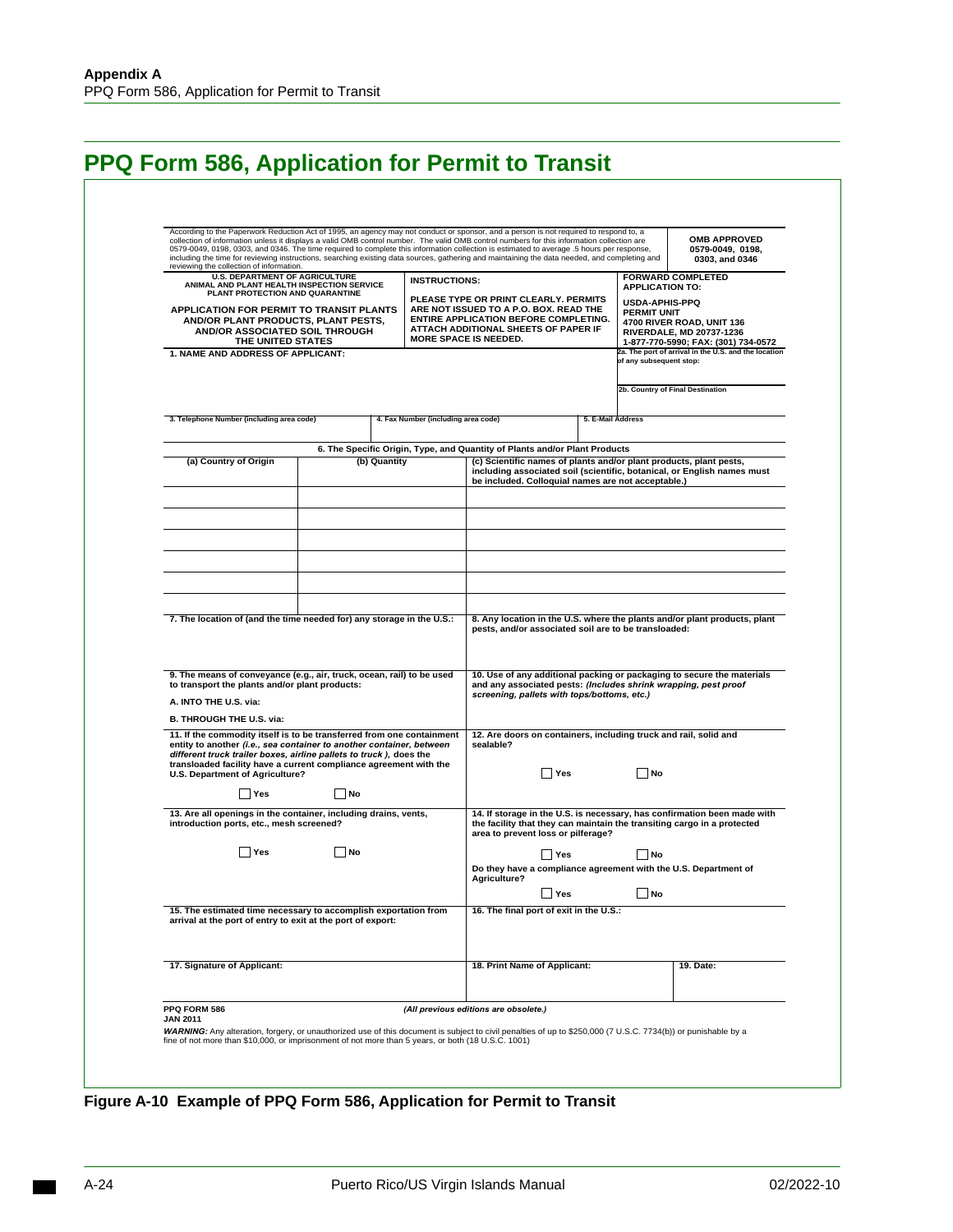

**Figure A-11 Instructions for PPQ Form 586, Application for Permit to Transit**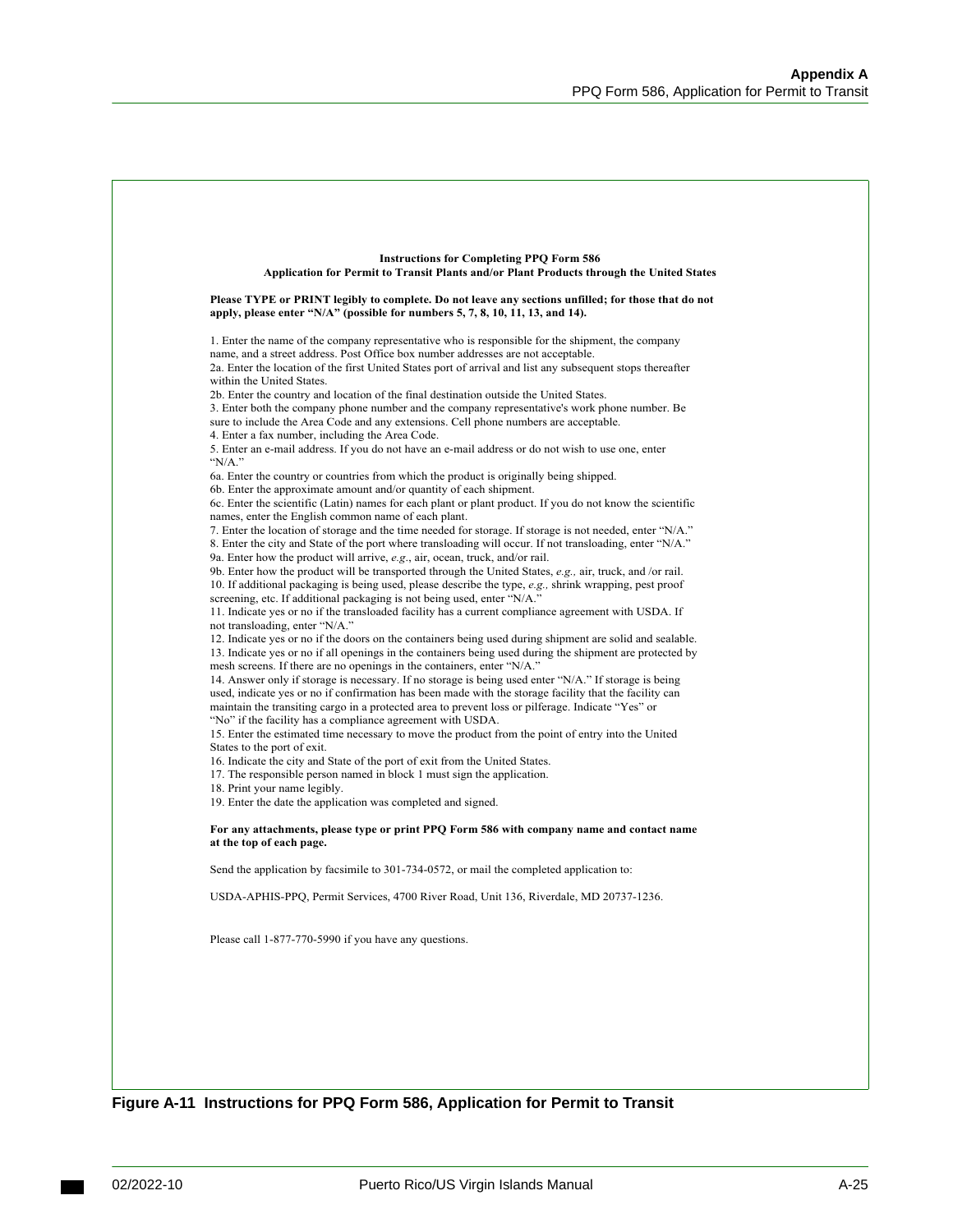# <span id="page-67-0"></span>**PPQ Form 591, Notice of Alleged Baggage Violation**

| ANIMAL AND PLANT HEALTH INSPECTION SERVICE<br>PLANT PROTECTION AND QUARANTINE                                                                                                                                                                                                                                                                                                                                                                                                                                                                                                                                                                                                                                                                                                                                                                                                                                                                                                                                                                                                                                                                                                                                                                                                                                                                                             | UNITED STATES DEPARTMENT OF AGRICULTURE | TYPE OF ALLEGED VIOLATOR<br>Passenger |                                                                                  | <b>SERIAL NUMBER</b>                                                                                                                                                                                                           |                                                                                                                                              |
|---------------------------------------------------------------------------------------------------------------------------------------------------------------------------------------------------------------------------------------------------------------------------------------------------------------------------------------------------------------------------------------------------------------------------------------------------------------------------------------------------------------------------------------------------------------------------------------------------------------------------------------------------------------------------------------------------------------------------------------------------------------------------------------------------------------------------------------------------------------------------------------------------------------------------------------------------------------------------------------------------------------------------------------------------------------------------------------------------------------------------------------------------------------------------------------------------------------------------------------------------------------------------------------------------------------------------------------------------------------------------|-----------------------------------------|---------------------------------------|----------------------------------------------------------------------------------|--------------------------------------------------------------------------------------------------------------------------------------------------------------------------------------------------------------------------------|----------------------------------------------------------------------------------------------------------------------------------------------|
| <b>NOTICE OF ALLEGED BAGGAGE VIOLATION</b>                                                                                                                                                                                                                                                                                                                                                                                                                                                                                                                                                                                                                                                                                                                                                                                                                                                                                                                                                                                                                                                                                                                                                                                                                                                                                                                                |                                         | Crew<br>ப                             |                                                                                  |                                                                                                                                                                                                                                |                                                                                                                                              |
|                                                                                                                                                                                                                                                                                                                                                                                                                                                                                                                                                                                                                                                                                                                                                                                                                                                                                                                                                                                                                                                                                                                                                                                                                                                                                                                                                                           |                                         |                                       | SECTION I - FOR USE BY USDA PLANT PROTECTION AND QUARANTINE (PPQ) (Please print) |                                                                                                                                                                                                                                |                                                                                                                                              |
| 1. AIRPORT NAME (City, State)                                                                                                                                                                                                                                                                                                                                                                                                                                                                                                                                                                                                                                                                                                                                                                                                                                                                                                                                                                                                                                                                                                                                                                                                                                                                                                                                             | 2. DATE AND TIME<br><b>ISSUED</b>       |                                       | 3. CARRIER (Full name<br>and flight number)                                      | (Full address)                                                                                                                                                                                                                 | 4. FINAL DESTINATION OF ALLEGED VIOLATOR                                                                                                     |
| 5. REGULATIONS VIOLATED (If record of prior violation,<br>provide details)                                                                                                                                                                                                                                                                                                                                                                                                                                                                                                                                                                                                                                                                                                                                                                                                                                                                                                                                                                                                                                                                                                                                                                                                                                                                                                |                                         |                                       |                                                                                  |                                                                                                                                                                                                                                | 6. IDENTIFICATION NUMBER (Obtain copies of identifying documents)                                                                            |
|                                                                                                                                                                                                                                                                                                                                                                                                                                                                                                                                                                                                                                                                                                                                                                                                                                                                                                                                                                                                                                                                                                                                                                                                                                                                                                                                                                           |                                         |                                       |                                                                                  |                                                                                                                                                                                                                                |                                                                                                                                              |
|                                                                                                                                                                                                                                                                                                                                                                                                                                                                                                                                                                                                                                                                                                                                                                                                                                                                                                                                                                                                                                                                                                                                                                                                                                                                                                                                                                           |                                         |                                       |                                                                                  |                                                                                                                                                                                                                                |                                                                                                                                              |
|                                                                                                                                                                                                                                                                                                                                                                                                                                                                                                                                                                                                                                                                                                                                                                                                                                                                                                                                                                                                                                                                                                                                                                                                                                                                                                                                                                           |                                         |                                       |                                                                                  |                                                                                                                                                                                                                                | Government-Issued ID Number:                                                                                                                 |
| 7. NAME OF ALLEGED VIOLATOR (Last name, first name,<br>middle initial)                                                                                                                                                                                                                                                                                                                                                                                                                                                                                                                                                                                                                                                                                                                                                                                                                                                                                                                                                                                                                                                                                                                                                                                                                                                                                                    |                                         |                                       |                                                                                  |                                                                                                                                                                                                                                |                                                                                                                                              |
|                                                                                                                                                                                                                                                                                                                                                                                                                                                                                                                                                                                                                                                                                                                                                                                                                                                                                                                                                                                                                                                                                                                                                                                                                                                                                                                                                                           |                                         |                                       |                                                                                  |                                                                                                                                                                                                                                |                                                                                                                                              |
|                                                                                                                                                                                                                                                                                                                                                                                                                                                                                                                                                                                                                                                                                                                                                                                                                                                                                                                                                                                                                                                                                                                                                                                                                                                                                                                                                                           |                                         |                                       |                                                                                  |                                                                                                                                                                                                                                | $\Box$ Other ID:                                                                                                                             |
| 8. PERMANENT ADDRESS OF ALLEGED VIOLATOR (Include<br>full address and phone number)                                                                                                                                                                                                                                                                                                                                                                                                                                                                                                                                                                                                                                                                                                                                                                                                                                                                                                                                                                                                                                                                                                                                                                                                                                                                                       |                                         |                                       |                                                                                  |                                                                                                                                                                                                                                | 9. MATERIAL SEIZED (List the name of articles, and quantity or weight)                                                                       |
| Phone Number:<br>10. ORAL DECLARATION                                                                                                                                                                                                                                                                                                                                                                                                                                                                                                                                                                                                                                                                                                                                                                                                                                                                                                                                                                                                                                                                                                                                                                                                                                                                                                                                     |                                         |                                       | 11. OPPORTUNITY TO AMEND DECLARATION                                             |                                                                                                                                                                                                                                |                                                                                                                                              |
| No Yes No                                                                                                                                                                                                                                                                                                                                                                                                                                                                                                                                                                                                                                                                                                                                                                                                                                                                                                                                                                                                                                                                                                                                                                                                                                                                                                                                                                 |                                         |                                       | <b>The Yes</b>                                                                   | $\Box$ No                                                                                                                                                                                                                      |                                                                                                                                              |
|                                                                                                                                                                                                                                                                                                                                                                                                                                                                                                                                                                                                                                                                                                                                                                                                                                                                                                                                                                                                                                                                                                                                                                                                                                                                                                                                                                           |                                         |                                       |                                                                                  |                                                                                                                                                                                                                                | 12. EVIDENCE JUSTIFYING SEIZURE OF MATERIAL (i.e., labels on material, passenger remarks, etc.). If case is forwarded for further action, an |
|                                                                                                                                                                                                                                                                                                                                                                                                                                                                                                                                                                                                                                                                                                                                                                                                                                                                                                                                                                                                                                                                                                                                                                                                                                                                                                                                                                           |                                         |                                       | 14. ISSUING OFFICIAL (Signature)                                                 |                                                                                                                                                                                                                                | 15. BADGE NUMBER                                                                                                                             |
|                                                                                                                                                                                                                                                                                                                                                                                                                                                                                                                                                                                                                                                                                                                                                                                                                                                                                                                                                                                                                                                                                                                                                                                                                                                                                                                                                                           |                                         |                                       | SECTION II - ALLEGED VIOLATOR (Please read Section I and Section II)             |                                                                                                                                                                                                                                |                                                                                                                                              |
| within the designated time in full settlement of this matter.                                                                                                                                                                                                                                                                                                                                                                                                                                                                                                                                                                                                                                                                                                                                                                                                                                                                                                                                                                                                                                                                                                                                                                                                                                                                                                             |                                         |                                       |                                                                                  |                                                                                                                                                                                                                                |                                                                                                                                              |
| Sign:                                                                                                                                                                                                                                                                                                                                                                                                                                                                                                                                                                                                                                                                                                                                                                                                                                                                                                                                                                                                                                                                                                                                                                                                                                                                                                                                                                     |                                         |                                       |                                                                                  | Date: the contract of the contract of the contract of the contract of the contract of the contract of the contract of the contract of the contract of the contract of the contract of the contract of the contract of the cont |                                                                                                                                              |
|                                                                                                                                                                                                                                                                                                                                                                                                                                                                                                                                                                                                                                                                                                                                                                                                                                                                                                                                                                                                                                                                                                                                                                                                                                                                                                                                                                           |                                         | --- OR---                             |                                                                                  |                                                                                                                                                                                                                                |                                                                                                                                              |
| Sign:                                                                                                                                                                                                                                                                                                                                                                                                                                                                                                                                                                                                                                                                                                                                                                                                                                                                                                                                                                                                                                                                                                                                                                                                                                                                                                                                                                     |                                         |                                       | Date:                                                                            |                                                                                                                                                                                                                                |                                                                                                                                              |
|                                                                                                                                                                                                                                                                                                                                                                                                                                                                                                                                                                                                                                                                                                                                                                                                                                                                                                                                                                                                                                                                                                                                                                                                                                                                                                                                                                           |                                         |                                       | SECTION III - FOR USE BY UNITED STATES CUSTOMS AND BORDER PROTECTION OR PPQ      |                                                                                                                                                                                                                                |                                                                                                                                              |
| 13. ISSUING OFFICIAL (Print name)<br>The Plant Protection Act (7 U.S.C. 7734) and the Animal Health Protection Act (7 U.S.C. 8313) authorize the imposition of civil penalties for violations<br>of the statutes, regulations, or orders issued thereunder. The Federal Civil Penalties Inflation Adjustment Act of 1990 (28 U.S.C. 2461 note) authorizes<br>periodic adjustments of the civil penalties for inflation. See 7 CFR 3.91(b)(2) for the current maximum penalties assessed under these statutes.<br>You may waive your right to a hearing on the record and agree to pay a specified civil penalty in settlement of this matter by signing this agreement. If<br>you agree to pay a specified civil penalty and do not submit payment within the designated time, the matter will be referred for collection. You may<br>refuse to pay and request a hearing on the record; a complaint will be issued enumerating the violation(s). The civil penalty offered at this time shall<br>not be relevant in any respect to the civil penalty which may be assessed after a hearing.<br>1. I acknowledge that I have a right to a hearing on the record. I waive my right to such hearing and agree to pay the sum of \$<br>2. I acknowledge that I have an opportunity for a hearing on the record, and I do not wish to waive my right.<br>SIGNATURE OF CASHIER |                                         |                                       | AMOUNT RECEIVED                                                                  |                                                                                                                                                                                                                                | DATE                                                                                                                                         |
| PPQ FORM 591                                                                                                                                                                                                                                                                                                                                                                                                                                                                                                                                                                                                                                                                                                                                                                                                                                                                                                                                                                                                                                                                                                                                                                                                                                                                                                                                                              |                                         |                                       | (Previous editions are obsolete.)                                                |                                                                                                                                                                                                                                |                                                                                                                                              |

 **Figure A-12 Example of PPQ Form 591, Notice of Alleged Baggage Violation**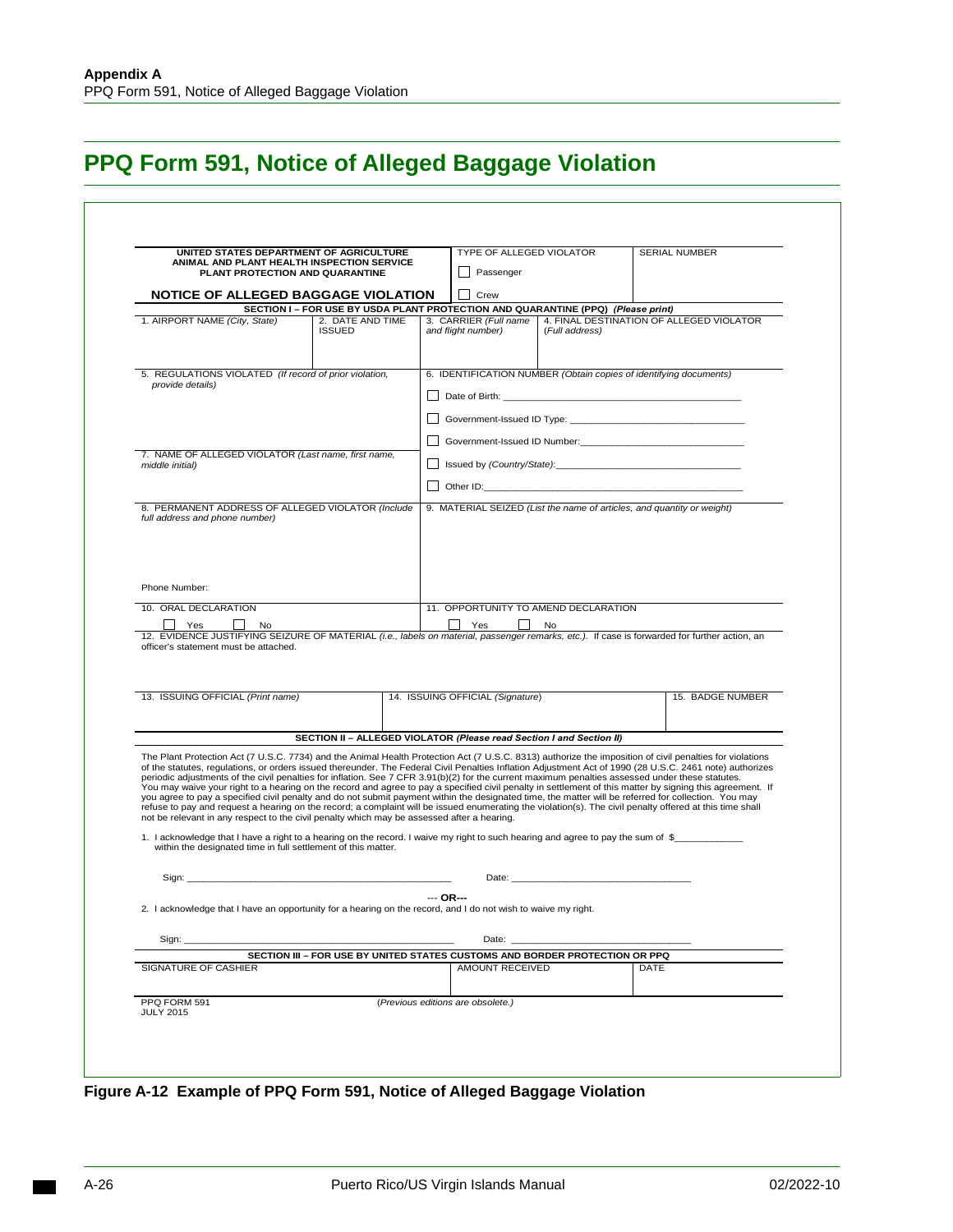### **Purpose**

PPQ Form 591, Notice of Alleged Baggage Violation is used to assess civil penalties for passengers and crew who attempt to smuggle prohibited or restricted agricultural items in their baggage after failing to declare the items, and to assess civil penalties for crew and service personnel who remove regulated articles contrary to regulations.

Complete the PPQ Form 591 for violators under 18 not accompanied by an adult and for foreign diplomats holding A–1 or A–2 visas even though the violation is waived for this category of violators only.

### **Instructions**

Use the instructions in [Table A-7](#page-68-0) for completing the PPQ Form 591.

| <b>Block</b><br><b>Number</b> | <b>Field</b><br><b>Name</b>                             | <b>Instructions</b>                                                                                                                                                                                                                                                                               |
|-------------------------------|---------------------------------------------------------|---------------------------------------------------------------------------------------------------------------------------------------------------------------------------------------------------------------------------------------------------------------------------------------------------|
|                               | Type of                                                 | Check appropriate block.                                                                                                                                                                                                                                                                          |
| Alleged<br>Violator           |                                                         | "Passenger" refers to passengers.                                                                                                                                                                                                                                                                 |
|                               |                                                         | "Crew" refers to persons employed by the airline.                                                                                                                                                                                                                                                 |
| Section 1                     |                                                         | Complete as directed.                                                                                                                                                                                                                                                                             |
| 1                             | Airport<br>Name                                         | Enter airport name, city, and state.                                                                                                                                                                                                                                                              |
| $\overline{c}$                | Date and<br>Time<br>Issued                              | Enter date and time.                                                                                                                                                                                                                                                                              |
| 3                             | Carrier                                                 | Enter the name of the airline (do not abbreviate) and the flight<br>number.                                                                                                                                                                                                                       |
| 4                             | <b>Final Des-</b><br>tination of<br>Alleged<br>Violator | Enter the final destination of the alleged violator, including the full<br>address.                                                                                                                                                                                                               |
| 5                             | Regula-<br>tion Vio-<br>lated                           | Enter the CFR(s) that the passenger or crew member allegedly<br>violated. Be sure to cite the appropriate title, part, and subpart. If<br>passenger or crew member is a previous violator, provide details<br>including date of violation, CFR involved, and any resulting<br>enforcement action. |
| 6                             | Identifica-<br>tion Num-<br>ber                         | Examine the available identification documents and complete<br>appropriate fields. Make copies of identification documents for<br>the record.                                                                                                                                                     |
| 7                             | Name of<br>Alleged<br>Violator                          | Enter the name as stated on identification documents. Fill in as<br>complete a name as possible.                                                                                                                                                                                                  |
| 8                             | Perma-<br>nent<br>Address of<br>Alleged<br>Violator     | Enter the full permanent address of the alleged violator. Enter a<br>phone number if possible.                                                                                                                                                                                                    |

<span id="page-68-0"></span>**Table A-7 Instructions for Completing a PPQ Form 591**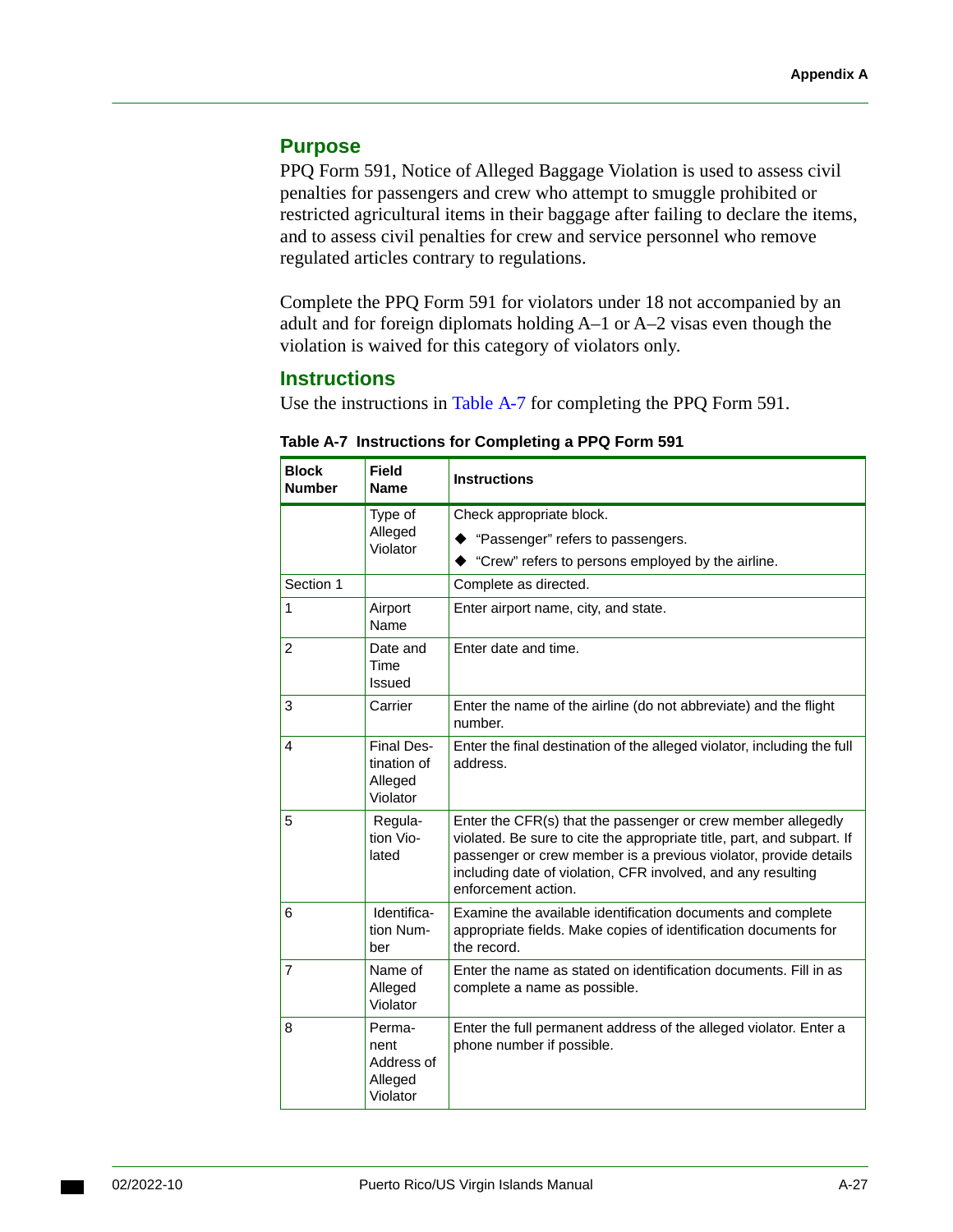| <b>Block</b><br><b>Number</b> | <b>Field</b><br><b>Name</b>                    | <b>Instructions</b>                                                                                                                                                                                 |
|-------------------------------|------------------------------------------------|-----------------------------------------------------------------------------------------------------------------------------------------------------------------------------------------------------|
| 9                             | Material<br>Seized                             | Enter the name of the article(s) seized and the quantity or weight<br>in kilograms.                                                                                                                 |
| 10                            | Oral Dec-<br>laration                          | Check the appropriate box to indicate if the alleged violator<br>declared the material during initial questioning.                                                                                  |
| 11                            | Opportu-<br>nity to<br>Amend                   | Check the appropriate box to indicate if an opportunity to amend<br>the oral declaration was given. You cannot assess a civil penalty<br>if an opportunity to amend was not given.                  |
| 12                            | Evidence<br>Justifying<br>Seizure              | Enter additional information about the seizure (i.e. details about<br>the material, passenger remarks, etc.). If the item was concealed<br>or misrepresented, explain how.                          |
|                               |                                                | If the case is forwarded for further action, an Officer's Statement<br>must be attached.                                                                                                            |
| $13 - 15$                     | Signature<br>and Badge<br>Number of<br>Officer | Complete as instructed.                                                                                                                                                                             |
| Section II                    | Alleged<br>Violator                            | Enter the amount of the civil penalty before you give the form to<br>the alleged violator.                                                                                                          |
|                               |                                                | <b>AGREES:</b> If the alleged violator agrees to pay the civil pen-<br>alty, have the alleged violator sign and date in field 1. Instruct<br>the alleged violator how to pay as per local protocol. |
|                               |                                                | <b>REFUSES:</b> If the alleged violator refuses to pay the civil pen-<br>alty, have the alleged violator sign and date in Field 2.                                                                  |
|                               |                                                | Refer to directions in "Refusal to Pay the Civil Penalty". Give a<br>copy of the completed form to the alleged violator.                                                                            |
| Section III                   |                                                | For use by the Agency.                                                                                                                                                                              |

**Table A-7 Instructions for Completing a PPQ Form 591 (continued)** 

# <span id="page-69-0"></span>**Refusing to Pay the Civil Penalty**

When alleged violators refuse to pay the penalty:

- 1. Ensure alleged violators understand that they are waiving their right to settle the violation with the penalty amount recorded on the PPQ Form 591. This penalty amount will not be relevant to the civil penalty that may be assessed after a hearing.
- 2. Have the alleged violator read, sign, and date in Section II-2 of PPQ Form 591.
- 3. Allow the alleged violator to write a statement if they wish to do so.
- 4. Make copies of identifying documents as described in Section I-6 of PPQ Form 591.
- 5. Give the alleged violator Copy 2 of the PPQ Form 591 and dismiss the alleged violator.
- 6. Write an Officer Statement relating all the facts of the incident.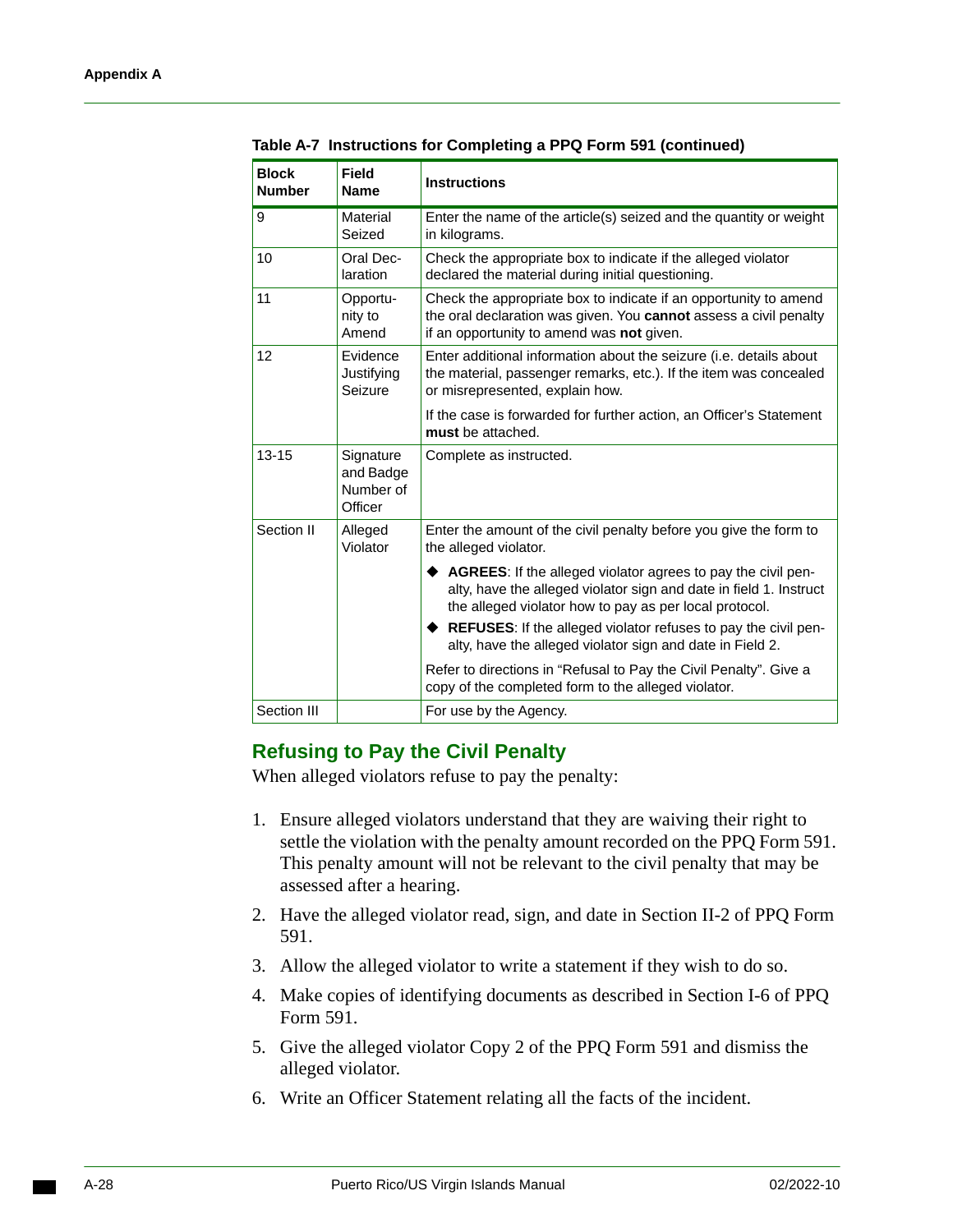- 7. Collect the following evidence and submit to the appropriate IES office within two weeks:
	- PPQ Form 591
	- Identifying documents described in Section I-6
	- Officer statement
	- Alleged violator statement (if available)
	- Photographs (if available)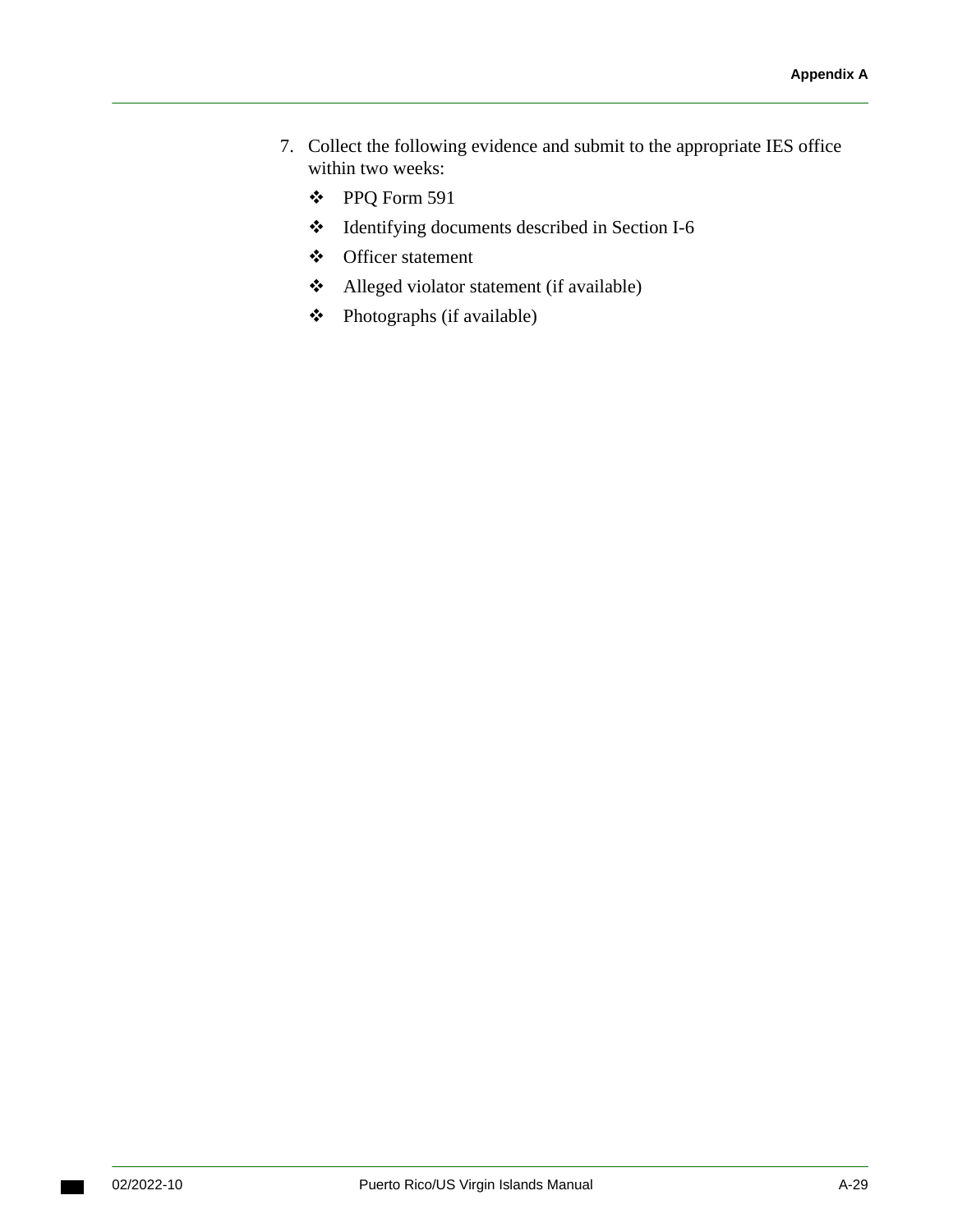# <span id="page-71-0"></span>**Notification Letter to Airline for Crew Member Violation**

If the alleged violator is a crew member, use the template in [Figure A-13](#page-71-1) to notify the airlines.

|  | . |  |
|--|---|--|

Dear *(Name):* 

On the following dates, an employee of *(name of airline)* did *(list and describe violations):* 

This letter serves a notice that a violation/s of the Plant Protection Act (7 U.S.C. §§ 8301 et. seq.) and the regulations and standards issued thereunder have occurred. Violations of these Federal regulations may be criminally prosecuted and can result in monetary penalties, a one-year prison m term, or both. Additionally, violations of these Federal regulations can result in a civil penalty of \$250,000 per violation, or more depending on the circumstances of the violation.

through training and/or knowledge gained from their employment and frequent travel. Please members are recognized as take the opportunity to consult with your employees and conduct additional training if needed.

traveling public and crew members are asked to help. By complying with all Federal To prevent the entry into the United States of unwanted plant and animal pests and diseases, the regulations, we all contribute to the protection of America's agriculture. Your assistance in this effort is appreciated.

 $\hat{Q}_{\vec{k}}$ 

If you have any questions, please contact *(local PPQ office)* at *(phone number)*.

*(Signature)* 

*(Name and title)* 

Plant Protection and Quarantine

<span id="page-71-1"></span>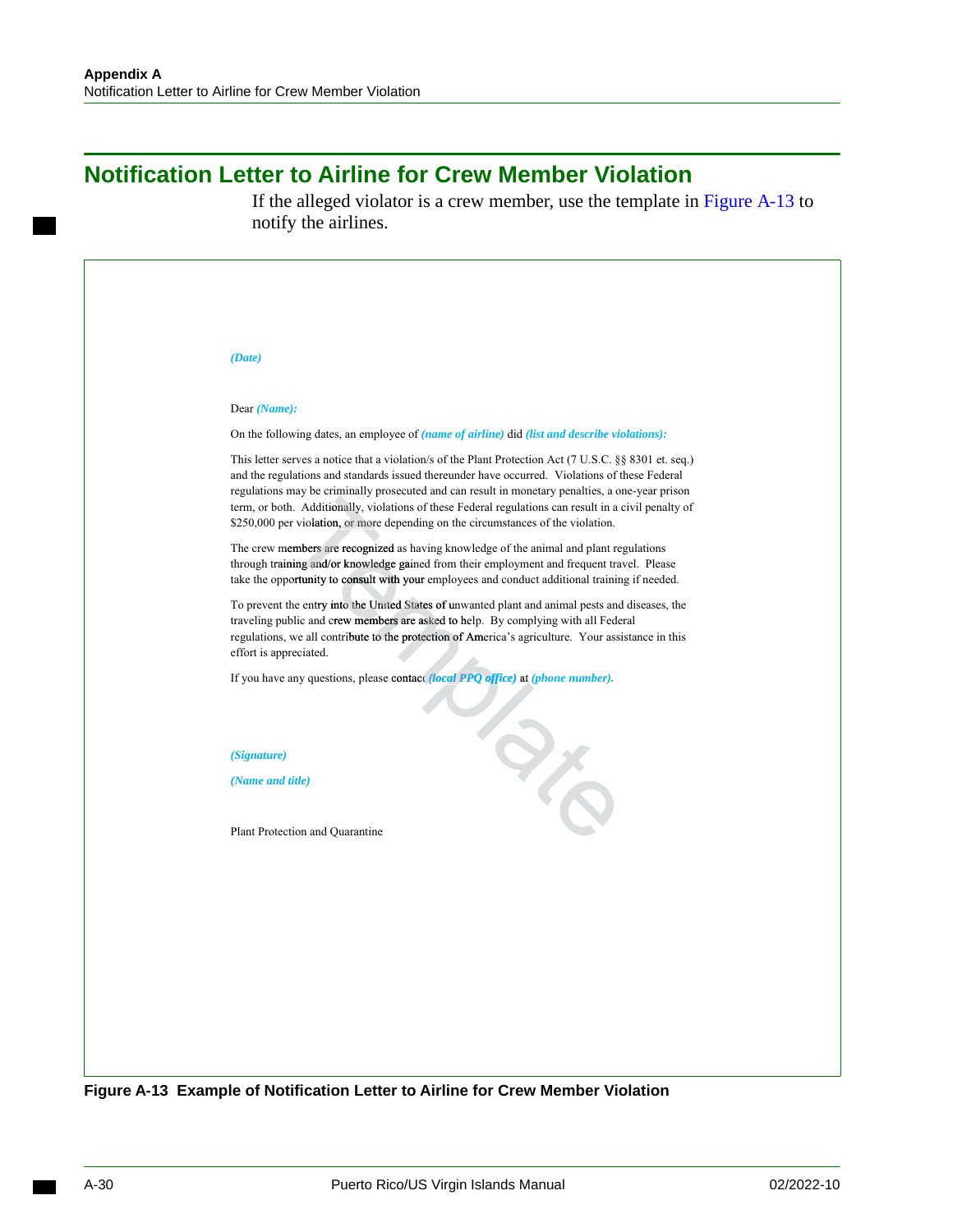### **Agriculture Notice**

<span id="page-72-0"></span>Issue an Agriculture Notice when a prohibited agricultural article is found and removed from a package. For ECO packages, place a copy of the Agriculture Notice in the package. For U.S. postal packages, place a copy of the completed [PPQ Form 287, Mail Interception Notice](#page-44-0) and the Agriculture Notice in the package.



 **Figure A-14 Example of the Agriculture Notice**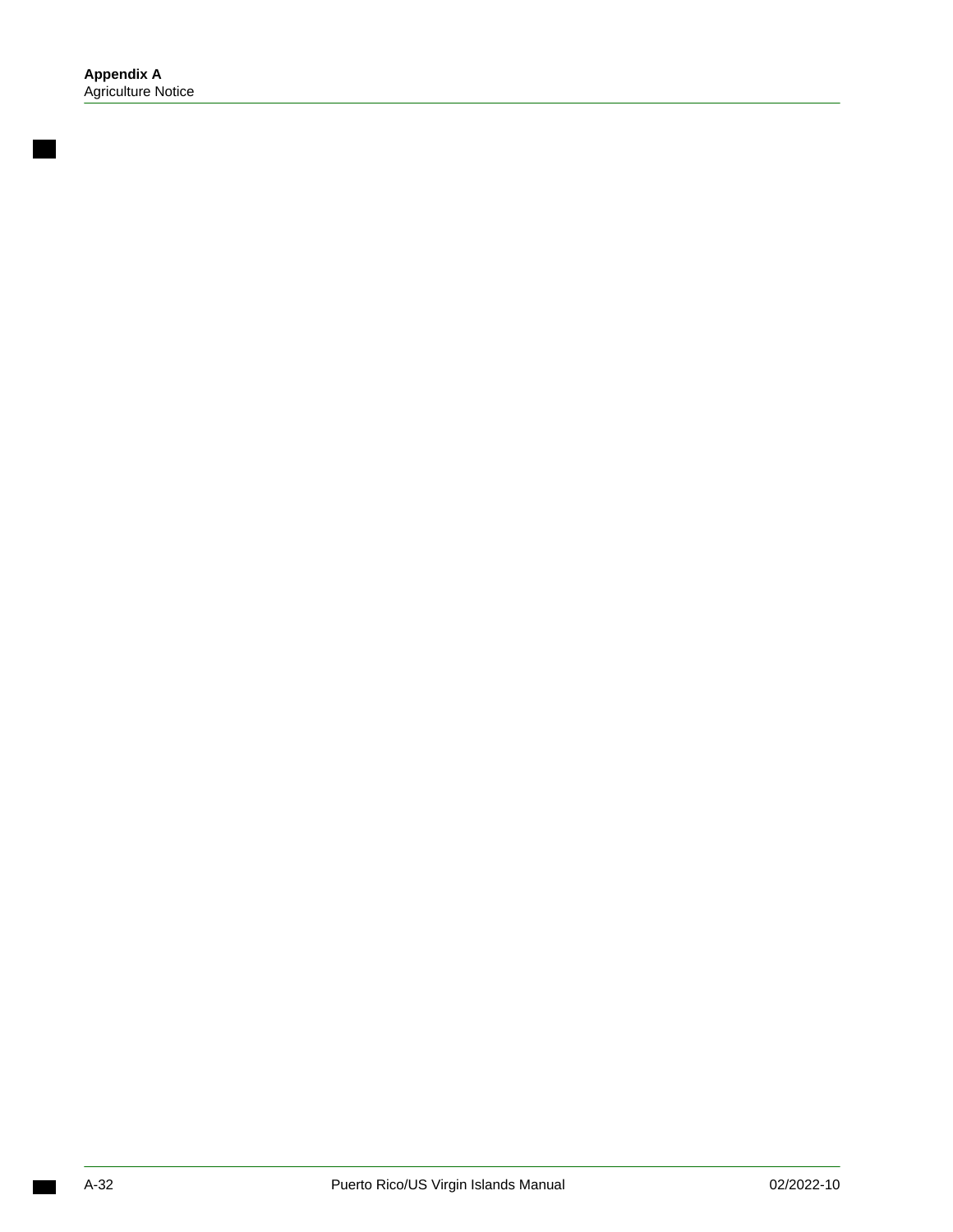# B **Appendix B**

## *Pre-Requisite Requirements for Commodity Risk Assessments*

### **Introduction**

**Appendix**

There are two reasons a fruit, herb, or vegetable may **not** be listed as approved for movement to other parts of the United States:

- PPQ has **not** studied the pest risk, or
- PPQ has studied the pest risk and there were no mitigations appropriate to address the pest risk.

Stakeholders can request a commodity be added to the list of approved fruits, herbs, and vegetables ([Table 3-1](#page-27-0)) by submitting a request to:

USDA-APHIS-PPQ Regulatory Coordination and Compliance Unit (RCC) 4700 River Road, Unit 140 Riverdale, MD 20737

The addition of commodities to [Table 3-1](#page-27-0) requires that a pest risk analysis be conducted, rule making accomplished, and published in the Federal Register. While the initial request for movement of a commodity to other parts of the United States may come from any interested party, in order for APHIS to consider whether a currently prohibited commodity can be safely moved interstate, the pre-requisite requirements outlined in this chapter must be completed.

Complete the following information to initiate a commodity risk assessment. All information should be submitted to and approved by the Puerto Rico or U.S. Virgin Islands Department of Agriculture. After approval, the APHIS PPQ State Plant Health Director's office should submit the document to the RCC Unit to begin the review process.

### **Contact Information**

Provide your name, company address(es), telephone and fax numbers, and email address(es).

### **Commodity Information**

1. A description and/or map of the specific location(s) of the areas in the exporting area where the commodity is produced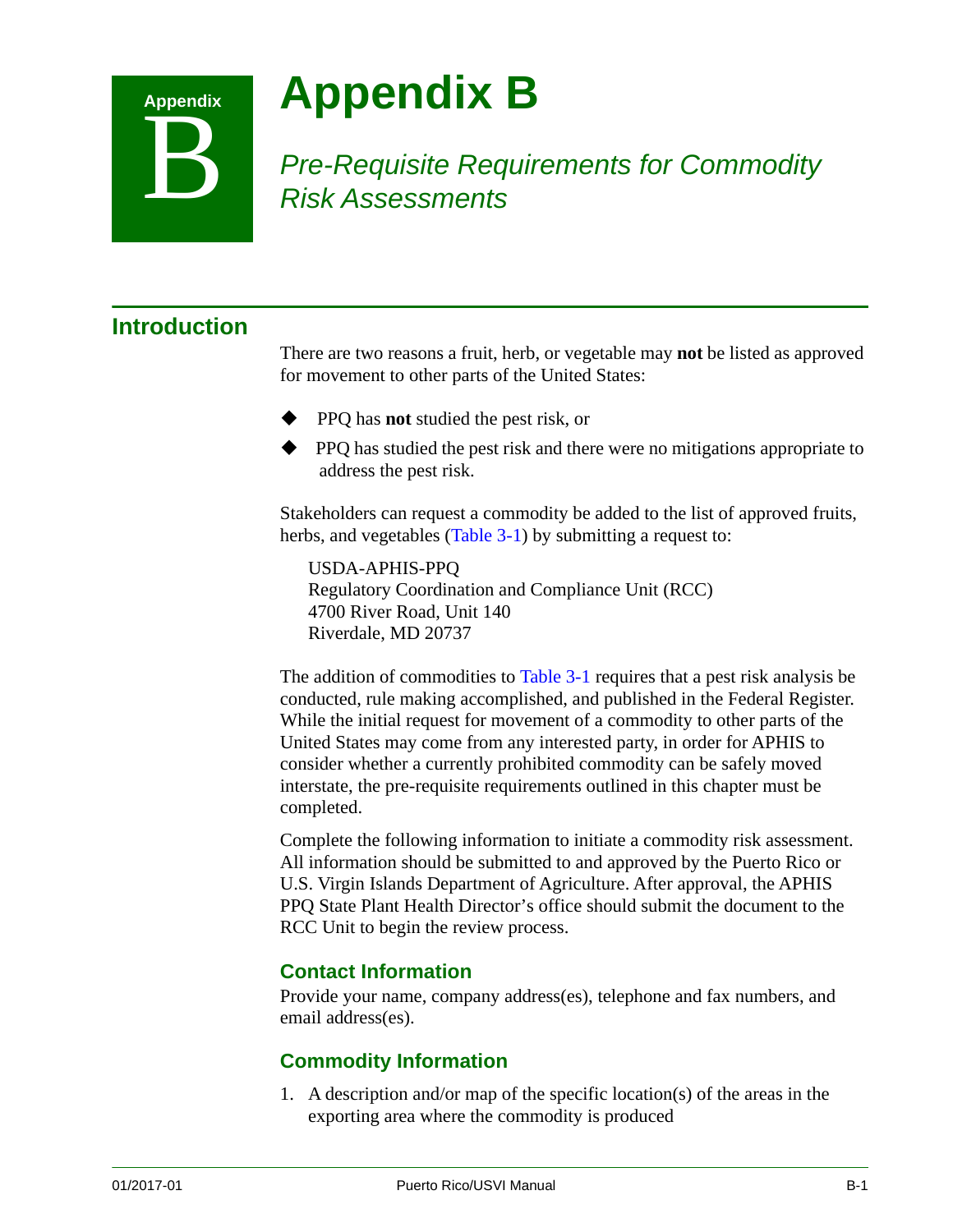- 2. The scientific name (including genus, species, and author names), synonyms, and taxonomic classification of the commodity
- 3. Identification of the particular plant or plant part (i.e. fruit, leaf, root, entire plant, etc.) and any associated plant part proposed for interstate movement to other parts of the United States
- 4. The proposed end use of the imported commodity (e.g., consumption, milling, decorative, processing, etc.)
- 5. The months of the year when the commodity would be produced and harvested for interstate movement

### **Shipping Information**

- 6. Detailed information as to the projected quantity and weight/volume of the proposed importation, broken down according to varieties where applicable
- 7. Method of shipping and under what conditions, including type of conveyance, and type, size, and capacity of packing boxes and/or shipping containers

### **Pest and Disease Information**

- 8. Scientific name (including genus, species, and author names) and taxonomic classification of arthropods, fungi, bacteria, nematodes, virus viroids, mollusks, phytoplasmas, spiroplasmas, etc., attacking the crop
- 9. Plant part attacked by each pest, pest life stages associated with each plant part attacked, and location of pest (in, on, or with commodity)
- 10. References

### **Strategies for Risk Mitigation or Risk Management**

- 11. Overview of agronomic or horticultural management practices used in the production of the commodity, including methods of pest risk mitigation or control programs
- 12. Identification of parties responsible for pest management and control

While not mandatory, provide as much of the following information as possible to assist USDA in completing a timely response to your request:

- Contact Information
	- \* Address, phone and fax numbers, and/or email for local experts (such as academicians, researchers, extension agents) who are most familiar with crop production, entomology, plant pathology, and other relevant characteristics of the commodity
- Commodity Information
	- $\div$  Common name(s)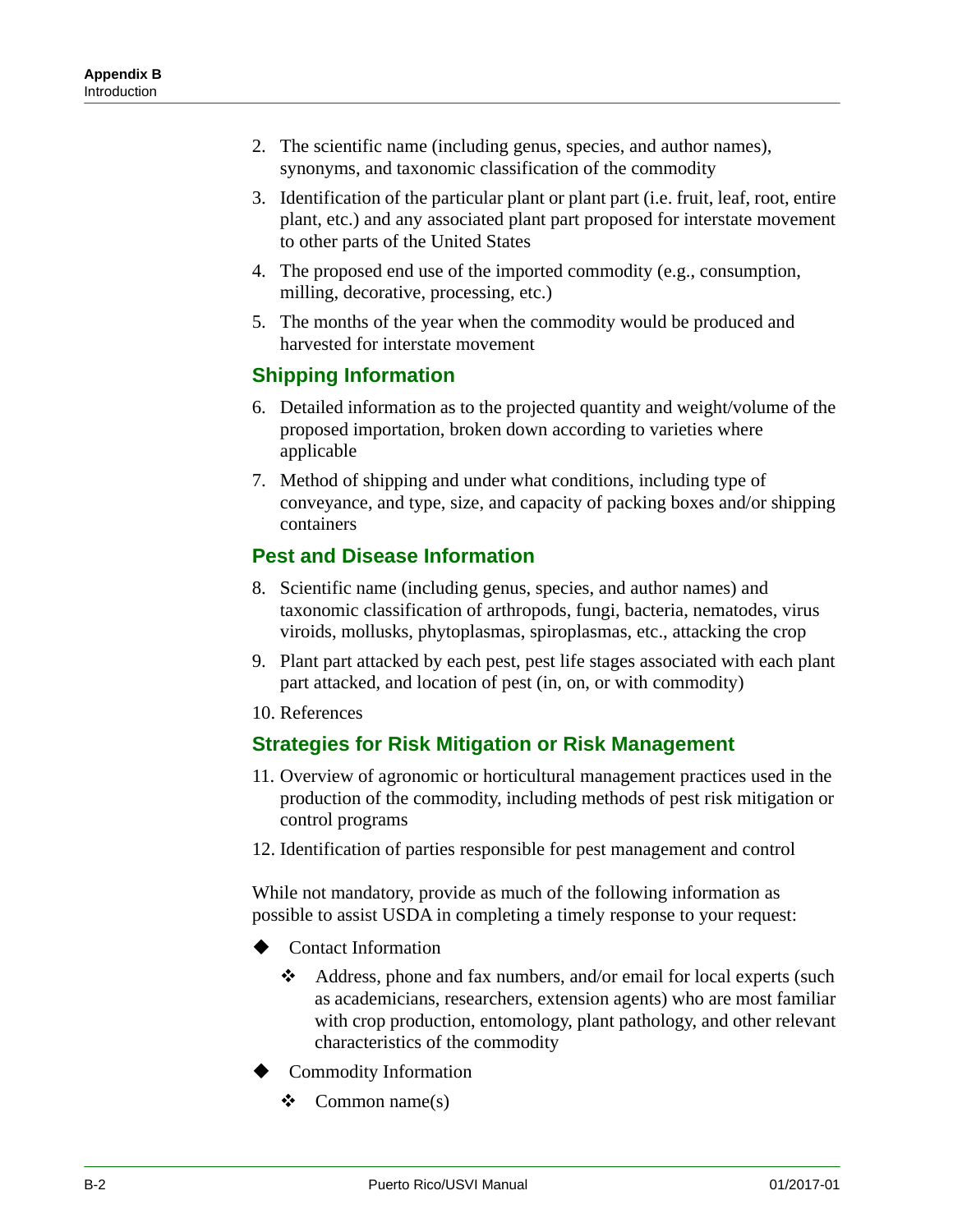- Cultivar, variety, or group description
- Stage of maturity at which crop is harvested and method of harvest
- $\triangleleft$  Indication of whether the crop is grown from certified seed or nursery stock, if applicable
- $\cdot \cdot$  If grown from certified seed or stock, indication of origin of the stock or seed
- Color photographs of plant, plant part, or plant product
- Growing/Production Area Information
	- Unique characteristics of the production area in terms of pests or diseases
	- Maps of the production regions, pest free areas, etc.
	- $\triangle$  Length of time commodity has been grown in production area
	- Status of growth of production area (i.e. acreage expanding or stable)
	- $\bullet$  Physical and climatological description of the growing area
- Post-Harvest Transit and Processing Information
	- Complete description of the post-harvest processing methods used
	- $\triangle$  Description of the movement of the commodity from field to processing to port of interstate movement
	- Shipping methods and volume of exports
	- Photographs of the boxes and containers used to transport the commodity
	- $\triangle$  Identification of port(s) of export and import and expected months (seasons) of shipment
- Pests and Disease Information
	- Common name(s) of the pest(s)
	- $\triangleleft$  Geographic distribution of the pest, if a quarantine pest and follows the pathway
	- Period of attack (e.g. attacks young fruit beginning immediately after blooming) and records of pest incidence (e.g. percentage of infested plants or infested fruit) over time (e.g. during the different phenological stages of the crops and/or times of the year)
	- Economic losses associated with pests of concern
	- ❖ Pest biology or disease etiology or epidemiology
	- Photocopies of literature cited in support of the information above
- Current Strategies for Risk Mitigation or Management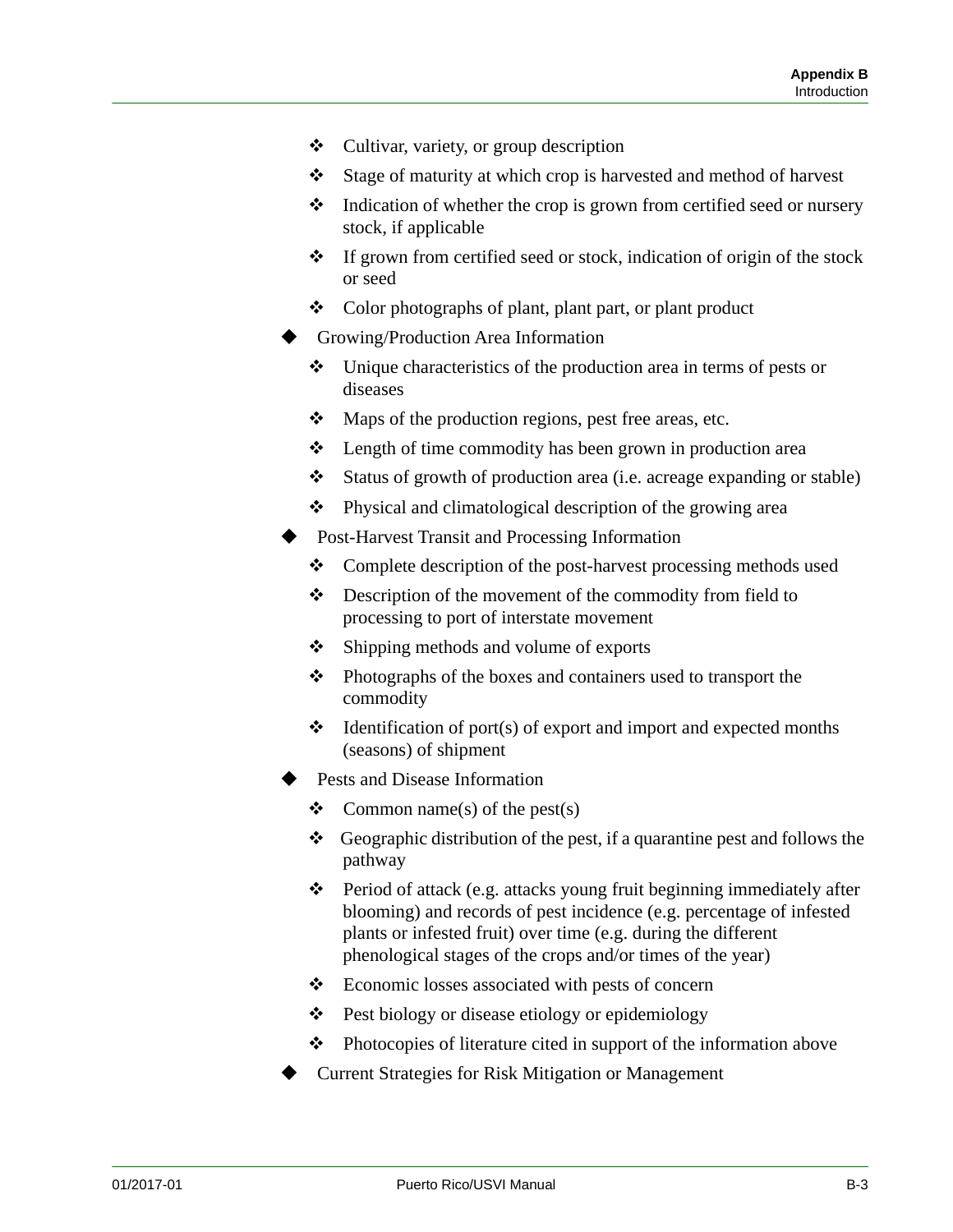- Description of pre-harvest pest management practices (including target pests, treatments, or other control methods)
- Evidence of efficacy of pest management treatments or other control methods
- Efficacy of post-harvest processing treatments in pest control
- Culling percentage and efficacy of culling in removing pests from the commodity
- Description of quality assurance activities, efficacy and efficiency of monitoring implementation
- Other Documentation
	- Relevant pest risk analyses, environmental assessment(s), biological assessment(s), and economic information and analyses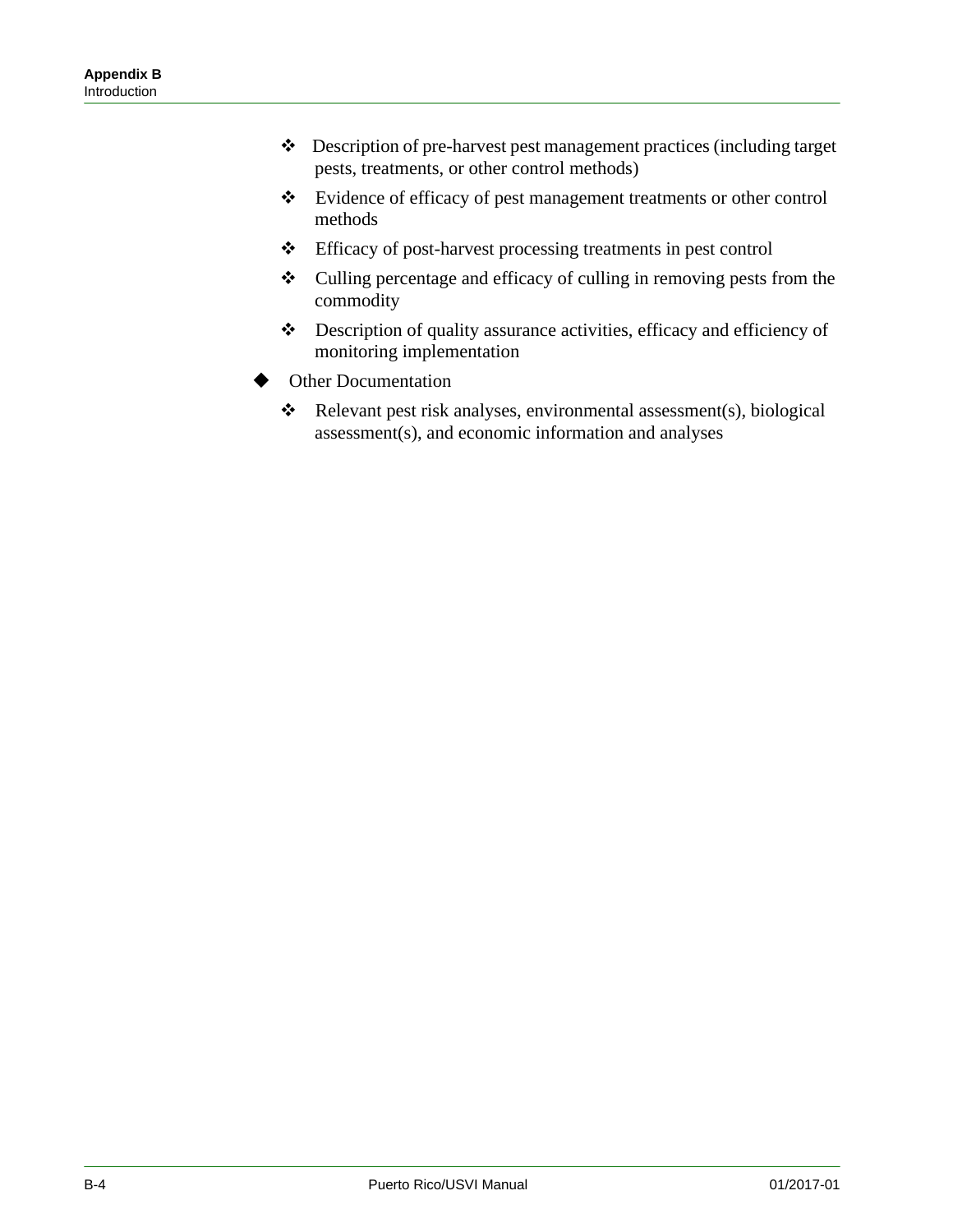# **Glossary**

**Puerto Rico/US Virgin Islands** 

### **Introduction**

Use this glossary to find the meaning of specialized words, abbreviations, acronyms, and terms used in regulating products from Puerto Rico and the U.S. Virgin Islands into the mainland United States.

### **Definitions, Terms, and Abbreviations**

**APHIS.** the U.S. Department of Agriculture, Animal and Plant Health Inspection Service

**APHIS, PPQ.** APHIS, Plant Protection and Quarantine

**ARM.** acronym for the Agricultural Risk Management System, a web-based service-oriented system to support the operational and analytical needs of USDA-APHIS-PPQ and DHS-CBP Agricultural Quarantine Inspection programs

**certified (certification, certifiable).** a type of authorization issued by an inspector, evidencing freedom from infestation, to allow the movement of certain regulated articles in accordance with the regulations

**civil penalty.** monetary penalty assessed in all types of actions other than criminal proceedings

**clearance (cleared).** verification of compliance with phytosanitary regulations

**commercial consignment.** consignment an inspector identifies as having been produced for sale and/or distribution in mass markets in the U.S. mainland and U.S. territories. Such identification will be based on a variety of indicators including, but not limited to, quantity of produce, origin, identification of packinghouse on the packaging, and documents consigning the vegetables to a wholesaler or retailer

**consignment.** quantity of plants, plant products, and/or other articles, being moved from Hawaii, Puerto Rico, U.S. Virgin Islands, or offshore U.S. territories to the U.S. mainland and covered, when required, by a single certification or limited permit. A consignment may be composed of one or more commodities or lots.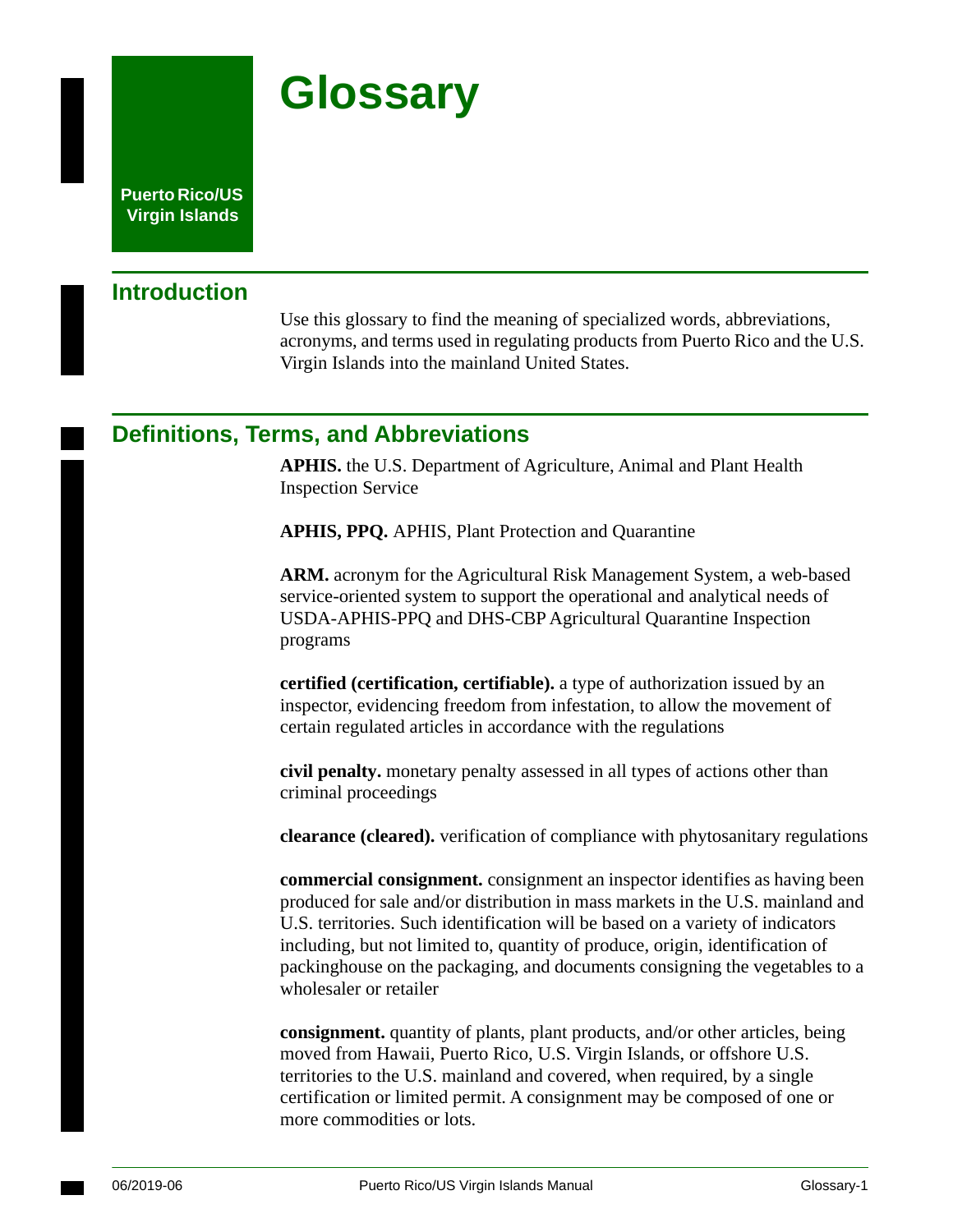**contiguous .** all States that touch one another without another country or body of water between them

**continental United States (U.S. mainland).** the 48 contiguous States, Alaska, and the District of Columbia

**conveyance.** means by which a commodity may arrive at a U.S. mainland port or U.S. offshore location (e.g. container, trailer, vehicle, aircraft, ship)

**courier shipment.** limited quantities (non-bulk) of potentially regulated articles being transported by a second party hired by the shipper. Courier companies include DHL, Federal Express (FedEx), United Parcel Service (UPS), and a variety of smaller handlers

**diagnostic request.** replaces PPQ Form 309; used to submit pest interceptions to PPQ Identifiers

**disinfect (disinfection).** the application to parts or all of a ship, vessel, other surface craft, or aircraft of a treatment that may be designated by the inspector as effective against such plant pests that may be present

**hitchhiking pests.** insects, mollusks, or other pests that are not directly associated with their host material and that move with cargo, in baggage, or at large in carriers

**interstate.** from one State into or through any other State; or within the District of Columbia, Guam, the U.S. Virgin Islands, or any other territory or possession of the U.S.

**limited permit.** a document (PPQ Form 530) issued by an inspector or a person operating under a compliance agreement for the interstate movement of regulated articles to a specified destination

**move (moved and movement).** shipped, offered for shipment to a common carrier, received for transportation or transported by a common carrier, or carried, transported, moved, or allowed to be moved directly or indirectly, from Hawaii, Puerto Rico, Guam, the Commonwealth of the Northern Mariana Islands, or the U.S. Virgin Islands, into or through the continental U.S. or any other State or territory of the U.S.

**open stores.** provisions on a vessel that remain unsealed because they pose no pest risk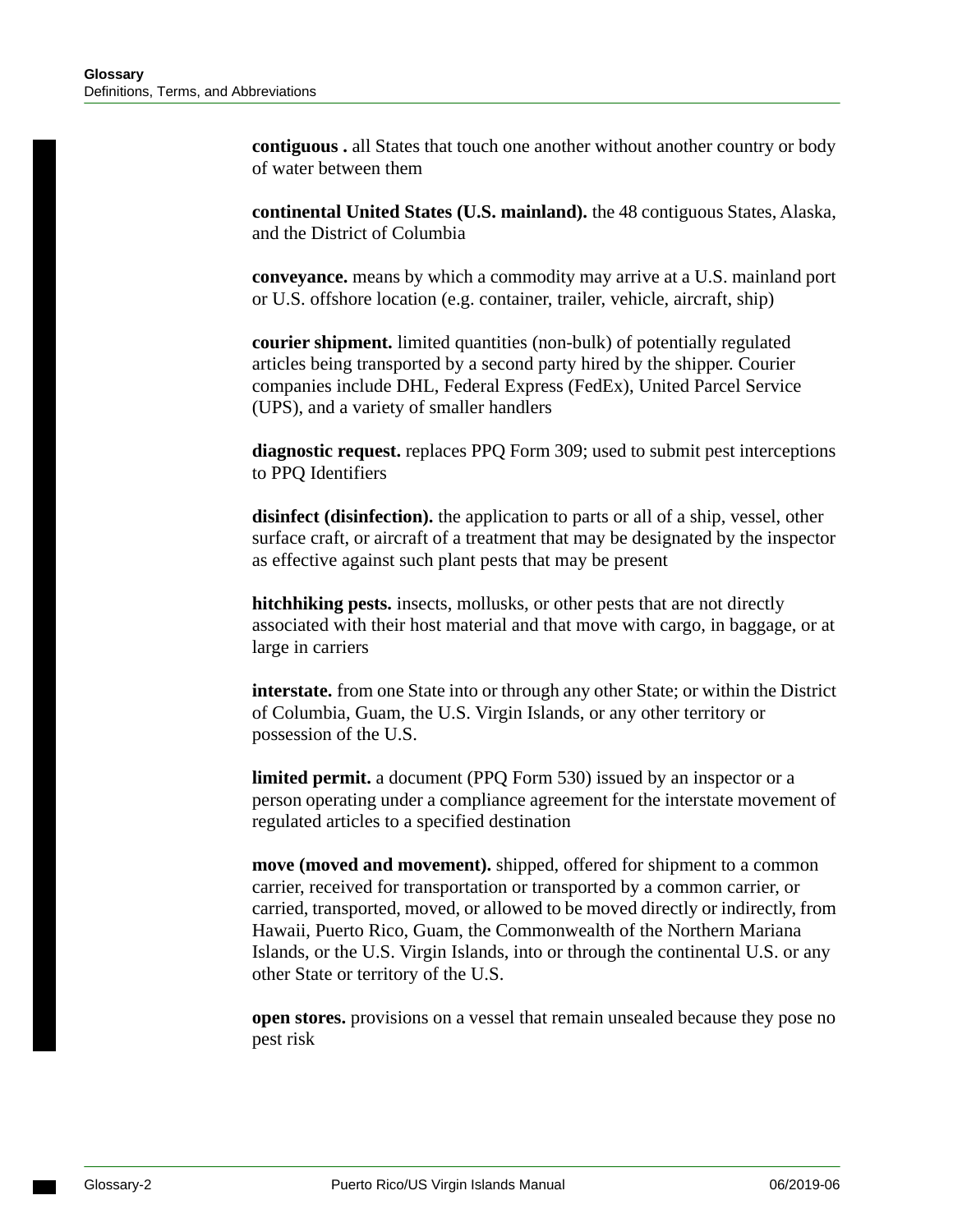**oral declaration.** a verbal response that a traveler makes to an agriculture regulatory official who has asked about the contents of the traveler's possessions

**plant debris.** detached leaves, twigs, or other portions of plants, or plant litter or rubbish as distinguished from approved parts of clean fruits and vegetables, or other commercial articles

**plant pest.** any living stage of any of the following that can directly or indirectly injure, cause damage to, or cause disease in any plant or plant product: a protozoan, a nonhuman animal, a parasitic plant, a bacterium, a fungus, a virus or viroid, an infectious agent or other pathogen, or any article similar to or allied with any of these articles

**phytosanitary regulation.** official rule to prevent the introduction or spread of quarantine pests or to limit the economic impact of regulated non-quarantine pests

**pit baggage.** luggage that a passenger does not carry into the cabin of an aircraft, but instead gives it to the airline (or private operator) to store in the aircraft cargo hold

**port of destination.** the U.S. location to which a conveyance is headed. For the purpose of clearing the conveyance and/or regulated articles on the mainland, the port of destination is the conveyance's first point of arrival there, regardless of further additional stops

**predeparture.** official clearance by PPQ or CBP personnel (or cooperators) of passengers and cargo prior to departure from HI, PR, USVI, or other U.S. territories

**propagative material.** plants and plant parts that are for or capable of propagation, including buds, bulbs, corms, cuttings, layers, pollen, scions, seeds, tissue, tubers, and like structures

**quarantine significant pest.** plant pest or noxious weed that is of potential economic importance to the U.S. and not yet present in the U.S., or present but not widely distributed and being officially controlled

**regulated article.** fruits or vegetables in the unprocessed state; cut flowers; seeds; and plants or plant products for nonpropagative or propagative use

**residue cargo.** cargo to be left on board the carrier to be unladen at another U.S. port or not unladen at all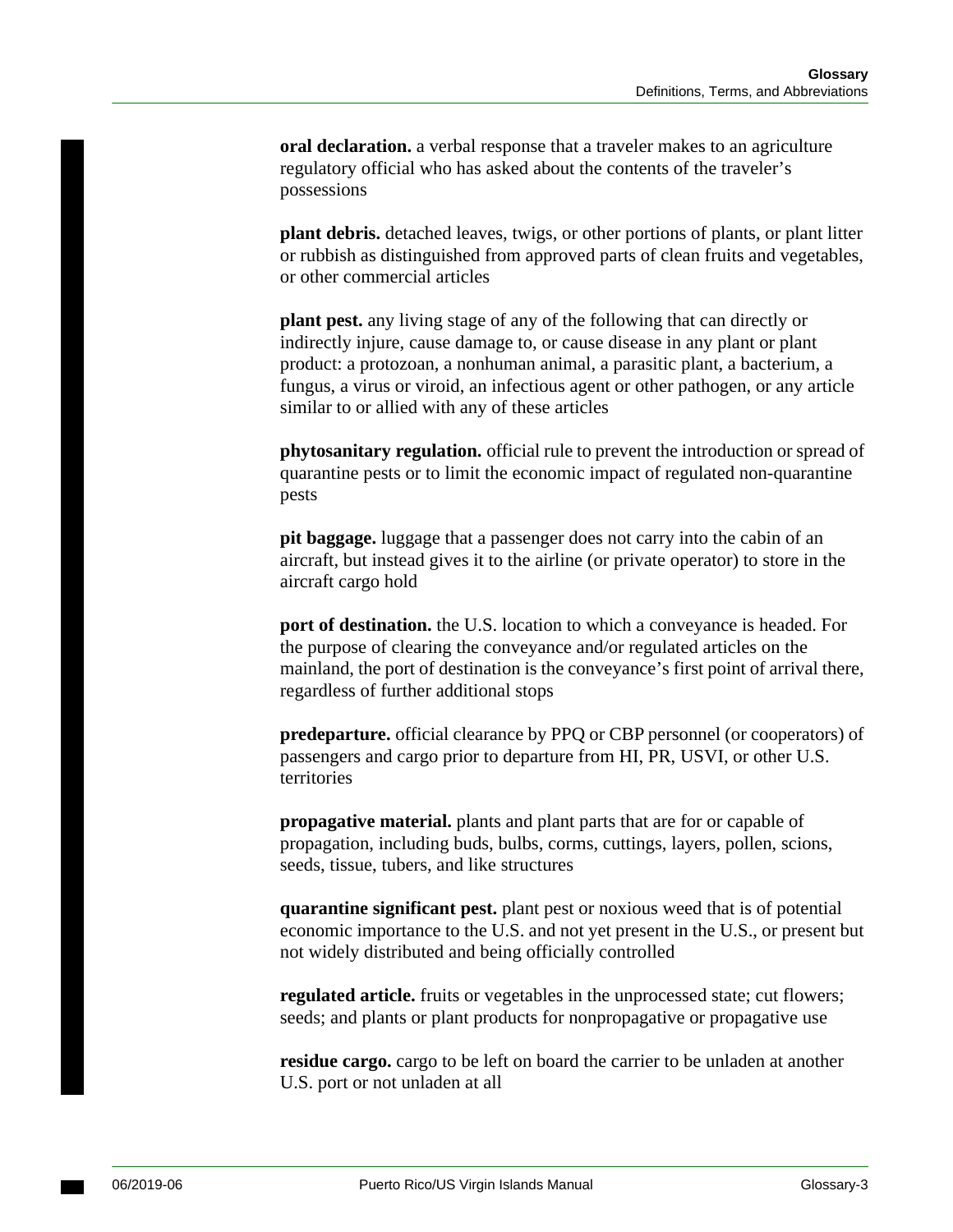**safeguard.** preventive action for handling, maintaining, or disposing of prohibited or restricted products and articles to eliminate the risk of the dissemination of plant pests

**seal.** applying various closures or fastenings (as on a door or container) that cannot be opened without rupture, and that serve as a check against tampering or unauthorized opening

**stop-over catering.** catering of meals on board an aircraft that stops in multiple locations

**transit permit.** a written authorization (PPQ Form 586) issued by the APHIS Administrator for the movement of fruits and vegetables en route to a foreign destination that are otherwise prohibited movement into U.S. locations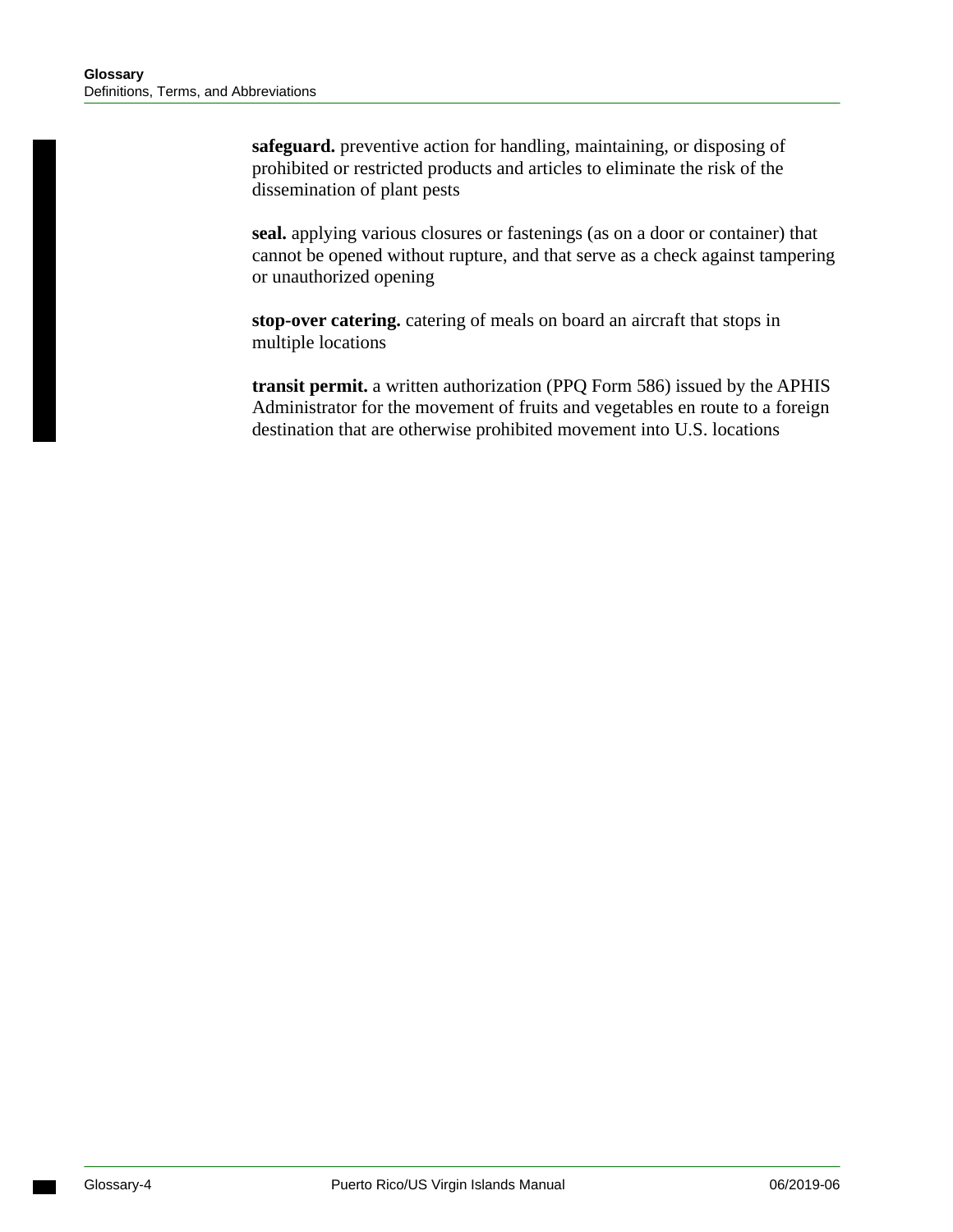**Puerto Rico/US Virgin Islands** 

### <span id="page-82-0"></span>**A**

Agricultural Risk Management System (ARM) [2-3](#page-18-0), [A-2](#page-43-0)  agriculture notice [A-31](#page-72-0)  Aircraft inspection of [2-1](#page-16-0)  inspection of articles [2-3](#page-18-1)  prior to inspection [2-2](#page-17-0)  **B**  Bagasse [3-8](#page-33-0)  **Baggage** 

<span id="page-82-1"></span>carryon [2-4](#page-19-0)  examination of [2-3](#page-18-2)  inspection of [2-3](#page-18-3) 

### <span id="page-82-2"></span>**C**

Cactus [3-11](#page-36-0)  Cargo inspection of [2-6](#page-21-0)  Citrus [3-11](#page-36-1)  civil penalties crew members [2-5](#page-20-0)  passengers [2-4](#page-19-1)  refusing to pay [A-28](#page-69-0)  Code of Federal Regulations (CFR) [1-3](#page-10-0)  Conventions [1-3](#page-10-1)  Cotton [3-7](#page-32-0)  bale covers [3-7](#page-32-1)  lint 3-7 linters [3-7](#page-32-3)  manufactured [3-7](#page-32-4)  regulating unfumigated products [3-7](#page-32-5), [3-8](#page-33-1)  seedy waste [3-7](#page-32-6)  wax [3-7](#page-32-7)  Cotton, for propagation [3-11](#page-36-2)  Cottonseed [3-7](#page-32-5)  bale covers [3-8](#page-33-2)  cake [3-8](#page-33-3)  hulls [3-7](#page-32-8), [3-8](#page-33-4)  lint [3-8](#page-33-5)  linters [3-8](#page-33-6)  oil [3-7](#page-32-9)  waste [3-8](#page-33-7)  wrappings [3-8](#page-33-8)  crew member notification [A-30](#page-71-0)  **Cured** fruits, herbs, and vegetables [3-6](#page-31-0)  **D**  diagnostic request (DR) [A-2](#page-43-1)  Dried

<span id="page-82-3"></span>fruits, herbs, and vegetables [3-6](#page-31-1) 

#### <span id="page-82-4"></span>**E**

<span id="page-82-7"></span><span id="page-82-6"></span><span id="page-82-5"></span>Earth [3-12](#page-37-0)  **F**  Fresh bean pods [3-3](#page-28-0)  Fresh okra [3-3](#page-28-1)  Fruit fresh [3-2](#page-27-1)  list of approved [3-2](#page-27-2)  processed [3-3](#page-28-2)  diced [3-5](#page-30-0)  frozen [3-4](#page-29-0)  otherwise precut [3-5](#page-30-1)  sectioned [3-5](#page-30-2)  segmented [3-5](#page-30-3)  sliced [3-5](#page-30-4)  **G**  Growing media list of approved [3-10](#page-35-0)  **H**  Herbs [3-2](#page-27-3)  list of approved [3-2](#page-27-4)  processed [3-3](#page-28-2)  **M**  Mail, inspection of [2-7](#page-22-0)  **Manual** ordering [1-8](#page-15-0)  reporting problems [1-7](#page-14-0)  updates [1-8](#page-15-1)  Miscellaneous products [3-7](#page-32-10)  **N**  Nuts [3-13](#page-38-0)  **P**  Packing material [3-8](#page-33-9)  Palm fronds [3-9](#page-34-0)  Parcels, taking action [2-8](#page-23-0)  Pigeon peas [3-3](#page-28-3)  Plant litter [3-8](#page-33-10)  Plants for propagation [3-10](#page-35-1) 

<span id="page-82-10"></span><span id="page-82-9"></span><span id="page-82-8"></span>PPQ Forms 287 [A-3](#page-44-1)  288 [A-6](#page-47-0)  309 [A-10](#page-51-0)  309A [A-12](#page-53-0)  413 Worksheet [A-16](#page-57-0) 

> 518 [A-19](#page-60-0)  586 [A-24](#page-65-0)  591 [A-26](#page-67-0)

Propagative material [3-8](#page-33-11) 

notification letter to airline for crew member vi-

olation [A-30](#page-71-0) 

**[A](#page-82-0)  [B](#page-82-1)  [C](#page-82-2)  [D](#page-82-3)  [E](#page-82-4)  [F](#page-82-5)  [G](#page-82-6)  [H](#page-82-7)  [I](#page-82-8)  [J](#page-82-8)  [K](#page-82-8)  [L](#page-82-8)  [M](#page-82-8)  [N](#page-82-9)  [O](#page-82-10)  [P](#page-82-10)  [Q](#page-83-0)  [R](#page-83-0)  [S](#page-83-1)  [T](#page-83-2)  [U](#page-83-2)  [V](#page-83-3)  W X Y Z**